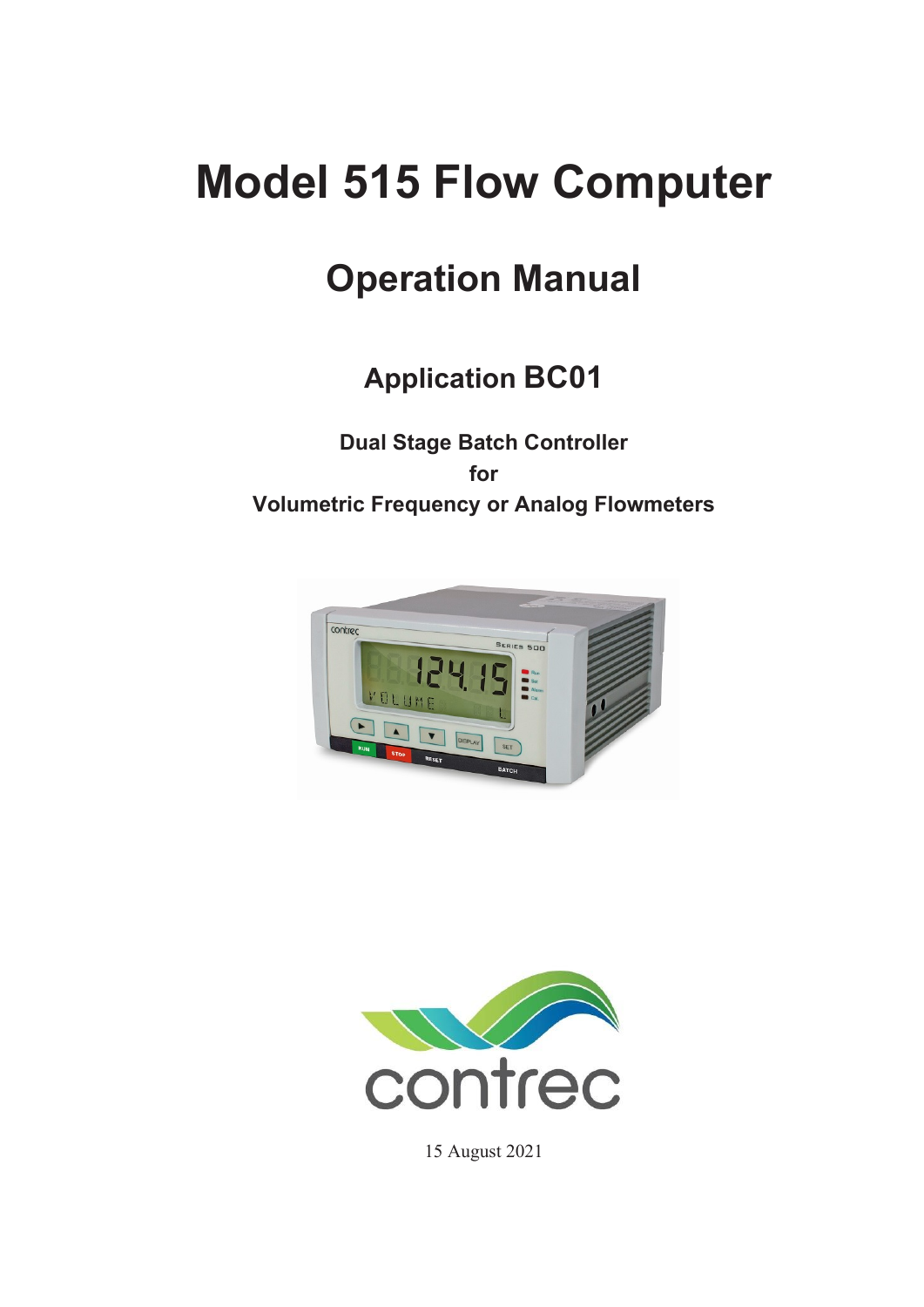#### **Model 515 Flow Computer - Operation Manual**

#### © Contrec Ltd 2021

The instructions given herein cover the general description, installation, operation and maintenance of the subject equipment. Contrec Ltd reserves the right, without prior notice, to make engineering refinements that may not be reflected in this manual.

Should any questions arise which cannot be answered specifically by this manual, they should be directed to Contrec Ltd for further detailed information and technical assistance.

Contrec Ltd will not accept any liability for either direct or consequential damages resulting from the use or misapplication of the contents of this manual.

Part of the software embedded in this product is eCos - Embedded Configurable Operating System, a trademark of Red Hat. Portions created by Red Hat are Copyright © 1998, 1999, 2000 Red Hat, Inc. (http://www.redhat.com). All rights reserved

The software in this product was in part provided by Red Hat and any express or implied warranties, including, but not limited to, the implied warranties of merchantability and fitness for a particular purpose are disclaimed. In no event shall the author be liable for any direct, indirect, incidental, special, exemplary, or consequential damages (including, but not limited to, procurement of substitute goods or services; loss of use, data, or profits; or business interruption) however caused and on any theory of liability, whether in contract, strict liability, or tort (including negligence or otherwise) arising in any way out of the use of this software, even if advised of the possibility of such damage.

#### **Contrec Ltd**

Riverside, Canal Road, Sowerby Bridge, West Yorkshire HX6 2AY UNITED KINGDOM Tel: +44 1422 829944 Email: sales@contrec.co.uk

#### **Website: www.contrec.co.uk**

**Contrec Systems Pty Ltd** 5 Norfolk Avenue Ringwood, Melbourne 3134 AUSTRALIA Tel: +61 4 413 505 114 Email: info@contrec.com.au

### **Contrec - USA, LLC**

916 Belcher Drive Pelham AL 35124 USA Tel: +1 (205) 685 3000 Fax: +1 (205) 685 3001 Email: contrec@contrec-usa.com



**Publication No: 515-BC01-OM - 15 August 2021**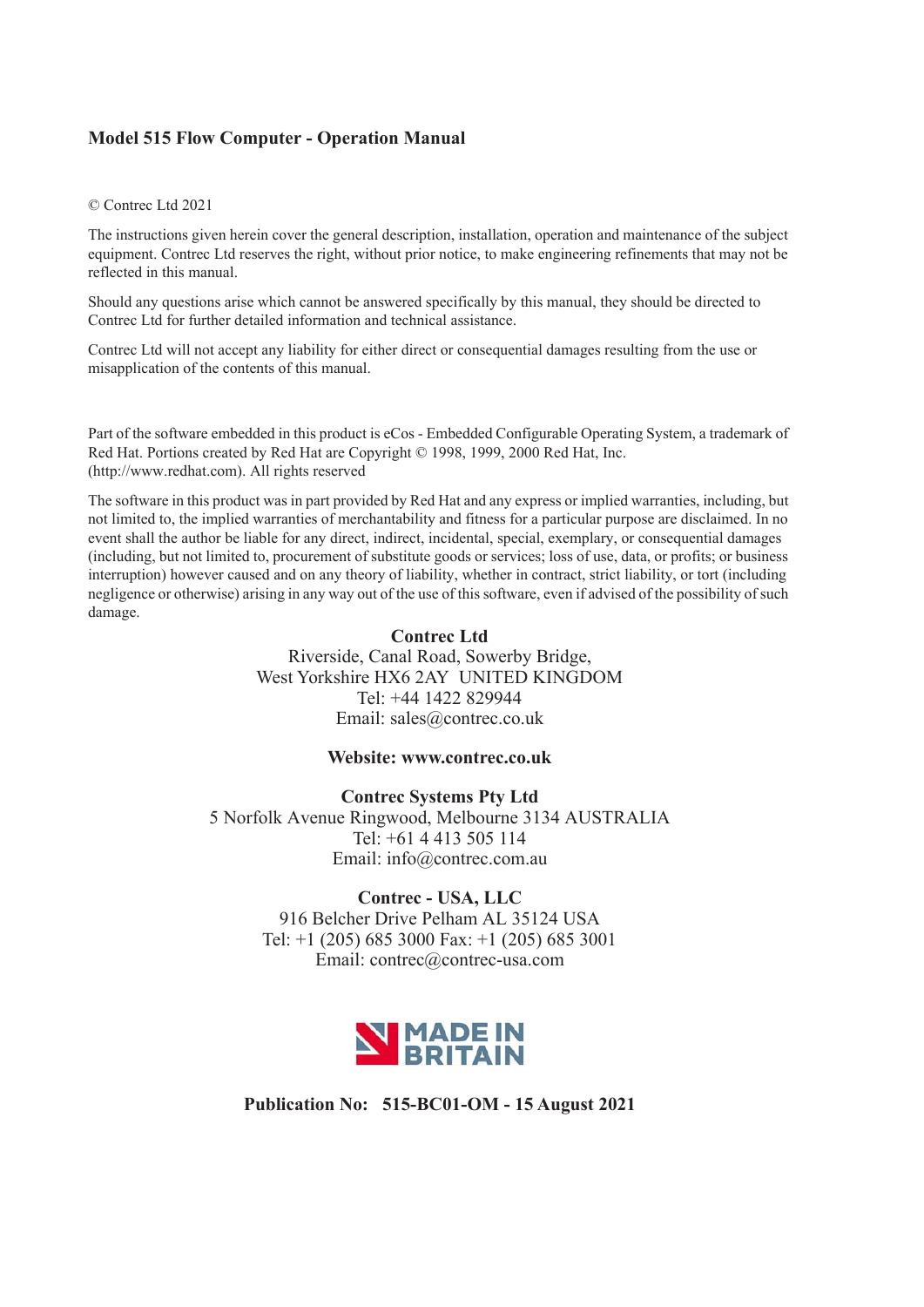

### **The information in this safety notice is for the prevention of injury to personnel and damage to the instrument.**

#### **The manufacturer assumes no liability for injury or damage caused by misuse of the instrument or for modifications made to the instrument.**

This document must be consulted in all cases where the following "Caution" safety symbol is used :  $\bigwedge$ 

### **Qualified Personnel**

The instrument must be installed, operated and serviced by persons who have been properly trained and authorised. Personnel must read and understand this manual prior to installation and operation of the instrument. Refer to section 3 for further information regarding permitted maintenance operations. The safety of any system incorporating the equipment is the responsibility of the assembler of the system.

### **Static Hazard**

The 500 series flow computer uses high speed CMOS circuitry which is sensitive to static damage. The user should observe accepted safety practices for handling electronic devices, especially during servicing. Once the unit is installed, grounded and interconnected, the chances of static damage are greatly reduced.

### **Voltage Hazard**

Before connecting power to the instrument, ensure that the supply voltage for the AC or DC input is suitable. The AC voltage rating is as stated on the instrument rating plate. Personnel should take all due care to avoid electric shock. **For safe operation it is essential to connect a mains safety earth to the A.C. power inlet.** Do not operate at altitudes above 2000m.

### **Welding Hazard**

Do not perform electric welding in close proximity to the instrument or its interconnecting cables. If welding in these areas must be performed, disconnect all cables from the instrument. Failure to do so may result in damage to the unit.

### **Moisture Hazard**

To avoid electrical faults and corrosion of the instrument, do not allow moisture to remain in contact with the instrument. Operate only in a clean, dry and pollutant-free environment.

### **Operating & Storage Temperature**

Operating: If a heater is being used, **DO NOT** isolate the instrument in temperatures below  $-20^{\circ}$ C.

Storage: **DO NOT** store the equipment below -20°C.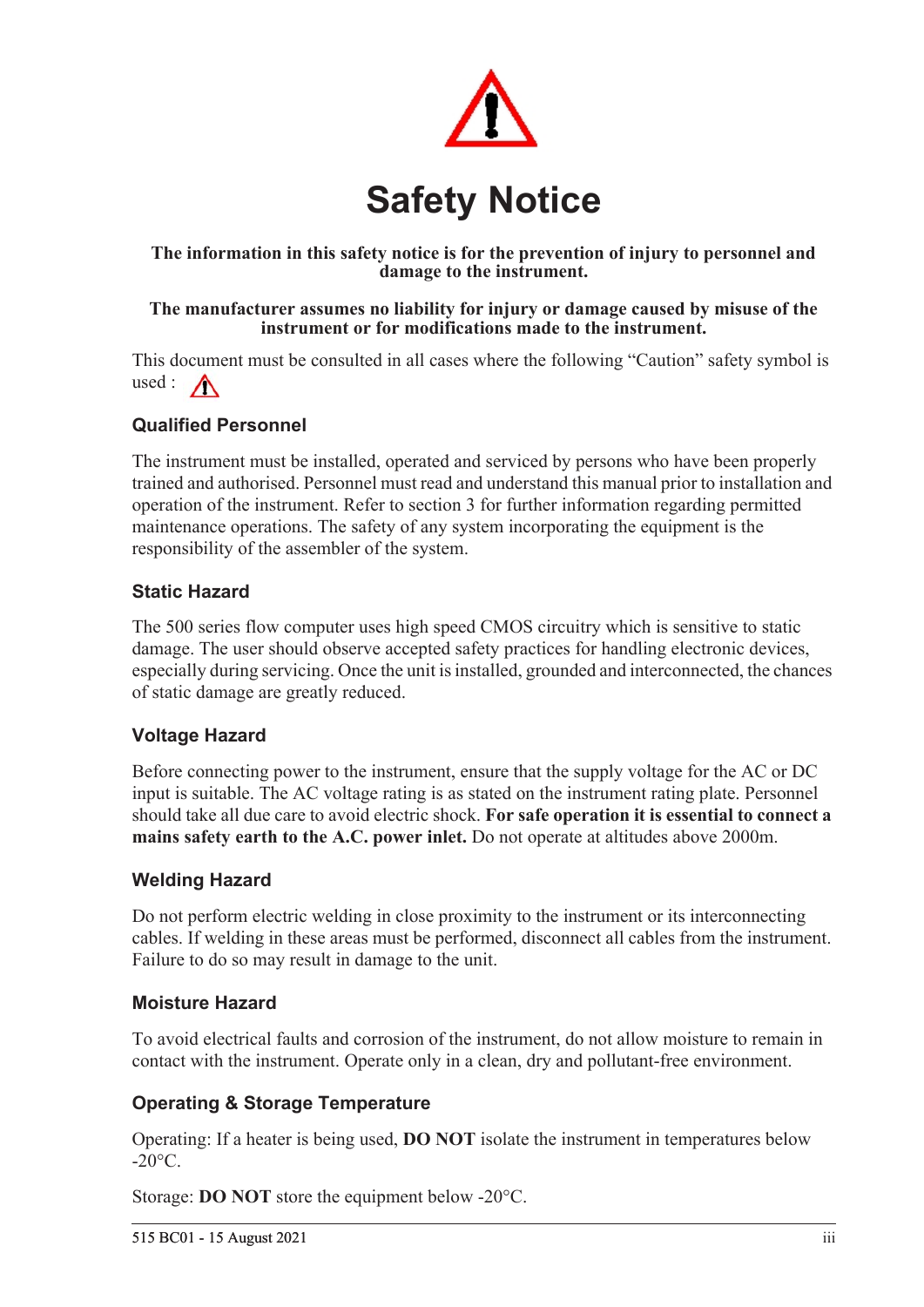### **Disconnection Device**

When powered from a mains supply this unit requires the provision of a suitable mains isolation device, capable of interrupting both poles of the supply and meeting your local wiring regulations, to be suitably located and easily accessible near to the installed instrument. It must be marked as the disconnecting device for the equipment. It must be suitably rated with respect to the cross sectional area of the supply conductors.

### **Instrument Disposal**

Contrec instrumentation should not be thrown into the general waste system.

If within EU member states, this instrument should be disposed of according to the guidelines set by the WEEE (Waste Electrical and Electronic Equipment) directive 2012/19/EU. If outside of the EU, this equipment should be responsibly disposed of according to local and national regulations for EEE (Electrical and Electronic Equipment).

By not discarding of this product along with other house hold waste you are preserving natural resources and reducing waste sent to landfill and incinerators.

Remove batteries and dispose of separately (see *Disposal of Batteries*) before disposal of Contrec instrumentation.

### **Disposal of Batteries**

Batteries have an environmental impact. Safe and responsible disposal should be undertaken.

In all EU member states, as per Directive 2006/66/EC, batteries must not be thrown away with general waste. Contact your local environmental authority for information regarding disposal or recycling of used batteries, alternatively they can be returned directly to Contrec Ltd. for disposal.

Please Contact Contrec Ltd before returning batteries for disposal.

# **Explanation of IEC Symbols Used**

You should familiarise yourself with the following symbols which are used both within this manual and on the instrument itself.

 This document must be consulted in all cases where the following "Caution" safety symbol is used.







Protective Earth Terminal.



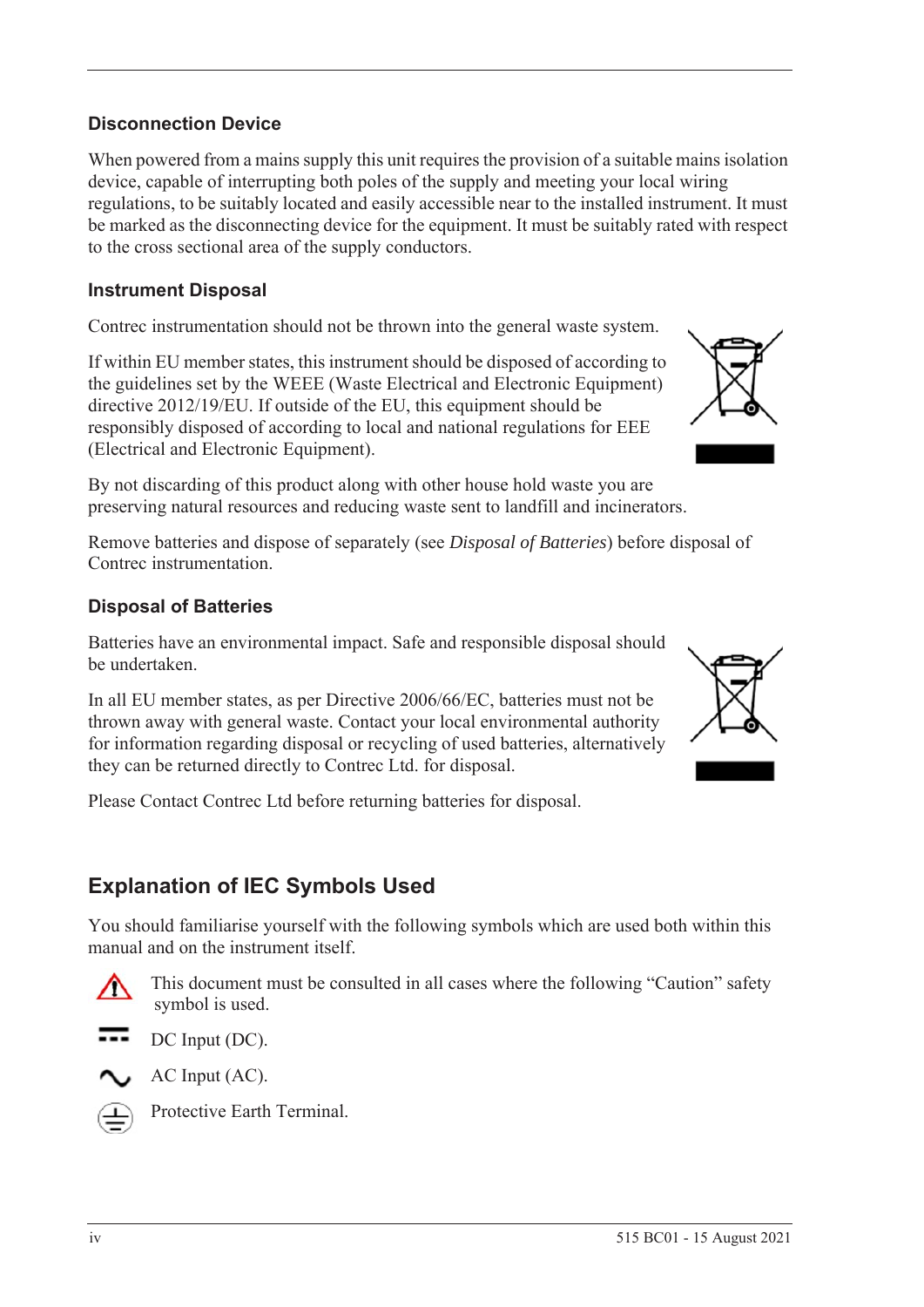# **Contents**

|   | 1 Introduction                                                                                                                                                                                                                 |    |
|---|--------------------------------------------------------------------------------------------------------------------------------------------------------------------------------------------------------------------------------|----|
|   | Features<br>. The contract of the contract of the contract of the contract of the contract of $\mathcal{A}$                                                                                                                    |    |
|   |                                                                                                                                                                                                                                |    |
|   |                                                                                                                                                                                                                                |    |
|   | Analog Input Scaling (and a contract of the contract of the contract of the contract of 2                                                                                                                                      |    |
|   | Displayed Information and the contract of the contract of the contract of the contract of the 3                                                                                                                                |    |
|   |                                                                                                                                                                                                                                |    |
|   | Communications des constructions and construction of the construction of the construction of 3                                                                                                                                 |    |
|   | Isolated Outputs and a contract the contract of the contract of the contract of the contract of the 4                                                                                                                          |    |
|   |                                                                                                                                                                                                                                |    |
|   |                                                                                                                                                                                                                                |    |
|   | Approvals received a construction of the contract of the construction of 5                                                                                                                                                     |    |
|   | 2 Specifications                                                                                                                                                                                                               |    |
|   |                                                                                                                                                                                                                                |    |
|   |                                                                                                                                                                                                                                |    |
| 3 | <b>Installation &amp; Maintenance</b>                                                                                                                                                                                          |    |
|   | <b>Installation Instructions</b>                                                                                                                                                                                               |    |
|   | Cleaning and Decontamination and the contract of the contract of the contract of the state of the Second Second Second Second Second Second Second Second Second Second Second Second Second Second Second Second Second Secon |    |
|   | Panel Mounting research and contract the contract of the contract of the contract of the P                                                                                                                                     |    |
|   | Electrical Connection and a constant of the contract of the contract of the contract of the contract of the contract of the contract of the contract of the contract of the contract of the contract of the contract of the co |    |
|   |                                                                                                                                                                                                                                |    |
|   | Terminal Designations and a contract the contract of the contract of the contract of the contract of the contract of the contract of the contract of the contract of the contract of the contract of the contract of the contr | 11 |
|   | Terminal Wiring Insulation and a contract of the contract of the contract of the contract of the contract of the contract of the contract of the contract of the contract of the contract of the contract of the contract of t | 12 |
|   |                                                                                                                                                                                                                                | 12 |
|   | Mains Power Wiring <b>Experience Communication</b> Communication Communication Communication Communication Communication                                                                                                       | 12 |
|   | and the contract of the contract of the contract of the contract of the contract of the contract of the contract<br>Inputs                                                                                                     | 13 |
|   | Frequency Input Connection and a construction of the contract of the contract of the contract of the contract of the contract of the contract of the contract of the contract of the contract of the contract of the contract  | 13 |
|   | Analog Input Connections and a contract the contract of the contract of the contract of the contract of the contract of the contract of the contract of the contract of the contract of the contract of the contract of the co | 14 |
|   | Logic Input Connection and the contract of the contract of the contract of the contract of the contract of the                                                                                                                 | 15 |
|   |                                                                                                                                                                                                                                | 16 |
|   | 4-20 mA Output Connection                                                                                                                                                                                                      |    |
|   | Digital Output Connection and a construction of the contract of the contract of the contract of the contract of                                                                                                                | 17 |
|   | Control Relays (Alarms) and a control of the control of the control of the control of the control of the control of the control of the control of the control of the control of the control of the control of the control of t | 18 |
|   | RC Network for Interference Suppression and a contract to the contract of the set of the set of the set of the                                                                                                                 | 19 |
|   | Communications<br>.<br>In the company of the company of the company of the company of the company of the company of the company of th                                                                                          | 20 |
|   | COM-1 RS-232 Port                                                                                                                                                                                                              | 20 |
|   | COM-2 RS-485 Port Option                                                                                                                                                                                                       | 20 |
|   | COM-2 Ethernet Port Option                                                                                                                                                                                                     | 21 |
|   | <b>Mains Connection</b><br>a consideration de la construction de la consideration de la consideration de la consideration de la considera                                                                                      | 21 |
|   | Earthing and Shielding Theorem 2014 Contract the Community of the Community of the Community of the Community of the Community of the Community of the Community of the Community of the Community of the Community of the Com | 21 |
|   | Disconnection Device and a construction of the construction of the construction of the construction of the construction of the construction of the construction of the construction of the construction of the construction of | 21 |
|   |                                                                                                                                                                                                                                |    |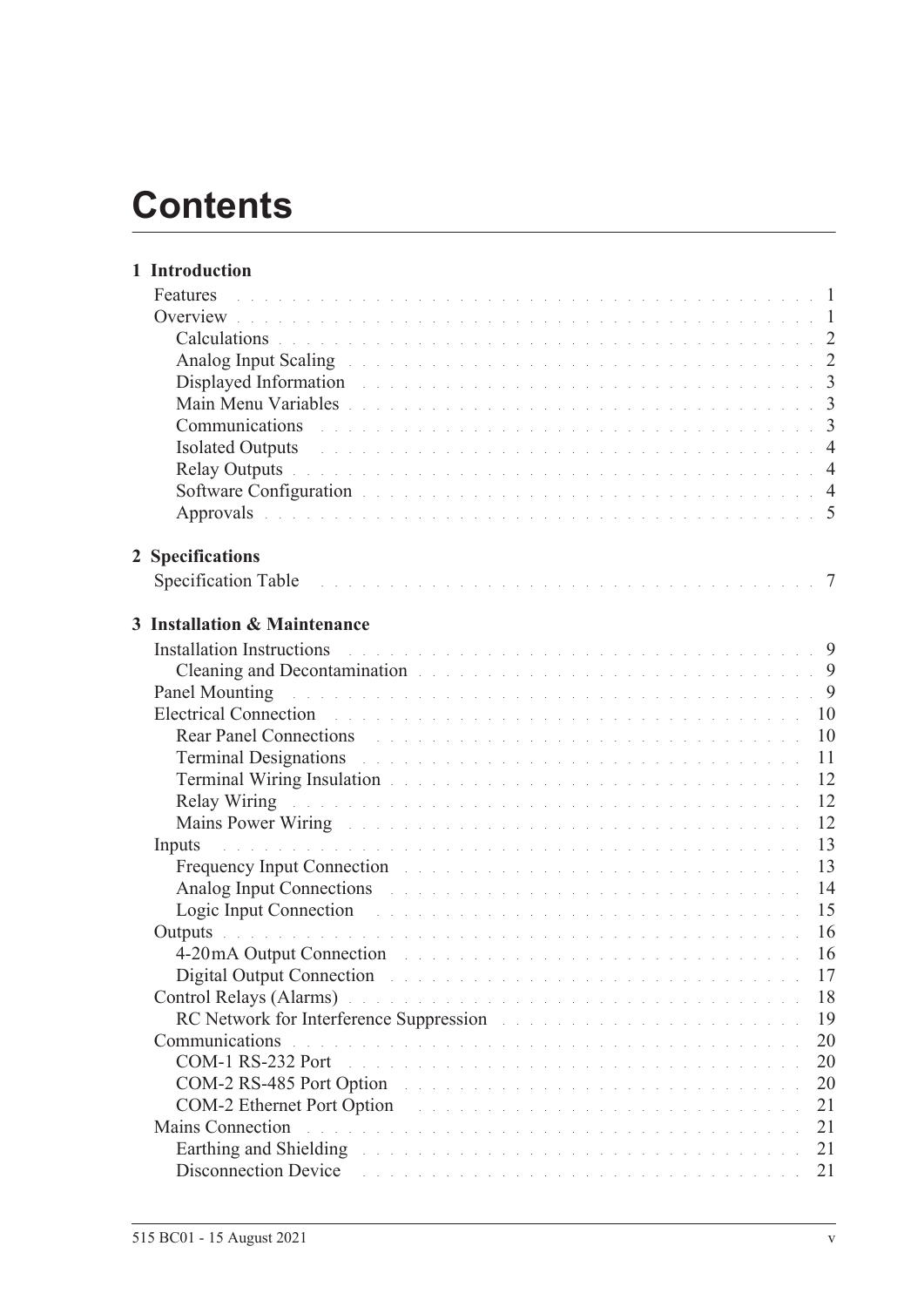| Maintenance Instructions<br>Battery Replacement and a contract of the contract of the contract of the contract of the 22<br>Battery Type decree in the contract of the contract of the contract of the contract of the 22      | 21 |
|--------------------------------------------------------------------------------------------------------------------------------------------------------------------------------------------------------------------------------|----|
| 4 Operation                                                                                                                                                                                                                    |    |
| Front Panel Operation and a contract the contract of the contract of the contract of the 23                                                                                                                                    |    |
| Default Variable and a contract the contract of the contract of the contract of 23                                                                                                                                             |    |
| Status LEDs <b>Election Community 23</b> Status 2014 12:00 August 23                                                                                                                                                           |    |
| Front Panel Keys and a contract the contract of the contract of the contract of 24                                                                                                                                             |    |
| Main Menu Items research and the contract of the contract of the contract of the 24                                                                                                                                            |    |
| Detail and Basic Menu received and the contract of the contract of the contract of the 25                                                                                                                                      |    |
| Setting the Batch Preset entering the setting the Batch Preset entering the Batch Preset entering the Setting                                                                                                                  |    |
| Data Logs de la componentación de la componentación de la componentación de 26                                                                                                                                                 |    |
|                                                                                                                                                                                                                                |    |
| Batch Operation and a contract the contract of the contract of the contract of the 29                                                                                                                                          |    |
|                                                                                                                                                                                                                                |    |
| Stopping a Batch and a contract the contract of the contract of the contract of the 29                                                                                                                                         |    |
| Resetting a Batch research and the contract of the contract of the contract of the 30                                                                                                                                          |    |
| Printing a Delivery Docket and a subsequently and the set of the set of the set of the set of the 30                                                                                                                           |    |
| Logic Input Control and the contract of the contract of the contract of the contract of the 30                                                                                                                                 |    |
|                                                                                                                                                                                                                                |    |
| Batch Control Processes and a control of the control of the control of the control of the control of the control of the control of the control of the control of the control of the control of the control of the control of t |    |
| <b>5 Instrument Calibration</b>                                                                                                                                                                                                |    |
| Introduction                                                                                                                                                                                                                   |    |
| Calibration View Mode entry the contract of the contract of the state of the state of the state of the state of the state of the state of the state of the state of the state of the state of the state of the state of the st |    |
|                                                                                                                                                                                                                                |    |
| Changing the Instrument Settings and a contract of the contract of the settings of the settings of the contract of the settings of the settings of the settings of the settings of the settings of the settings of the setting |    |
| Program Backup & Reports and the contract of the contract of the contract of the 27                                                                                                                                            |    |
|                                                                                                                                                                                                                                |    |
| Printing Configuration Report <b>Constantine Constantine Configuration Report</b> 2003 and 2004 and 2005 and 2007 and 201                                                                                                      |    |
| Upload and Clone of Application Software and a substitution of the state of the state of the state of the state of the state of the state of the state of the state of the state of the state of the state of the state of the | 37 |
| Calibration Menu Tree Albert and albert and albert and albert and albert and albert and                                                                                                                                        | 38 |
|                                                                                                                                                                                                                                | 40 |
| Units of Measurement<br>.<br>In the second complete state of the second complete state of the second complete state of the second complete                                                                                     | 40 |
| Parameters<br>de la caractería de la caractería de la caractería de la caractería                                                                                                                                              | 41 |
| Inputs<br>de la caractería de la caractería de la caractería de la caractería de la caractería de la caractería                                                                                                                | 43 |
| Outputs<br>and the second contract of the second contract of the second contract of the second contract of the second con                                                                                                      | 50 |
| Alarms<br>والمتواطن والمتواطن والمتواطن والمتواطن والمتواطن والمتواطن والمتواطن والمتواطن والمتواطن والمتواطن والمتواطن                                                                                                        | 52 |
| Communications<br>relative to the contract of the contract of the contract of the contract of the contract of                                                                                                                  | 54 |
| Time Settings and Data Logging and Library and the contract of the settings and Data Logging                                                                                                                                   | 55 |
| General Setup Parameters and a contract of the contract of the contract of the contract of the contract of the                                                                                                                 | 57 |
| Test Menu de la componencia de la componencia de la componencia de la componencia                                                                                                                                              | 59 |
| System Messages and a contract the contract of the contract of the contract of the contract of the contract of                                                                                                                 | 60 |
| <b>Error Messages</b><br>and the contract of the contract of the contract of the contract of the contract of the contract of the contract of                                                                                   | 61 |
| Warning Messages and a contract the contract of the contract of the contract of the contract of the contract of the contract of the contract of the contract of the contract of the contract of the contract of the contract o | 62 |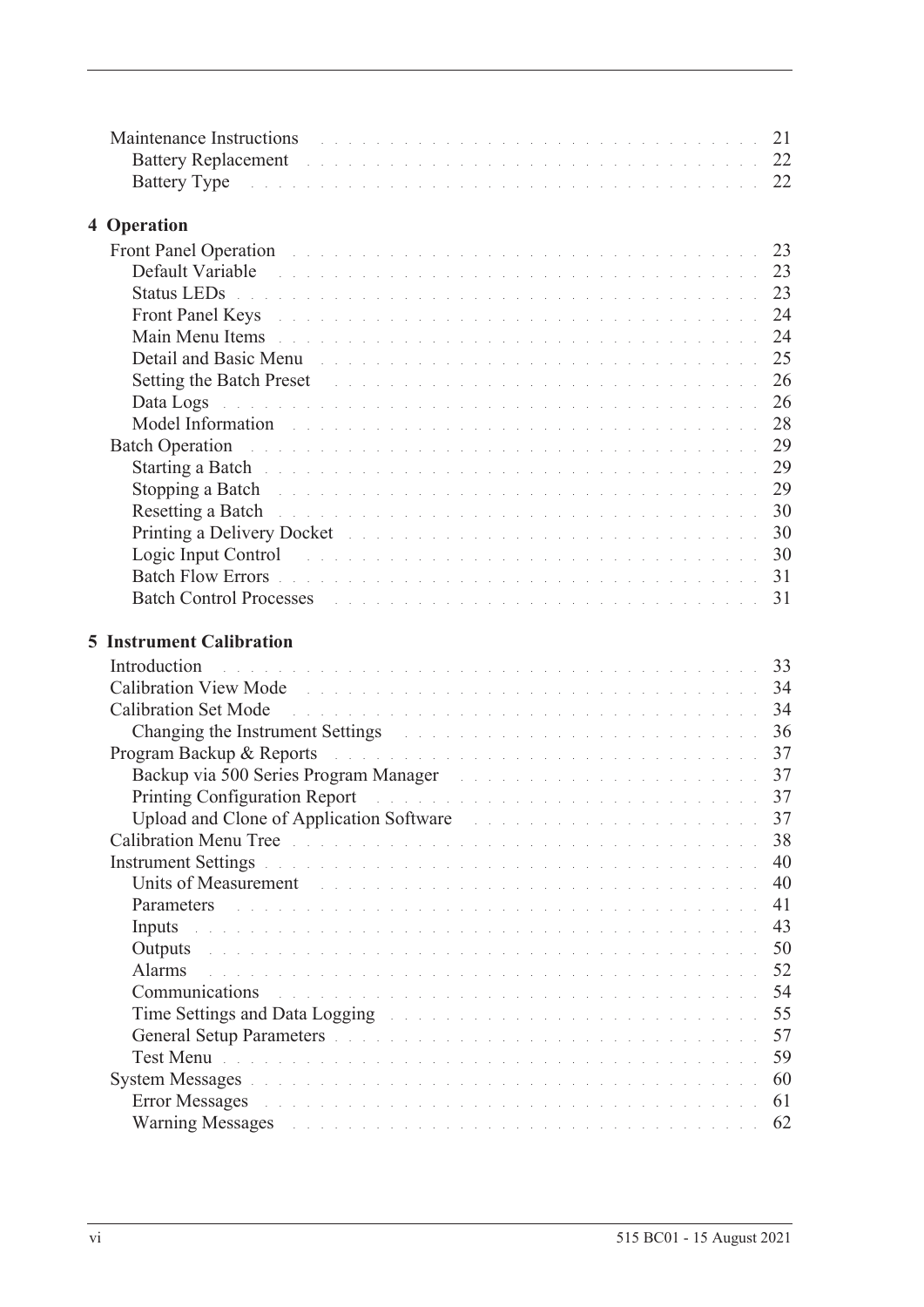## **[6 Communications](#page-72-0)**

|                                                                                                                                                                                                                                | 63 |
|--------------------------------------------------------------------------------------------------------------------------------------------------------------------------------------------------------------------------------|----|
| Hardware Interconnection and a construction of the construction of the construction of the construction of the                                                                                                                 | 63 |
| Protocols and an annual contract of the contract of the contract of the contract of the contract of the contract of the contract of the contract of the contract of the contract of the contract of the contract of the contra | 64 |
| Simple ASCII Protocol and a construction of the construction of the construction of the construction of the construction of the construction of the construction of the construction of the construction of the construction o | 65 |
|                                                                                                                                                                                                                                | 65 |
| Instrument Responses and the contract of the contract of the contract of the contract of the contract of the contract of the contract of the contract of the contract of the contract of the contract of the contract of the c | 66 |
| Corrupted or Invalid Requests and a contract to the contract of the contract of the                                                                                                                                            | 70 |
| Modbus RTU Protocol and all contained to the containing the contact and the contact of the Taurus of The Model                                                                                                                 |    |
| List of Data Registers and a contract the contract of the contract of the contract of the contract of the contract of the contract of the contract of the contract of the contract of the contract of the contract of the cont | 73 |
| Printer Protocol and a construction of the construction of the construction of the construction of the construction of the construction of the construction of the construction of the construction of the construction of the |    |
| Types of Printouts and a contract the contract of the contract of the contract of the Table                                                                                                                                    |    |
| Printer Data Control entre a series and a series of the series of the series of the series of the series of the                                                                                                                | 81 |
| <b>Appendix A Glossary</b>                                                                                                                                                                                                     |    |
| Glossary and a communication of the communication of the communication of the communication of the communication of the communication of the communication of the communication of the communication of the communication of t | 83 |
| <b>Appendix B Model Numbers</b>                                                                                                                                                                                                |    |
| Product Codes And Andrew March 2014 (1996) and Andrew March 2015 (1996) and Andrew March 2015                                                                                                                                  | 85 |
| Custom Version Codes and a contract the contract of the contract of the contract of the contract of the contract of the contract of the contract of the contract of the contract of the contract of the contract of the contra | 86 |
|                                                                                                                                                                                                                                | 86 |
| Appendix C Ethernet Port & Setup                                                                                                                                                                                               |    |
|                                                                                                                                                                                                                                | 88 |
| Ethernet Port and a communication of the communication of the communication of the communication of the communication                                                                                                          |    |
| Connecting 515 Ethernet to Networks/Routers and a substantial contract to the contract of                                                                                                                                      | 88 |
| Connecting DataMod via Ethernet Marian and a connection of the Connecting DataMod via Ethernet Maria and a connection of the Connection of the Connection of the Connection of the Connection of the Connection of the Connect | 89 |
| Index and a construction of the construction of the construction of the construction of $91$                                                                                                                                   |    |
|                                                                                                                                                                                                                                |    |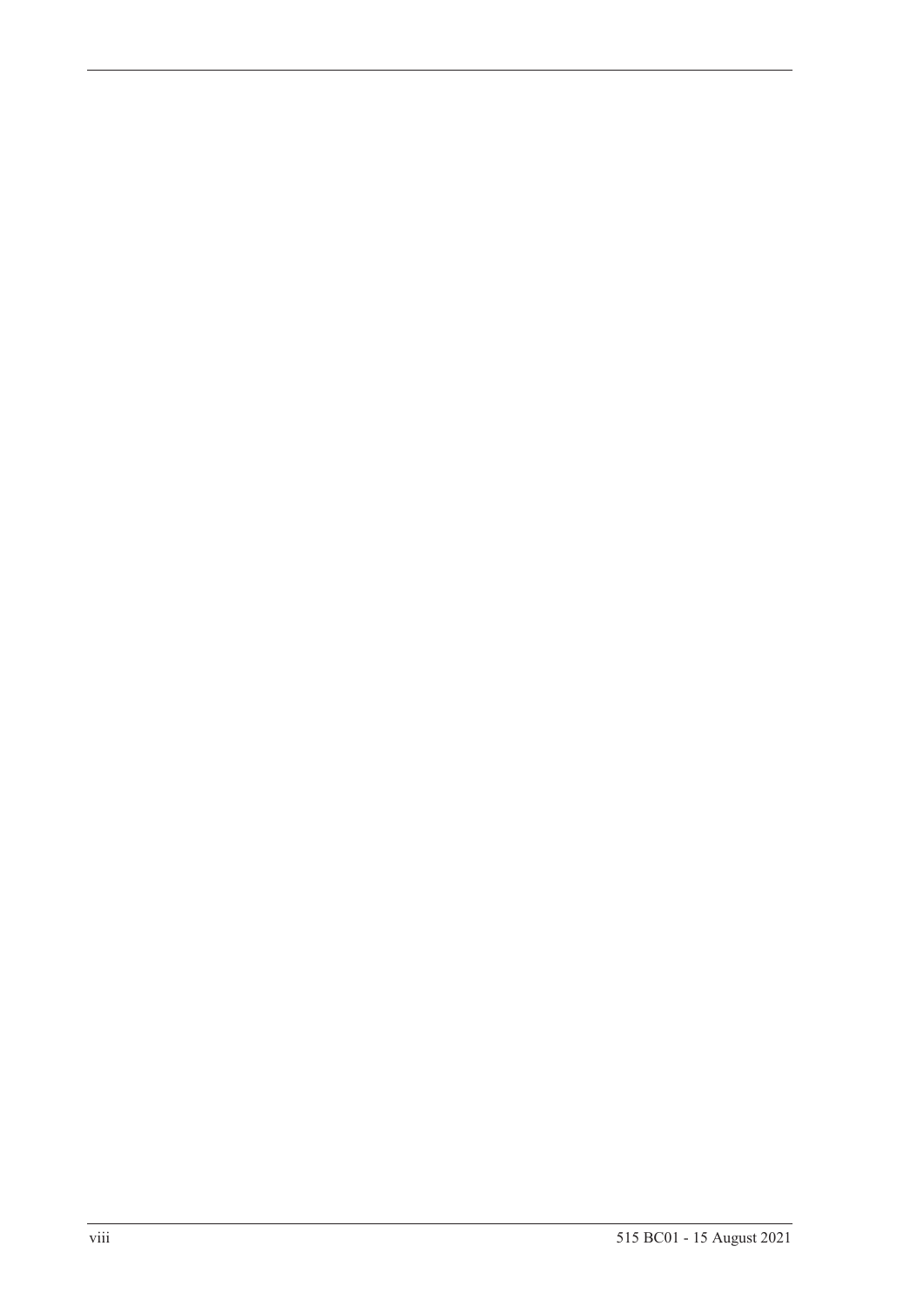# **List of Figures**

| 1  | Typical Application Diagram and a contract of the contract of the contract of the contract of the contract of the contract of the contract of the contract of the contract of the contract of the contract of the contract of  | $\overline{4}$ |
|----|--------------------------------------------------------------------------------------------------------------------------------------------------------------------------------------------------------------------------------|----------------|
| 2  | 500 Series Instrument Panel Mounting Material Communication of the Series of the Series of the Series of the S                                                                                                                 |                |
| 3  | Rear Panel Connections - Original and the connection of the connection of the connection of the connection of the connection of the connection of the connection of the connection of the connection of the connection of the  |                |
| 4  | Rear Panel Connections - New RS-485 Version                                                                                                                                                                                    | 10             |
| 5  | Rear Panel Connections - New Ethernet Version                                                                                                                                                                                  | 11             |
| 6  | Externally Powered Voltage Transmitter Marshall and Alexandre and Alexandre and Alexandre and Alexandre and Alexandre and Alexandre and Alexandre and Alexandre and Alexandre and Alexandre and Alexandre and Alexandre and Al | 14             |
| 7  | Internally Powered Voltage Transmitter Maria and American and American                                                                                                                                                         | 14             |
| 8  |                                                                                                                                                                                                                                | 15             |
| 9  | Internally Powered Current Loops and a substitution of the state of the state of the state of the state of the                                                                                                                 | 15             |
| 10 | Logic Inputs Connection Diagram and a connection of the Connection of the Connection of the Connection of the Connection of the Connection of the Connection of the Connection of the Connection of the Connection of the Conn | 16             |
| 11 |                                                                                                                                                                                                                                | 16             |
| 12 | Output Pulse Connection Diagram                                                                                                                                                                                                | 17             |
| 13 | Relay Connection Diagram and a connection of the connection of the connection of the connection of the connection of the connection of the connection of the connection of the connection of the connection of the connection  | 18             |
| 14 |                                                                                                                                                                                                                                | 20             |
| 15 | Batch Operation with Manual or Automatic Reset <b>Executive 2018</b> 1996                                                                                                                                                      | 32             |
| 16 | Batch Operation with Automatic Restart Marshall and Australian Australian Australian                                                                                                                                           | 32             |
| 17 | Calibration Menu Tree Sheet 1 and the contract of the contract of the contract of the Contract of the Contract of the Contract of the Contract of the Contract of the Contract of the Contract of the Contract of the Contract | 38             |
| 18 | Calibration Menu Tree Sheet 2 and the contract of the contract of the contract of the contract of the contract of the contract of the contract of the contract of the contract of the contract of the contract of the contract | 39             |
| 19 | RS-232 Cable Connections to a Computer and a substitution of the connection of the Connection of the Connection of the Connection of the Connection of the Connection of the Connection of the Connection of the Connection of | 63             |
| 20 |                                                                                                                                                                                                                                | 64             |
| 21 | DataMod - Modbus Connection Settings and a connection of the settings of the connection of the settings of the connection of the settings of the connection of the connection of the connection of the connection of the conne | 89             |
|    |                                                                                                                                                                                                                                |                |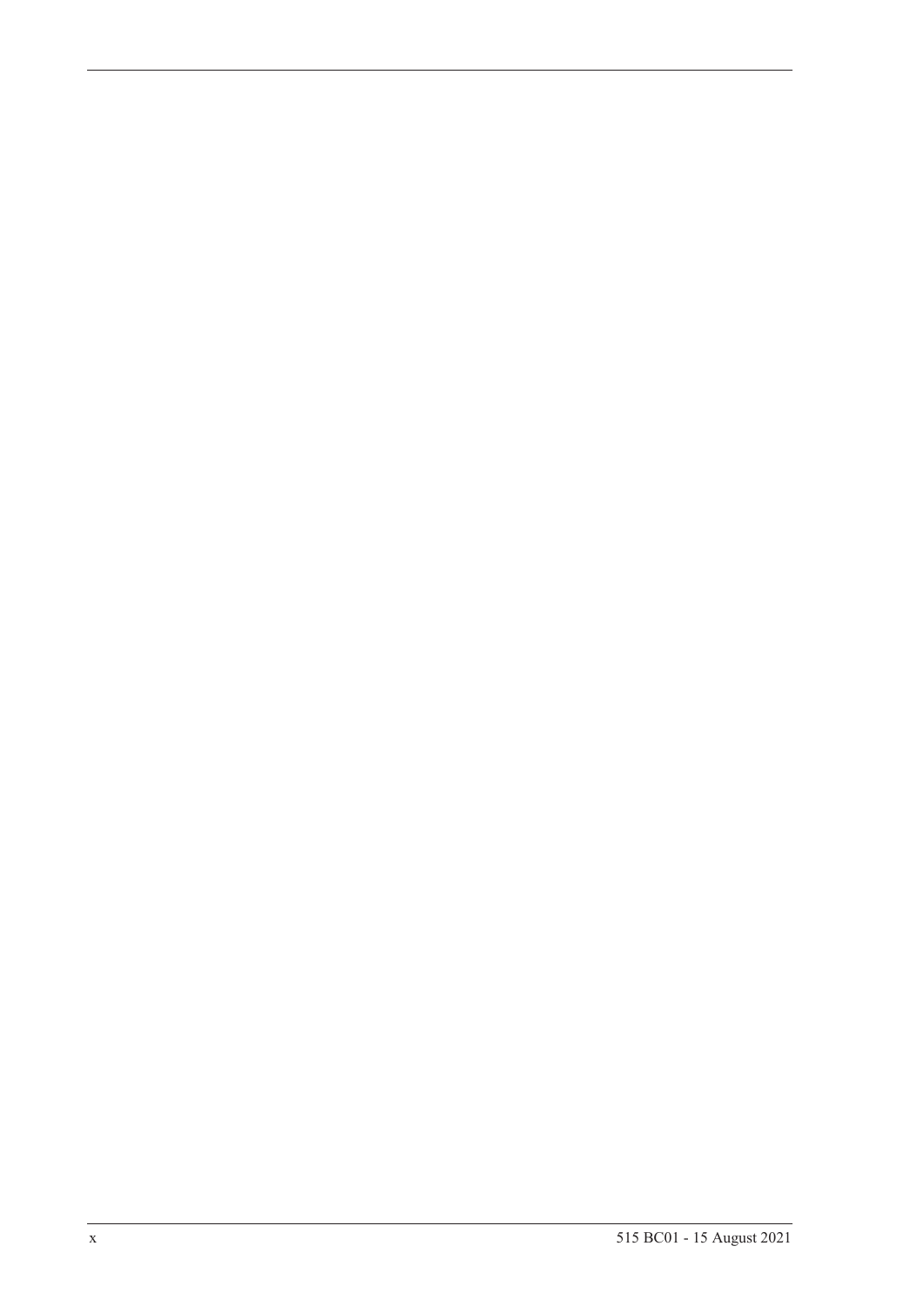# <span id="page-10-0"></span>**Chapter 1 Introduction**

# <span id="page-10-1"></span>**Features**

- **•** Caters for volumetric flow inputs from frequency or analog flowmeters
- **•** Single or Dual stage control
- **•** Quick access to common batch quantities
- No-flow, leakage and overflow error detection
- **•** Remote RUN/STOP/RESET & BATCH SET functions
- **•** Allows for square law and non-linear correction
- **•** Storage of 1000 transactions with time and date stamp
- **•** Selection of Detail or Basic main menu to suit operator and application
- **•** Selection of second language and user tags
- **•** Pulse width and scaling of pulse output
- **•** 4-20 mA retransmission
- **•** Available protocols on communication ports including Printers, Modbus RTU and TCP/IP
- **•** Front panel adjustment of 8-24 V DC output voltage
- **•** Backlit display with LCD backup

# <span id="page-10-2"></span>**Overview**

The 515 BC01 application is a dual stage batch controller for reliable measurement of preset quantities using a volumetric frequency or analog input. Used as a single or dual stage controller it is suitable for fast batch applications.

It provides the operator with clear local readout and can be controlled via communications in more automated systems. There is quick access to commonly used preset values directly from the front panel if access has been authorized. Overrun compensation caters for system delays such as valve closure for precise quantities.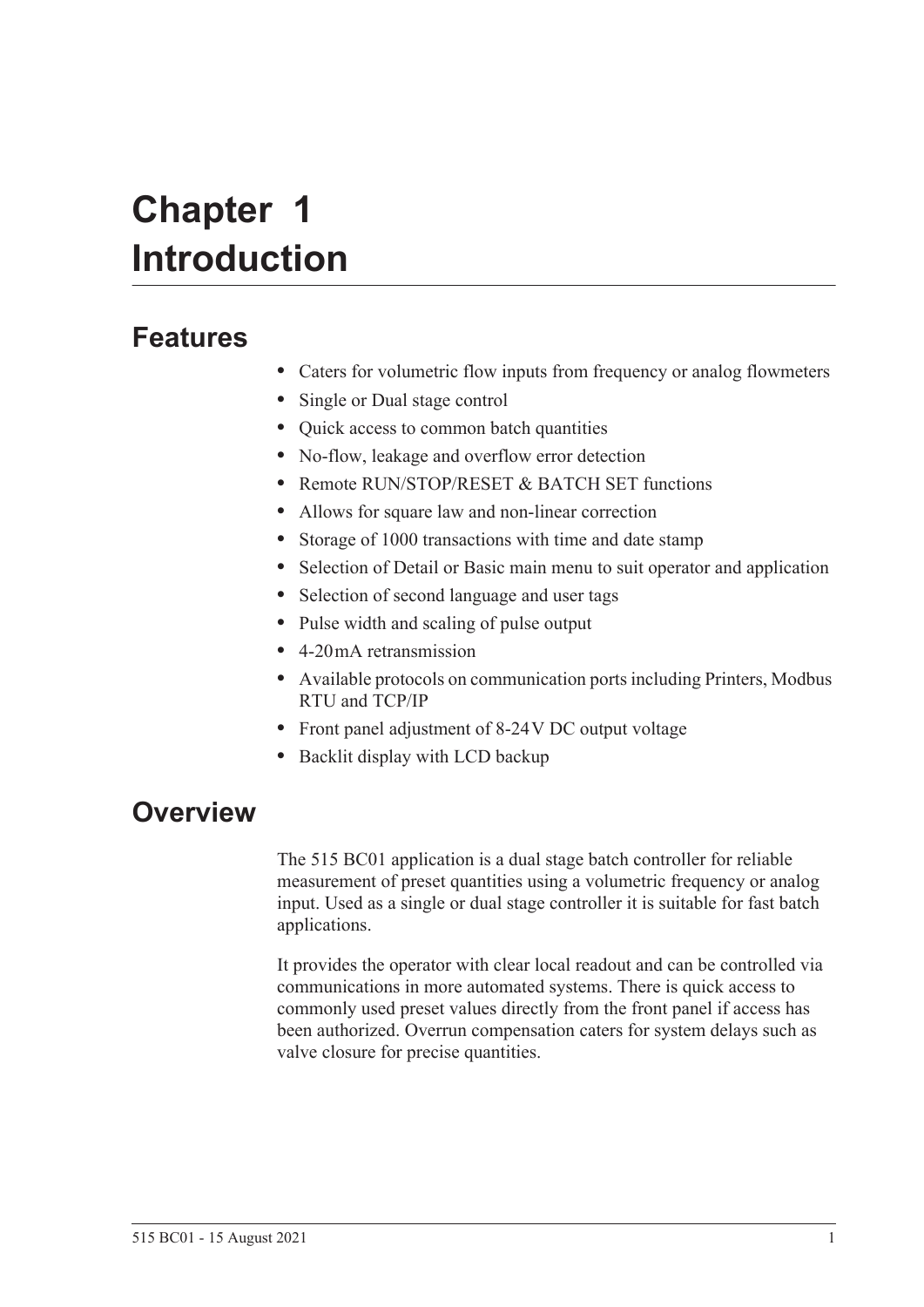The instrument is compatible with a wide range of flowmeter outputs, including millivolt signals, reed switches, pulse, Namur proximity switches and analog signals. Inputs can be scaled, filtered and have non-linear correction applied. Square law and cutoff points can also be applied to the analog input.

### <span id="page-11-0"></span>**Calculations**

If using the frequency input, the total and flowrate are derived from accurately measured frequency and the number of received pulses.

*volume = pulses / k-factor*

*volume flow = frequency / k-factor*

If using the analog input, to derive the flow rate the input is normalised to a value (A) between 0 and 1.

```
volumeflow = (V_fmax - V_fmin)A + V_fminvolume = \int (volumeflow \cdot \Delta t)
```
Automatic overrun compensation calculates the new valve closure point to ensure correct delivery by averaging the overrun amount from the last three complete batches.

The overrun compensation value is valid for a new preset value provided the stored overrun is less than 20% of the new preset.

### <span id="page-11-1"></span>**Analog Input Scaling**

The analog inputs in this instrument are scaled by the following general formula:

$$
f(A) = Pmin + (Pmax - Pmin) \cdot A^*
$$

where:

*Pmin* = minimum point (equivalent to offset)  $P_{max}$  = maximum point ( $P_{max} - P_{min}$  is equivalent to span)

*A\** = normalised signal (0 to 1) with correction applied for a flow input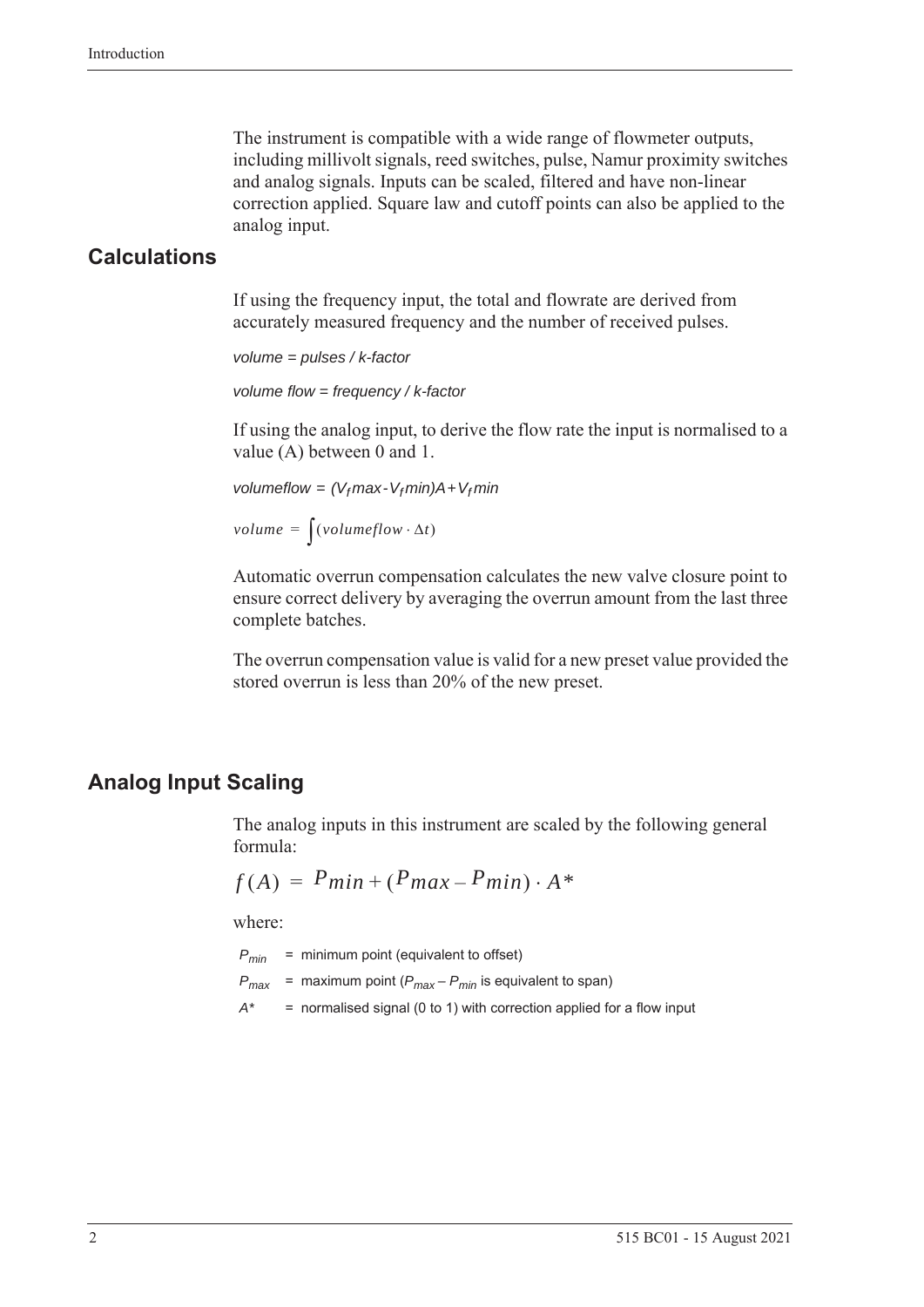### **Correction Type**

- LINEAR:  $A^* = A$  when the instrument is not required to apply correction
- NON-LINEAR:  $A^* = A_c$  when the instrument applies correction from the points in the correction table
- SQUARE:  $A^* = \sqrt{A}$  when the transmitter does not have square root extraction and it must be applied by the instrument.

# <span id="page-12-0"></span>**Displayed Information**

The front panel display shows the current values of the input variables and the results of the calculations.

The instrument can be supplied with a real-time clock for storage of up to 1000 transactions with time and date stamps.

### <span id="page-12-1"></span>**Main Menu Variables**

| <b>Main Menu</b><br>Variables | <b>Default</b><br><b>Units</b> | <b>Variable</b><br>Type |  |
|-------------------------------|--------------------------------|-------------------------|--|
| Volume                        |                                | Total                   |  |
| l Volume Flowrate             | L/min                          | Rate                    |  |
| Preset Quantity *             |                                |                         |  |

\* These variables are logged and can be printed but are not shown in main menu.

#### **Units of Measurement**

In the 500 Series instruments there is a wide range of available units of measurement to be selected from. These can be viewed and selected either during initial Software Configuration via the 500 Series Program Manager (see below) or from within the instrument's calibration settings (if access has been granted) as per **[Units of Measurement](#page-49-2)** on page 40.

### <span id="page-12-2"></span>**Communications**

There are two communication ports available as follows:

- **•** COM-1 RS-232 port
- **•** COM-2 RS-485 port (optional) or Ethernet (optional)

The ports are available for remote data reading, printouts and for initial application loading of the instrument.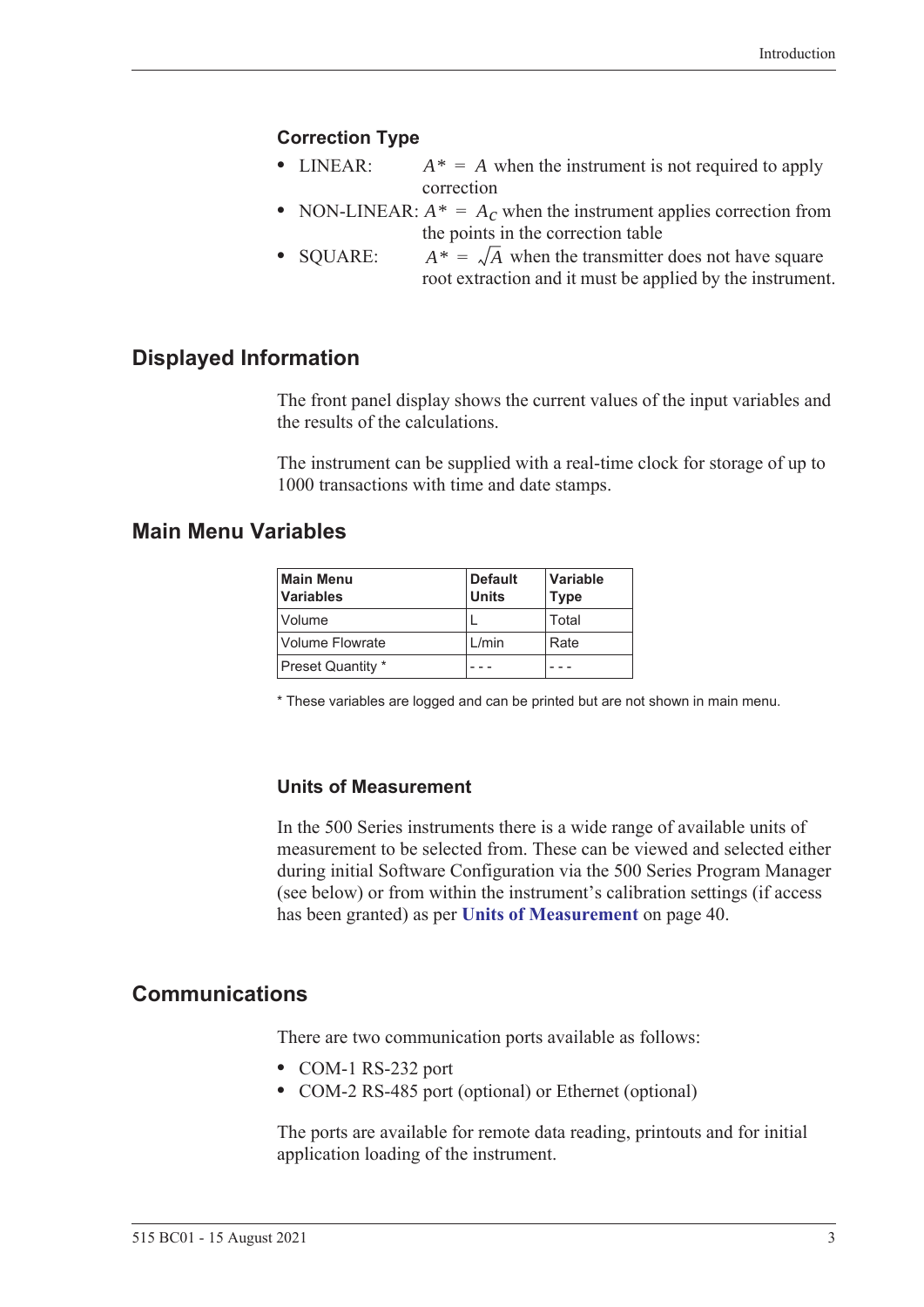# <span id="page-13-0"></span>**Isolated Outputs**

The opto-isolated outputs can retransmit any main menu variable. The type of output is determined by the nature of the assigned variable. Totals are output as pulses and rates are output as 4-20 mA signals. One output is standard, a second output is available as an option.

# <span id="page-13-1"></span>**Relay Outputs**

The relay outputs 1 and 2 are used to control the flow of product for each delivery. These contacts are normally open and can be used to drive external relays, valves, pump circuits etc. The advanced option provides another two relays that can be used as fully programmable alarms for any rate type variable.

# <span id="page-13-2"></span>**Software Configuration**

The instrument can be programmed to suit the particular application needs and the flexible I/O can be assigned as required. Program settings can be changed either via the front panel (depending on assigned access levels) or via the 500 Series Program Manager (500-PM software).

The 500-PM software is a free comprehensive configuration tool and resource centre that can be used to further tailor an instrument to suit specific application needs including units of measurement, custom tags and text, access levels and more.

The software is a Windows based program that is freely available from the download section of the Contrec website. The program can be used to create a custom version of an existing application to be saved for backup purposes and/or to generate a PDF of configuration report for record keeping.

The instrument stores all set-up parameters, totals and logged data in nonvolatile memory with at least 30 years retention.



<span id="page-13-3"></span>*Figure 1 Typical Application Diagram*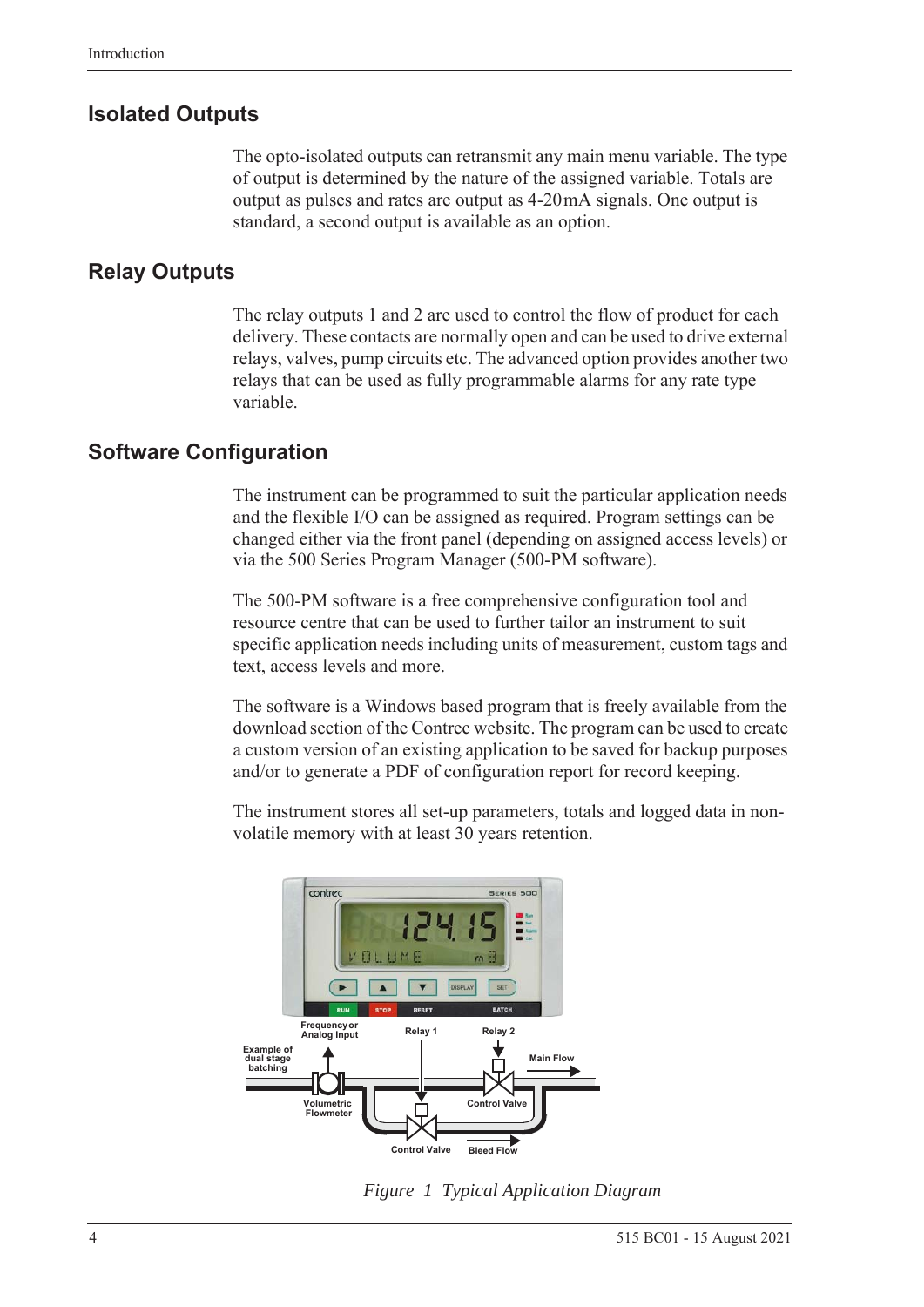## <span id="page-14-0"></span>**Approvals**

This instrument conforms to the EMC-Directive of the Council of European Communities 2014/30/EU, the LVD safety directive 2014/35/EU and the following standards:

- **•** *EN61326:2013* Electrical equipment for measurement, control and laboratory use – EMC requirements: Industrial Environment.
- *EN61010:2010* Safety requirements for electrical equipment for measurement, control, and laboratory use.

In order to comply with these standards, the wiring instructions in **[Chapter](#page-18-5)  [3 - Installation & Maintenance](#page-18-5)** must be followed.

### **FCC Declaration**

This equipment has been tested and found to comply with the limits for a Class A digital device, pursuant to Part 15 of the FCC Rules. These limits are designed to provide reasonable protection against harmful interference when the equipment is operated in a commercial environment. This equipment generates, uses, and can radiate radio frequency energy and, if not installed and used in accordance with the instruction manual, might cause harmful interference to radio communications. Operation of this equipment in a residential area is likely to cause harmful interference, in which case the user will be required to correct the interference at his own expense.

Properly shielded and grounded cables and connectors must be used in order to meet FCC emission limits. Contrec Ltd is not responsible for any radio or television interference caused by using other than recommended cables and connectors or by unauthorized changes or modifications to this equipment. Unauthorized changes or modifications could void the user's authority to operate the equipment.

This device complies with Part 15 of the FCC Rules. Operation is subject to the following two conditions: (1) this device might not cause harmful interference, and (2) this device must accept any interference received, including interference that might cause undesired operation.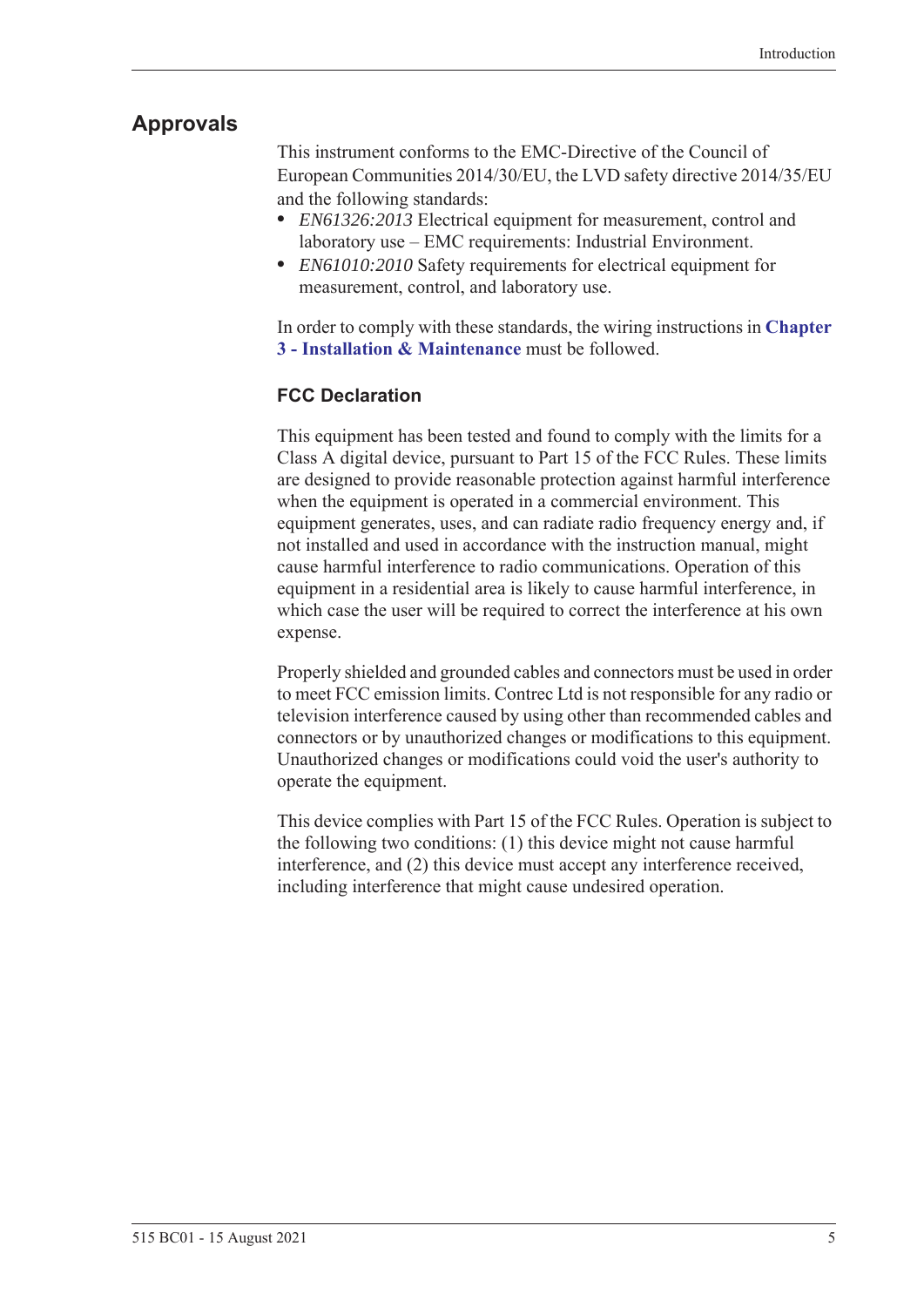Introduction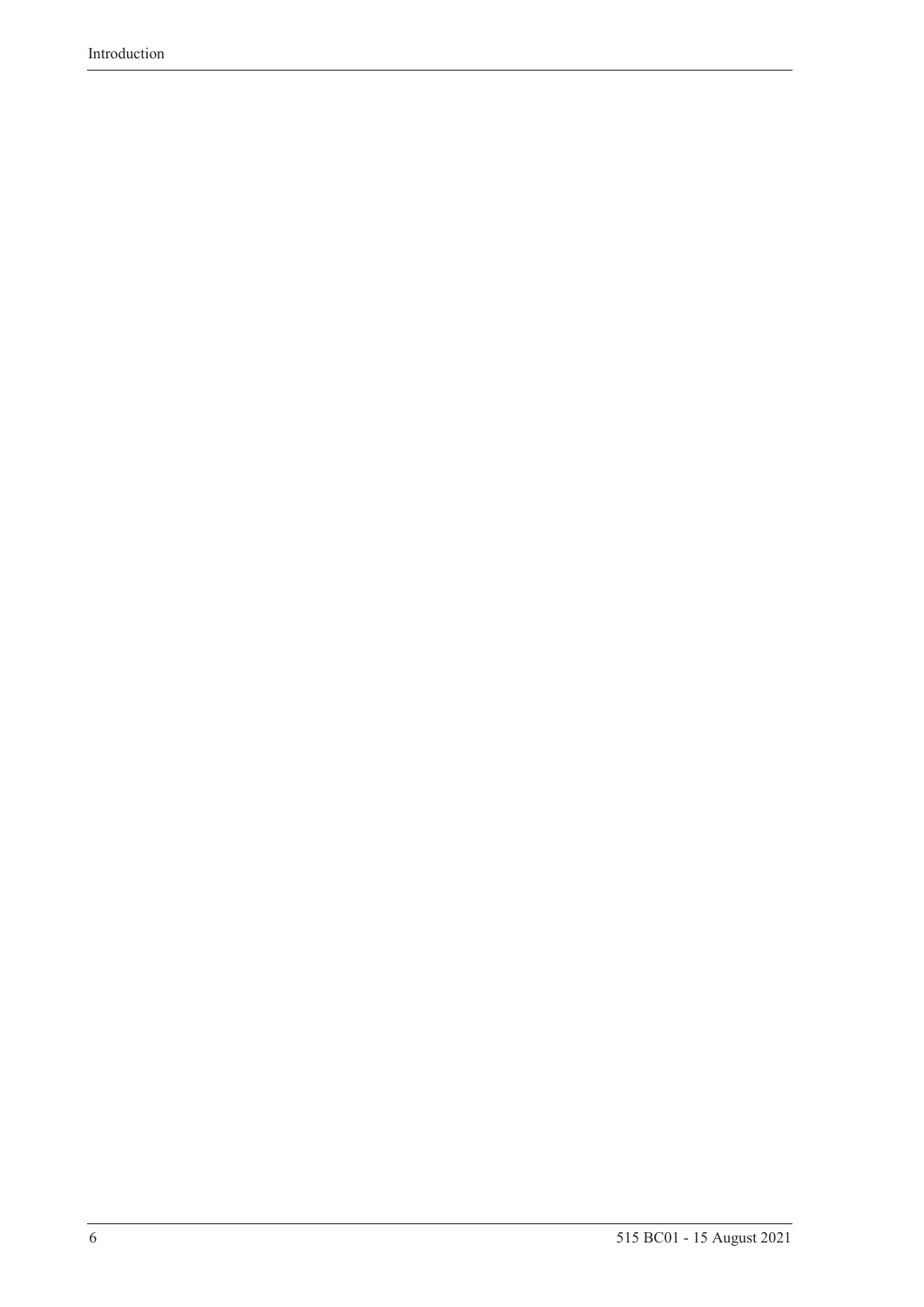# <span id="page-16-0"></span>**Chapter 2 Specifications**

# <span id="page-16-1"></span>**Specification Table**

#### **Operating Environment Temperature**  $+5^{\circ}$ C to  $+40^{\circ}$ C (standard - no coating) -20 °C to +60 °C (with conformal coating) -30 °C to +60 °C (ExD housing with heater) **Humidity** 0 to 95% non condensing (conformal coating) 5% to 85% non condensing (no coating) **Power Supply** 100-240 V AC (+/-10%) 50-60 Hz (+/- 10%) or 12-28 V DC **Consumption** 10W (max) Overvoltage category II **Protection** Sealed to IP65 (Nema 4X) when panel mounted **Dimensions (panel option)** 147 mm (5.8") width 74 mm (2.9") height 170 mm (6.6") depth (behind the panel) **Display Type** Backlit LCD with 7-digit numeric display and 11-character alphanumeric display **Digits** 15.5 mm (0.6") high **Characters** 6mm (0.24") high **LCD Backup** Last data visible for 15 min after power down **Update Rate** 0.3 second **Non-volatile Memory Retention** > 30 years **Data Stored** Setup, Totals and Logs **Approvals Interference** C E compliance **Enclosure** IECEx, ATEX and CSA approved enclosures available for hazardous areas **Real Time Clock (Optional) Battery Type** 3 volts Lithium button cell - For Issue 7 option card, type CR2450N manufactured by Renata only - For conformal coated 'C' version, type BR2032 manufactured by Panasonic only - For non-conformal coated versions, type BR2032 and CR2032 manufactured by Panasonic or Sony **Frequency Input (General) Range** 0 to 10 kHz for Pulse input type 0 to 5 kHz for Coil & NPS input types **Overvoltage** 30V maximum **Update Time** 0.3 sec **Cutoff frequency** Programmable **Configuration** Pulse, coil or NPS input **Non-linearity** Up to 10 correction points **Pulse Signal Type** CMOS, TTL, open collector, reed switch **Threshold** Signals switch below 1.3 & above 2 volts **Coil Signal Type** Turbine and sine wave **Sensitivity** 15mV minimum amplitude (typical) **NPS Signal Type** NPS sensor to Namur standard **Analog Input (General) Overcurrent** 100mA absolute maximum rating (30mA for 4-20mA inputs) **Update Time** < 1.0 sec **Configuration** 4-20 mA, 0-5V and 1-5V input **Non-linearity** Up to 20 correction points (some inputs) **4-20 mA Input Impedance** 100 Ohms (to common signal ground) **Accuracy** 0.05% full scale (20 °C) 0.1% (full temperature range, typical) **0-5 or 1-5 Volts Input Impedance** 10 MOhms (to common signal ground) **Accuracy** 0.05% full scale (20 °C) 0.1% (full temperature range, typical) **Logic Inputs Signal Type** CMOS, TTL, open collector, reed switch **Overvoltage** 30V maximum

**Battery Life** 5 years (typical)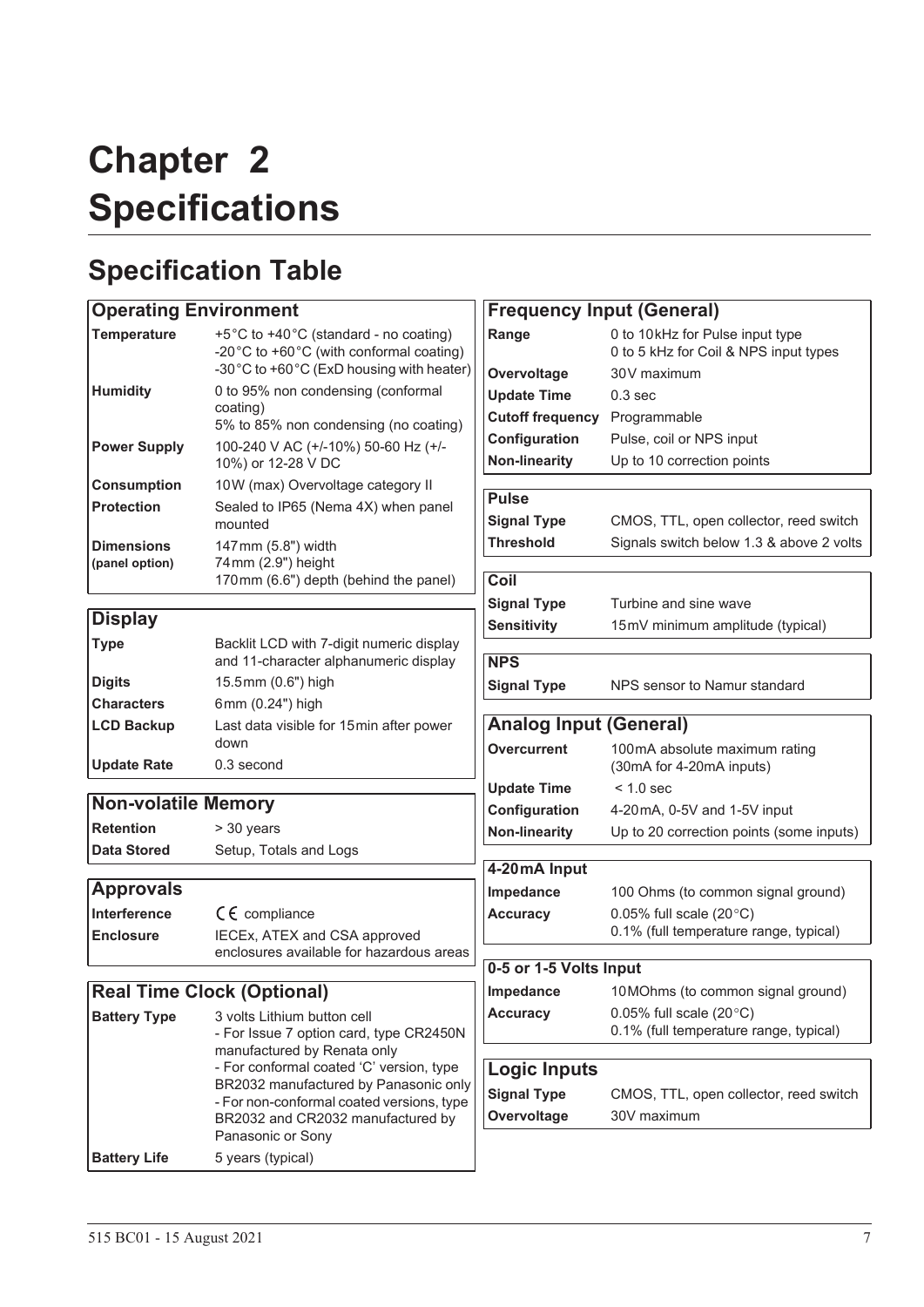# **Relay Output**

| <b>No. of Outputs</b> | 2 relays plus 2 optional relays                                       |  |  |  |
|-----------------------|-----------------------------------------------------------------------|--|--|--|
| Voltage               | 250 volts AC, 30 volts DC maximum<br>(solid state relays use AC only) |  |  |  |
| l Current l           | 3A maximum - mechanical relays<br>1.5A maximum - solid state relays   |  |  |  |

### **Communication Ports**

| ∣ Ports          | COM-1 RS-232 port<br>COM-2 RS-485 or Ethernet port (optional) |
|------------------|---------------------------------------------------------------|
| <b>Baud Rate</b> | 2400 to 19200 baud                                            |
| Parity           | Odd, even or none                                             |
| <b>Stop Bits</b> | 1 or 2                                                        |
| Data Bits        | 8                                                             |
| <b>Protocols</b> | ASCII, Modbus RTU, Modbus TCP/IP<br>(Ethernet Port), Printer  |

# **Transducer Supply**

| Voltage        | 8 to 24 volts DC, programmable  |
|----------------|---------------------------------|
| <b>Current</b> | 70mA @ 24V, 120mA @ 12V maximum |
| Protection     | Power limited output            |

# **Isolated Output**

| <b>No. of Outputs</b> | 2 configurable outputs         |  |  |  |  |
|-----------------------|--------------------------------|--|--|--|--|
| <b>Configuration</b>  | Pulse/Digital or 4-20mA output |  |  |  |  |

# **Pulse/Digital Output**

| <b>Signal Type</b> | Open collector                                             |  |  |  |  |  |
|--------------------|------------------------------------------------------------|--|--|--|--|--|
| <b>Switching</b>   | 200 mA, 30 volts DC maximum                                |  |  |  |  |  |
| <b>Saturation</b>  | 0.8 volts maximum                                          |  |  |  |  |  |
| <b>Pulse Width</b> | Programmable: 10, 20, 50, 100, 200 or<br>500 <sub>ms</sub> |  |  |  |  |  |
|                    |                                                            |  |  |  |  |  |

### **4-20 mA Output**

| <b>Supply</b>     | 9 to 30 volts DC external                                                  |  |  |  |  |
|-------------------|----------------------------------------------------------------------------|--|--|--|--|
| <b>Resolution</b> | $0.05\%$ full scale                                                        |  |  |  |  |
| <b>Accuracy</b>   | 0.05% full scale $(20^{\circ}C)$<br>0.1% (full temperature range, typical) |  |  |  |  |

*Important: Specifications are subject to change without notice.*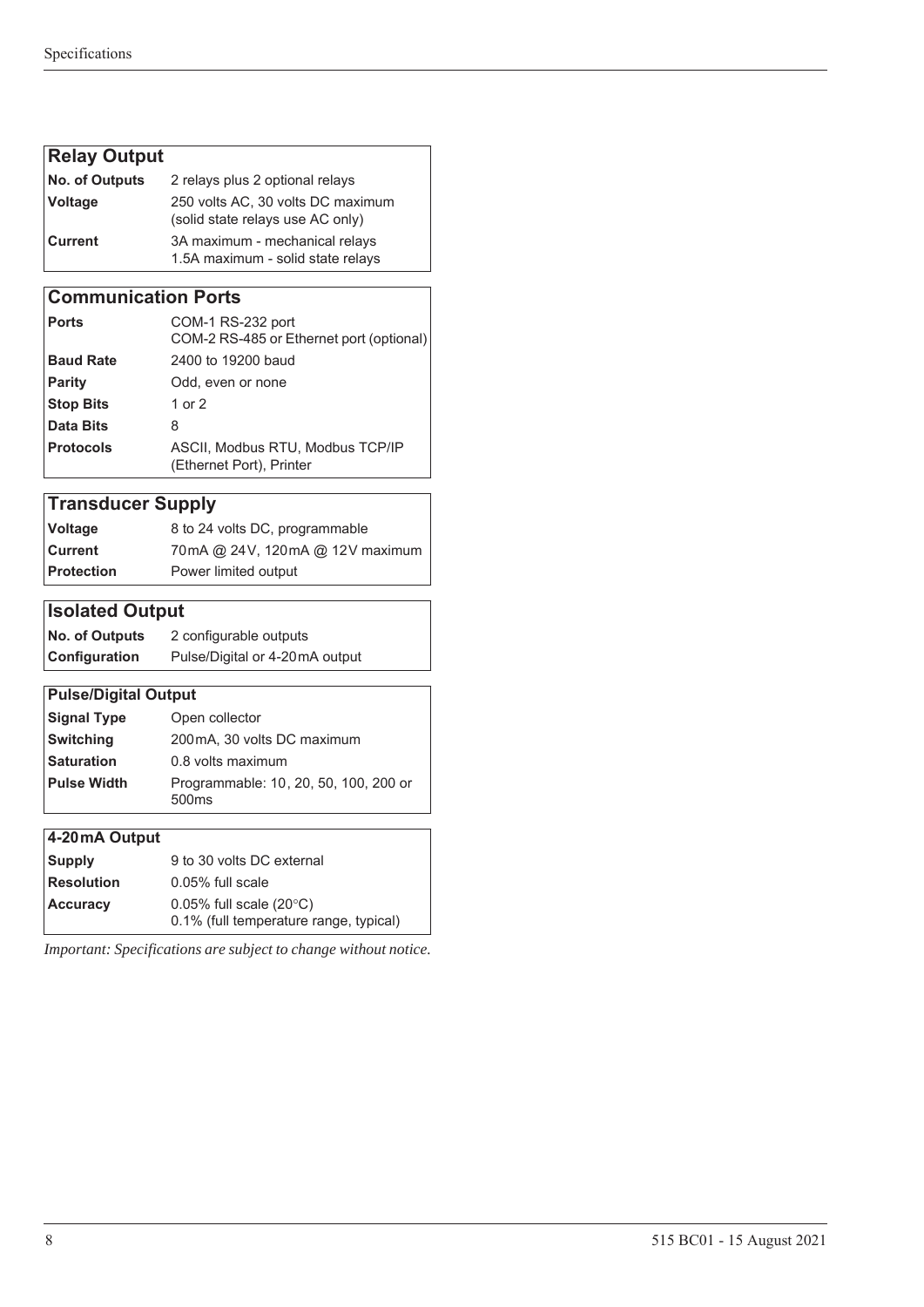# <span id="page-18-5"></span><span id="page-18-0"></span>**Chapter 3 Installation & Maintenance**

# <span id="page-18-1"></span>**Installation Instructions**



The safety of any system incorporating the equipment is the responsibility of the assembler of the system and should be installed such that there is no risk of impact damage.

This instrument is intended for fixed installation only, e.g. within a panel or cabinet, and is not intended for desktop use. It is not suitable for outdoor use unless fitted into an appropriate outdoor enclosure with a minimum type 3, IP54, rating. The instrument has a 'Pollution degree II' rating.

# <span id="page-18-2"></span>**Cleaning and Decontamination**

For general maintenance or to clean an instrument suitable for return to a service centre for repair or inspection, use only a damp cloth and mild detergent. Do not use abrasive cleaners or high pressure water jets. An instrument must be decontaminated before returning. The marking label can be cleaned with 35% Isopropanol or mild detergent.

# <span id="page-18-3"></span>**Panel Mounting**

The instrument should be located in an area with a clean, dry atmosphere that is also relatively free of shock and vibration.

The standard mounting procedure is panel mounting in a cutout that is 139 mm wide by 67 mm high. Two side clips secure the unit into the panel.



[Figure 2](#page-18-4) shows the panel mounting requirements for the 515 instrument.

<span id="page-18-4"></span>*Figure 2 500 Series Instrument Panel Mounting*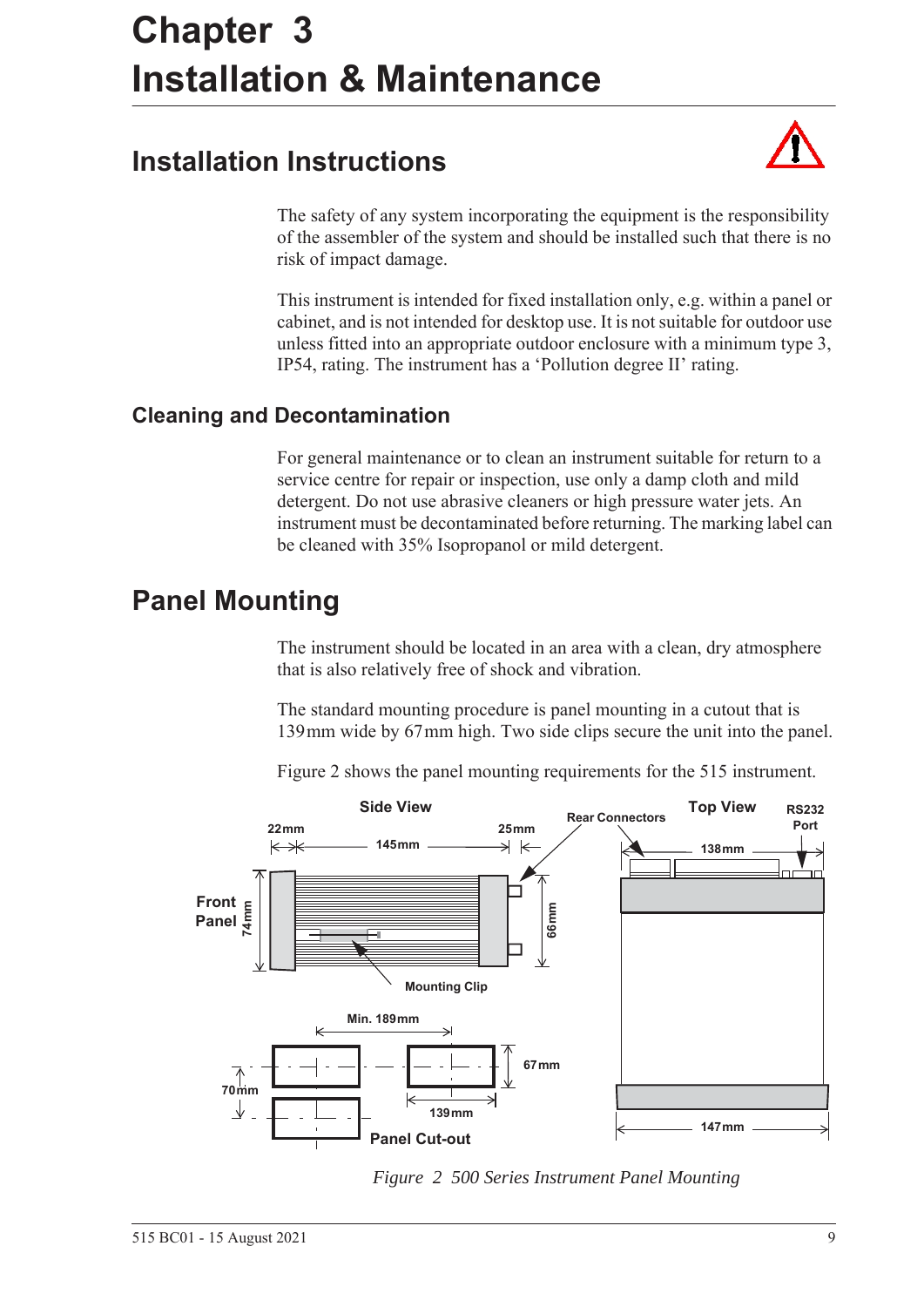# <span id="page-19-0"></span>**Electrical Connection**

# <span id="page-19-1"></span>**Rear Panel Connections**

Note: Depending on the specification and age of the instrument, there are different versions of the upper option card. Ensure the instrument is wired as per the correct terminal designation printed on the rear of the instrument bezel and below.

[Figure 3](#page-19-2) shows the connections on the original rear panel of the instrument where relays 1 to 4 (terminals 32-35) share a single Relay Common (terminal 31). Note: The 5 way relay terminal block is GREEN.



*Figure 3 Rear Panel Connections - Original*

<span id="page-19-2"></span>On the newer rear panel option cards the instrument relays 1 and 2 (terminals 32-33) share Relay Common 1-2 (terminal 31) and relays 3 and 4 (terminals 34-35) share Relay Common 3-4 (terminal 36). Note: On these option cards the 6 way relay terminal block is ORANGE.

[Figure 4](#page-19-3) shows the new option card with the RS-485 port (terminals 19-21).



<span id="page-19-3"></span>*Figure 4 Rear Panel Connections - New RS-485 Version*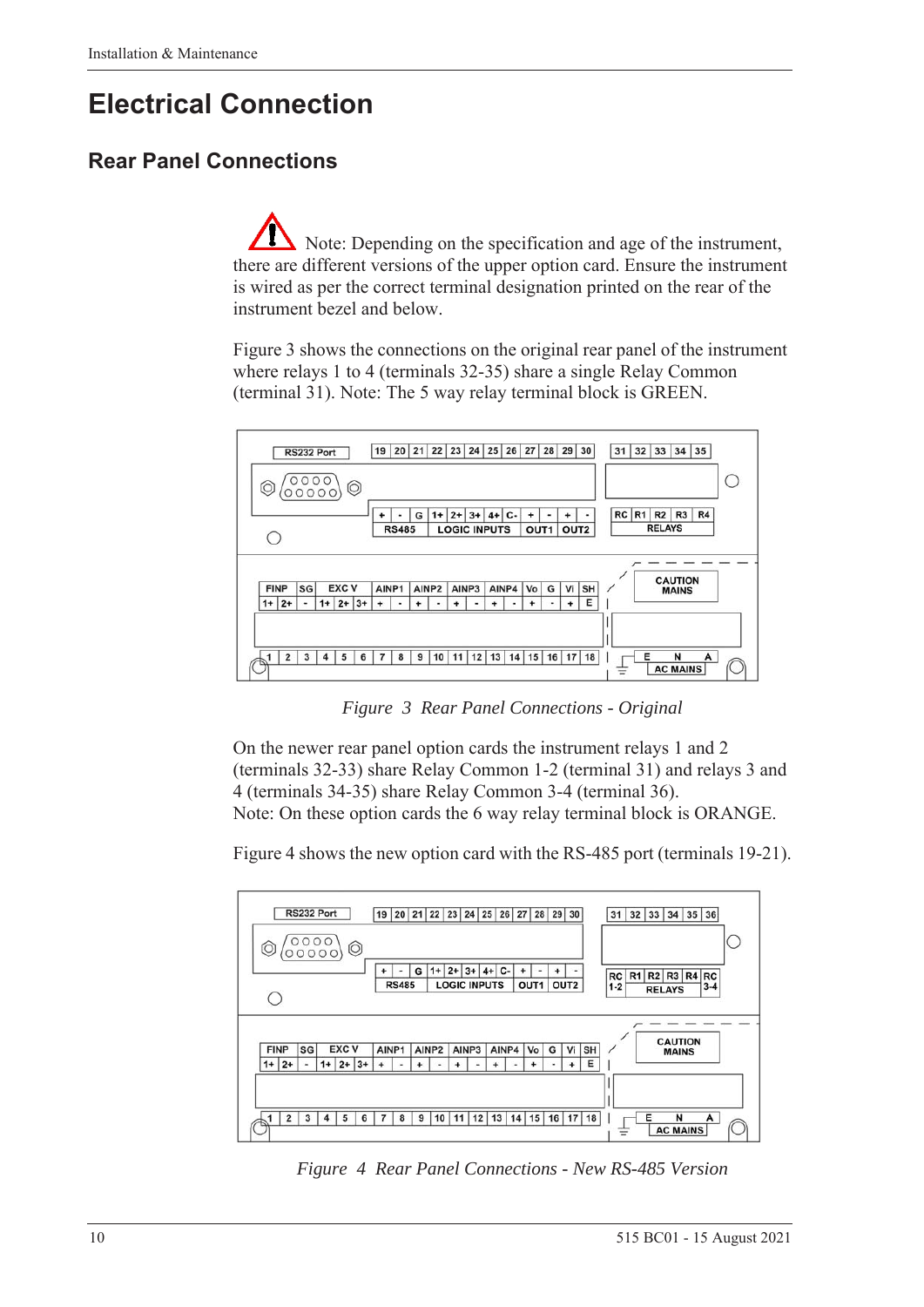[Figure 5](#page-20-1) shows the new option card with the optional Ethernet port in place of RS-485 port (terminals 19-21).



<span id="page-20-1"></span>*Figure 5 Rear Panel Connections - New Ethernet Version*

# <span id="page-20-0"></span>**Terminal Designations**

| <b>Terminal Label</b> |                        |                          | <b>Designation</b>        | <b>Comment</b>                    | <b>Terminal Label</b> |                  |                | <b>Designation</b>                 | <b>Comment</b>                                |
|-----------------------|------------------------|--------------------------|---------------------------|-----------------------------------|-----------------------|------------------|----------------|------------------------------------|-----------------------------------------------|
|                       | <b>FINP</b>            | $1+$                     | Frequency Input 1+        | <b>Volumetric Flow Input</b>      | 19                    | <b>RS485</b>     | $+$            | $RS485 (+)$                        | Optional RS485 port may                       |
| 2                     | <b>FINP</b>            | $2+$                     | Frequency Input 2+        | Not used                          | 20                    | COM-2            |                | RS485 (-)                          | be replaced by Ethernet                       |
| 3                     | $\overline{\text{SG}}$ | $\overline{\phantom{a}}$ | Signal ground             |                                   | 21                    | port             | G              | RS485 ground                       | port.                                         |
| 4                     | EXC V                  | $1+$                     | <b>Excitation Term 1+</b> | Not used                          | 22                    |                  | $1+$           | Switch 1                           | Remote Run                                    |
| 5                     | EXC V                  | $2+$                     | <b>Excitation Term 2+</b> | Not used                          | 23                    |                  | $2+$           | Switch 2                           | Remote Stop/Reset                             |
| 6                     | EXC V                  | $3+$                     | Excitation Term 3+        | Not used                          | 24                    | <b>LOGIC</b>     | $3+$           | Switch 3                           | Remote Set                                    |
| 7                     | AINP1                  | $\ddot{}$                | Analog Input ch $1 (+)$   | Not used                          | 25                    | <b>INPUTS</b>    | $4+$           | Switch 4                           | CAL Switch - In field                         |
| 8                     |                        |                          | Analog Input ch 1 (-)     |                                   |                       |                  |                |                                    | access protection                             |
| 9                     | AINP <sub>2</sub>      | $\ddot{}$                | Analog Input ch $2 (+)$   | Not used                          | 26                    |                  | $C-$           | Signal ground                      |                                               |
| 10                    |                        |                          | Analog Input ch 2 (-)     |                                   | $\overline{27}$       | OUT <sub>1</sub> | $\ddot{}$      | Output ch $1 (+)$                  |                                               |
| 11                    | AINP3                  | $\ddot{}$                | Analog Input ch $3 (+)$   |                                   | 28                    |                  |                | Output ch 1 (-)                    |                                               |
| 12                    |                        | $\overline{\phantom{a}}$ | Analog Input ch 3 (-)     | <b>Volumetric Flow Input</b>      | $\overline{29}$       | OUT <sub>2</sub> | $\ddot{}$      | Output ch $2 (+)$                  |                                               |
| 13                    |                        | $\ddot{}$                | Analog Input ch $4 (+)$   |                                   | 30                    |                  |                | Output ch 2 (-)                    |                                               |
| 14                    | AINP4                  | $\overline{\phantom{a}}$ | Analog Input ch 4 (-)     | Not used                          | 31                    |                  | <b>RC</b>      | Relay Common 1-2                   | Term 31 - Common 1-4<br>on legacy option card |
| 15                    | Vo                     | $\ddot{}$                | 8-24 volts DC output      | Overload protected                | 32                    |                  | R1             | Relay 1                            | Single Stage Control                          |
| 16                    | G                      | $\overline{\phantom{a}}$ | <b>DC</b> Ground          |                                   | 33                    |                  | R2             | Relay 2                            | Dual Stage Control                            |
| 17                    | Vi                     | $\ddot{}$                | DC power input            | DC power in 12-28V                | 34                    | <b>RELAYS</b>    | R <sub>3</sub> | Relay 3                            |                                               |
| 18                    | <b>SH</b>              | E                        | Shield terminal           |                                   | 35                    |                  | R4             | Relay 4                            |                                               |
| E                     |                        | E                        | Mains ground              |                                   |                       |                  |                |                                    | Term 36 only available on                     |
| N                     | AC<br><b>MAINS</b>     | N                        | Mains neutral             | AC power in 100-<br><b>240VAC</b> | 36                    |                  | RC             | Relay common 3-4                   | new style option card                         |
| A                     |                        | Α                        | Mains active              |                                   |                       |                  |                | RS232 COM-1 port 9-pin serial port |                                               |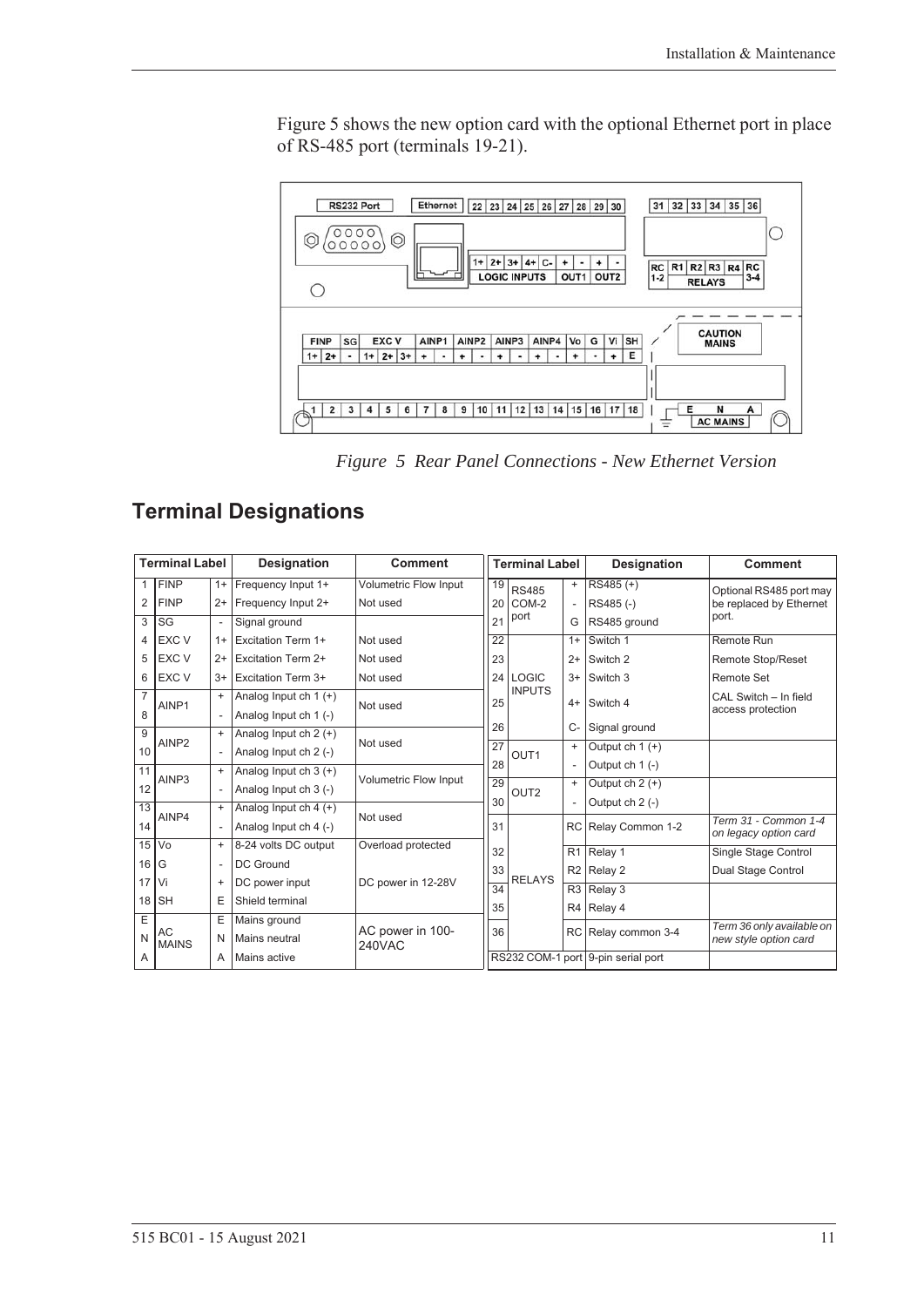# <span id="page-21-0"></span>**Terminal Wiring Insulation**

Terminals 1-30 are all rated at <35Vdc and wiring with basic insulation is adequate.

Use copper conductors only.

# <span id="page-21-1"></span>**Relay Wiring**

Relay terminals are 31-35 or 31-36 depending on the version of option card fitted. When controlling circuits powered by mains, or voltages >35Vdc, it is necessary to use UL/CSA approved cabling with supplementary insulation and a current capacity suitable for the connected circuit. (0.75mm², 6A current capacity is sufficient).

Use copper conductors only. The maximum current must be  $\leq 5A$  as stated in the Specifications.

# <span id="page-21-2"></span>**Mains Power Wiring**

Only use UL/CSA approved cabling with supplementary insulation and copper conductors. A minimum cable cross section area of 0.75mm² (18 AWG) is required. However, this must be selected with respect to the installed overcurrent protection device and in accordance with the local relevant Electrical Code of Practice as dictated by the Authority Having Jurisdiction (AHJ).

The terminal designations (L/N/E) are clearly indicated just above the mains input connector on the rear panel of the instrument.



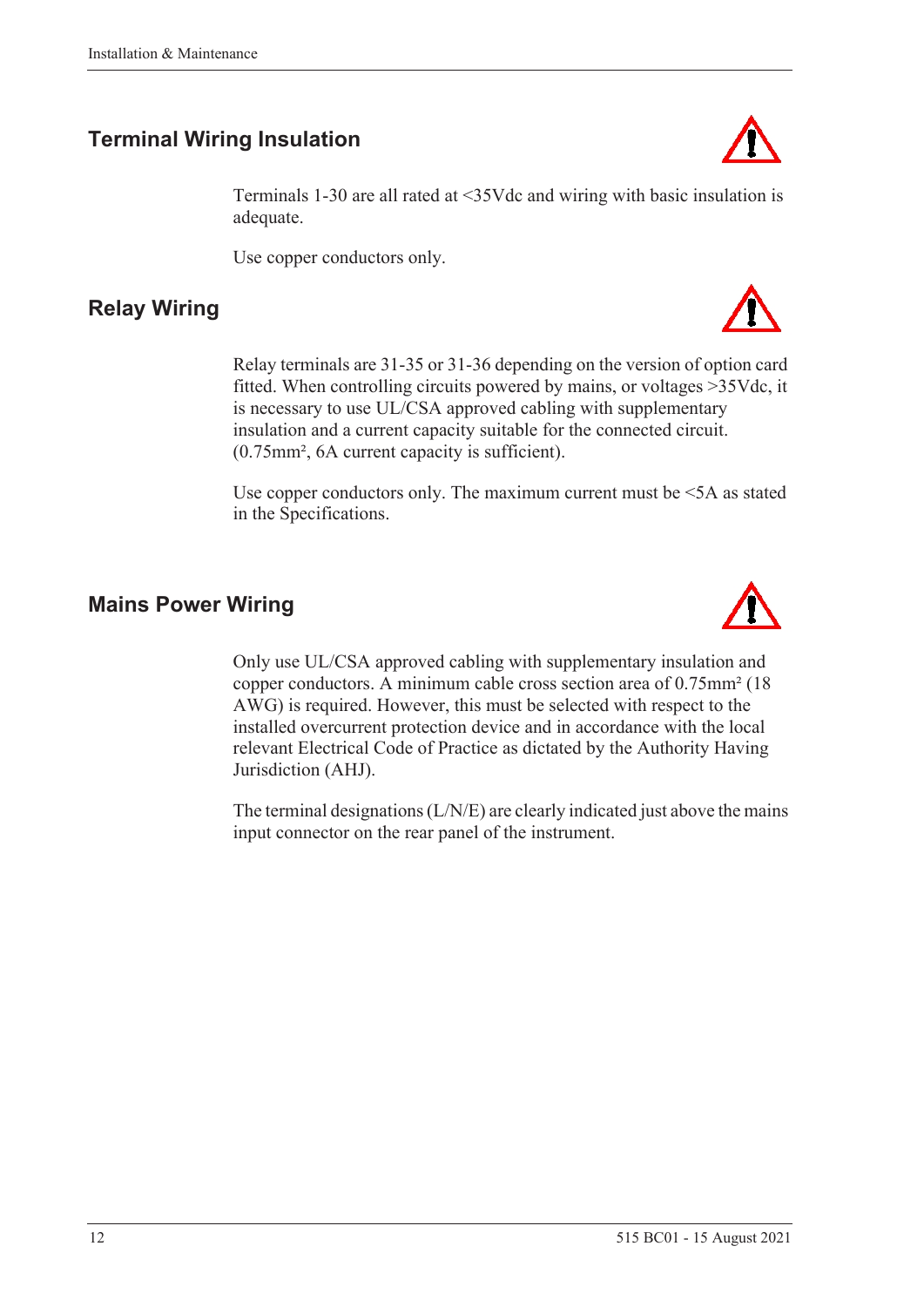# <span id="page-22-0"></span>**Inputs**

## <span id="page-22-1"></span>**Frequency Input Connection**

Connect pulse or frequency input signals from devices such as: TTL, CMOS, open collector, reed relay switch, coil and Namur proximity switch, as shown below. For better signal integrity, it is recommended to use shielded cable. Refer to **[Terminal Designations](#page-20-0)** on page 11 for specific terminal numbers for this application.

Squarewave, CMOS or TTL



Open Collector





Reed Relay Switch



Coils - with 15mV minimum amplitude (typical)



Namur Proximity Switch

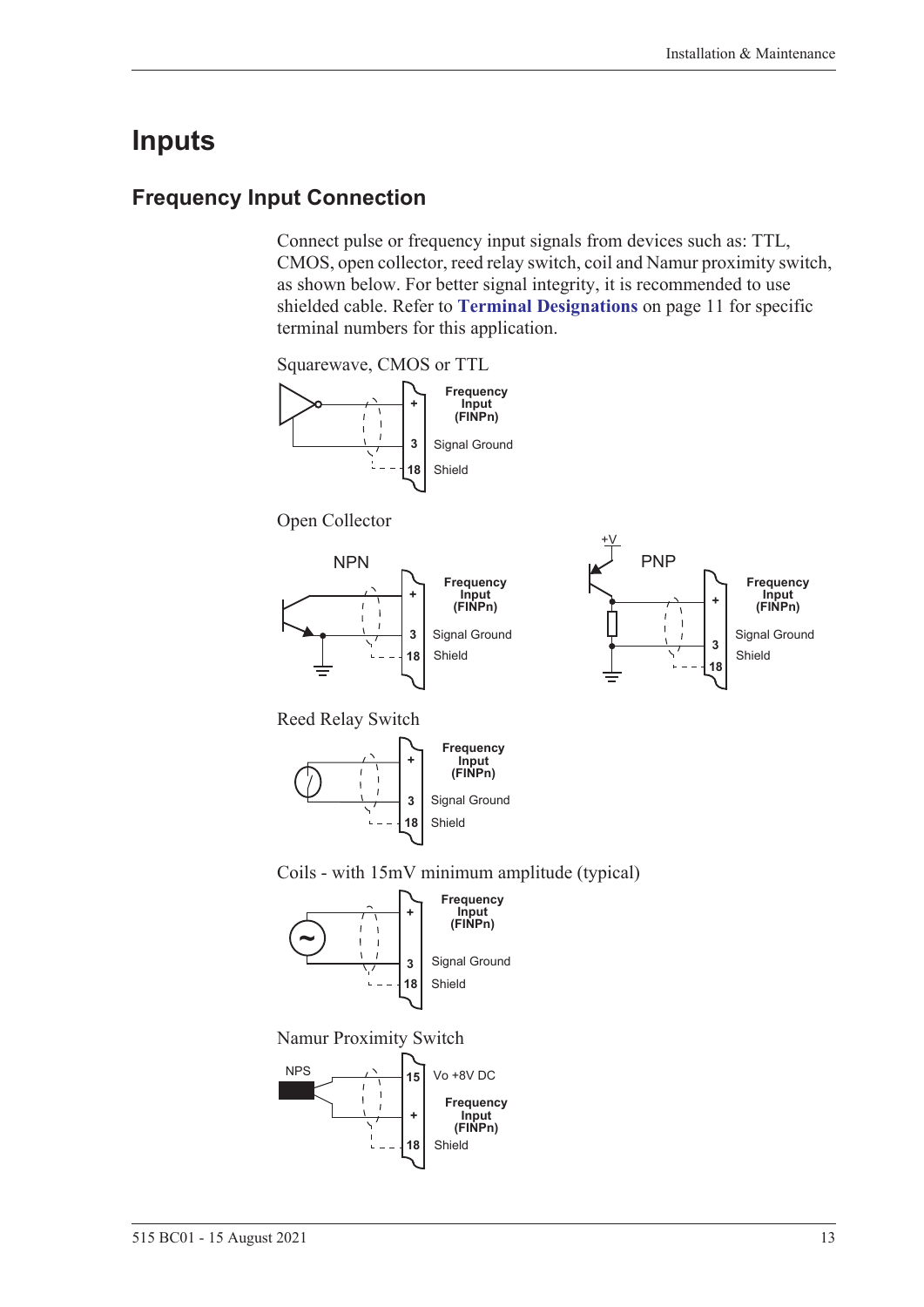# <span id="page-23-0"></span>**Analog Input Connections**

All analog inputs can accept DC signals ranging from 0-5V, 1-5V and current signals from 4 to 20 mA.

### **CAUTION**

Applying levels of input current above the absolute maximum rating (100mA or 30mA for 4-20mA inputs) may cause permanent damage to the input circuitry.

### **0-5 and 1-5 Volt Inputs**

For externally powered voltage transmitters, connect each transmitter to a pair of input terminals as shown in [Figure 6](#page-23-1). Refer to **[Terminal](#page-20-0)  [Designations](#page-20-0)** on page 11 for specific terminal numbers for this application.





<span id="page-23-1"></span>Connect internally powered voltage transmitters as shown in [Figure 7.](#page-23-2)



*Figure 7 Internally Powered Voltage Transmitter*

### <span id="page-23-2"></span>**4-20 mA Inputs**

For externally powered current loops, connect each transmitter to a pair of input terminals as shown in [Figure 8.](#page-24-1) Refer to **Terminal Designations** for specific terminal numbers for this application.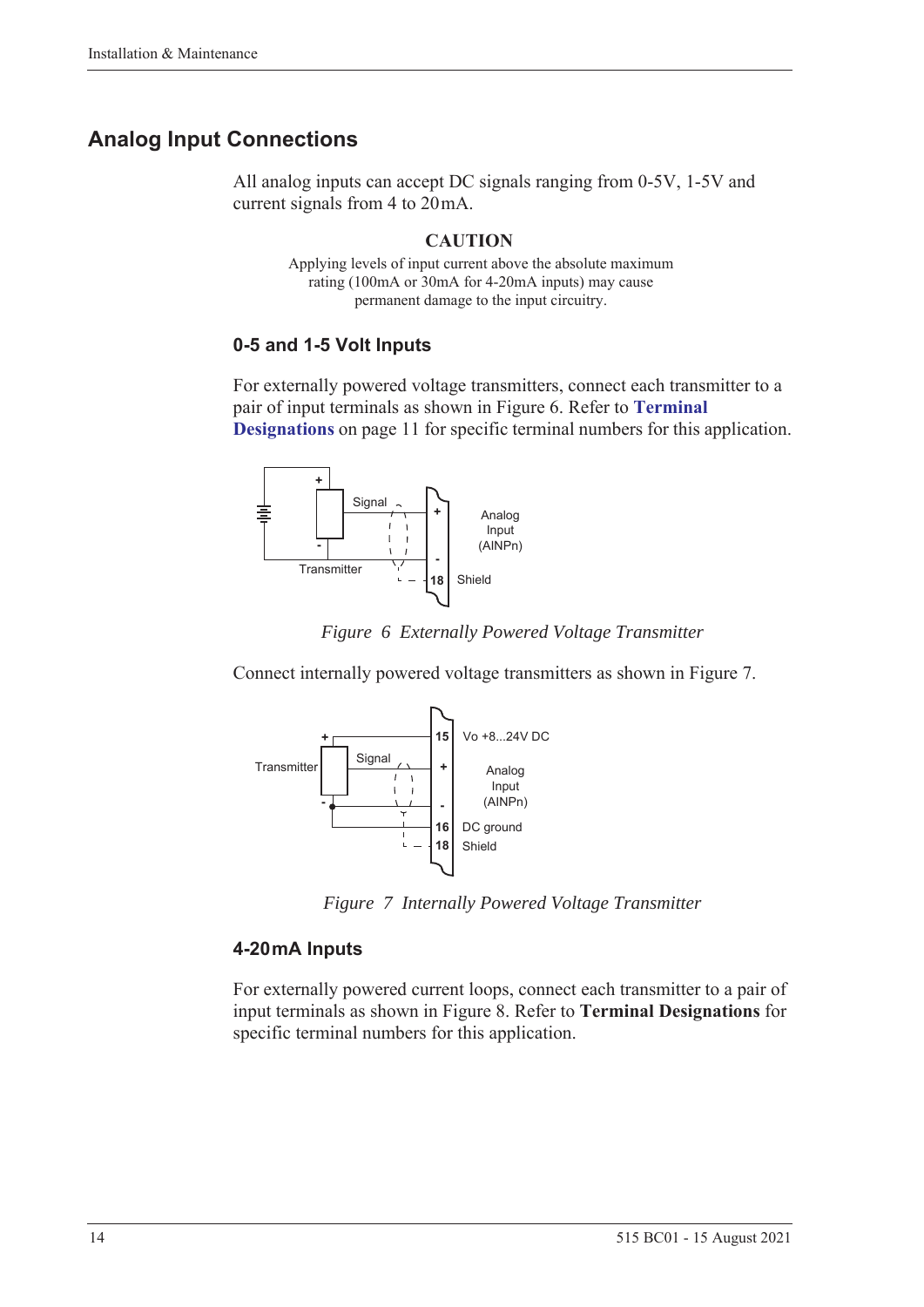

*Figure 8 Externally Powered Current Loop*

<span id="page-24-1"></span>The internal overload-protected power supply has sufficient power for three current loops at 24 V DC (more current loops can be supplied by using a reduced voltage setting). Connect internally powered current loops as shown in [Figure 9.](#page-24-2)



<span id="page-24-2"></span>

### <span id="page-24-0"></span>**Logic Input Connection**

These inputs are designed to be connected to CMOS, TTL, open collector signals or a voltage free contact switch. A minimum activation time of 300ms is required to guarantee reading of an input.

It is possible to read the status of all the logic inputs via a Modbus register even if they are not used for a control purpose in the application.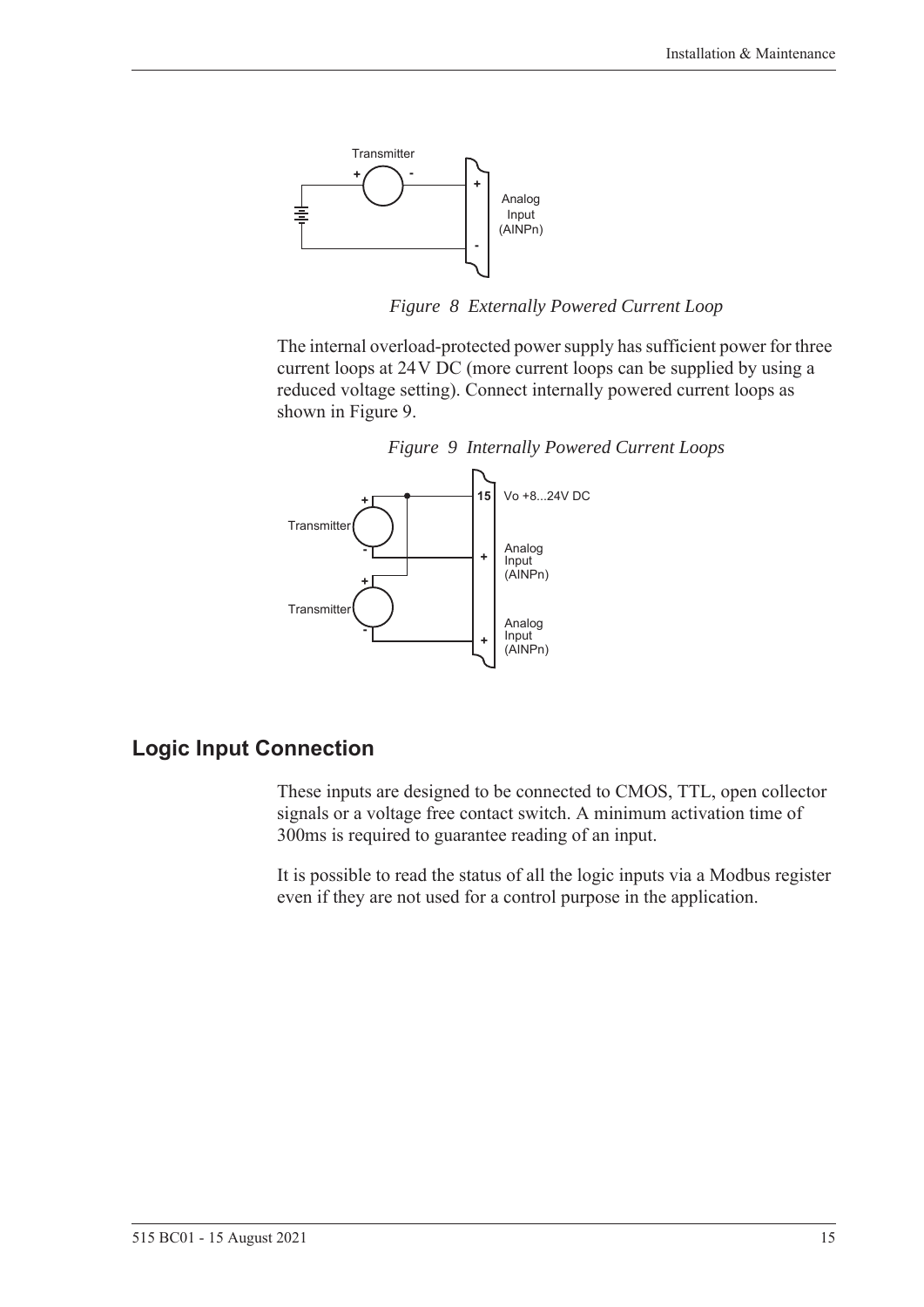A remote push-button key can be connected to the Logic Inputs as shown below. **[Logic Input Control](#page-39-3)** on page 30 describes the function of the inputs.



*Figure 10 Logic Inputs Connection Diagram*

# <span id="page-25-0"></span>**Outputs**

<span id="page-25-2"></span>The advanced option for the instrument provides two opto-isolated output ports. Either or both can be used for 4-20 mA or pulse outputs.

### **CAUTION**

Due to the dual-purpose nature of the outputs, take care not to set the output as an open collector pulse type signal when connected to a 4-20 mA loop circuit.

# <span id="page-25-1"></span>**4-20 mA Output Connection**

[Figure 11](#page-25-3) shows the connections for a 4-20 mA output. Output channel 1 uses terminals  $27 (+)$  and  $28 (-)$ , output channel 2 uses terminals  $29 (+)$  and  $30(-)$ .

Maximum Load Resistance =  $(Supply-9) / 0.02$  ohms



<span id="page-25-3"></span>*Figure 11 Output 4-20 mA Connection Diagram*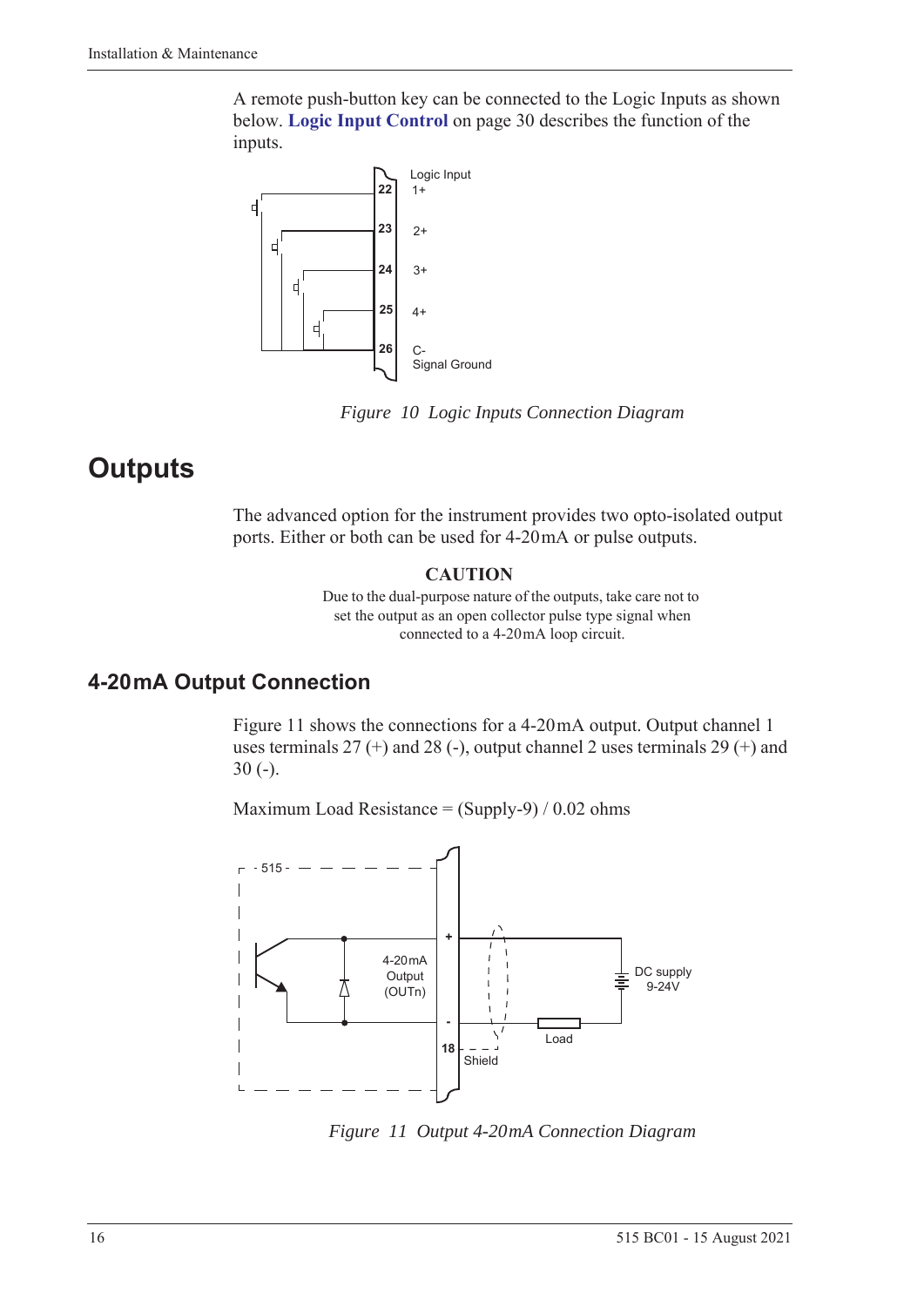# <span id="page-26-0"></span>**Digital Output Connection**

[Figure 12](#page-26-1) shows a connection example for a pulse output. Output channel 1 uses terminals 27 (+) and 28 (-). Output channel 2 uses terminals 29 (+) and 30 (-).



<span id="page-26-1"></span>*Figure 12 Output Pulse Connection Diagram*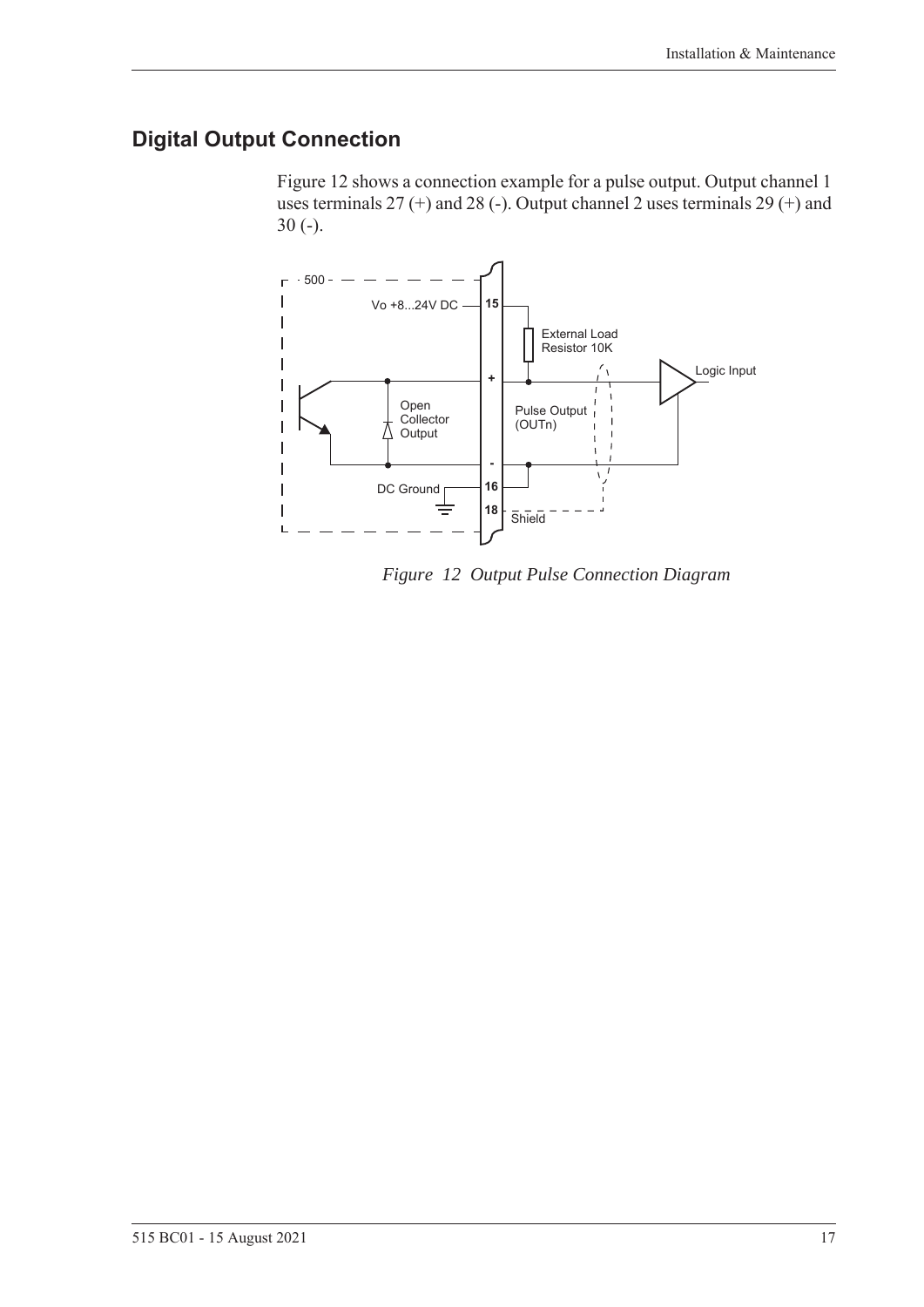# <span id="page-27-0"></span>**Control Relays (Alarms)**

The standard instrument has two relays, which are used for the dual stage batch control. The relays can drive external devices such as valves, pump circuits or external relays.

The advanced option has two extra relays that can be freely assigned as alarm relays. The operation of alarm relay(s) can be set to various modes as described in **Alarms** [on page 52](#page-61-1). On the newer option card the separate common terminal for relays 1 and 2 and another common terminal for relays 3 and 4 allow for different signal or supply types to be connected to the control or alarm devices, as shown in [Figure 13.](#page-27-1)

There is also an equipment failure alarm option. This alarm can have normally closed (open) contacts which open (close) when the instrument displays any error message as listed in **[Error Messages](#page-70-1)** on page 61, or if there is a loss of power to the instrument.

The output characteristics of the relays are:

| Maximum Voltage | 30 volts DC or 250 volts AC |
|-----------------|-----------------------------|
| Maximum Current | 3A for EMR, 1.5A for SSR    |



**Note:** Solid state relays (SSR) use AC voltage only.

<span id="page-27-1"></span>*Figure 13 Relay Connection Diagram*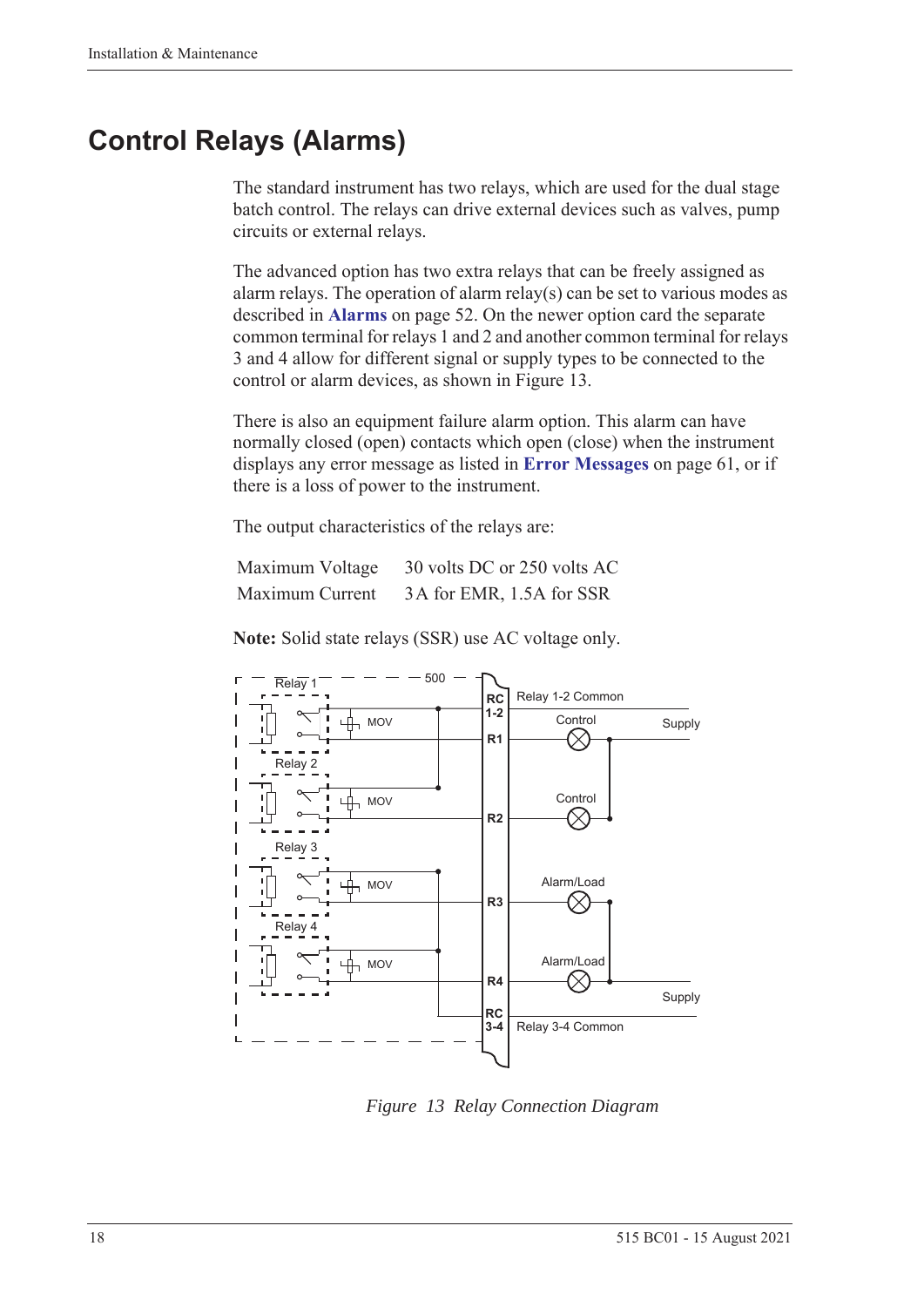### <span id="page-28-0"></span>**RC Network for Interference Suppression**

When driving inductive loads with the relay outputs, it is recommended to use RC suppression networks (often called "Snubbers"), fitted at the load end, for the following reasons:

- **•** To limit the amount of electrical noise caused by arcing across the contacts, which may, in extreme cases, cause the microprocessor to act erratically or cause other unwanted interference with connected signals.
- **•** To protect the relay contacts against premature wear through pitting or SSR (where specified) against premature failure.

RC suppression networks consist of a capacitor and series resistor and are commonly available in the electrical industry. The values of R and C are dependent entirely on the load. However, if the user is unsure of the type of snubber to use, values of  $0.25 \mu$ F and  $100 \Omega$  will usually suffice. Note that only UL and mains approved RC suppression networks should be used.

The basic principle of the operation is that the capacitor prevents a series of sparks arcing across the contact as the contact breaks. The series resistor limits the current through the contact when the contact first makes.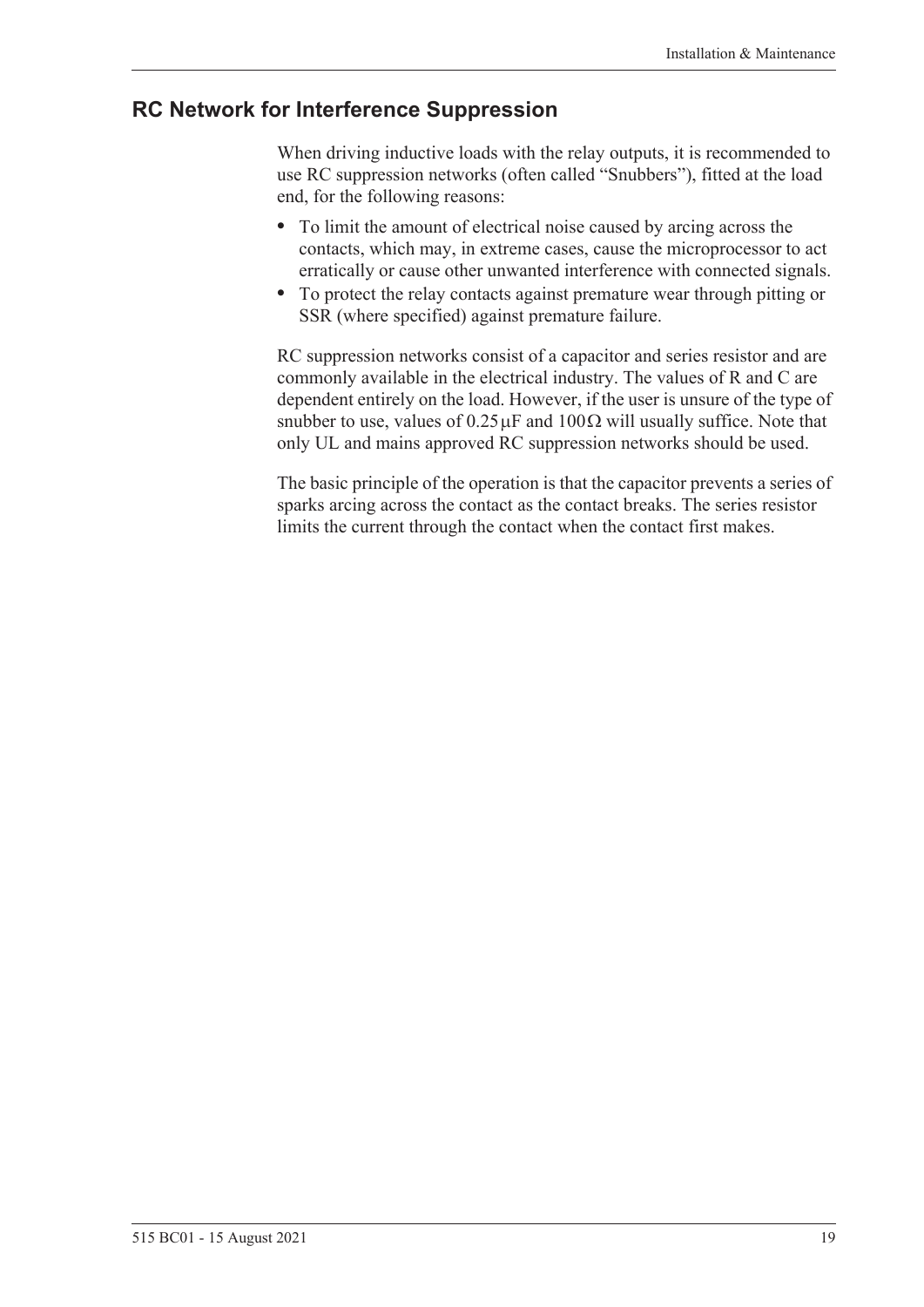# <span id="page-29-0"></span>**Communications**

The communication protocols are described in **[Communications](#page-72-4)** on [page 63.](#page-72-4)

## <span id="page-29-1"></span>**COM-1 RS-232 Port**

The COM-1 RS-232 port has a 9-pin DB female connector and has the following pinout:

| $(6)$ (7) (8) (9)<br>$(2)$ $(3)$ $(4)$ $(5)$<br>$\circled{\pi}$ |                      |  |  |  |
|-----------------------------------------------------------------|----------------------|--|--|--|
| Pin <sub>1</sub>                                                | Not used             |  |  |  |
| Pin 2                                                           | Transmit (TxD)       |  |  |  |
| Pin <sub>3</sub>                                                | Receive (RxD)        |  |  |  |
| Pin 4                                                           | Not used             |  |  |  |
| Pin <sub>5</sub>                                                | Ground               |  |  |  |
| Pin 6                                                           | Not used             |  |  |  |
| Pin 7                                                           | Handshake line (CTS) |  |  |  |
| Pin 8                                                           | RTS Out              |  |  |  |
| Pin 9                                                           | Not used             |  |  |  |

**Note:** The instrument does not require a null-modem cable for connection to a personal computer. Refer to **[Hardware Interconnection](#page-72-5)** on [page 63](#page-72-5) for cable termination requirements.

# <span id="page-29-2"></span>**COM-2 RS-485 Port Option**

Up to 32 units can be connected to a common RS-485 bus. Each unit has a unique address that the host computer uses to identify each instrument. [Figure 14](#page-29-3) shows the connection of several instruments to a computer using the RS-485 port.



<span id="page-29-3"></span>*Figure 14 RS-485 Interface Connections*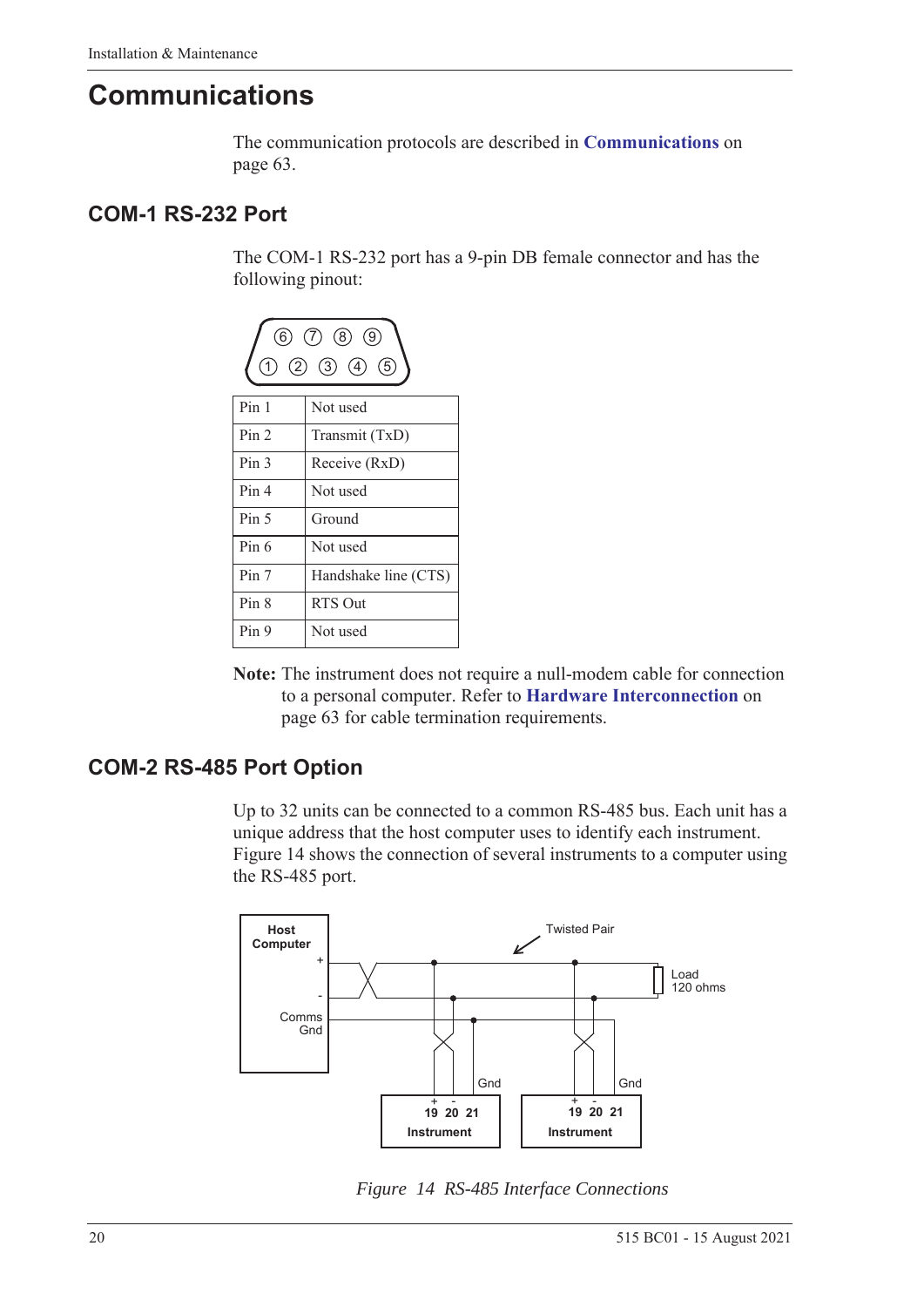### <span id="page-30-0"></span>**COM-2 Ethernet Port Option**

An Ethernet module is an available option, in place of the RS-485 port, if Modbus TCP/IP connection is required. In the programming communication settings, COM-2 should be set to RTU (Modbus), 19200 Baud rate, even parity and 1 stop bit.

# <span id="page-30-1"></span>**Mains Connection**

### <span id="page-30-2"></span>**Earthing and Shielding**

A case earthing point is provided via the mains inlet. Note that this earthing point is for the case only and there is electrical isolation between this point and all electronic circuits. For EMC purposes, or when the instrument is connected to mains, this point must be connected to a good earth.

It is a good practice to use shielded cable for all signal connections to the instrument. Care must be taken to separate signal cables from power cables to minimize interference.

Overall earth should be connected at the instrument end only. This connection should be as short as possible and connected to the earthing point on the rear terminal at pin 18.

### <span id="page-30-3"></span>**Disconnection Device**

When powered from a mains supply this unit requires the provision of a suitable mains isolation device, capable of interrupting both poles of the supply and meeting your local wiring regulations, to be suitably located and easily accessible near to the installed instrument. It must be marked as the disconnecting device for the equipment. It must be suitably rated with respect to the cross sectional area of the supply conductors.

# <span id="page-30-4"></span>**Maintenance Instructions**

Occasionally it may be necessary to open the unit in order to change the Real Time Clock battery. No other service operations are permitted. In order to perform these operations and maintain safety it is essential to follow the instructions below. If mounted in an ExD enclosure, before proceeding, refer to the ExD manual for further information. This work may need to be scheduled and carried out in accordance with the local electrical Code of Practice.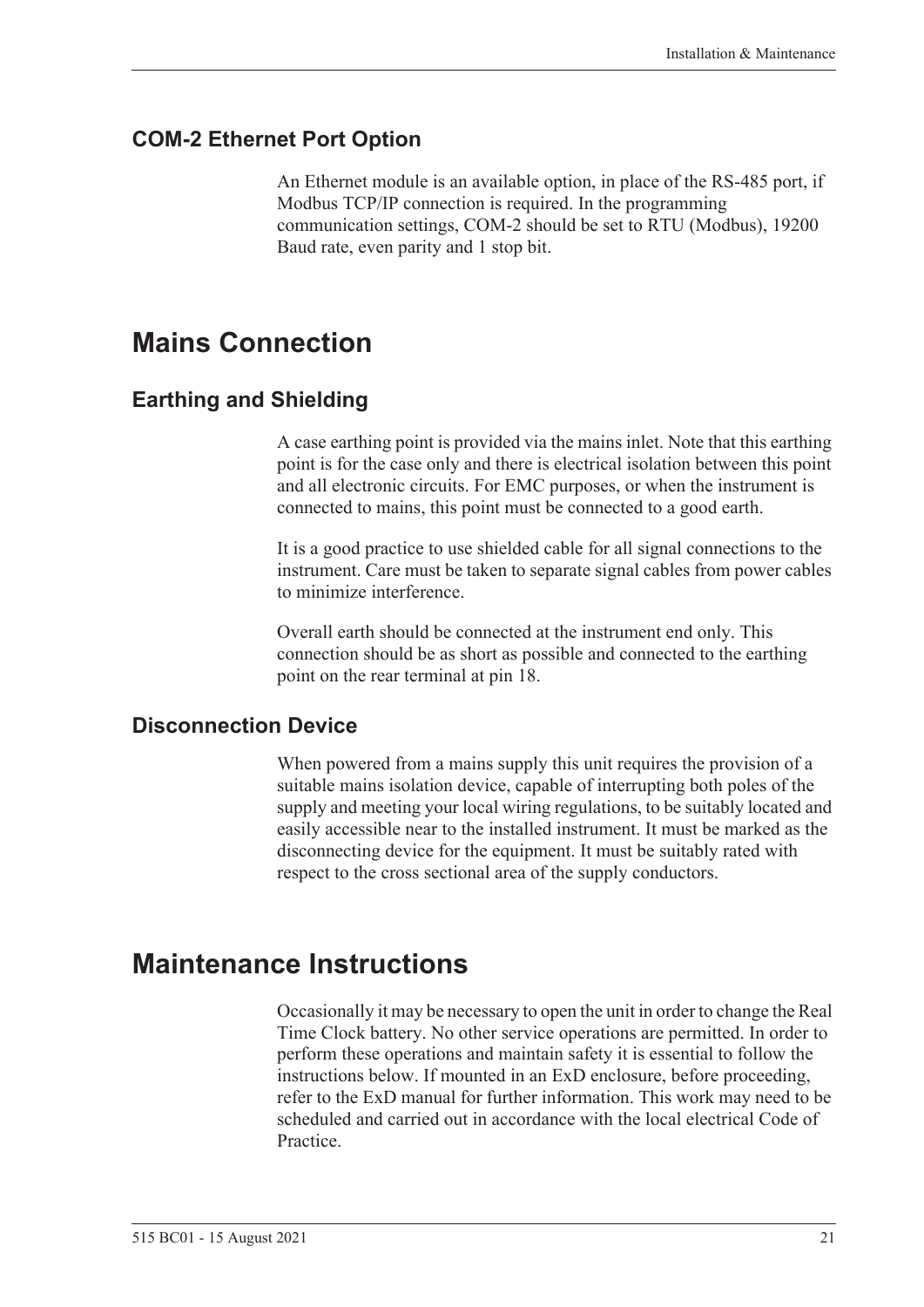# <span id="page-31-0"></span>**Battery Replacement**

#### **INSTRUMENT MUST BE POWERED DOWN**



2. Remove the two pan head machine screws on each side of the rear panel.

3. Withdraw the option card from the instrument.

4. Firmly press the battery holder tab to release the coin cell battery.

5. Identify the part number of the coin cell which is clearly marked on one side of the cell.

- 6. Firmly press the replacement coin cell into the holder
- 7. Reverse steps 1-3 for re assembly.

## <span id="page-31-1"></span>**Battery Type**

**Only the battery type and manufacturer stated below should be used.** 



1. Instruments manufactured with issue 7 option card – CR2450N, Manufacturer RENATA ONLY\*

2. Conformal coated "C" version - Type BR2032, manufacturer Panasonic ONLY.

3. Non Conformally coated versions :- BR2032, CR2032, Sony or Panasonic ONLY.

\*Issue 7 option card can be identified with 6 way (31-36) ORANGE relay connector.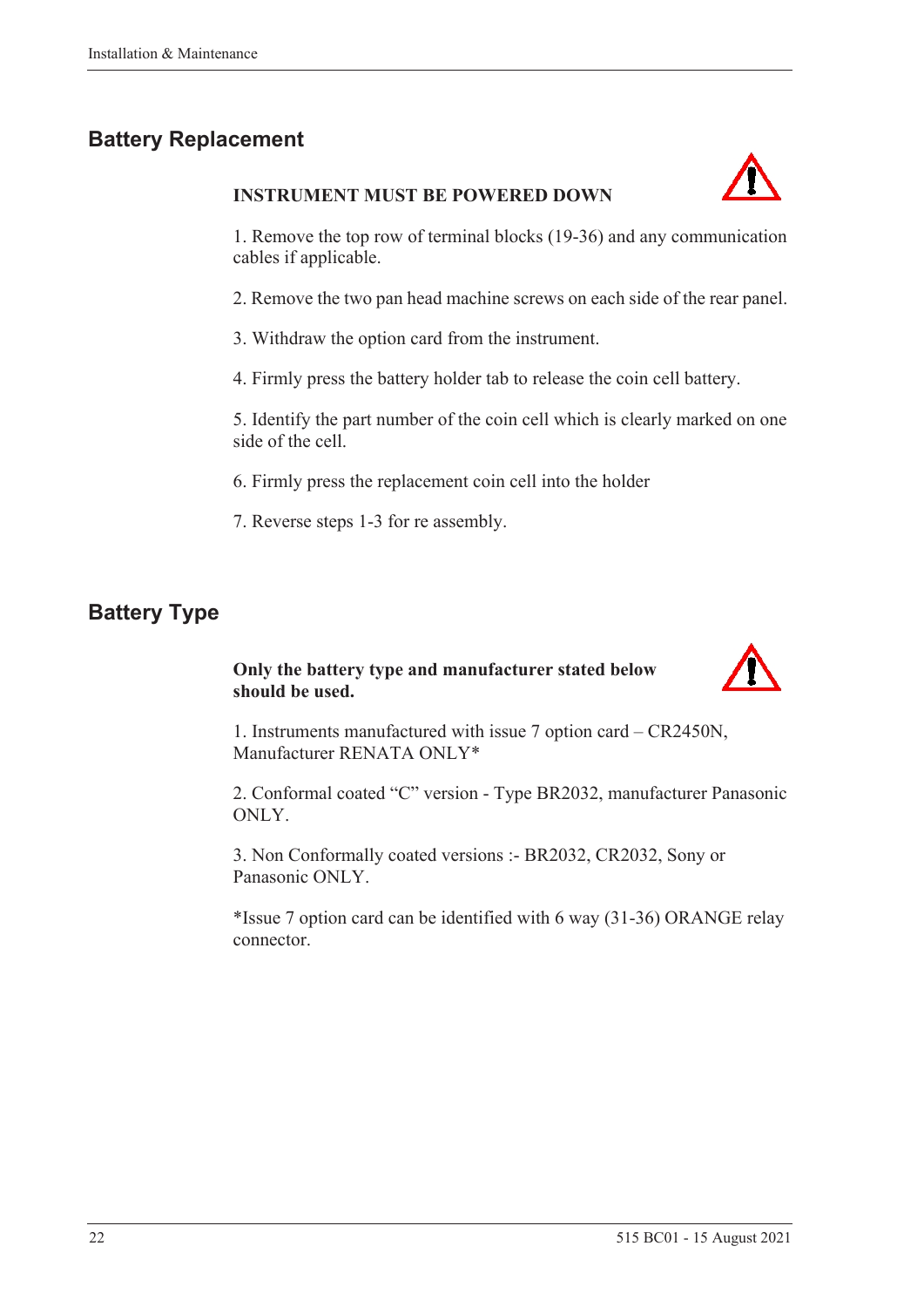# <span id="page-32-0"></span>**Chapter 4 Operation**

# <span id="page-32-1"></span>**Front Panel Operation**

In normal operation, press the buttons on the front panel to control the operation of the batch controller or to display the values recorded and calculated by the instrument.

There are several categories of information that the instrument can display:

- **•** Totals
- **•** Rates
- **•** Batch preset values
- **•** Instrument settings

For each total, there is an associated rate as follows:

| Total         | Rate            |
|---------------|-----------------|
| <b>Volume</b> | Volume Flowrate |

### <span id="page-32-2"></span>**Default Variable**

In some applications, a particular variable is of more interest than others, and for this reason a default variable can be assigned during instrument calibration. The default variable is used in the following ways:

- **•** Determines what the display returns to when the Stop key is pressed while viewing other items in the main menu list.
- **•** Determines what the display returns to if the display timeout option is enabled and no buttons are pressed for the selected period (usually 30 seconds).
- **•** Determines what is displayed on power up or exit of Calibrate mode.

### <span id="page-32-3"></span>**Status LEDs**

The status LEDs illuminate to show the following conditions: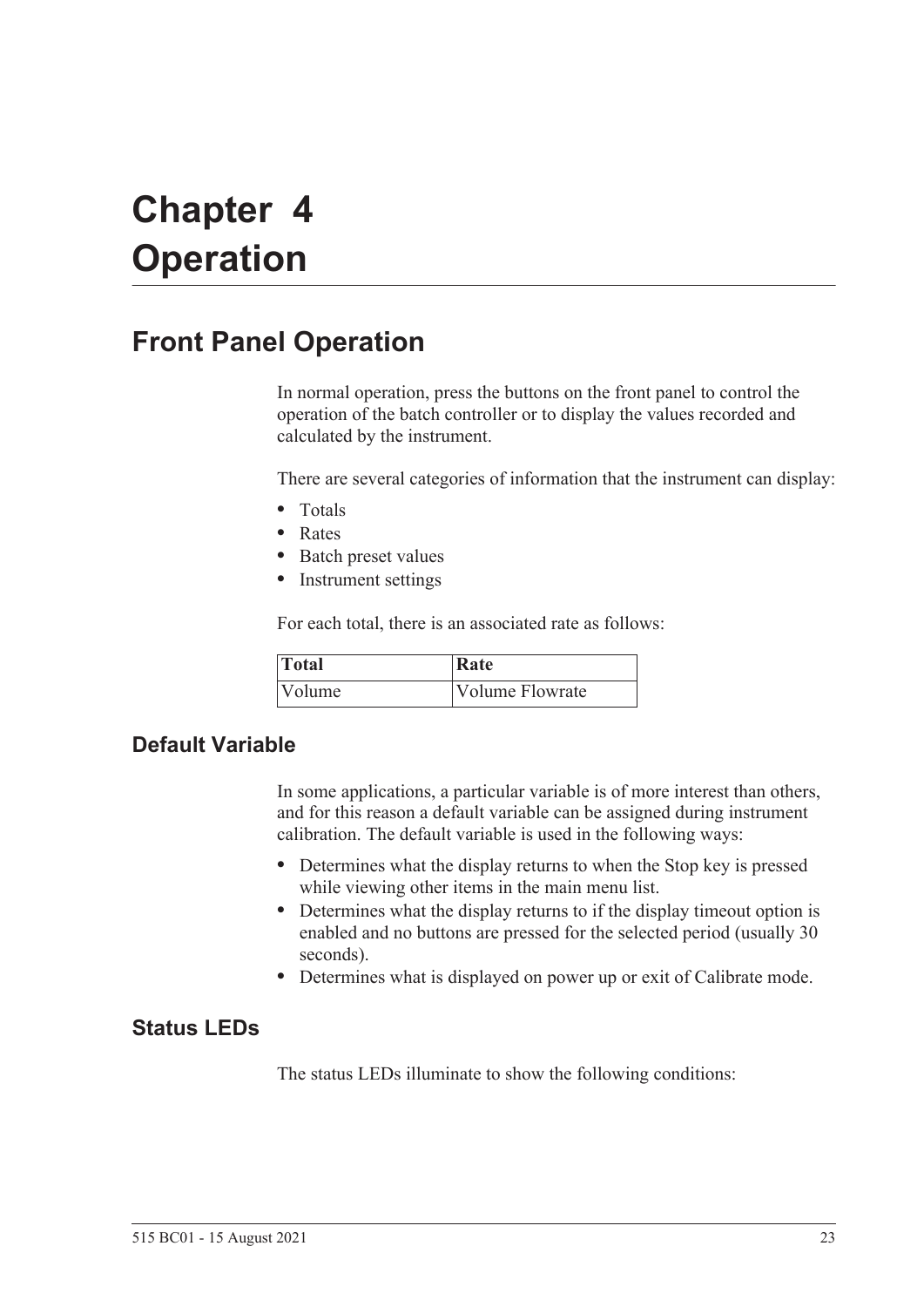| Run   |
|-------|
| Set   |
| Alarm |
| Cal   |

**Run** Solid led: The instrument has a batch in progress. Fast flashing led: Batch paused. Slow flashing led: Waiting for valves to close. **Set** Solid led: The instrument is in Calibrate Set mode. Flashing led: Count down to automatic restart of next batch. **Alarm** The instrument has an error, as indicated on the display panel.

**Cal** The instrument is in Calibrate View mode.

# <span id="page-33-0"></span>**Front Panel Keys**

- **RUN** Press the **RUN** key to start or resume a batch. The run led will illuminate.
- **STOP** Press the **STOP** key to halt a current batch. The instrument will go into pause mode and the run led will flash at a steady pace. The incomplete batch can be resumed or the **STOP** key can be held again to end the batch and the run led will turn off. The **STOP** key is also used to stop the next batch if in automatic restart count down, can be used to return the display directly to the default variable (total) when scrolling through the main menu items and can be used to acknowledge flow errors without resetting the total.
- **RESET** Use the **RESET** key to step directly to the HOLD.SET TO RESET prompt within the main menu items. Holding SET at this point will clear the batch totals or the **DISPLAY** key can be pressed to step onto the HOLD.SET - TO PRINT prompt if the printer option has been selected.

The instrument makes three beeps when it resets the totals and two beeps when a printout is started.

- **DISPLAY** Press the **DISPLAY** key to step or scroll through the main menu items.
- **BATCH** Hold the **BATCH** key to display the current batch preset value. Continue to hold for two seconds to enter edit mode for the preset if access is authorised. Pressing the **BATCH** key briefly displays the accumulated total.

# <span id="page-33-1"></span>**Main Menu Items**

The main menu in this instrument consists of the following items. The **DISPLAY** key is used to step or scroll through the list. The full menu can only be viewed if the batch controller has been stopped and reset .

| <b>DISPLAY</b> | <b>Description</b>   | <b>Options</b>                                                                                              |
|----------------|----------------------|-------------------------------------------------------------------------------------------------------------|
| VOLUME         | Volume               | Hold the $\text{SET}$ key to display (or edit) the batch<br>preset or briefly press to view the accum total |
| FLOW           | Volume flowrate      |                                                                                                             |
| TO RESET       | Reset delivery total | Hold the <b>SET</b> ) key to manually reset the current<br>delivery (batch) total.                          |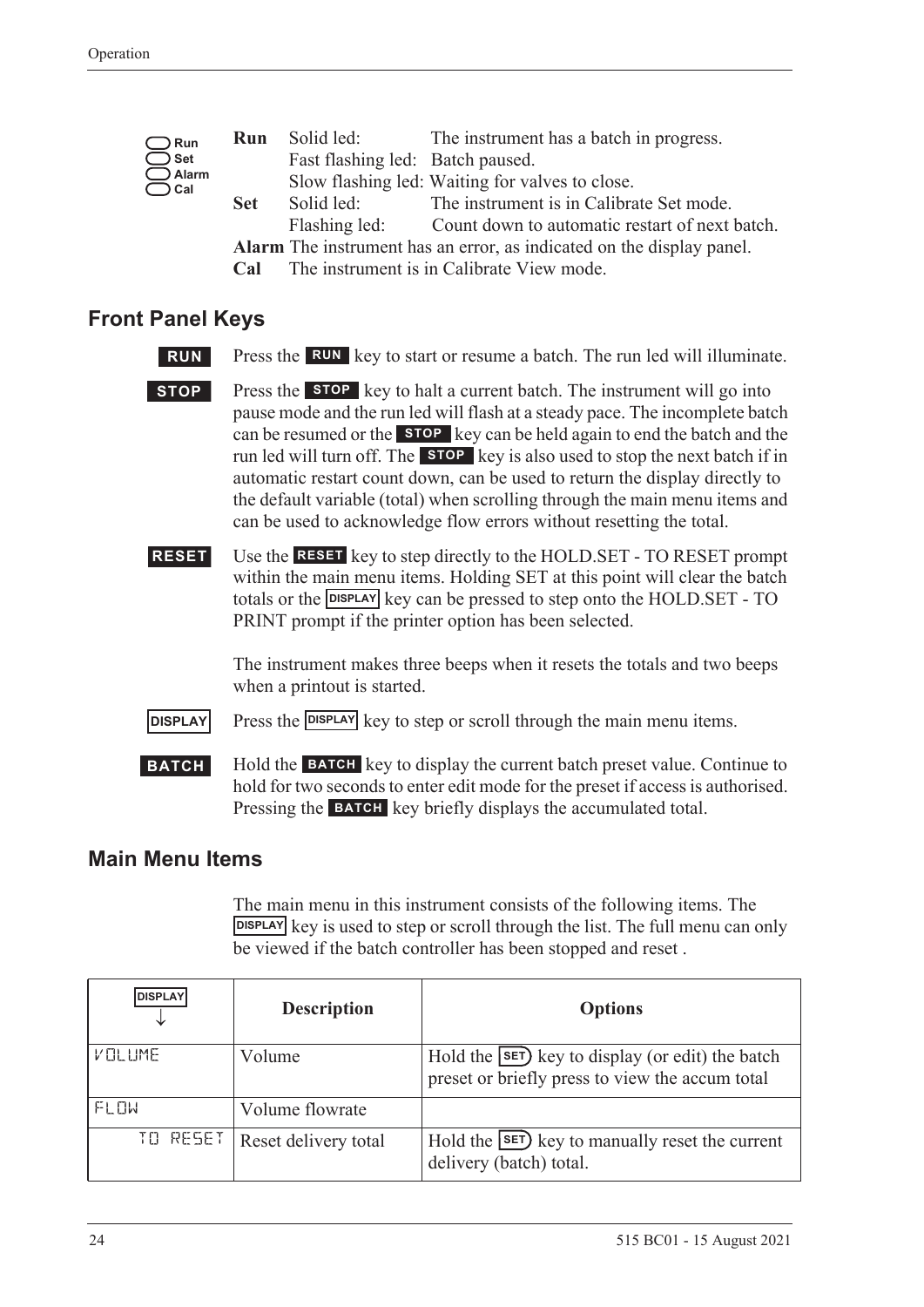| <b>DISPLAY</b>        | <b>Description</b>                                                     | <b>Options</b>                                                                                                           |
|-----------------------|------------------------------------------------------------------------|--------------------------------------------------------------------------------------------------------------------------|
| PRINT<br>TO           | Only shown if a printer<br>protocol is used.                           | Hold the $\text{SET}$ key to manually print a delivery<br>docket.                                                        |
| REPORT<br>PRINT       | Only shown in Detail<br>Menu if a printer<br>protocol is used          | Hold the $\text{SET}$ key to print log report as defined in<br>the TM/LOG section of calibration.                        |
| LOGGED<br><b>IRTR</b> | Only shown in Detail<br>Menu if real-time clock<br>option is installed | Hold the $\text{[set]}$ key to display data logs as<br>described in <b>Data Logs</b> on page 26.                         |
| MODEL<br>INFO         | Only shown in Detail<br>Menu                                           | Hold the $\left[$ set $\right]$ key to display the Model<br>information as described in Model Information<br>on page 28. |
| <b>EAL MENU</b>       | Only shown in Detail<br>Menu                                           | Hold the <b>SET</b> key to enter Calibration View<br>mode as described in Calibration View Mode on<br>page 34.           |

## <span id="page-34-0"></span>**Detail and Basic Menu**

The 515 instrument has the option to switch the main menu from the full Detail menu to a Basic menu. The Detail menu includes all of the main menu variables and the HOLD SET sub menu items as listed above. In the Basic menu only the application or operator essential main menu variables are shown. The main menu variables to be shown in the basic menu need to be selected in the 500 Series Program Manager prior to the application software being downloaded to the instrument. The 500 Series Program Manager (500-PM) is Windows based configuration and resource tool for the 500 Series and is freely available from the www.contrec.co.uk website.

To switch between the Detail and Basic menu, while in the main menu, press and hold the **DISPLAY** and **SET**) keys together for 5 seconds. When switching to the Detail menu the display will briefly show: d 15 PL A Y DETAIL MENU. When switching to the Basic menu the display will briefly show: d<sup>1</sup>15PLAY BASIC MENU.

When the application software is first installed, the default is the Detail menu. From that point, the menu type is saved and restored on power cycle. The menu type will need to be Detail to access the CAL MENU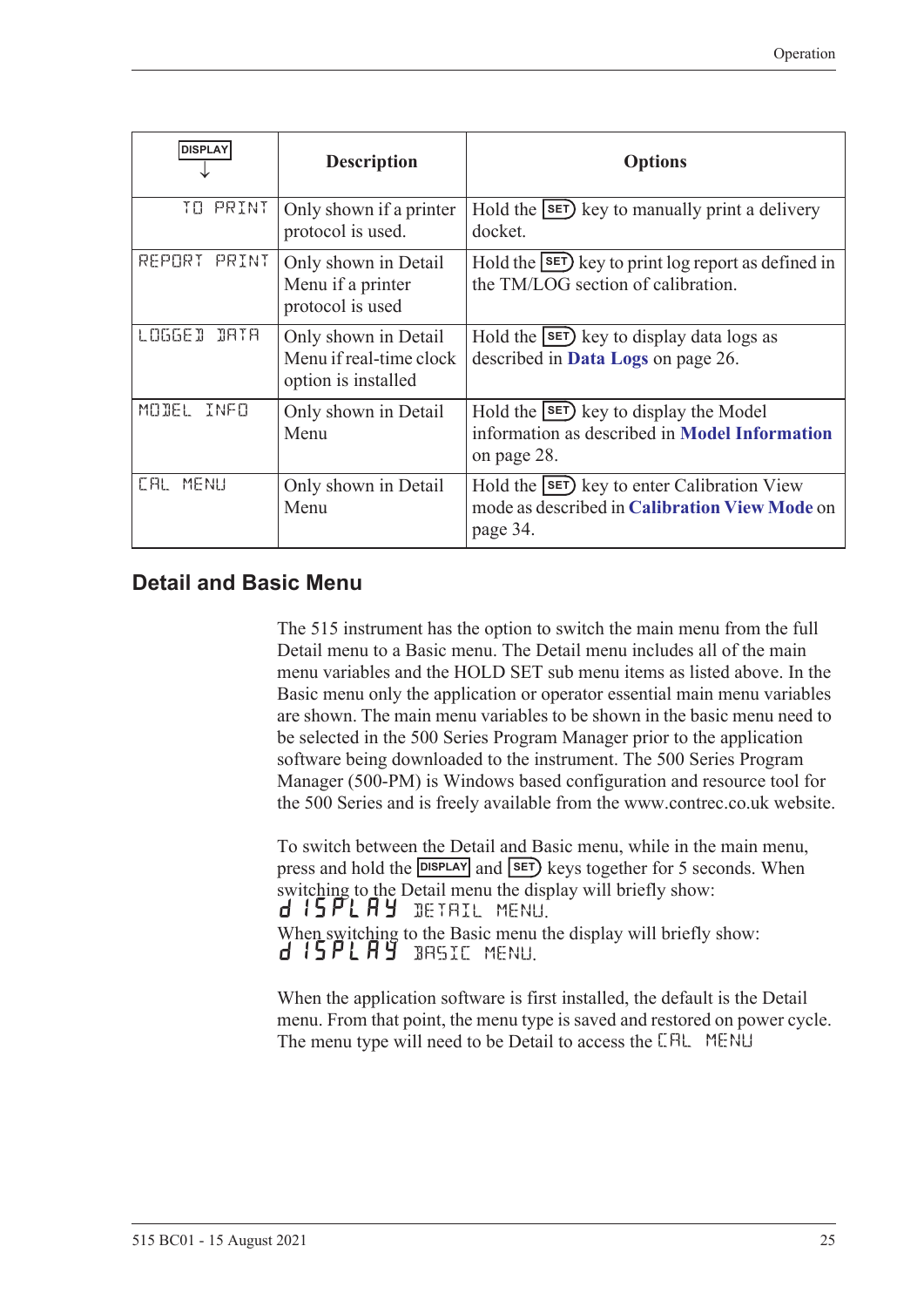### <span id="page-35-0"></span>**Setting the Batch Preset**

- **SET**
- The batch preset can only be set while the instrument is in the idle state, i.e. batch is complete or has been stopped and reset. Hold the **SET** key to display the current preset value while viewing the total variable. The display of the preset will change from view mode to edit mode after 2 seconds if access has been enabled in calibration. Once in edit mode the **Set** indicator will illuminate and the preset value can be changed in the same way as in calibration set mode, see **[Changing Numeric Settings](#page-45-1)** on page 36. The key is used to exit edit mode. **SET**

### **Limit on Batch Size**

To prevent accidental entry of large batch quantities, a maximum batch limit can be programmed during calibration. The operator is then prevented from entering a batch quantity which exceeds this value.

### **Common Preset Values**

If the batching application continually uses a regular set of preset values then quick access can be provided to these. In calibration, there is the opportunity to enter up to 20 commonly used preset values.

These can then be accessed whilst in batch edit mode (described above) by pressing the **DISPLAY** key. The pre-programmed values will appear in the order they were entered in calibration. The display will step through the presets back to the currently entered value which can still be manually edited. While displaying the desired preset value, press the **SET**) key to accept the value and exit edit mode.

### <span id="page-35-1"></span>**Data Logs**

The instrument will log up to 1000 deliveries (batches) if the real-time clock option is installed. The logs are taken at the end of each batch or upon reset if a batch has been aborted before the preset total has been reached. Each entry has a log number, a delivery number and a time and date stamp.

When the number of log entries exceeds 999 the oldest log entry is overwritten by the newest one.

### **View Data Logs**

Use the following procedure to view the data that has been logged by the instrument:

**1.** Press the **DISPLAY** key to scroll through the menu to the LOGGE D DATA prompt.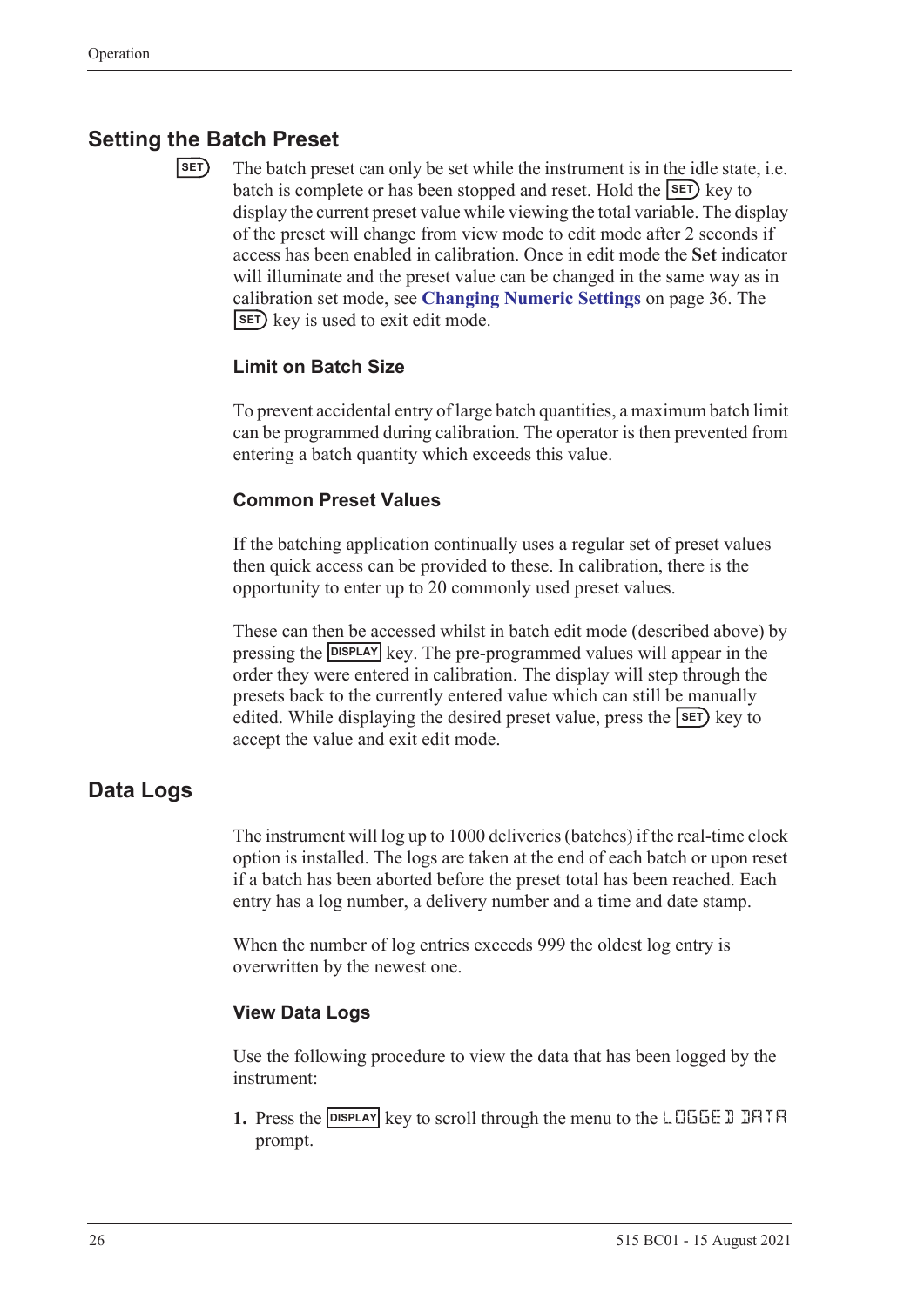**2.** Hold the  $\overline{\text{SET}}$  key.

The instrument displays the most recent log record first. The log record number and corresponding delivery number are shown, for example LR-001 and DEL 1236.



- **3.** Use the  $\Box$  or  $\Box$  keys to scroll to the delivery number or log record of interest.
- 4. Press the **DISPLAY** key to show the information stored in the selected log record. Each log record consists of:
	- time and date stamp,
	- **•** error code
	- totals for the delivery.
- **5.** While holding the  $\boxed{\text{DISPLAN}}$  key use the  $\boxed{\blacktriangleright}$  key to step through the stored information.
- **6.** While holding the **DISPLAY** key use the **RESET** key to print the data for the displayed log if the printer option has been selected.

The following example shows the format of the time and date stamp at 15:25 (3:25 pm) on 16 January 2019. The day and month alternate with the year in the bottom right hand corner.

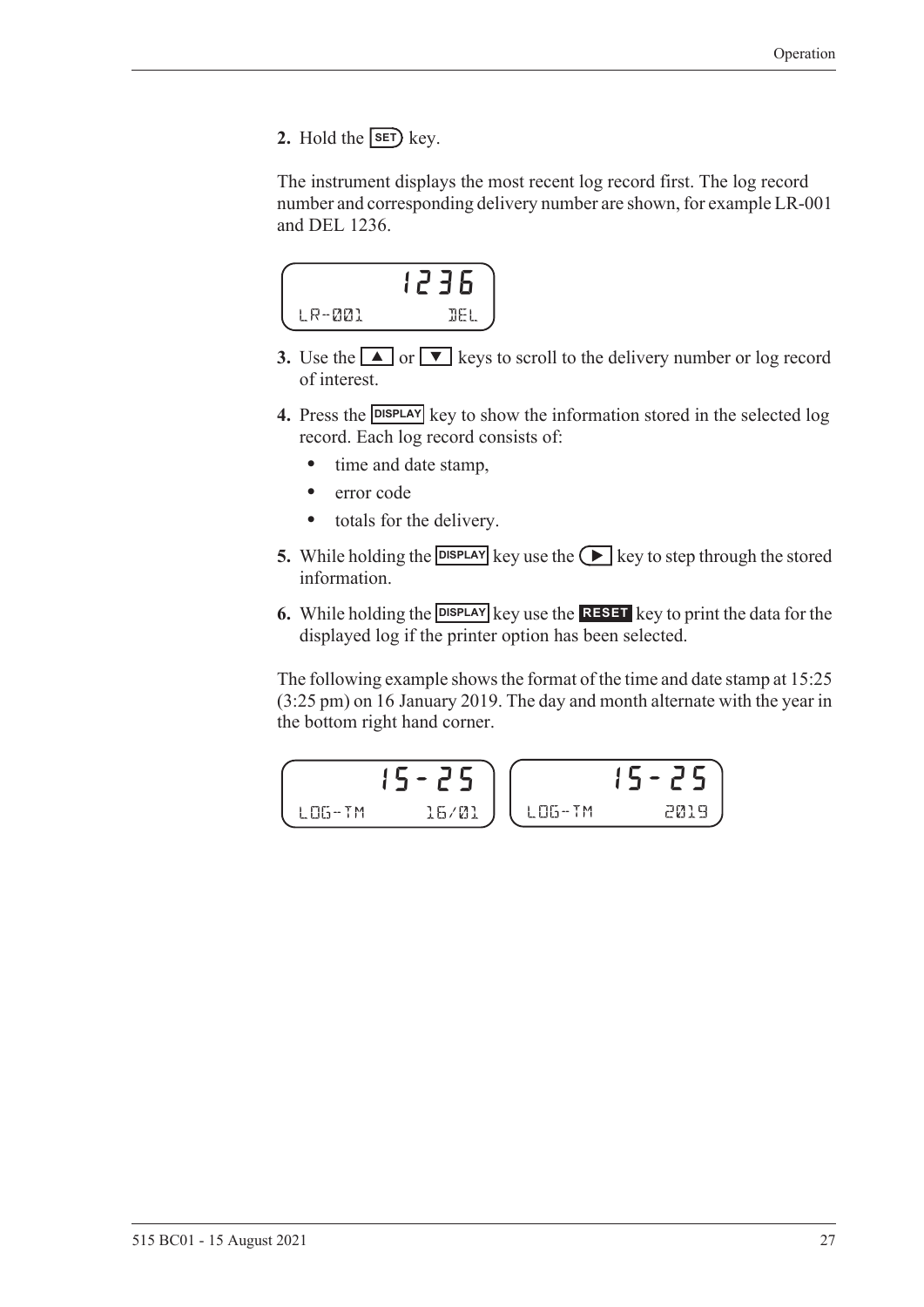### <span id="page-37-0"></span>**Model Information**

The model information items display the hardware, software and application versions of the instrument. This information is mainly for service personnel. Typical examples are shown below.

| <b>DISPLAY</b>                         | <b>Description</b>                                                                                                                                                                                                                                                                                      |
|----------------------------------------|---------------------------------------------------------------------------------------------------------------------------------------------------------------------------------------------------------------------------------------------------------------------------------------------------------|
| $2 - 1 - 5 -$<br>SIS MODEL             | The hardware model information.<br>Refer to Product Codes on page 85 for full<br>information.                                                                                                                                                                                                           |
| $F - - - -$<br>BEØ1 INPUT              | The Application number and the assignment of the<br>inputs. Refer to Application Information Code on<br>page 86 for more information.                                                                                                                                                                   |
| 3.0.000<br>SMM-PM VERS                 | The version of 500-Series Program Manager from<br>which the application software was compiled.                                                                                                                                                                                                          |
| 026357<br>CUSTOM VERS                  | The Customer version code for this installation. Refer<br>to Custom Version Codes on page 86 for more<br>information.                                                                                                                                                                                   |
| 123456<br>RBE123 5/N                   | The instrument serial number and unit tag. The serial<br>number is on the top line and unit tag is on the bottom<br>left. Both items are entered when the instrument<br>application software is initially loaded. If the unit tag<br>is not used the default tag, UNIT, will be used.                   |
| $15 - 15$<br>EDITED 27/08<br>2019      | The time and date when the calibration of the<br>instrument was last edited. The format of the time and<br>date is the same as for the data logs. This example<br>shows 16:15 (4:15pm) on the 27th August 2019.<br>This function is available only if the instrument has<br>the real time clock option. |
| <b>[LASS-3</b><br>FLASH V-019          | The instrument Class and Flash (bootloader) version.                                                                                                                                                                                                                                                    |
| $\overline{\mathsf{S}}$<br>POWER EYELE | The number of power cycles that have occurred since<br>the application software was installed.                                                                                                                                                                                                          |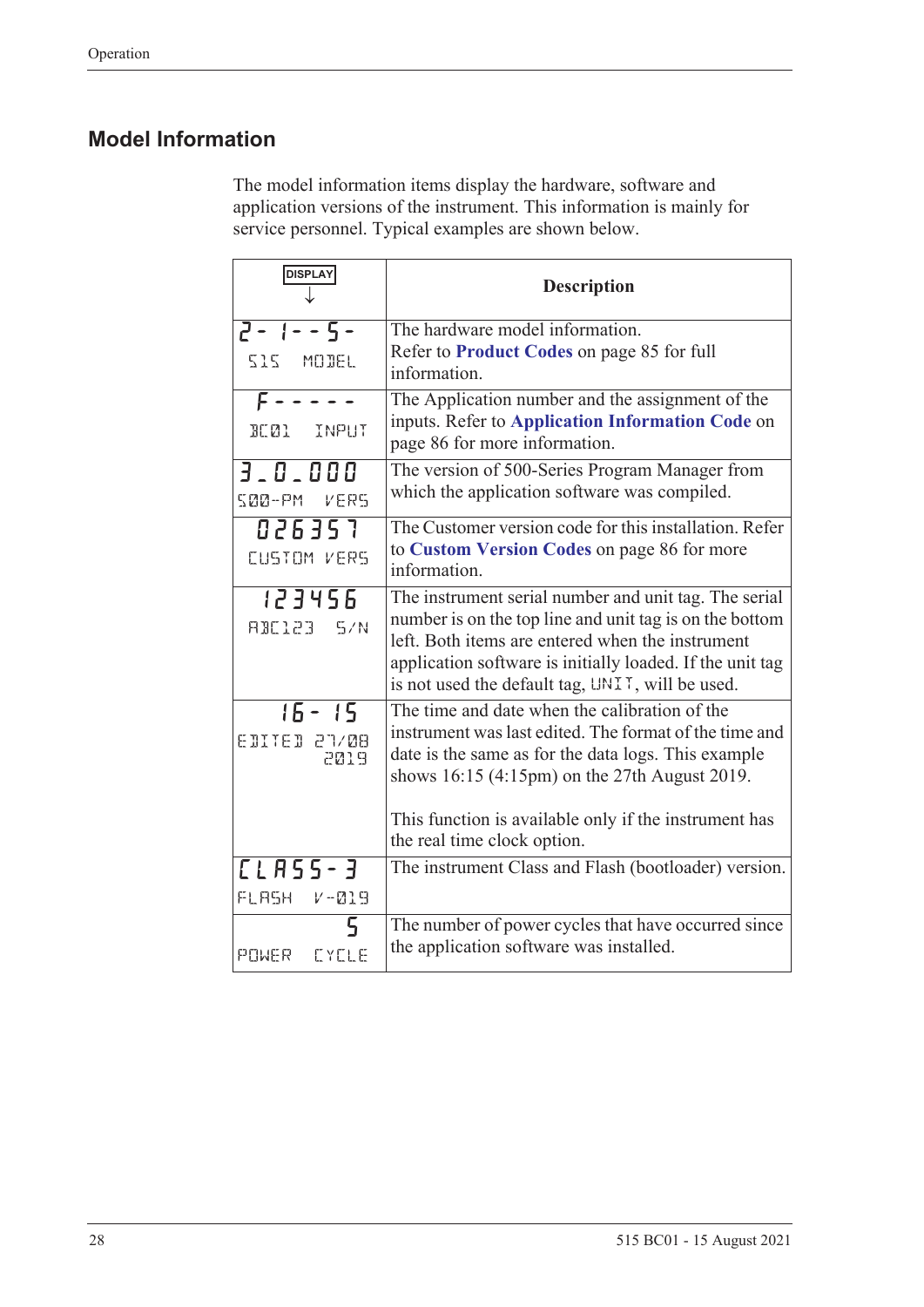| <b>DISPLAY</b>                     | <b>Description</b>                                                                                                                                                                                                                                                                                                      |
|------------------------------------|-------------------------------------------------------------------------------------------------------------------------------------------------------------------------------------------------------------------------------------------------------------------------------------------------------------------------|
| RESET<br>WIT                       | The number of 'watchdog timer' (WDT) resets that<br>have occurred since the application software was<br>installed. The WDT Reset count is only shown if a<br>WDT Reset has occurred.                                                                                                                                    |
| HOLd.PSE<br><b>CONFIG</b><br>PRINT | If the printer protocol is assigned to one of the<br>communication ports, the prompt to print the full<br>program configuration report will be shown. Hold<br>Reset to start the printing of the configuration report.<br>The report will be in a similar format to the report<br>generated by the 500 Program Manager. |

Press **SET**) at any time to exit from the Model information.

# **Batch Operation**

#### **Starting a Batch**

The delivery (batch) will start when the **RUN** key is pressed. The RUN led will illuminate and the instrument will begin to totalise from zero or, if programmed for count down mode, the display will decrement from the preset quantity.

The batch controller's two relays can be used to control the delivery of product. These are energised and de-energised as described below.

#### **Stopping a Batch**

The delivery (batch) can be stopped at any time by pressing the **STOP** key. Once the process has been interrupted in this way it can be continued (if the key functionality is programmed to PAUSE) by pressing the **STOP RUN** key or the batch can be stopped completely by holding the **STOP** key until the run led turns off.

When the process is in pause mode, the RUN led will flash to prompt the operator to continue or abort the batch.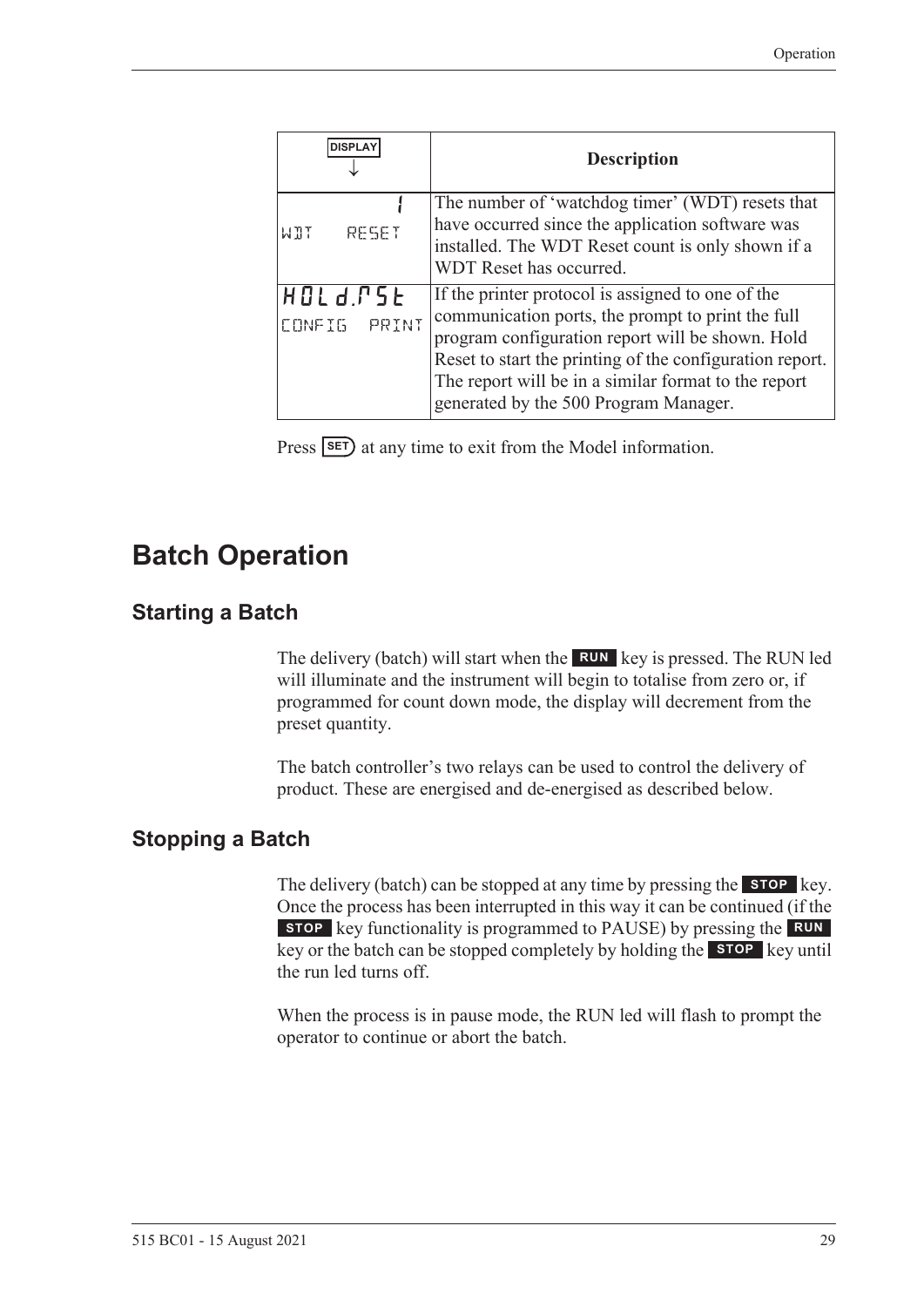#### **Resetting a Batch**

The instrument can be programmed to reset by different means.

- After the end of a batch, the **RESET** key can be pressed to step directly to the HOLD.SET - TO RESET prompt in the main menu list. Holding the SET key at this point will reset the batch total. If the instrument is programmed to count down, the display will revert to the preset value. If it is programmed to count up, the batch total will clear to zero. The next batch cannot be started until the previous batch total has been reset.
- **•** If Auto Reset is enabled in the parameters section of calibration, the batch total will automatically reset when the next delivery (batch) is started.

#### **Printing a Delivery Docket**

If the print option has been enabled, a delivery docket can be printed by different means. The print prompt can only be accessed or a printout initiated if there is no delivery (batch) in progress.

- **•** If the AUTO PRINT feature has been Enabled in the TM/LOG menu, a delivery docket will automatically be printed at the end of each batch at the same time that the delivery is logged. End of batch occurs when a batch ends normally or if a batch is manually ended.
- **•** The HOLD.SET TO PRINT prompt in the main menu can be used to initiate the printing of a delivery docket. The **DISPLAY** key can be used to **RESET FIRIOR IS NOTE THAT IS SET OF THE INCORDER THE VALUE OF THE VIDEO SET OF PRINT Rey can be** used to step directly to the HOLD.SET - TO RESET prompt and then a single press of the **DISPLAY** key will step onto the print prompt. If an original printout has already been printed, a subsequent delivery docket will include the text "(DUPLICATE DOCKET)".
- **•** Previous (logged) delivery transactions can be reprinted from within the LOGGED DATA menu by scrolling to the desired DEL number, then **while holding the DISPLAY key, press RESET (PRINT) key to initiate a** reprint.

#### **Logic Input Control**

This instrument allows for remote operation via the logic inputs on the rear terminals. The logic input have the following functions:

- **•** Logic Input 1 Remote Run
- **•** Logic Input 2 Remote Stop/Reset
- **•** Logic Input 3 Reserved
- Logic Input 4 CAL Switch In field access protection

The Remote Stop input can also be used to reset the batch total by holding the logic input low for 2 seconds if the batch is already complete.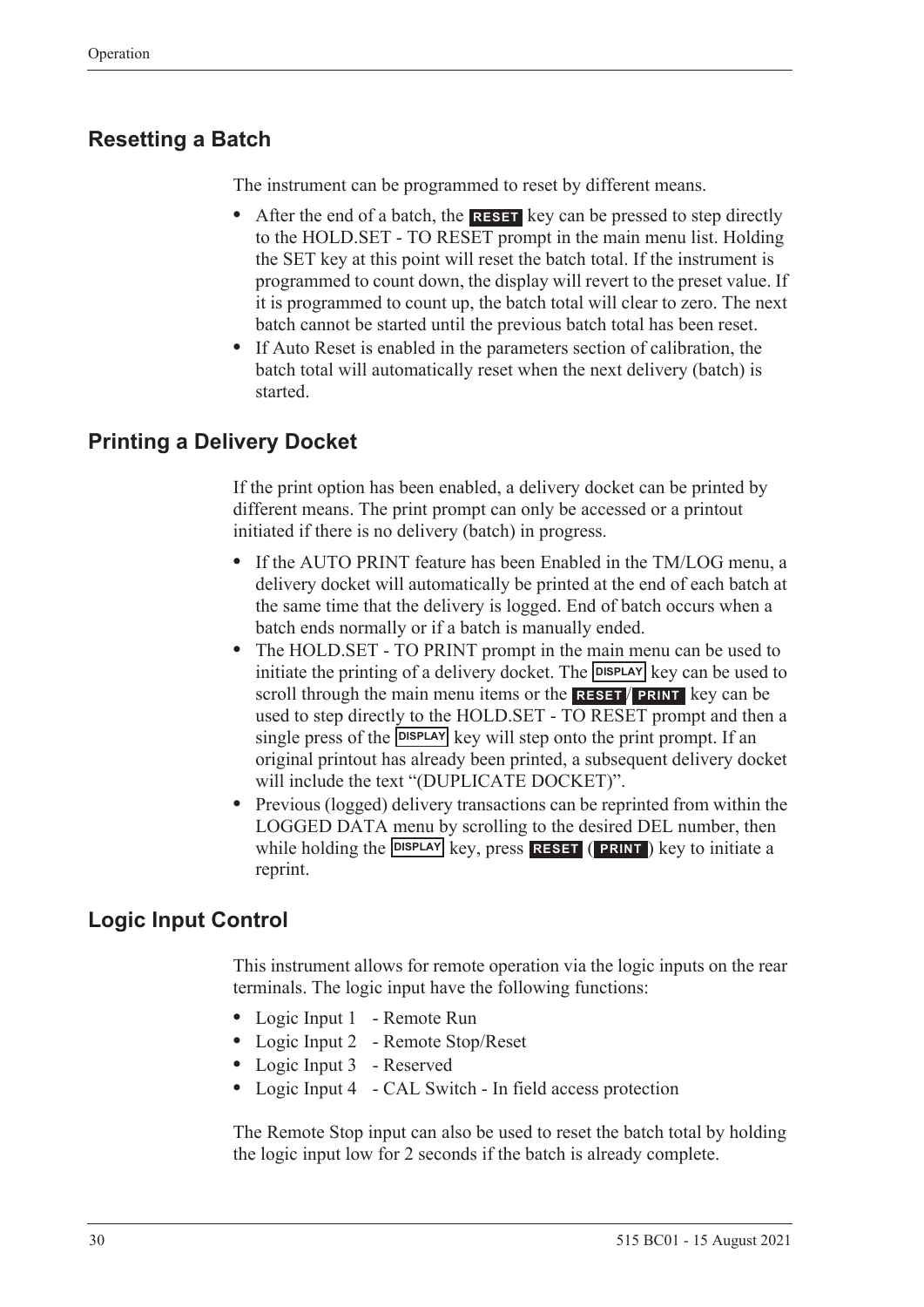For connection details, refer to **[Logic Input Connection](#page-24-0)** on page 15.

#### **Batch Flow Errors**

The instrument has the ability to raise an alarm when it detects a loss of flow, a quadrature input error, an unexpected/overflow or a leakage in the system.

- **No Flow Error** The no flow condition is detected when the flow timeout expires during a delivery. There must not be a period of no flow greater than the timeout value during the delivery.
- **• Unexpected/Over Flow Error** The overflow condition is detected when the flow continues longer than the timeout period after the controller has attempted to stop (or pause) the flow.
- **• Leakage Error** The leakage condition is detected when an amount greater than the acceptable total is received without flow being initiated by the batch controller.

The point at which these errors are detected is dependent on the values programmed into the calibration parameters such as Batch Flow Timeout and Acceptable Total. The open collector outputs can be assigned to activate whenever one of the flow errors occur. Refer to **[Instrument Settings](#page-49-0)** on [page 40](#page-49-0) for more details.

A 'No Flow' or 'Unexpected/Over Flow' error can be cleared by pressing the **STOP** key without resetting the totals. A paused batch may be restarted or the delivered total remain until a reset action is carried out.

If logging and/or printing is enabled, the highest priority Error/Exception that occurred during the batch will be included as part of the recorded data. Refer to **[Error Messages](#page-70-0)** on page 61 for details on the order of priority.

#### **Batch Control Processes**

The batch controller can be programmed to operate in various ways including:

- **•** Manual Reset (manual start).
- **•** Automatic Reset (manual start).
- **•** Automatic Restart for continuous batches.

In each of the above modes and configurations the parameters can be programmed to determine the behaviour and timing of relays and output signals. The following figures provide examples of some batch operations. Refer to **[Instrument Settings](#page-49-0)** on page 40 for more details.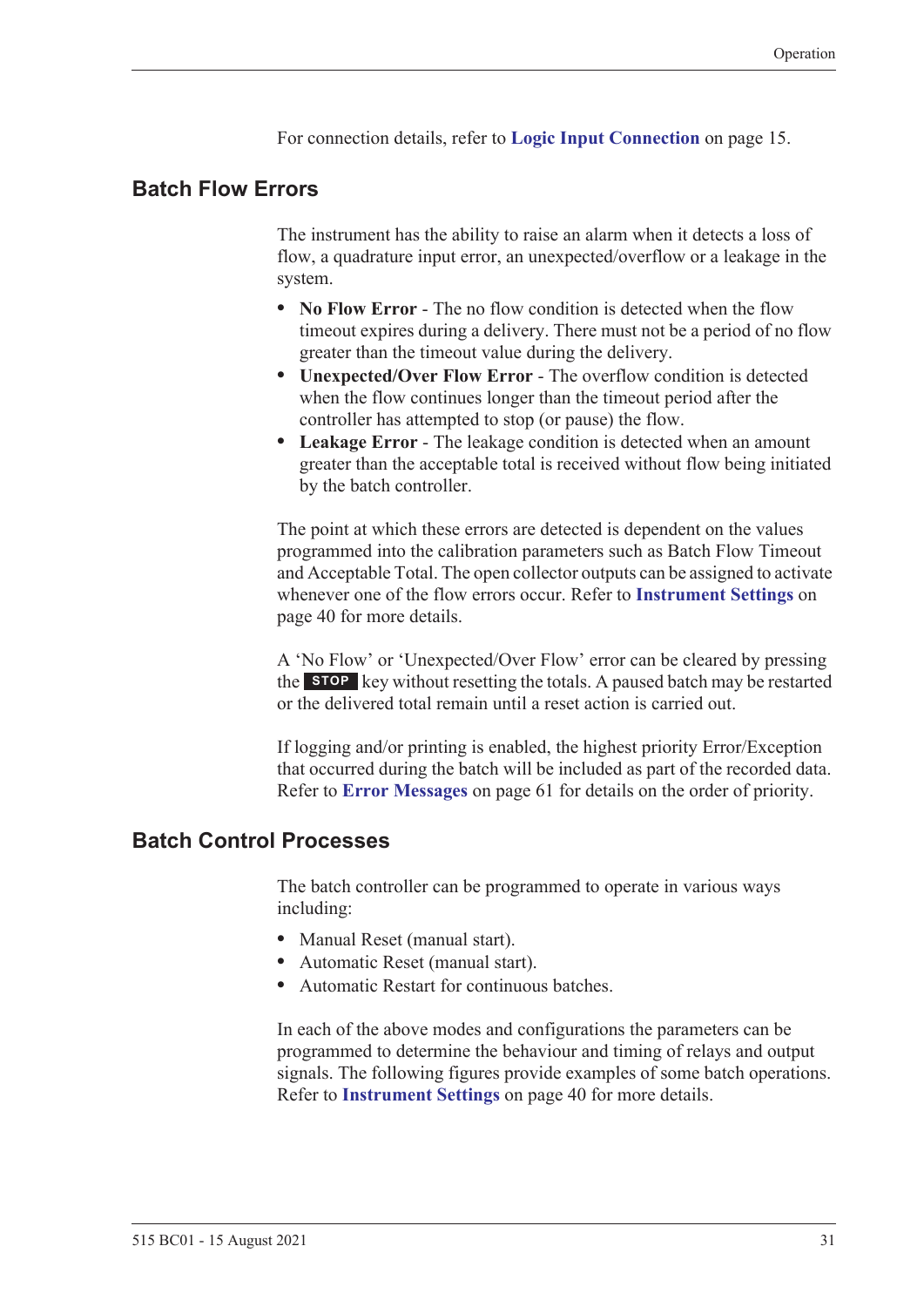#### **Manual and Automatic Reset**

If Manual Reset the **RESET** key must be pressed at the end of the batch to clear the batch total. This must be done before another batch can be started. If Automatic Reset is programmed, a new batch is commenced each time the **RUN** key is pressed.



*Figure 15 Batch Operation with Manual or Automatic Reset*

#### **Automatic Restart**

If Automatic Restart is enabled the next batch will commence automatically when the restart timer expires after the end of batch has occurred. The SET led will flash while the instrument is waiting to automatically restart.



*Figure 16 Batch Operation with Automatic Restart*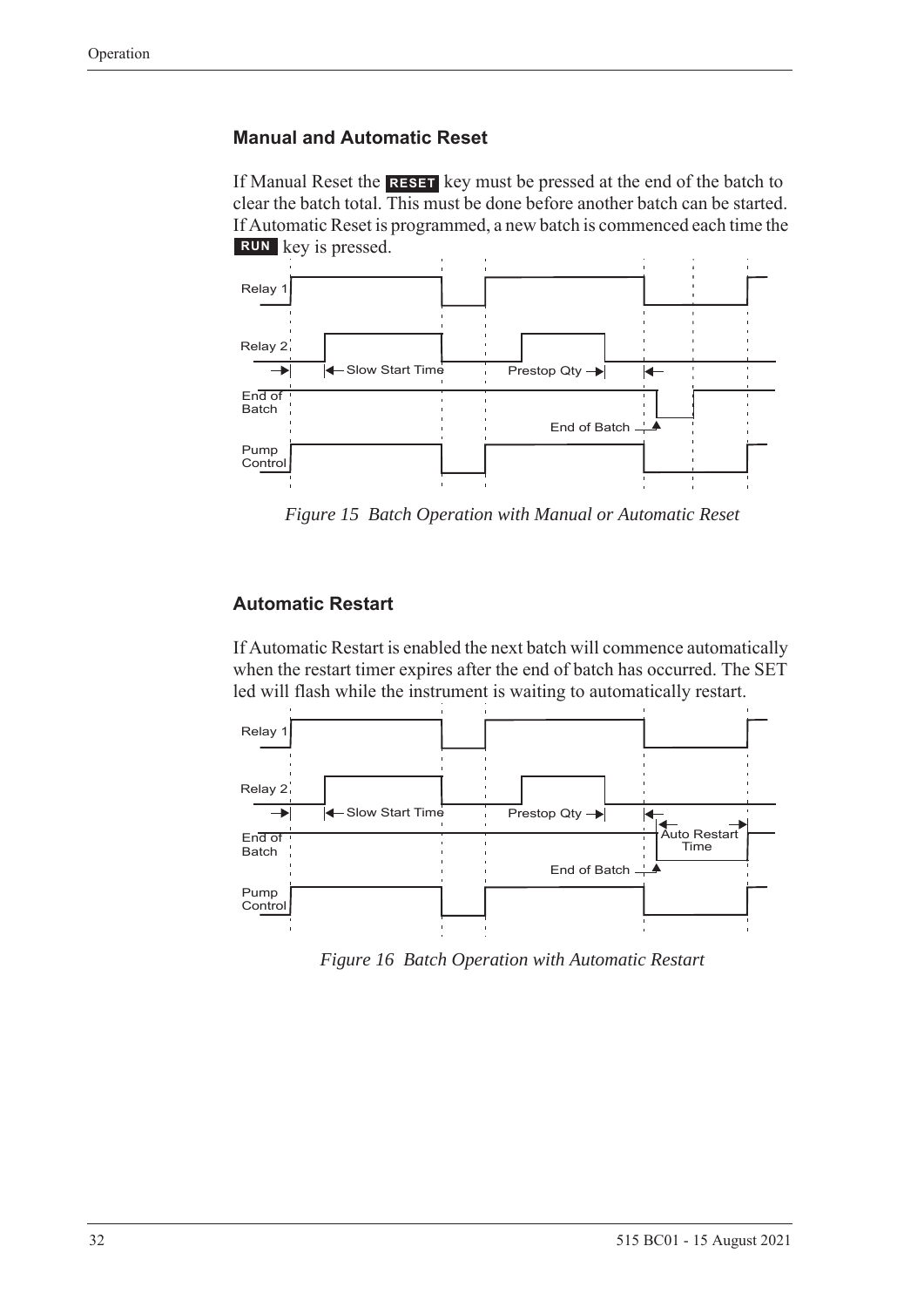# **Chapter 5 Instrument Calibration**

# **Introduction**

The 500 Series instrument calibration settings can be programmed via the front panel, according to program access levels explained below, or via the 500 Series Program Manager - a freely available Windows based configuration and resource tool.

After an instrument has been configured by either means to suit the application requirements, the settings can be recorded or application software backups or instrument clones created as explained further in **[Program Backup & Reports](#page-46-0)** on page 37.

You can view or change the settings of the instrument according to the access level for each parameter, as set by the 500 Series Program Manager. There are different types of access to the parameters as follows:

- **• Not visible** you cannot display or edit the parameter.
- **• Display only** you can display the parameter, but you cannot change the setting.
- **• Programmable** you can change the setting of the parameter in Calibration Set mode.
- **• Password protected** you can change the setting of the parameter in Calibration Set mode only if you enter the correct password.
- **• CAL switch protected**  you can change the setting of the parameter in Calibration Set mode only if you enter by using the CAL switch on Logic Input 4.
- **Note:** When you enter Calibration Set mode, the instrument prompts to enter a password only if the password setup via the 500 Series Program Manager is non-zero (000000 is the factory default value). Entering any value at the password prompt will allow to change the settings of the "programmable" parameters, but the correct password must be entered to change the password-protected parameters. Likewise, the CAL switch (Logic Input 4) must be used to enter Calibration Set mode to change the CAL switch protected parameters.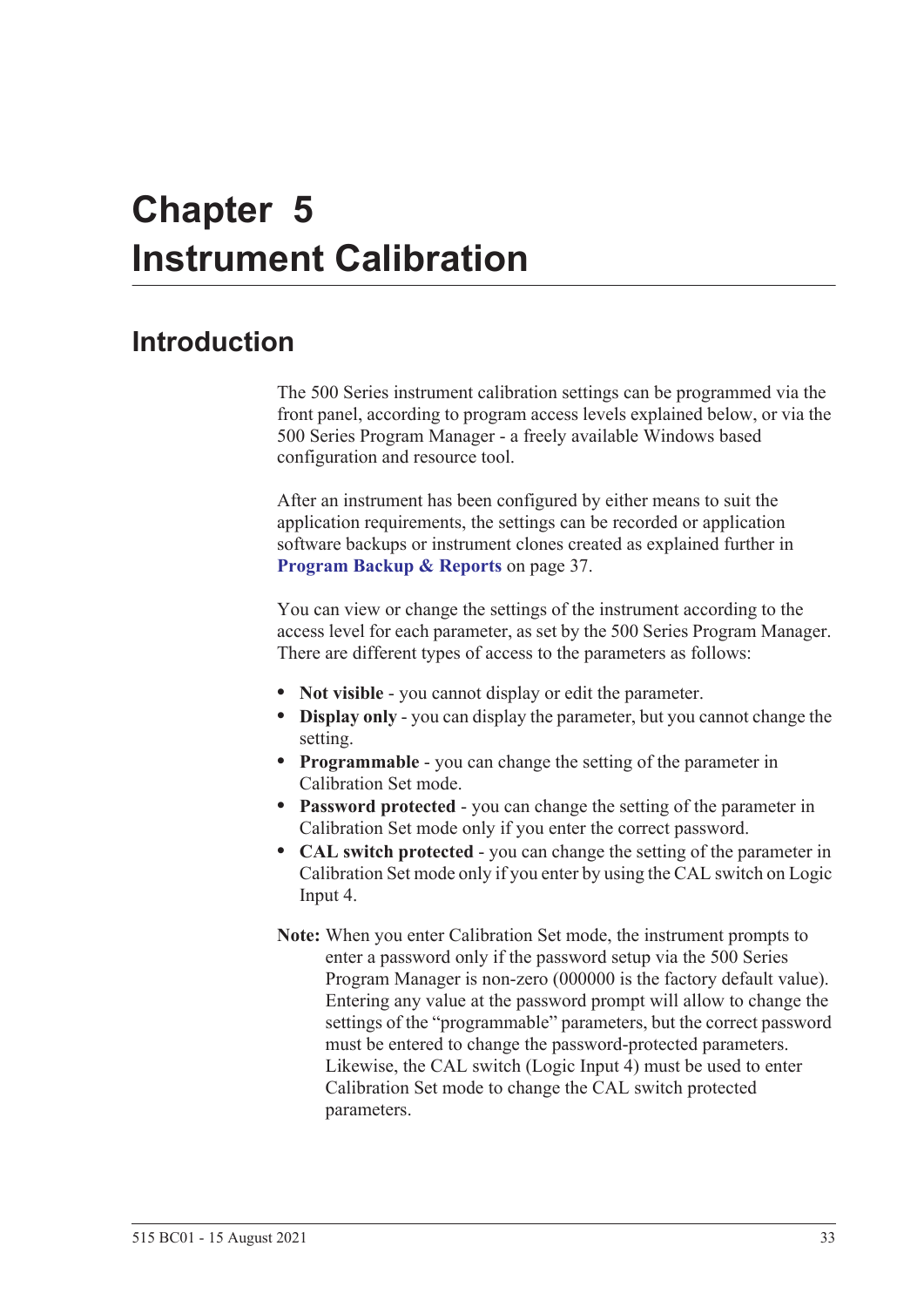# **Calibration View Mode**

Use the following procedure to view the calibration settings of the instrument:

- 1. Press **DISPLAY** to scroll to the **CAL** MENLI prompt.
- **2.** Hold the  $\overline{\text{SET}}$  key.



The instrument beeps once, illuminates the **Cal** indicator and shows CAL on the display panel.

- Press  $\left( \blacktriangleright \right)$  to scroll through the flashing menu headings.
- Press **SET**) to scroll through submenu items.
- Hold **DISPLAY** to return to the main calibration menu.
- **3.** To exit from the Calibration View mode, press  $\Box$  to scroll to the END option and press **SET**).

The instrument returns to Normal Operation mode.

# **Calibration Set Mode**

In Calibration Set mode, you can change the settings of the "programmable" parameters. You must enter the system password to change the setting of the "password-protected" parameters and you must use the CAL switch on Logic Input 4 to access the "Cal switch protected" parameters.

Use the following procedure to enter Calibration Set mode:

- **1.** Press **DISPLAY** to scroll to the **CAL** MENLI prompt.
- **2.** Hold the  $\overline{\text{SET}}$  key.



The instrument beeps once, illuminates the **Cal** indicator and shows CAL on the display panel.

- **3.** Press  $\left( \blacktriangleright \right)$  to select any flashing menu heading except END.
- **4.** Hold the **SET** key for two seconds, or if "Cal switch protected" items exist the CAL switch can be closed for two seconds.

The instrument prompts for a password to be entered if the password is non-zero, otherwise the password prompt is skipped.

- **5.** If the password prompt is shown, press  $\boxed{\blacktriangle}$  or  $\boxed{\blacktriangledown}$  to change the value of the current digit. To select the next digit, press  $\Box$ .
- **6.** Press **SET** or use the CAL switch on Logic Input 4 (if "Cal switch protected" items exist) to accept the password and proceed.
- **7.** Proceed and observe the access confirmations.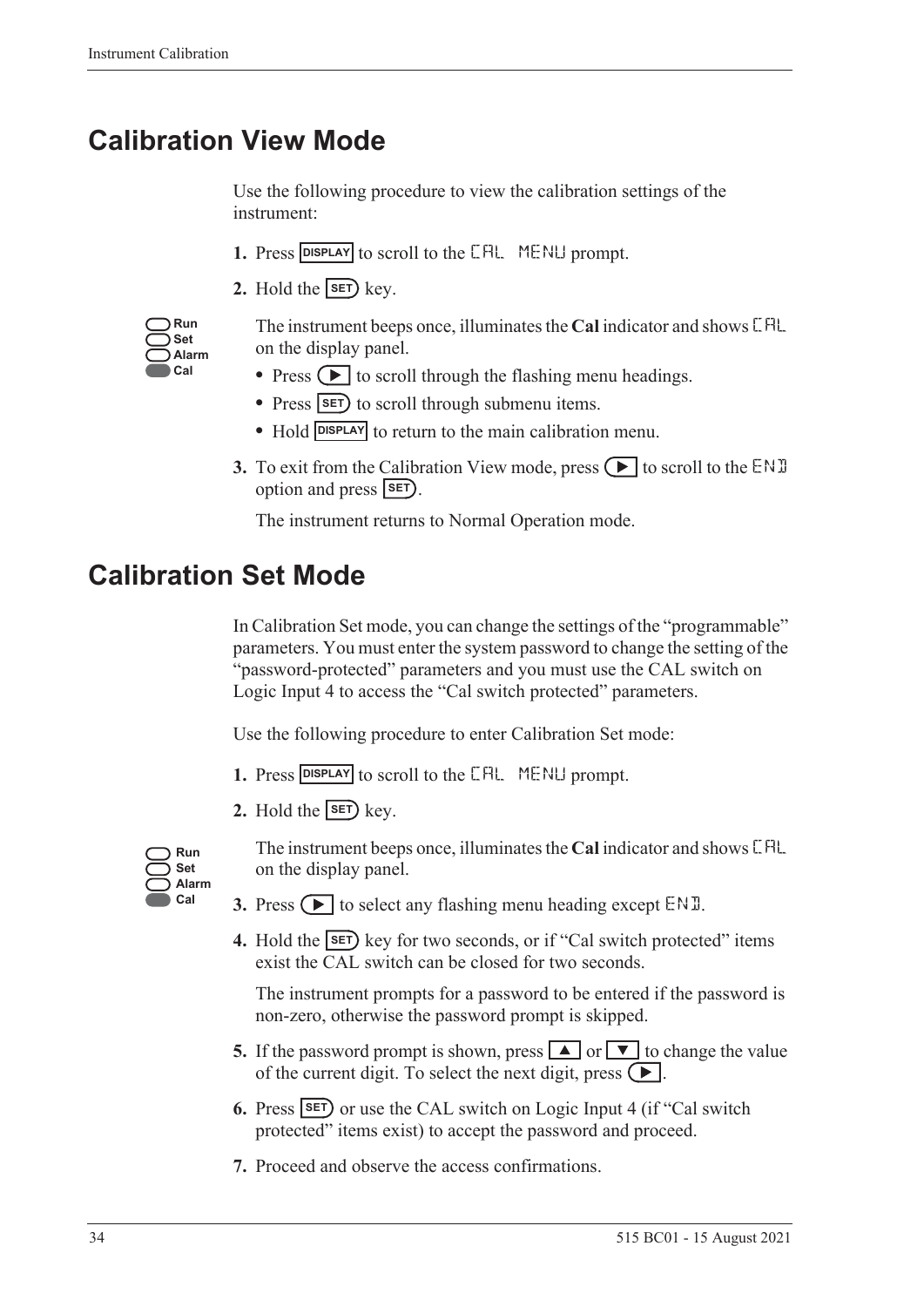**•** If the CAL switch is used and the password is correct, the instrument makes two beeps and displays message:  $-Ed$  it -  $TS$  pw mode

and enables you to change "programmable", "password protected" and "CAL switch protected" parameters.

• If the CAL switch is used but the password has been skipped or is incorrect, the instrument makes one beep and displays message: -EDIT- CAL\_SW MODE

and enables you to change "programmable" and "CAL switch protected" parameters.

- If the **SET**) key is pressed and the password is correct the instrument makes two beeps and displays the message:
	- -EDIT- PASSW MODE and enables you to change the "programmable" and "passwordprotected" parameters.
- If the **SET**) key is pressed but the password has been skipped or is incorrect, the instrument makes one beep and displays the message: -EDIT- PROG MODE

and enables you to change only the "programmable" parameters.



The instrument illuminates both the **Cal** and **Set** indicators.

- **8.** Edit the instrument parameters as required. The programmable values are indicated by the flashing display.
	- To change a numerical value, press **A** to increase a value, or press  $\triangledown$  to decrease a value. Press a key momentarily to change the value one number at a time. Hold a key to scroll through the numbers. To proceed to next digit, press  $(\blacktriangleright)$ .
	- To change an option setting, press  $\Box$  or  $\nabla$  to scroll through the options.
- **9.** Press **SET** to accept the currently displayed value and proceed to the next parameter. You can press **DISPLAY** to briefly view the current edit mode:  $-Ed$   $E - \frac{2}{x}$  XXXXXX MODE, as described in step 6 above. Continue to hold the **DISPLAY** key to return to the main calibration menu.
- **10.**To exit from Calibrate Set mode, press  $\Box$  to scroll through the main calibration menu to  $ENI$ , then press  $SET$ . Otherwise, to quick exit from any menu, you can press and hold **SET** for two seconds or, if "Cal switch protected" items exist, the CAL switch can be closed for two seconds.

**Run Set Alarm Cal**

The instrument makes two beeps and cancels the **Cal** and **Set** indicators.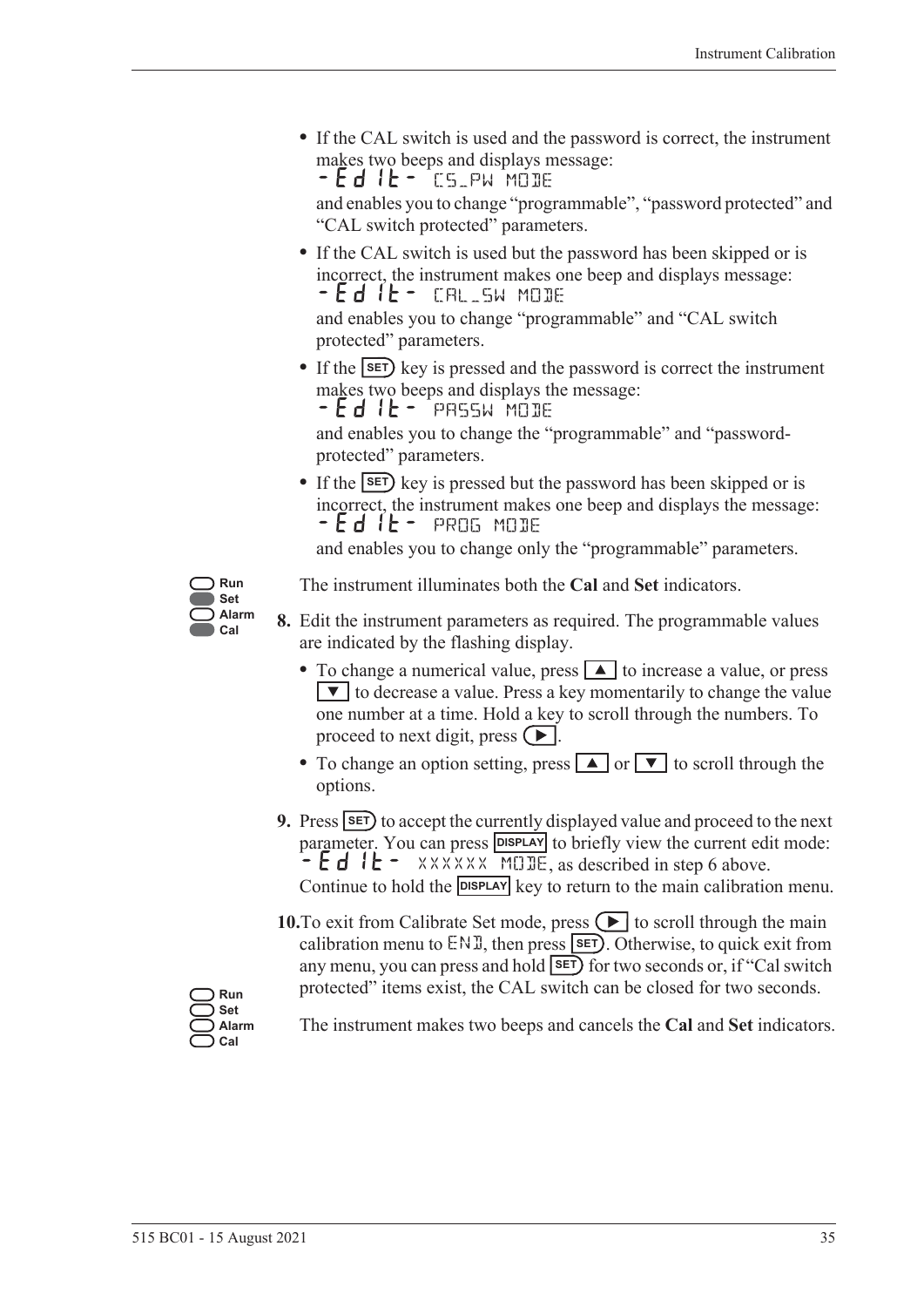#### **Changing the Instrument Settings**

In Calibration Set mode, the display flashes the item that can be changed. For option settings, the display flashes the complete option. For a numeric parameter, the display flashes one digit at a time, you can change the value of the flashing digit as required, then move the flashing cursor to change another digit.

**Note:** When you change the setting of a parameter, the instrument records the result as soon as you move to another parameter, or exit from the Calibration Set mode.

#### **Changing Option Settings**

When you display an option that can be changed, the entire option flashes on the display, such as the choices of ODD, EVEN or NONE for the communications parity bit checking. Press  $\boxed{\blacktriangle}$  or  $\boxed{\blacktriangledown}$  to change the option. You can "scroll" through the options in either direction to make a selection as shown below.



#### **Changing Numeric Settings**

The display flashes the digit that can be changed.

第第89.123

Press  $\left( \blacktriangleright \right)$  to select the digit that you wish to change.

Press  $\boxed{\blacktriangle}$  or  $\boxed{\blacktriangledown}$  to increase or decrease the value of the selected digit.

#### **Changing the Decimal Point**

To change the position of the decimal point, press  $\Box$  to move the flashing selection until the decimal point flashes. Press  $\boxed{\blacktriangle}$  or  $\boxed{\blacktriangledown}$  to move the decimal point to the right or left as required.

#### **Units of Measurement**

The calibration of some parameters is based on the units that are defined for the relevant variables. These units of measurement can been viewed in the UNITS menu in the Instrument Settings section below.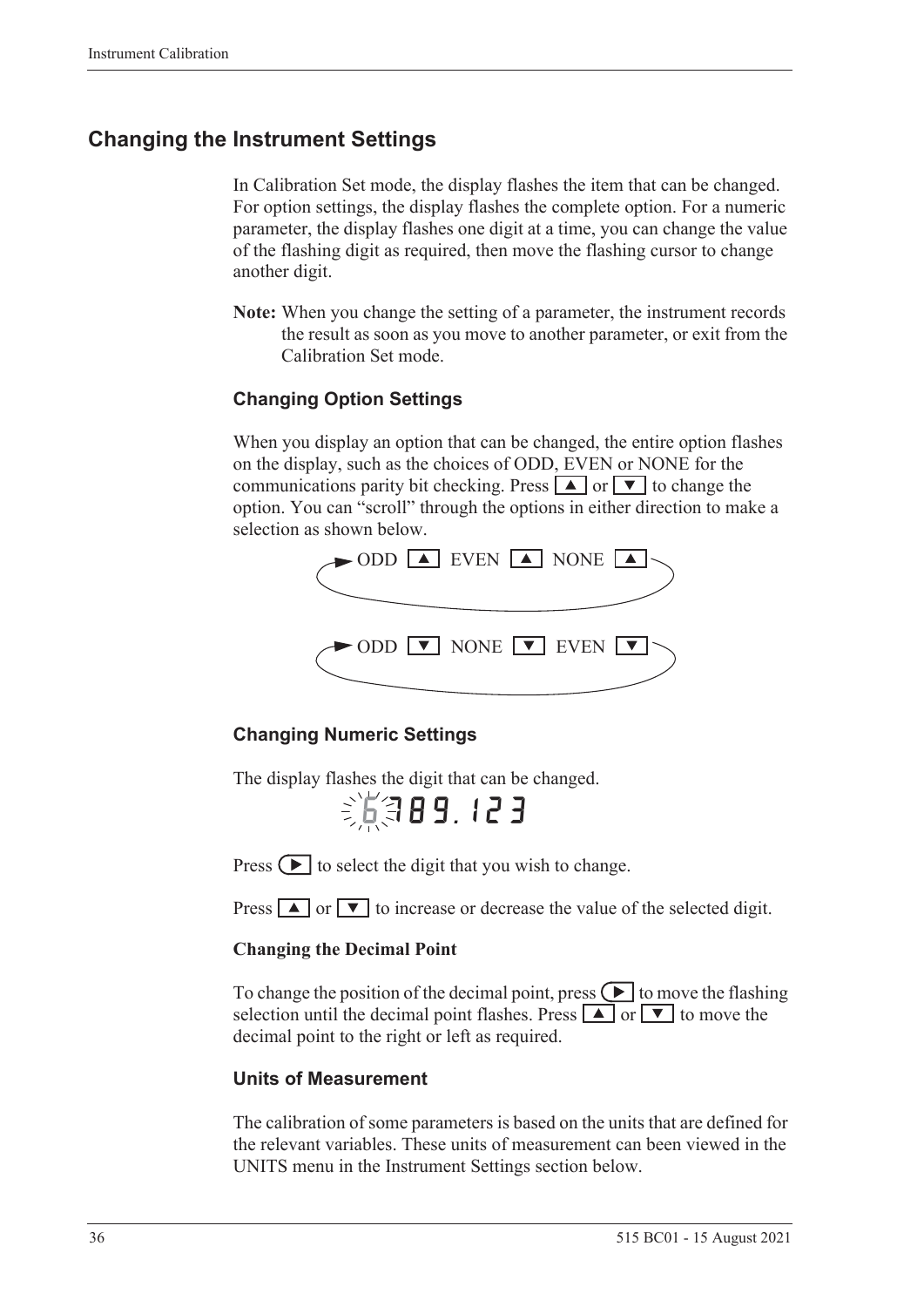# <span id="page-46-0"></span>**Program Backup & Reports**

#### **Backup via 500 Series Program Manager**

As well as programming the 500 Series instruments via the front panel (according to program access levels), the 500 Series Program Manager (500-PM) can be used to create a custom version of the application software and program parameters preset prior to downloading the application software. Backups of customised applications can be saved as downloadable APX or APL files and the full configuration reports printed or saved as PDF. The 500-PM is a Windows based programming tool and resource centre and is freely available from the Contrec www.contrec.co.uk website.

Instruments are often supplied from the factory with the default application software, but it is by using 500-PM software that program access levels are set, USER text and messages customised and print headers and footers entered.

#### **Printing Configuration Report**

To assist in keeping an audit trail of the program settings and changes made via the front panel, the 515 instrument provides the ability to print the configuration to a local printer if one has been connected and assigned to one of the 515 communication ports.

The prompt to hold the Reset key to print the configuration report HOLd.PSE CONFIG PRINT is found at the end of the Model Info menu, described in **[Model](#page-37-0)  [Information](#page-37-0)** on page 28. The report can be lengthy and adequate printer paper must be available (Note: this feature is available starting from version 3.0.377).

#### **Upload and Clone of Application Software**

To assist in maintaining a backup for important applications and installations, the 500-Series Program Utility software (500-LT, version 3.0.377 or higher) can be used to upload the instruments application software with all of the current program settings.

The 500-LT (PM Lite) program is a Windows based computer program which can be downloaded for free from the Contrec www.contrec.co.uk website and is part of the package when the Contrec 500 Series Program Manager is installed. The 500-LT provides the option to 'Upload Application' or 'Upload Report Only'. To use either upload functionality, the 515 port being used must have printer (PRN) protocol assigned to it.

Once uploaded to the 500-LT, the report can be viewed or printed. The Upload Application is automatically saved as an APL file. The file can be used then or reopened later to download to another 515 instrument (of the same or higher class) to create a clone of the original instrument.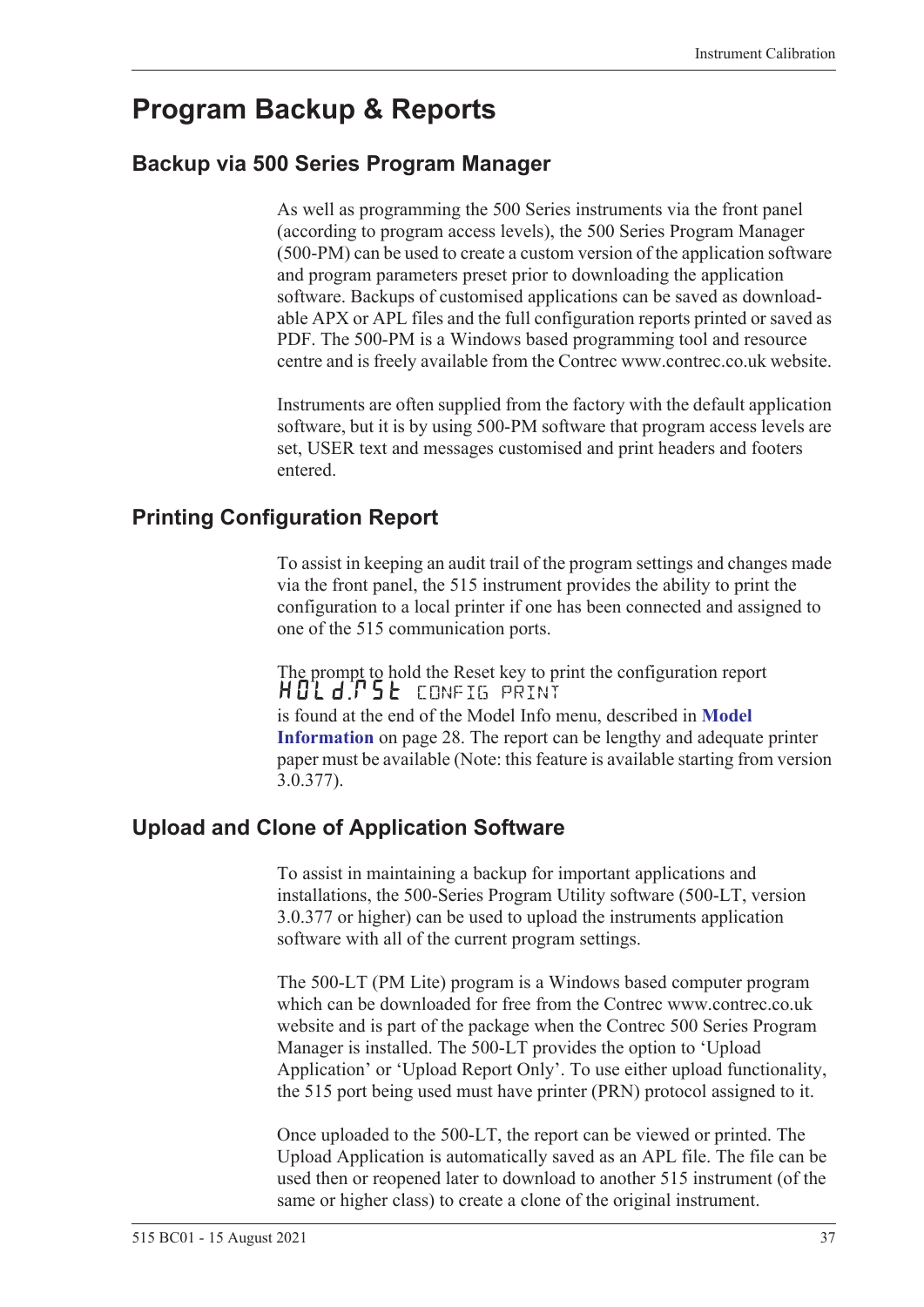# **Calibration Menu Tree**

[Figure 17](#page-47-0) and [Figure 18](#page-48-0) show the keys for moving around the calibration menu tree in Calibration View or Set mode.



<span id="page-47-0"></span>*Figure 17 Calibration Menu Tree Sheet 1*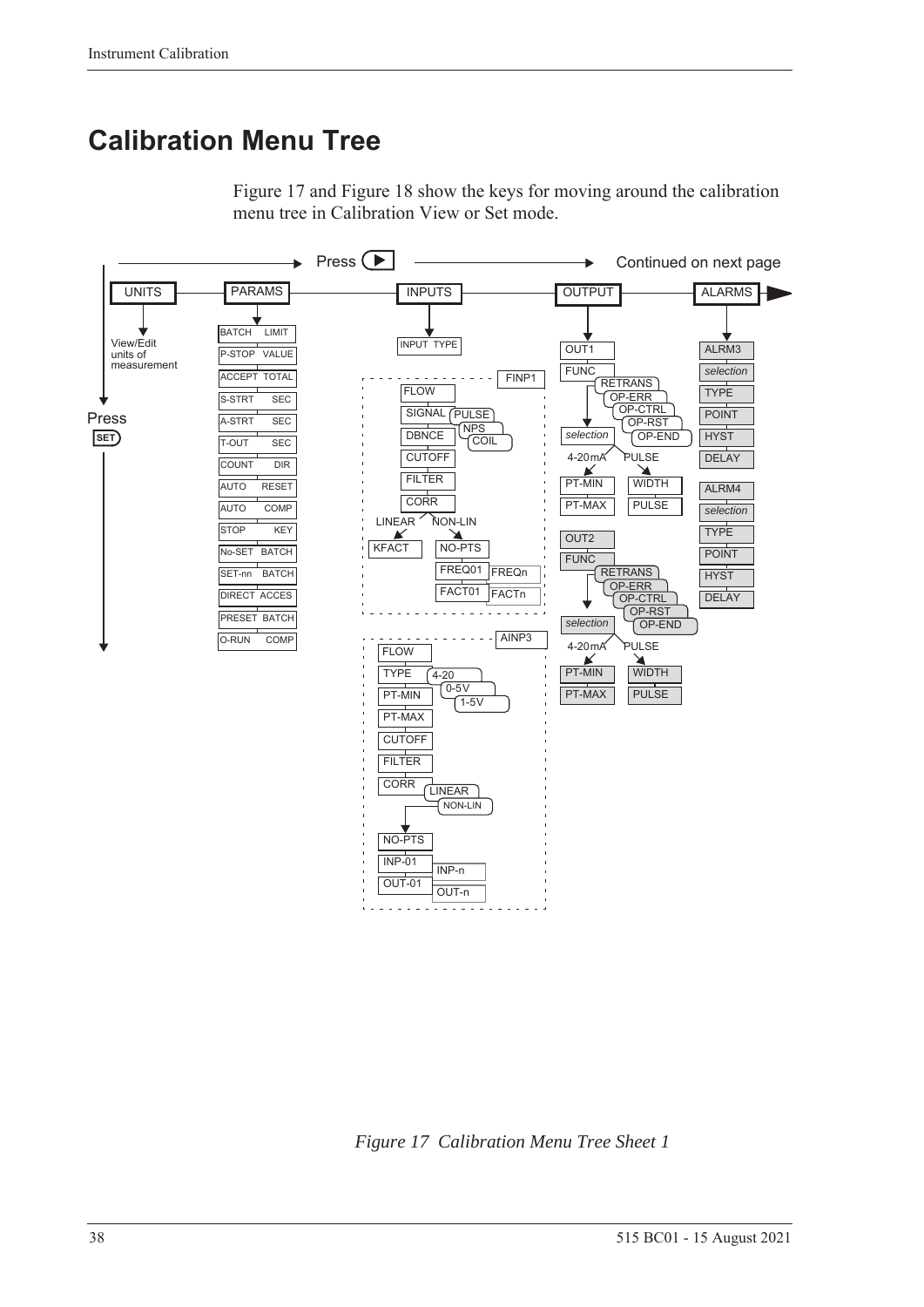

The shaded boxes indicate hardware options

Hold **DISPLAY** at any point to return to the main calibration menu.

Press  $\Box$  at any I/O assignment position to move to the next I/O assignment in the submenu (eg pressing  $\left( \blacktriangleright \right)$  on ALRM1 will move you to ALRM2 if it exists)

<span id="page-48-0"></span>*Figure 18 Calibration Menu Tree Sheet 2*

FLASH PORT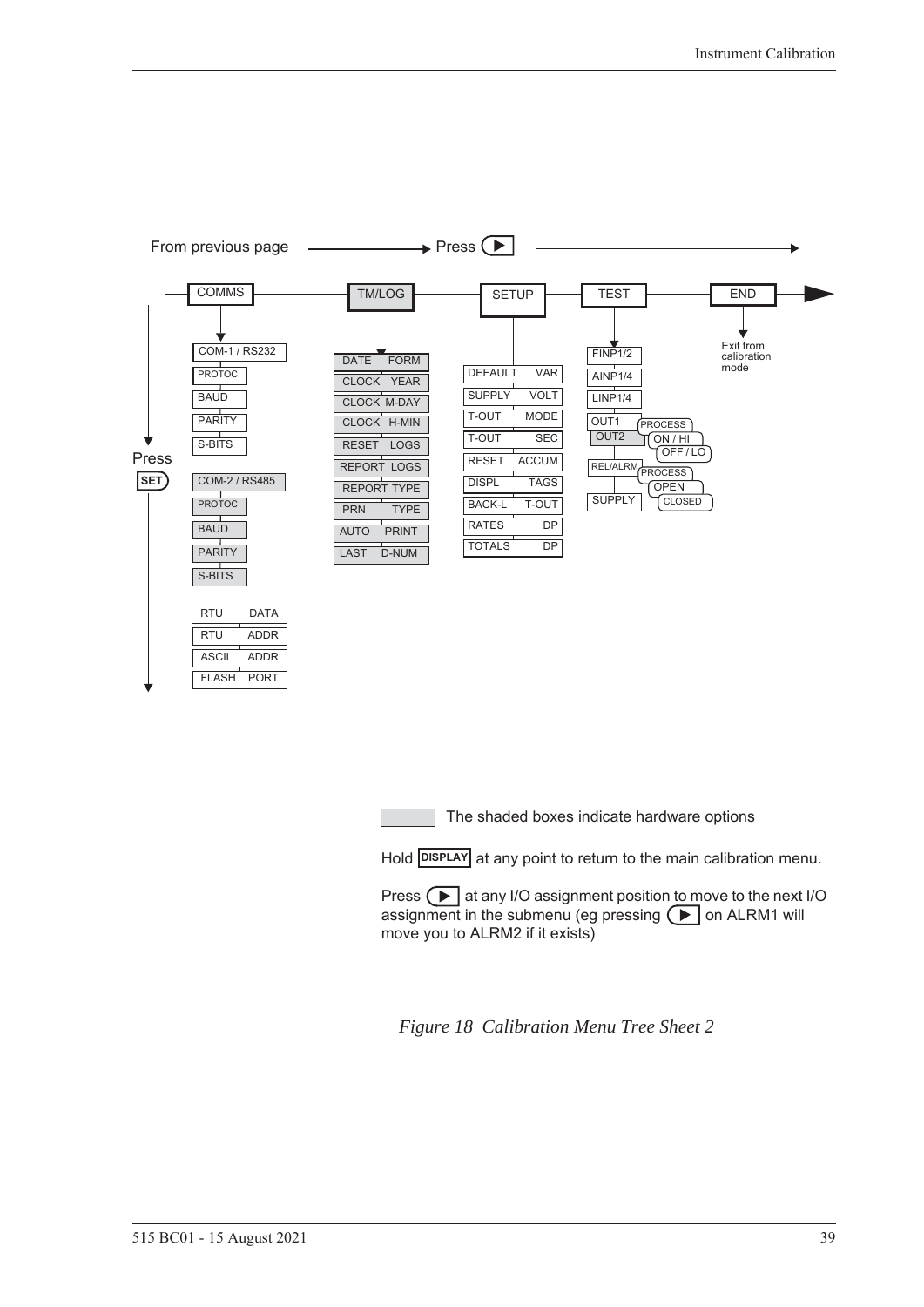# <span id="page-49-0"></span>**Instrument Settings**

#### **Units of Measurement**

The Units menu allows the units to be viewed and edited if necessary without the reloading of new application software. Any change in units will result in a full reset to initially downloaded settings. Therefore, any required changes to units of measurement should be made before changing any other settings.

| <b>SET</b>                | $\blacktriangleright$ $\rightarrow$ UNITS params inputs outputs alarms comms tm/log setup test end                                                                                                                                                                              |  |  |  |
|---------------------------|---------------------------------------------------------------------------------------------------------------------------------------------------------------------------------------------------------------------------------------------------------------------------------|--|--|--|
| ITER <sub>n</sub><br>unit | The units for main menu or calibration items can be viewed by pressing<br>the $\left  \text{set} \right $ key.                                                                                                                                                                  |  |  |  |
|                           | The units of measurement are password protected or will be protected by<br>the CAL switch if any instrument setting has an access level of 'CAL<br>Switch Protected'. To edit the units the correct password must be entered<br>or CAL switch used on entry to EDIT mode.       |  |  |  |
|                           | Press $\boxed{\blacktriangle}$ or $\boxed{\blacktriangledown}$ to select the required units.                                                                                                                                                                                    |  |  |  |
| <b>ACCEPT</b><br>LINIT5   | The Accept Units prompt will only appear if one or more of the units<br>have been changed.                                                                                                                                                                                      |  |  |  |
|                           | <b>IMPORTANT:</b> Accepting the change of units will initiate a master<br>reset. All calibration parameters will revert to their default value (i.e.<br>those values included in the downloaded instrument software). All totals<br>and any logged information will be cleared. |  |  |  |
|                           | Press $\Box$ or $\nabla$ to select YES, then press the SET key. The instrument<br>makes three beeps to confirm the reset command.                                                                                                                                               |  |  |  |
|                           | The message -RESET- PLEASE WAIT will be displayed as the<br>instrument exits calibration mode and completes a full re-boot sequence.                                                                                                                                            |  |  |  |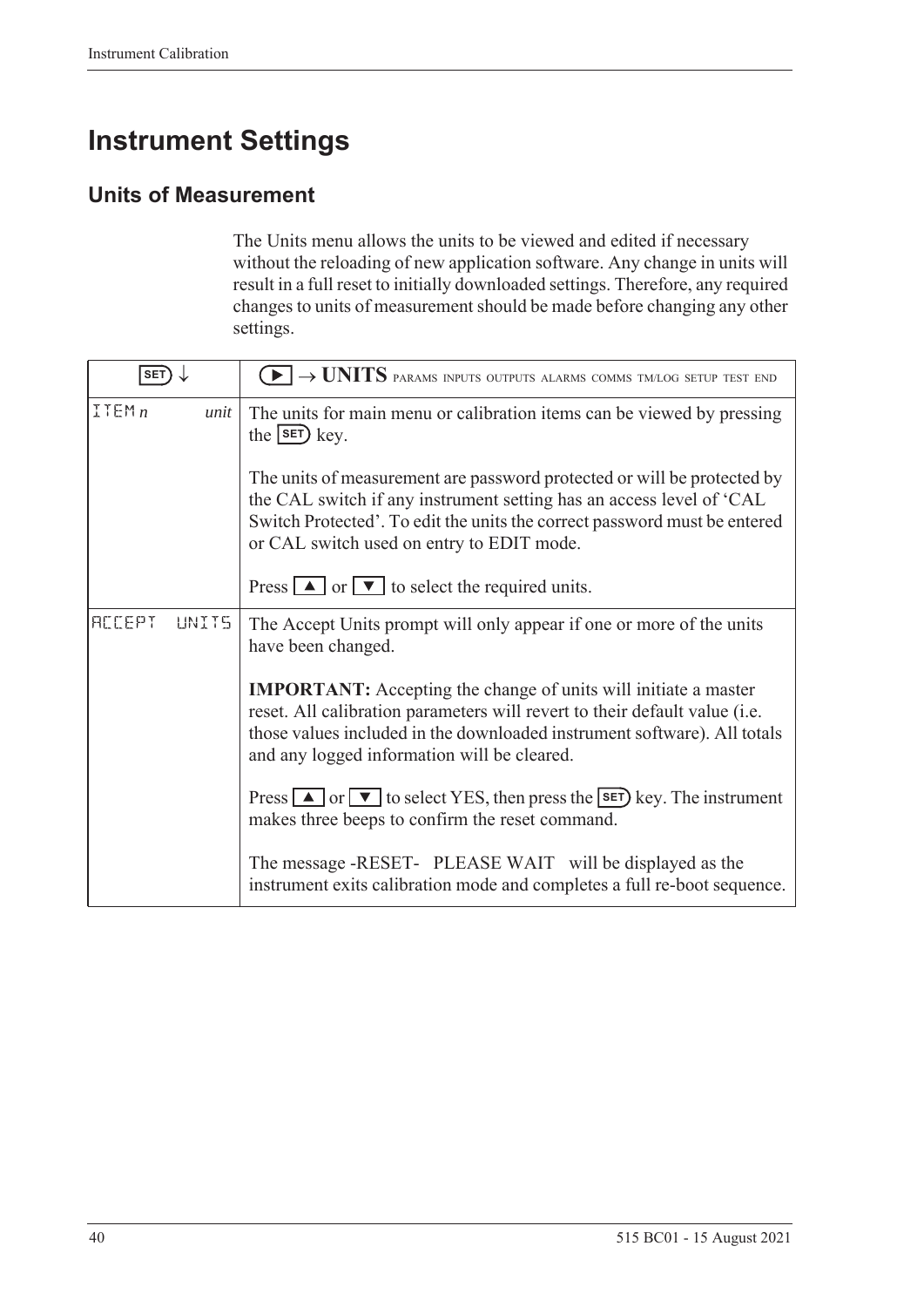#### **Parameters**

| SET)          |            | $\blacktriangleright$ $\rightarrow$ units PARAMS inputs outputs alarms comms tm/log setup test end                                                                                                                                                                                                                                                                                              |  |  |
|---------------|------------|-------------------------------------------------------------------------------------------------------------------------------------------------------------------------------------------------------------------------------------------------------------------------------------------------------------------------------------------------------------------------------------------------|--|--|
| BATCH         | LIMIT      | The batch limit determines the maximum batch preset value that can be<br>entered. If a value of zero is entered for this parameter then no limit is<br>applied.                                                                                                                                                                                                                                 |  |  |
|               |            | Enter the value in the engineering units of the batch preset.                                                                                                                                                                                                                                                                                                                                   |  |  |
| <b>P-510P</b> | VALUE      | The prestop value determines when relay 2 deactivates as the batch<br>approaches the preset quantity.                                                                                                                                                                                                                                                                                           |  |  |
|               |            | Enter the value in the engineering units of the batch preset.                                                                                                                                                                                                                                                                                                                                   |  |  |
| <b>ACCEPT</b> | TOTAL      | The batch acceptable total is the minimum total for the system leakage to<br>be logged (a value of zero disables logging of leakages). It also allows<br>small totals due to "meter skips" and vibration to be discarded without<br>being considered as a valid delivery.                                                                                                                       |  |  |
|               |            | Enter the value in the engineering units of the batch preset.                                                                                                                                                                                                                                                                                                                                   |  |  |
| <b>5-5TRT</b> | SEC        | The batch slow start time determines when relay 2 activates after the start<br>or resumption of a batch.<br>Enter the value in seconds.                                                                                                                                                                                                                                                         |  |  |
| A-SIRT        | SEC        | The batch automatic restart time determines the time that will elapse<br>between the end of one batch and the start of the next. A value of zero<br>disables the auto restart feature.<br>Enter the value in seconds.                                                                                                                                                                           |  |  |
| $T - 111T$    | <b>SEC</b> | The batch flow timeout determines the length of no flow time that the<br>instrument will wait during a batch before raising a no flow error. It also<br>determines when an overflow error is raised if flow does not cease within<br>the timeout period after the controller attempts to stop the flow. A value<br>of zero disables these flow timeout features.<br>Enter the value in seconds. |  |  |
| <b>COUNT</b>  | JIR.       | The batch count direction determines whether the batch total counts up                                                                                                                                                                                                                                                                                                                          |  |  |
|               |            | from zero to the preset value or down from the preset to zero.                                                                                                                                                                                                                                                                                                                                  |  |  |
|               |            | Press $\boxed{\blacktriangle}$ or $\boxed{\blacktriangledown}$ to select UP or DOWN.                                                                                                                                                                                                                                                                                                            |  |  |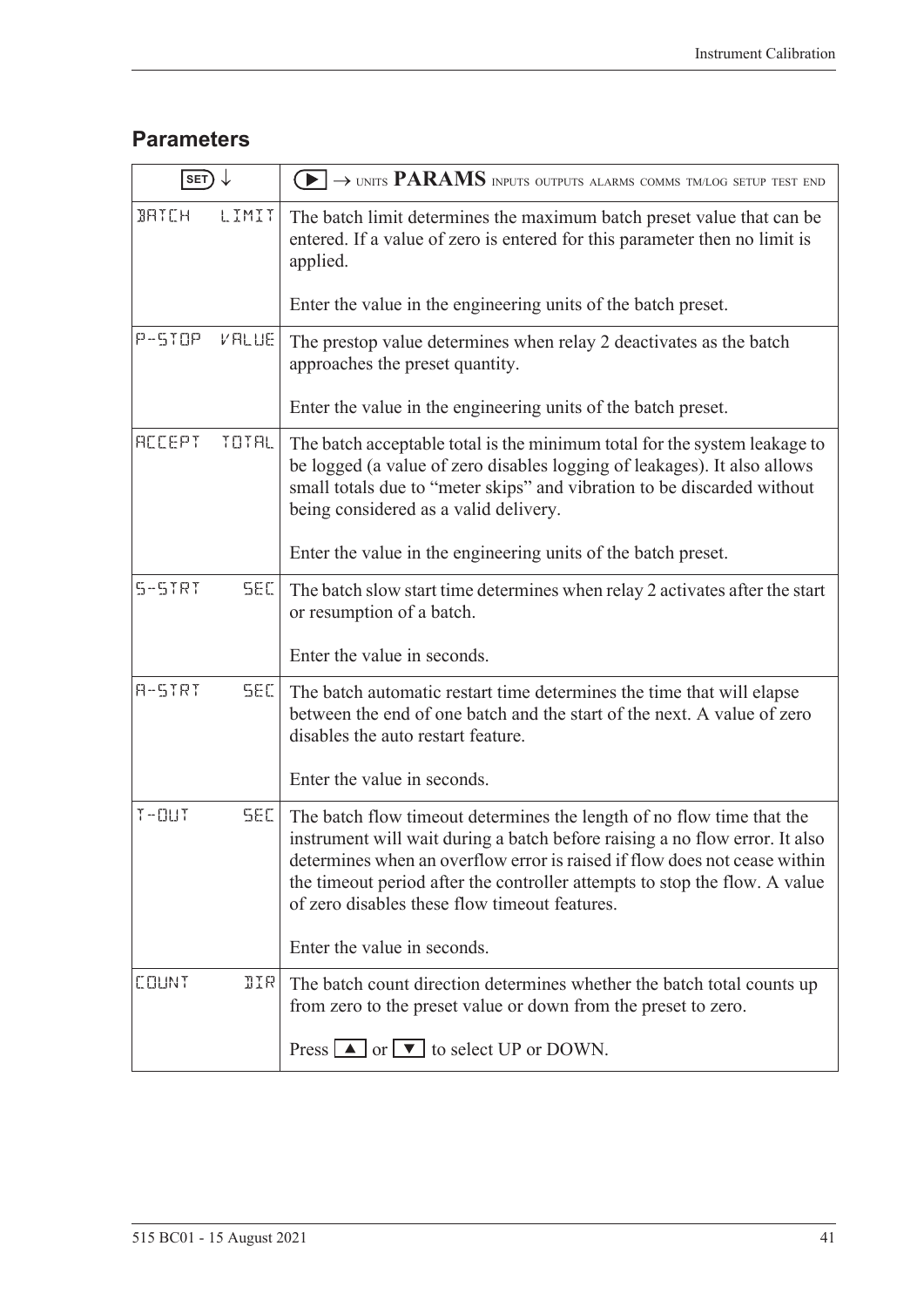| SET)                                      | $\blacktriangleright$ $\rightarrow$ units PARAMS inputs outputs alarms comms tm/log setup test end                                                                                                                                                                                                                                                                       |
|-------------------------------------------|--------------------------------------------------------------------------------------------------------------------------------------------------------------------------------------------------------------------------------------------------------------------------------------------------------------------------------------------------------------------------|
| RESET<br><b>AUTO</b>                      | This parameter is available for viewing and editing only when the batch<br>automatic restart time is set to zero.                                                                                                                                                                                                                                                        |
|                                           | The automatic reset feature allows the previous batch total to be reset<br>automatically when a new batch is started with the RUN key.                                                                                                                                                                                                                                   |
|                                           | Press $\boxed{\blacktriangle}$ or $\boxed{\blacktriangledown}$ to select ENABLE or DISABLE.                                                                                                                                                                                                                                                                              |
| <b>RUTO</b><br><b>COMP</b>                | The batch automatic overrun compensation allows the instrument to<br>automatically compensate for any consistent overrun at the end of the<br>batch. Overrun is typically due to the slowness of a valve to close or a<br>pump to stop on receiving a signal from the batch controller and results<br>in the delivered quantity being greater than the entered preset.   |
|                                           | In calculating the amount to be compensated for the instrument uses the<br>average overrun from the last three batches. An overrun of more than<br>20% is considered invalid and will not be included in the calculations.                                                                                                                                               |
|                                           | Press $\Box$ or $\nabla$ to select ENABLE or DISABLE.                                                                                                                                                                                                                                                                                                                    |
| <b>STOP</b><br><b>KEY</b>                 | The function of the Stop key can be set to either Pause or Stop the<br>delivery.                                                                                                                                                                                                                                                                                         |
|                                           | Press $\boxed{\blacktriangle}$ or $\boxed{\blacktriangledown}$ to select PAUSE or STOP.                                                                                                                                                                                                                                                                                  |
| $No - SET$<br><b>BATCH</b>                | To provide faster access to commonly used preset values a number of<br>batch presets can be preprogrammed into the instrument. This parameter<br>allows the number of batch presets to be entered.                                                                                                                                                                       |
|                                           | Press $\boxed{\blacktriangle}$ or $\boxed{\blacktriangledown}$ to select a number between 1 and 20.                                                                                                                                                                                                                                                                      |
| <b>BRTCH</b><br>5ET-01<br>to<br>$5ET - n$ | Enter the commonly used preset values for quick access via the front<br>panel.                                                                                                                                                                                                                                                                                           |
|                                           | Enter the value in the engineering units of the batch preset.                                                                                                                                                                                                                                                                                                            |
| <b>ACCES</b><br><b>JIRECT</b>             | If the direct access is enabled then the operator is able to enter edit mode<br>for the batch preset directly from the main menu by holding the $\text{SET}$ key<br>while viewing the preset. If disabled, the changes can only be made from<br>within the calibration set mode (or via serial communications, see below).<br>Select the direct access mode as required. |
|                                           | Press $\Box$ or $\nabla$ to select ENABLE or DISABLE.                                                                                                                                                                                                                                                                                                                    |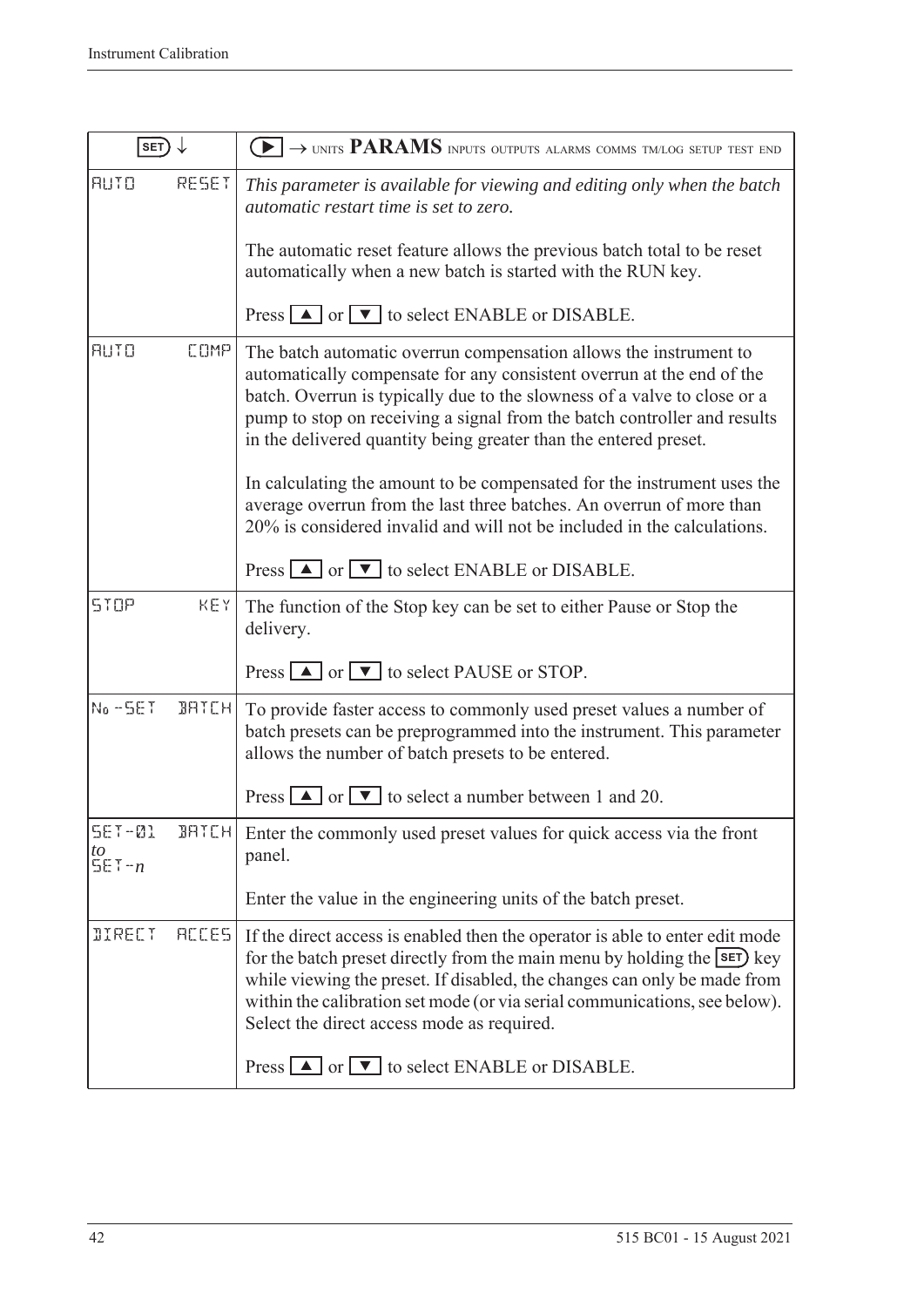| $\blacktriangleright$ $\rightarrow$ units PARAMS inputs outputs alarms comms tm/log setup test end<br><b>SET</b>                                                                         |                                                                                                                                                                                                                                                                                                                                                                                                                                                                                                                                                        |  |  |  |  |
|------------------------------------------------------------------------------------------------------------------------------------------------------------------------------------------|--------------------------------------------------------------------------------------------------------------------------------------------------------------------------------------------------------------------------------------------------------------------------------------------------------------------------------------------------------------------------------------------------------------------------------------------------------------------------------------------------------------------------------------------------------|--|--|--|--|
|                                                                                                                                                                                          | <b>Modbus Accessible Parameters</b>                                                                                                                                                                                                                                                                                                                                                                                                                                                                                                                    |  |  |  |  |
| The following PARAMS menu item(s) are also accessible via Modbus communications. For<br>a complete Modbus parameter listing, refer to Instrument Configuration Parameters on<br>page 76. |                                                                                                                                                                                                                                                                                                                                                                                                                                                                                                                                                        |  |  |  |  |
| PRESET<br><b>BRICH</b>                                                                                                                                                                   | Enter the batch preset quantity. This setpoint is only available for<br>PRESET batch mode.<br>Enter the value in the engineering units of the assigned variable.                                                                                                                                                                                                                                                                                                                                                                                       |  |  |  |  |
| $D - R UN$<br>[UMP]                                                                                                                                                                      | Enter a fixed value batch overrun compensation that will allow the<br>instrument to compensate for any consistent overrun at the end of the<br>batch. Overrun is typically due to the slowness of a valve to close or a<br>pump to stop on receiving a signal from the batch controller and results<br>in the delivered quantity being greater than the entered preset.<br>This value is only used for batch overrun compensation when auto<br>overrun compensation is disabled.<br>Enter the value in the engineering units of the assigned variable. |  |  |  |  |

### **Inputs**

| SET)                     |                                                                          | $\rightarrow$ UNITS PARAMS INPUTS OUTPUTS ALARMS COMMS TM/LOG SETUP TEST END                                              |  |  |  |
|--------------------------|--------------------------------------------------------------------------|---------------------------------------------------------------------------------------------------------------------------|--|--|--|
| <b>Frequency Input 1</b> |                                                                          |                                                                                                                           |  |  |  |
| TYPE<br>INPUT            |                                                                          | The flowrate and totalising calculations can be performed on either the<br>frequency flow input or the analog flow input. |  |  |  |
|                          |                                                                          | FREQ - frequency input using FINP1                                                                                        |  |  |  |
|                          |                                                                          | <b>ANALOG</b> - analog input using AINP3                                                                                  |  |  |  |
|                          | Select the input type as required. Only relevant settings will be shown. |                                                                                                                           |  |  |  |
|                          |                                                                          | Press $\Box$ or $\nabla$ to select FREQ or ANALOG.                                                                        |  |  |  |
| INPUE<br>FLOW            | FINP1                                                                    | For this application, the Frequency Input Channel 1 is assigned to volume<br>flowrate.                                    |  |  |  |
| <b>SIGNAL</b>            | FINP1                                                                    | Frequency input 1 signal type.                                                                                            |  |  |  |
|                          |                                                                          | Press $\Box$ or $\nabla$ to select COIL, NPS or PULSE.                                                                    |  |  |  |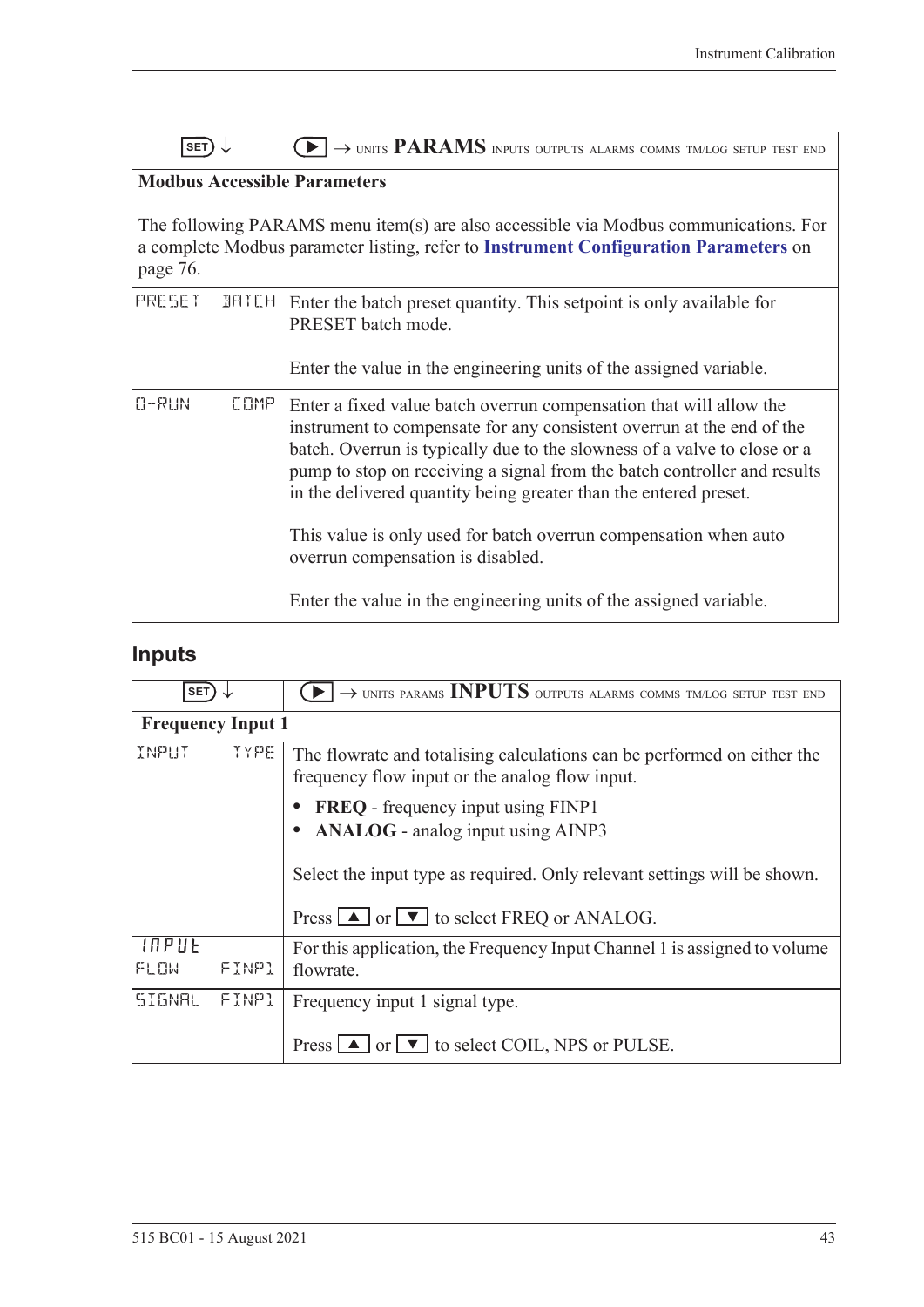| <b>SET</b>   |       | $\rightarrow$ units params INPUTS outputs alarms comms tm/log setup test end                                                                                                                                                                                                                                                         |  |
|--------------|-------|--------------------------------------------------------------------------------------------------------------------------------------------------------------------------------------------------------------------------------------------------------------------------------------------------------------------------------------|--|
| <b>JBNCE</b> | FINP1 | Switches and relays have metal contacts to make and break circuits. The<br>contact bounce introduces random signals into the circuit. The instrument<br>has a debounce circuit to eliminate this problem.                                                                                                                            |  |
|              |       | <b>Note:</b> When the debounce circuit is enabled, the maximum input<br>frequency for large amplitude signals is limited to approximately<br>500 Hz. For low amplitude signals, the maximum frequency can be<br>approximately 200Hz.                                                                                                 |  |
|              |       | Press $\boxed{\blacktriangle}$ or $\boxed{\blacktriangledown}$ to select ENABLE or DISABLE.                                                                                                                                                                                                                                          |  |
| CUTOFF       | FINP1 | The Cut-off is the lowest frequency for which the instrument continues<br>to calculate a rate from the flowmeter.                                                                                                                                                                                                                    |  |
|              |       | The value for the cut-off is specified as the frequency of the flowmeter in<br>Hertz.                                                                                                                                                                                                                                                |  |
|              |       | Be careful when setting low cut-off values because the display update<br>time for the flow rate becomes very long. For example if the cut-off is set<br>to 0.01 Hz, and the measured flow stops, the instrument continues to<br>display the flow rate for 100 seconds before it can determine that the flow<br>has actually stopped. |  |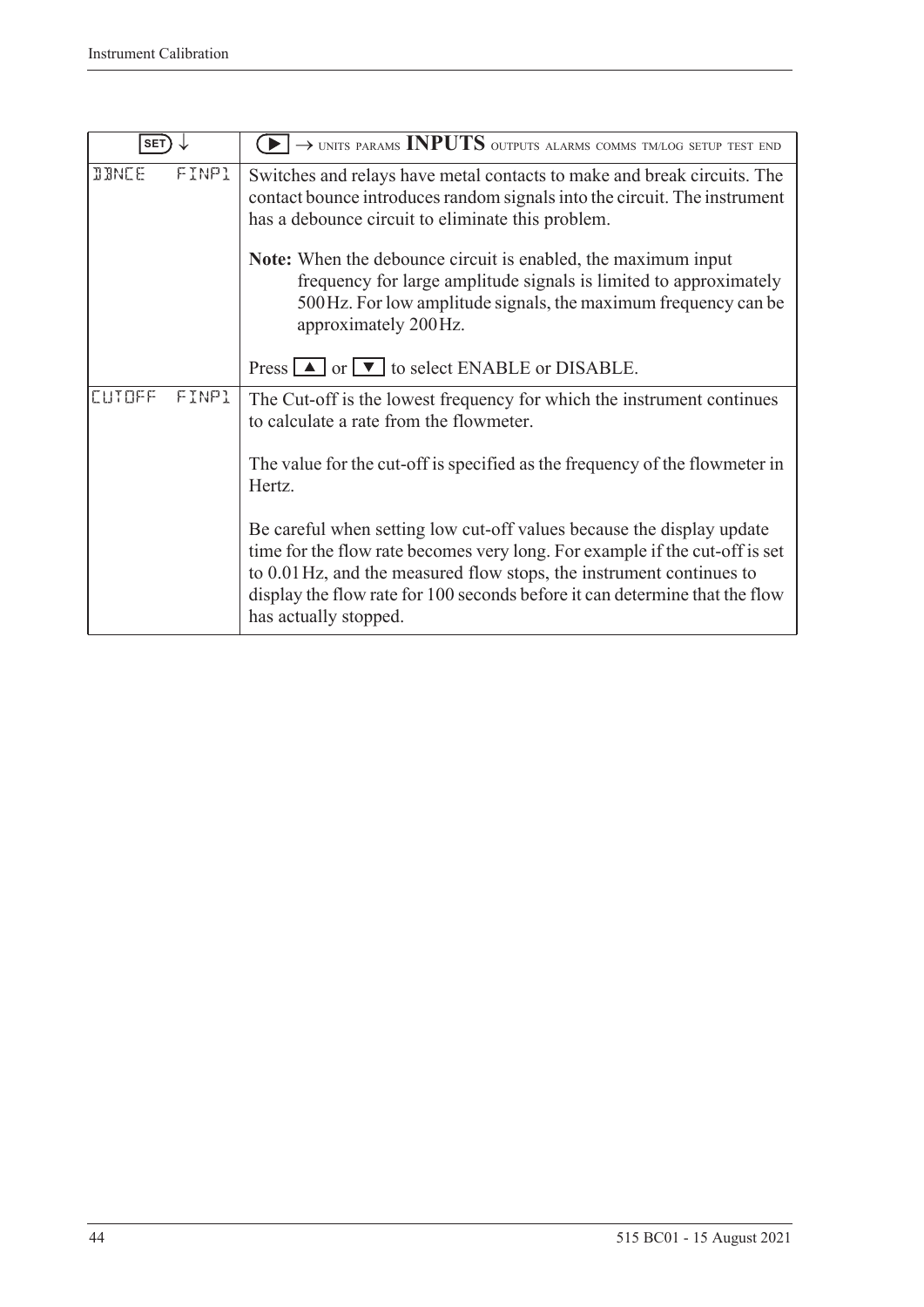| SET)                 |                                                                                                                                                                                     | $\textcolor{blue}{\blacktriangleright} \rightarrow$ units params INPUTS outputs alarms comms tm/log setup test end                                                                                                                                                                                                                                                                                          |                                       |  |  |
|----------------------|-------------------------------------------------------------------------------------------------------------------------------------------------------------------------------------|-------------------------------------------------------------------------------------------------------------------------------------------------------------------------------------------------------------------------------------------------------------------------------------------------------------------------------------------------------------------------------------------------------------|---------------------------------------|--|--|
| FILTER<br>FINP1      | input.                                                                                                                                                                              | Input fluctuations caused by pulsating flow tend to create distortion in the<br>input readings of the rate. The instrument has a digital filter that averages<br>out these fluctuations.<br>As a guide to the degree of filtering to use, the following table shows the<br>response time (in seconds) to reach 90% and 99% of a step change in<br>The value A is the filter constant that the user can set. |                                       |  |  |
|                      | Filter setting A                                                                                                                                                                    | Seconds to reach 90%<br>of full swing                                                                                                                                                                                                                                                                                                                                                                       | Seconds to reach 99%<br>of full swing |  |  |
|                      | $\theta$                                                                                                                                                                            | $\boldsymbol{0}$                                                                                                                                                                                                                                                                                                                                                                                            | $\boldsymbol{0}$                      |  |  |
|                      | $\overline{2}$                                                                                                                                                                      | $\overline{2}$                                                                                                                                                                                                                                                                                                                                                                                              | $\overline{4}$                        |  |  |
|                      | $\overline{4}$                                                                                                                                                                      | $\overline{4}$                                                                                                                                                                                                                                                                                                                                                                                              | $\overline{8}$                        |  |  |
|                      | 6                                                                                                                                                                                   | $\overline{5}$                                                                                                                                                                                                                                                                                                                                                                                              | 10                                    |  |  |
|                      | $\overline{8}$<br>15<br>10                                                                                                                                                          |                                                                                                                                                                                                                                                                                                                                                                                                             |                                       |  |  |
|                      | $\overline{15}$                                                                                                                                                                     | $\overline{12}$                                                                                                                                                                                                                                                                                                                                                                                             | 23                                    |  |  |
|                      | 20                                                                                                                                                                                  | 14                                                                                                                                                                                                                                                                                                                                                                                                          | 27                                    |  |  |
|                      | $\overline{25}$                                                                                                                                                                     | 18                                                                                                                                                                                                                                                                                                                                                                                                          | 34                                    |  |  |
|                      | $\overline{35}$                                                                                                                                                                     | $\overline{25}$                                                                                                                                                                                                                                                                                                                                                                                             | 48                                    |  |  |
|                      | $\overline{45}$                                                                                                                                                                     | 32                                                                                                                                                                                                                                                                                                                                                                                                          | 62                                    |  |  |
|                      | $\overline{60}$                                                                                                                                                                     | 42                                                                                                                                                                                                                                                                                                                                                                                                          | 82                                    |  |  |
|                      | $\overline{75}$                                                                                                                                                                     | $\overline{52}$                                                                                                                                                                                                                                                                                                                                                                                             | $\overline{102}$                      |  |  |
|                      | 90                                                                                                                                                                                  | 62                                                                                                                                                                                                                                                                                                                                                                                                          | 122                                   |  |  |
|                      | 99                                                                                                                                                                                  | $\overline{68}$                                                                                                                                                                                                                                                                                                                                                                                             | 134                                   |  |  |
|                      | there is no filtering.                                                                                                                                                              | The input filter range is from 0 to 99. A setting of $0$ (zero) means that                                                                                                                                                                                                                                                                                                                                  |                                       |  |  |
| <b>CORR</b><br>FINP1 | If the input sensor has non-linear characteristics, select NON-LINEAR<br>to apply correction factors to the input signal.<br>Use $\Box$ or $\nabla$ to select LINEAR or NON-LINEAR. |                                                                                                                                                                                                                                                                                                                                                                                                             |                                       |  |  |
| KFACT1<br>unit       | This parameter is available for viewing and editing only when the<br>correction type is set to Linear.                                                                              |                                                                                                                                                                                                                                                                                                                                                                                                             |                                       |  |  |
|                      |                                                                                                                                                                                     | The K-factor of the flowmeter is the number of pulses from the flowmeter<br>per unit of volume (or mass). The K-factor cannot be 0 (zero).                                                                                                                                                                                                                                                                  |                                       |  |  |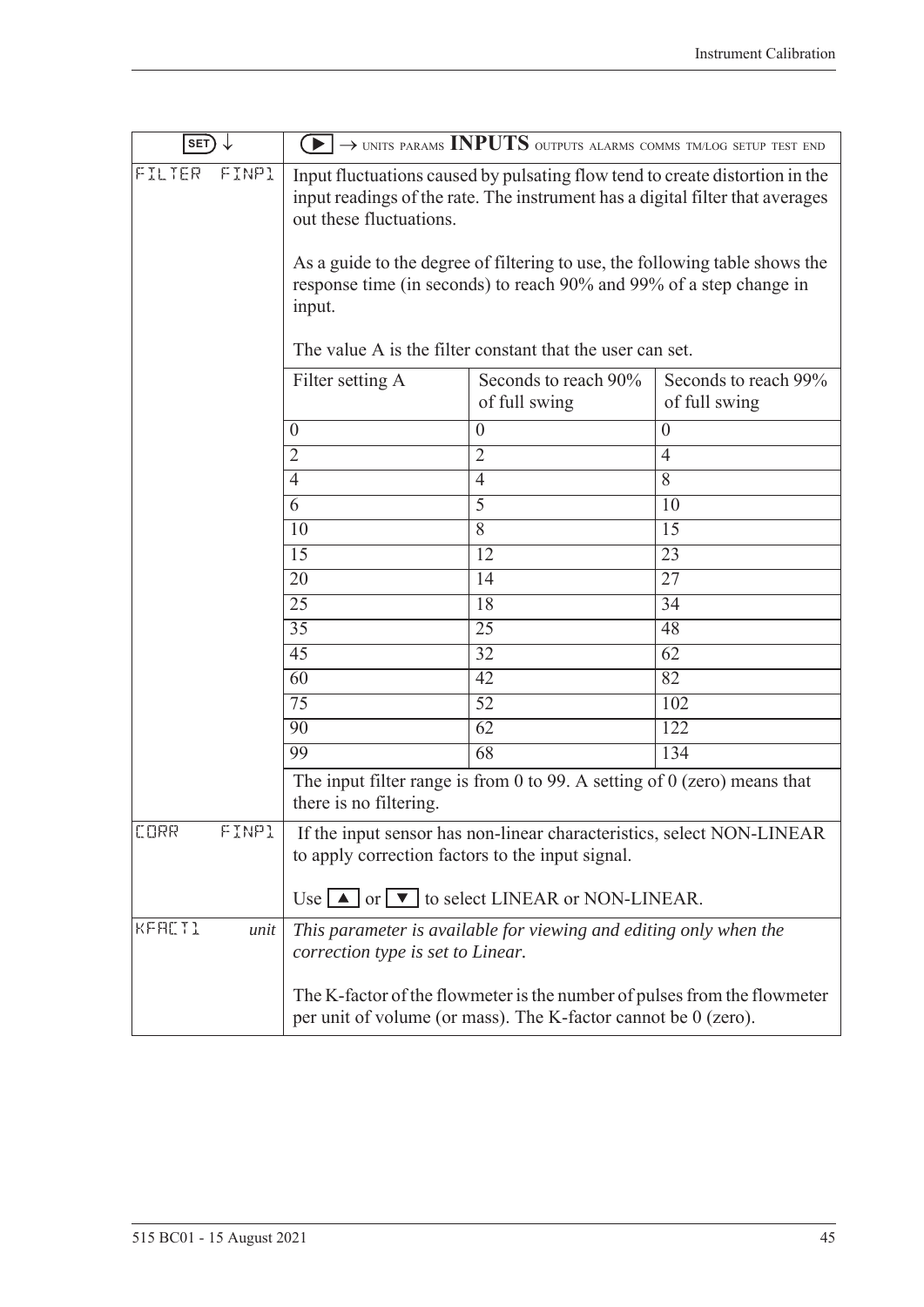| <b>SET</b>                  |       | $\rightarrow$ units params INPUTS outputs alarms comms tm/log setup test end                                                                                                                                                                                                                       |  |  |  |  |
|-----------------------------|-------|----------------------------------------------------------------------------------------------------------------------------------------------------------------------------------------------------------------------------------------------------------------------------------------------------|--|--|--|--|
| NO-PIS                      | FINP1 | This parameter is available for viewing and editing only when the<br>correction type is set to Non-linear.                                                                                                                                                                                         |  |  |  |  |
|                             |       | Enter the number of non-linearity correction points.                                                                                                                                                                                                                                               |  |  |  |  |
|                             |       | Press $\boxed{\blacktriangle}$ or $\boxed{\blacktriangledown}$ to select a number between 1 and 10 for the number<br>of correction points.                                                                                                                                                         |  |  |  |  |
| FRED01<br>to<br>$F$ REQ $n$ | FINP1 | This parameter is available for viewing and editing only when the<br>correction type is set to Non-linear.                                                                                                                                                                                         |  |  |  |  |
|                             |       | Enter the frequency for this correction point.                                                                                                                                                                                                                                                     |  |  |  |  |
|                             |       | The instrument uses linear interpolation between the correction points<br>except that the correction factor for FREQ01 is used from 0Hz up to<br>FREQ01. Similarly, the instrument maintains the correction factor for the<br>highest frequency setting up to the maximum input frequency.         |  |  |  |  |
|                             |       | The following diagram shows the scaling factors at different frequencies<br>for a hypothetical flowmeter. The heavy black line represents the actual<br>scaling factor of the flowmeter. The light black line is the approximation<br>that the instrument uses.<br><b>Scaling</b><br><b>Factor</b> |  |  |  |  |
|                             |       |                                                                                                                                                                                                                                                                                                    |  |  |  |  |
|                             |       | FACT02<br>FACT03                                                                                                                                                                                                                                                                                   |  |  |  |  |
|                             |       | FACT0<br><b>FACT05</b><br>FACT04                                                                                                                                                                                                                                                                   |  |  |  |  |
|                             |       |                                                                                                                                                                                                                                                                                                    |  |  |  |  |
|                             |       |                                                                                                                                                                                                                                                                                                    |  |  |  |  |
|                             |       |                                                                                                                                                                                                                                                                                                    |  |  |  |  |
|                             |       | <b>Frequency</b><br>FREQ02<br>FREQ03<br>FREQ04<br>FREQ01<br>FREQ05                                                                                                                                                                                                                                 |  |  |  |  |
|                             |       | Enter the lowest correction factor frequency as FREQ01 and proceed up<br>to the highest frequency. You can press the <b>DISPLAY</b> key to skip the<br>non-linear points and go to the next item.                                                                                                  |  |  |  |  |
| FACT01<br>to<br>F H L T n   | FINP1 | This parameter is available for viewing and editing only when the<br>correction type is set to Non-linear.                                                                                                                                                                                         |  |  |  |  |
|                             |       | Enter the scaling factor for this correction point in the same units of<br>measure as the single K-factor above.                                                                                                                                                                                   |  |  |  |  |
|                             |       | The correction factor cannot be $0$ (zero).                                                                                                                                                                                                                                                        |  |  |  |  |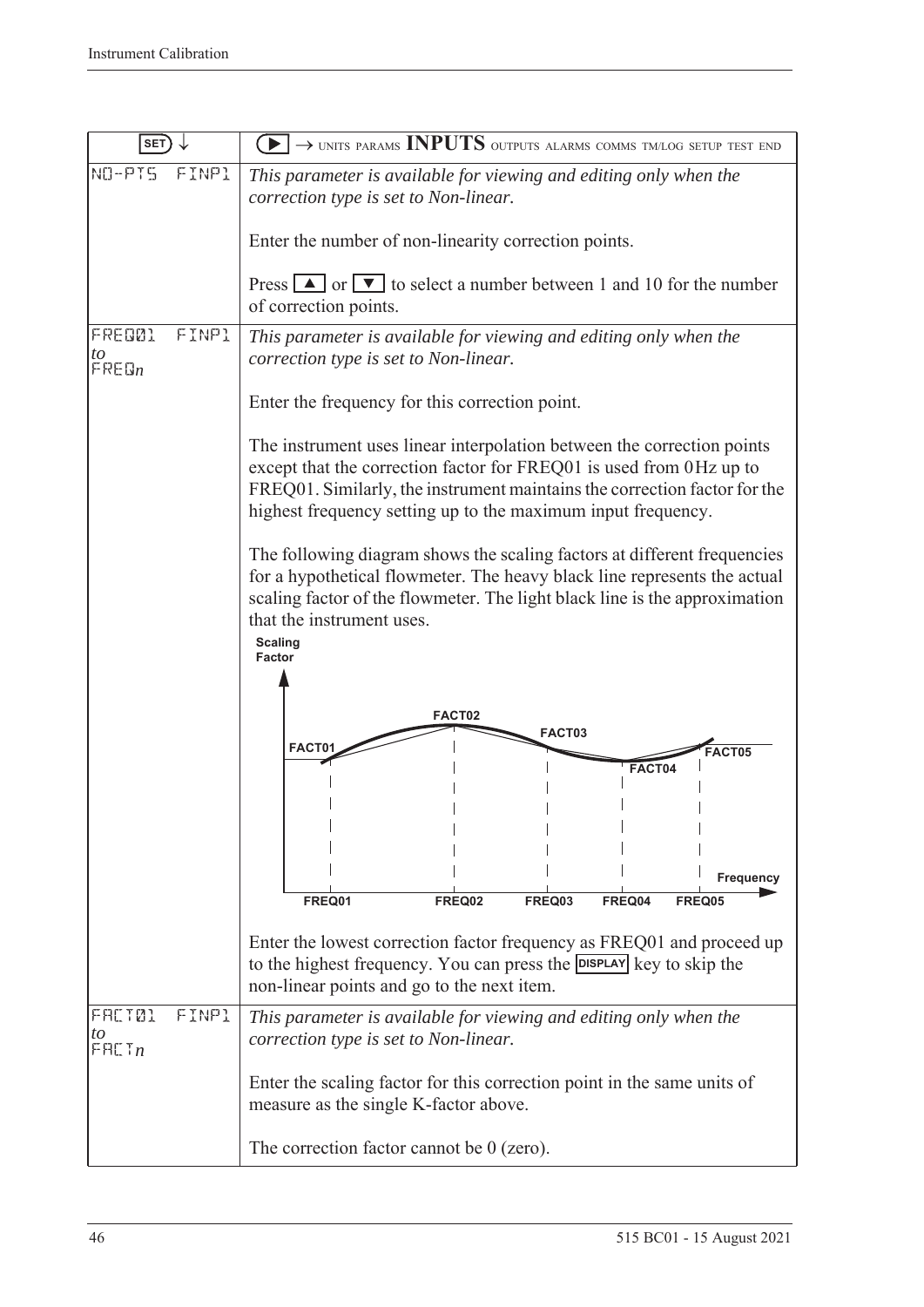| SET)                  |              | $\blacktriangleright$ $\rightarrow$ units params INPUTS outputs alarms comms tm/log setup test end                                                                                                                                                          |  |  |
|-----------------------|--------------|-------------------------------------------------------------------------------------------------------------------------------------------------------------------------------------------------------------------------------------------------------------|--|--|
| <b>Analog Input 3</b> |              |                                                                                                                                                                                                                                                             |  |  |
| <b>INPUE</b><br>FLOW  | AINP3        | For this application, the Analog Input is assigned to volume flowrate.                                                                                                                                                                                      |  |  |
| TYPE                  | <b>AINP3</b> | Select the type of analog input source.                                                                                                                                                                                                                     |  |  |
|                       |              | Press $\Box$ or $\Box$ to select 0-5V, 1-5V or 4-20mA.                                                                                                                                                                                                      |  |  |
| PT-MIN<br>PT-MRX      | <b>AINP3</b> | Enter the value of the measured parameter (in the assigned engineering<br>units) that corresponds to the minimum input signal level. The minimum<br>point is commonly set at a base flowrate of 0.0.                                                        |  |  |
|                       |              | Enter the value of the measured parameter (in the assigned engineering<br>units) that corresponds to the maximum input signal level. The maximum<br>point is the same as the base value (set at the minimum point) plus the<br>span value.                  |  |  |
|                       |              | For example, if the source signal is 4mA at a minimum volumetric<br>flowrate of $2m3/M$ , enter 2 as the minimum point. If the source signal is<br>20mA at a maximum volumetric flowrate of $250 \text{ m}^3/\text{M}$ , enter 250 as the<br>maximum point. |  |  |
| CUTOFF                | <b>AINP3</b> | The Cut-off is the lowest value that the instrument reads from the input<br>sensor. The cut-off setting is the percentage of the span of the input<br>values.                                                                                               |  |  |
|                       |              | All inputs at or below the cut-off value are considered negligible to the<br>instrument and are ignored. In this case, the instrument uses the minimum<br>value (set at PT-MIN).                                                                            |  |  |
| FILTER                | <b>AINP3</b> | Input fluctuations caused by pulsating flow tend to create distortion in the<br>input readings of the rate. The instrument has a digital filter that averages<br>out these fluctuations.                                                                    |  |  |
|                       |              | As a guide to the degree of filtering to use, the following table shows the<br>response time (in seconds) to reach 90% and 99% of a step change in<br>input.                                                                                                |  |  |
|                       |              | The value A is the filter constant that the user can set.                                                                                                                                                                                                   |  |  |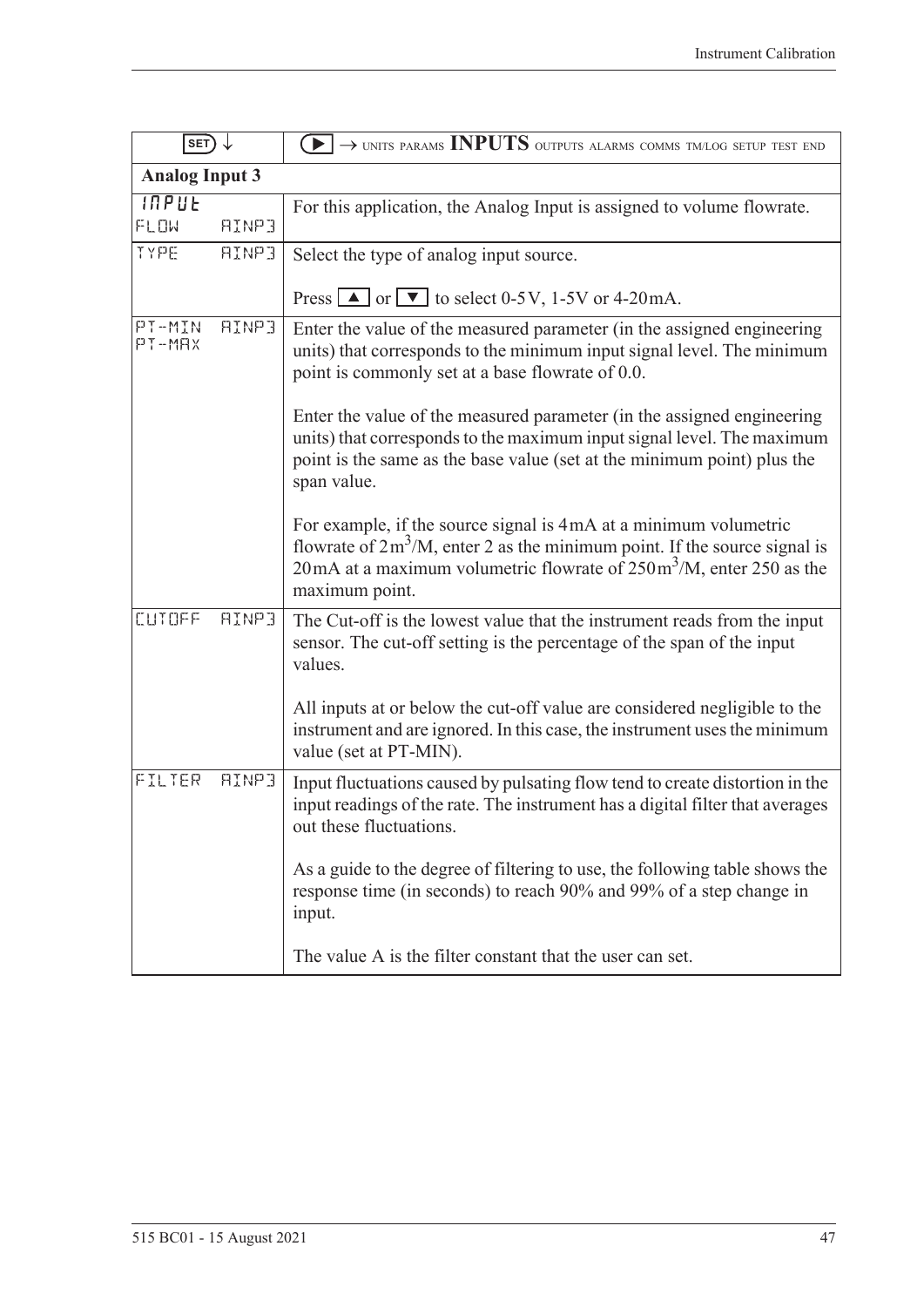| SET) $\downarrow$           | $\blacktriangleright$ $\rightarrow$ units params INPUTS outputs alarms comms tm/log setup test end                                                                                                                    |                                                                            |                                       |  |
|-----------------------------|-----------------------------------------------------------------------------------------------------------------------------------------------------------------------------------------------------------------------|----------------------------------------------------------------------------|---------------------------------------|--|
|                             | <b>Filter setting A</b>                                                                                                                                                                                               | Seconds to reach 90%<br>of full swing                                      | Seconds to reach 99%<br>of full swing |  |
|                             | $\theta$                                                                                                                                                                                                              | $\overline{0}$                                                             | $\boldsymbol{0}$                      |  |
|                             | $\overline{2}$                                                                                                                                                                                                        | $\overline{2}$                                                             | $\overline{4}$                        |  |
|                             | 4                                                                                                                                                                                                                     | $\overline{4}$                                                             | 8                                     |  |
|                             | 6                                                                                                                                                                                                                     | 5                                                                          | 10                                    |  |
|                             | 10                                                                                                                                                                                                                    | 8                                                                          | 15                                    |  |
|                             | 15                                                                                                                                                                                                                    | 12                                                                         | 23                                    |  |
|                             | 20                                                                                                                                                                                                                    | 14                                                                         | 27                                    |  |
|                             | 25                                                                                                                                                                                                                    | 18                                                                         | 34                                    |  |
|                             | 35                                                                                                                                                                                                                    | 25                                                                         | 48                                    |  |
|                             | 45                                                                                                                                                                                                                    | 32                                                                         | 62                                    |  |
|                             | 60                                                                                                                                                                                                                    | 42                                                                         | 82                                    |  |
|                             | 75                                                                                                                                                                                                                    | 52                                                                         | 102                                   |  |
|                             | 90                                                                                                                                                                                                                    | 62                                                                         | 122                                   |  |
|                             | 99                                                                                                                                                                                                                    | 68                                                                         | 134                                   |  |
|                             | there is no filtering.                                                                                                                                                                                                | The input filter range is from 0 to 99. A setting of $0$ (zero) means that |                                       |  |
| <b>AINP3</b><br><b>CORR</b> |                                                                                                                                                                                                                       | Analog input non-linearity can be corrected as follows:                    |                                       |  |
|                             | <b>LINEAR</b><br>SQUARE is used if the flowmeter requires square root extraction<br>NON-LINEAR to use the following linearity correction parameters<br>Use $\Box$ or $\nabla$ to select LINEAR, SQUARE or NON-LINEAR. |                                                                            |                                       |  |
| <b>AINP3</b><br>NO-PT5      | This parameter is available for viewing and editing only when the<br>correction type is set to Non-linear.                                                                                                            |                                                                            |                                       |  |
|                             | Enter the number of non-linearity correction points.                                                                                                                                                                  |                                                                            |                                       |  |
|                             | Press $\boxed{\blacktriangle}$ or $\boxed{\blacktriangledown}$ to select a number between 1 and 20 for the number<br>of correction points.                                                                            |                                                                            |                                       |  |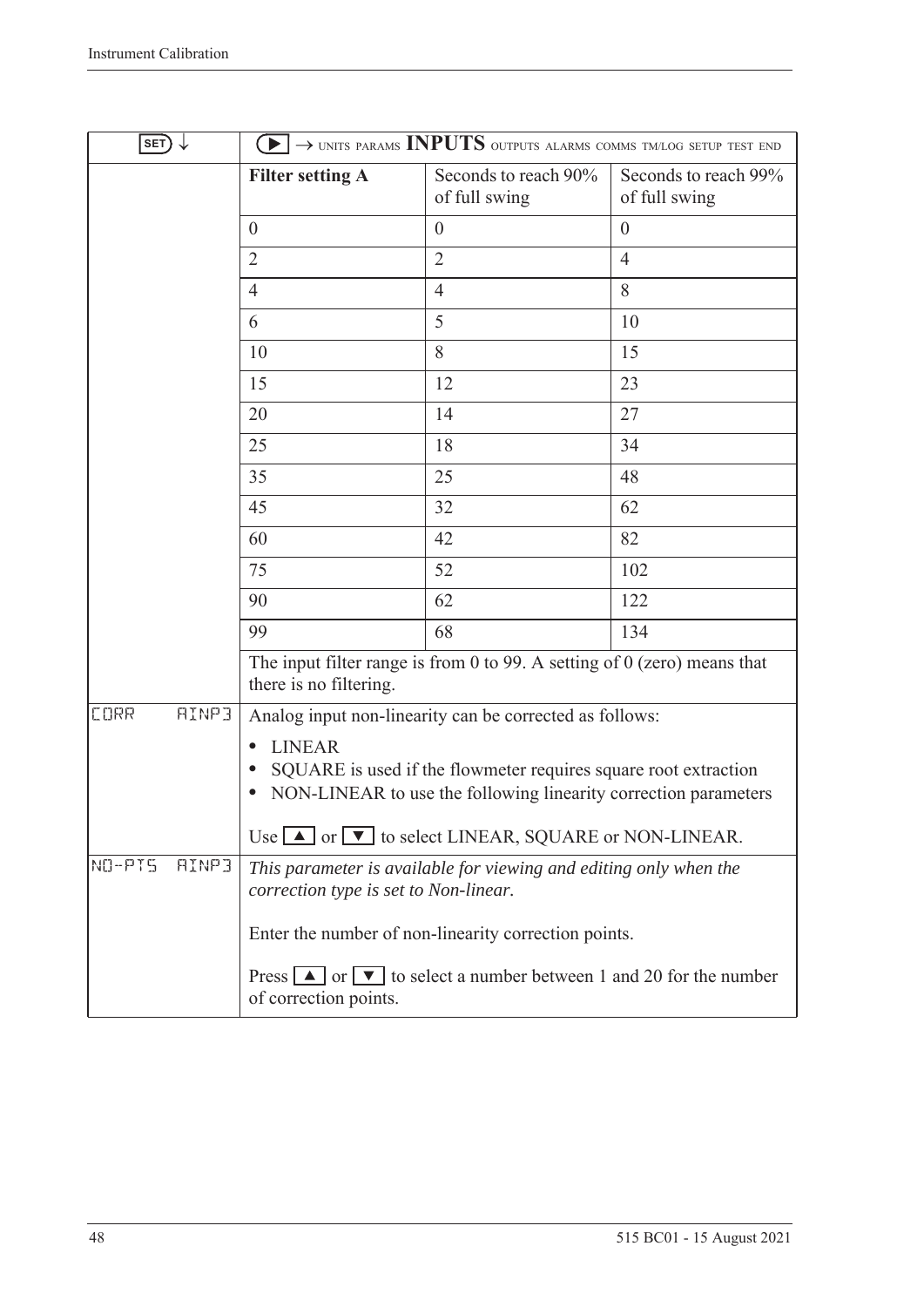| SET)                                          | $\rightarrow$ UNITS PARAMS INPUTS OUTPUTS ALARMS COMMS TM/LOG SETUP TEST END                                                                                                                                                                                                                                                                             |
|-----------------------------------------------|----------------------------------------------------------------------------------------------------------------------------------------------------------------------------------------------------------------------------------------------------------------------------------------------------------------------------------------------------------|
| $INP - Q1$<br><b>AINP3</b><br>to<br>$INP - n$ | This parameter is available for viewing and editing only when the<br>correction type is set to Non-linear.                                                                                                                                                                                                                                               |
|                                               | Enter the normalised input value for the correction point.                                                                                                                                                                                                                                                                                               |
|                                               | The instrument uses linear interpolation between the correction points.<br>An input and an output value are entered for each correction point. The<br>values are normalised between the minimum point $(0.0)$ and the<br>maximum point $(1.0)$ . Only the points between 0 and 1 are required to be<br>entered and should be entered in ascending order. |
|                                               | The following diagram shows a 5 point linearised representation of the<br>input from a hypothetical transmitter. The heavy black line represents the<br>actual input from the transmitter. The light black line is the<br>approximation that the instrument uses.                                                                                        |
|                                               | Normalised<br>Output<br>1.0<br>Value<br><b>OUT-05</b>                                                                                                                                                                                                                                                                                                    |
|                                               | <b>OUT-04</b><br><b>OUT-03</b><br><b>OUT-02</b>                                                                                                                                                                                                                                                                                                          |
|                                               | <b>OUT-01</b>                                                                                                                                                                                                                                                                                                                                            |
|                                               | Normalised<br>Input<br><b>INP-01</b><br><b>INP-02</b><br><b>INP-04</b><br><b>INP-05</b><br>0.0<br><b>INP-03</b><br>1.0<br>Value                                                                                                                                                                                                                          |
|                                               | You can press the <b>DISPLAY</b> key to skip the non-linear points and go to the<br>next item.                                                                                                                                                                                                                                                           |
| $OUT-01$<br><b>AINP3</b><br>to<br>[[]]        | This parameter is available for viewing and editing only when the<br>correction type is set to Non-linear.                                                                                                                                                                                                                                               |
|                                               | Enter the normalised output value for the correction point.                                                                                                                                                                                                                                                                                              |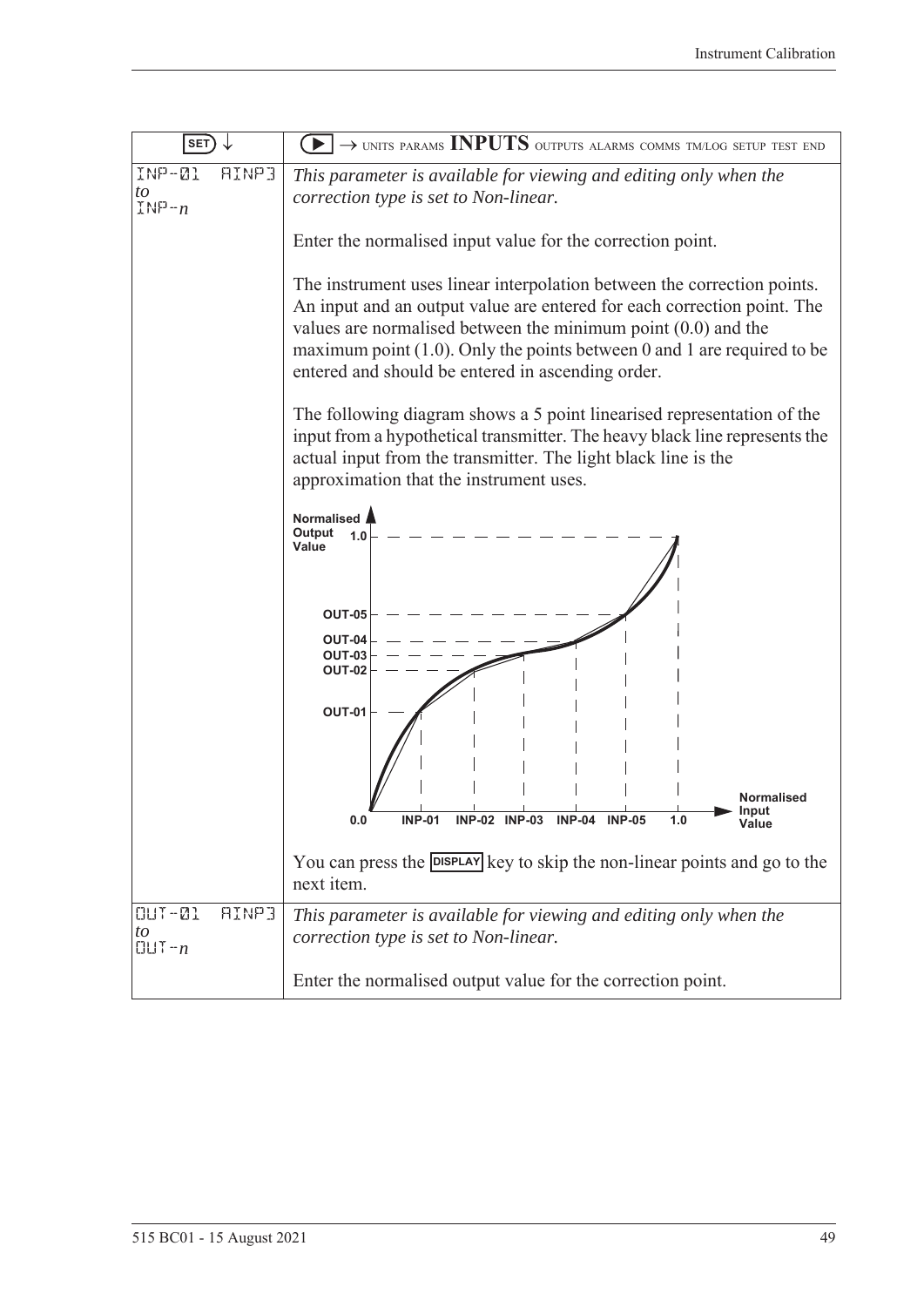### **Outputs**

| SET)                                          | $\textcolor{blue}{\blacktriangleright} \rightarrow$ units params inputs $\textcolor{blue}{\text{OUTPUTS}}$ alarms comms tm/log setup test end                                                                                                                                                                                                                                                                                                                                                                                                                                                                                                                                                                                                                                                                          |
|-----------------------------------------------|------------------------------------------------------------------------------------------------------------------------------------------------------------------------------------------------------------------------------------------------------------------------------------------------------------------------------------------------------------------------------------------------------------------------------------------------------------------------------------------------------------------------------------------------------------------------------------------------------------------------------------------------------------------------------------------------------------------------------------------------------------------------------------------------------------------------|
| FUNE<br>$\Box$ $\Box$ $\Box$ $n$              | The isolated output can function as either a passive 4-20 mA output, or a<br>pulse/logic open collector output:                                                                                                                                                                                                                                                                                                                                                                                                                                                                                                                                                                                                                                                                                                        |
|                                               | <b>RETRANS</b> - Retransmit totals as a pulse output or rates type<br>variables as a 4-20mA signal.<br><b>OP-ERR</b><br>- An error signal that will become active for the no flow,<br>$\bullet$<br>overflow or leakage error conditions.<br><b>OP-CTRL</b> - A control signal that is active during a batch, can be<br>$\bullet$<br>used as a pump control or indicator.<br><b>OP-RST</b><br>- A control signal that produces a 300ms pulse that can<br>$\bullet$<br>be used to reset remote counters etc. Activates when the controller's<br>$total(s)$ are reset.<br><b>OP-END</b><br>- A control signal that reflects the End of Batch<br>$\bullet$<br>condition (Note: not applicable if Batch mode is ON-OFF).<br>Press $\boxed{\blacktriangle}$ or $\boxed{\blacktriangledown}$ to select the function required. |
| PULSE<br>$\Box$ $\Box$ $\Box n$<br>or<br>4-20 | If above function is set for retransmission, you can assign any of the<br>"main menu" variables to an output. The nature of the output depends on<br>the assigned variable. Totals are output as pulses and rates are output as<br>4-20 mA passive signals.<br>Press $\Box$ or $\nabla$ to select the variable that is required as an output. The<br>top of the display shows the type of output signal that is assigned to the<br>variable.                                                                                                                                                                                                                                                                                                                                                                           |
|                                               | <b>CAUTION</b>                                                                                                                                                                                                                                                                                                                                                                                                                                                                                                                                                                                                                                                                                                                                                                                                         |
|                                               | Due to the dual-purpose nature of the outputs, take care not to<br>set the output as an open collector pulse type signal when<br>connected to a 4-20mA loop circuit.                                                                                                                                                                                                                                                                                                                                                                                                                                                                                                                                                                                                                                                   |
| WIJTH<br>$\Box$ $\Box$ $\Box$ $n$             | The Output Pulse Width is available for viewing and editing only when<br>the assigned variable is a total (pulse output) type.                                                                                                                                                                                                                                                                                                                                                                                                                                                                                                                                                                                                                                                                                         |
|                                               | Pulse output is usually used to drive remote counters. Set the pulse width<br>(in milliseconds) as required by the remote counter.                                                                                                                                                                                                                                                                                                                                                                                                                                                                                                                                                                                                                                                                                     |
|                                               | Press $\boxed{\blacktriangle}$ or $\boxed{\blacktriangledown}$ to set to: 10, 20, 50, 100, 200 or 500 ms.                                                                                                                                                                                                                                                                                                                                                                                                                                                                                                                                                                                                                                                                                                              |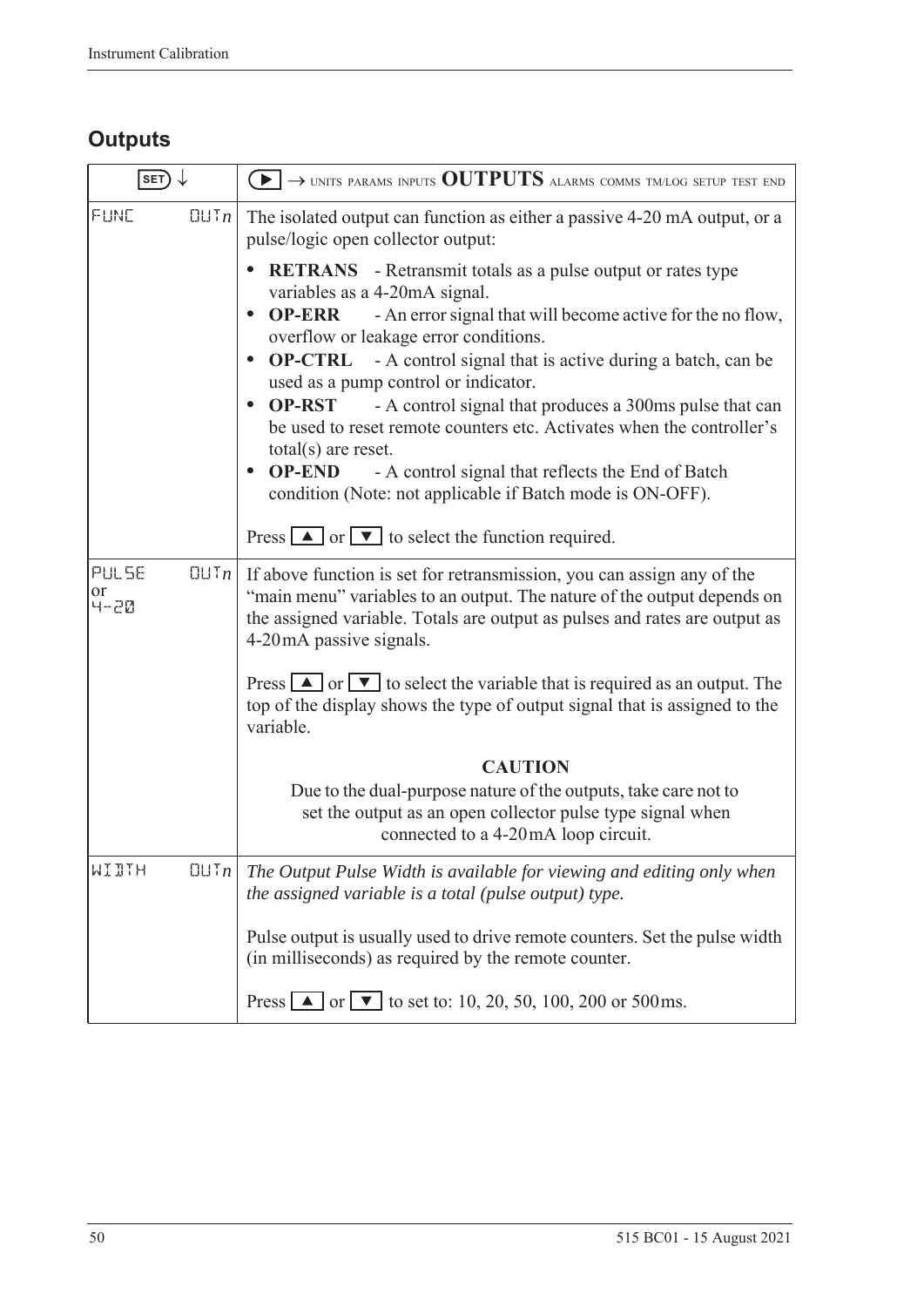| SET)                                   |                                                                                                                                                                                                                                                                                                                                                                                               |
|----------------------------------------|-----------------------------------------------------------------------------------------------------------------------------------------------------------------------------------------------------------------------------------------------------------------------------------------------------------------------------------------------------------------------------------------------|
| PULSE<br>$\Box$ $\Box$ $\Box$ $n$      | The Output Pulse Factor is available for viewing and editing only when<br>the assigned variable is a total (pulse output) type.                                                                                                                                                                                                                                                               |
|                                        | The Output Pulse Factor is the scaling factor for the retransmission of the<br>measured total quantity.                                                                                                                                                                                                                                                                                       |
|                                        | For example, if "volume" is chosen as an output variable and engineering<br>unit is cubic metres, then a pulse factor of 1.000 generates one pulse for<br>$1 \text{ m}^3$ . Similarly, a pulse factor of 3.000 generates one pulse for $3 \text{ m}^3$ .                                                                                                                                      |
|                                        | For more information, see Output Pulse Factor on page 51.                                                                                                                                                                                                                                                                                                                                     |
|                                        | The output pulse factor cannot be $0$ (zero).                                                                                                                                                                                                                                                                                                                                                 |
| PT-MIN<br>$QU$ T $n$<br>QUTn<br>PT-MAX | The Output Minimum Point and Maximum Point are available for<br>viewing and editing only when the assigned variable is a rate (4-20mA<br>output) type.                                                                                                                                                                                                                                        |
|                                        | The output minimum value corresponds to the 4mA point and the output<br>maximum value corresponds to the 20mA point.                                                                                                                                                                                                                                                                          |
|                                        | Setting the output range differently from the input range enables the<br>instrument to amplify the input signal. You can drive a chart recorder that<br>"zooms in" on a specified range of values instead of displaying the full<br>operating range of the transducer.                                                                                                                        |
|                                        | For example, if "volume flow" is chosen as an output variable and<br>engineering unit is cubic metres per minute, then setting the minimum<br>point to 30 and the maximum point to 100 would reflect the volumetric<br>flow rate range of 30 to $100 \text{m}^3/\text{min}$ . At rates above the maximum and<br>below the minimum points, the output remains at 20mA and 4mA<br>respectively. |

#### <span id="page-60-0"></span>**Output Pulse Factor**

Increasing the output pulse width reduces the maximum frequency at which a total variable can be retransmitted. Pulses will be missed if the output cannot "keep up" with the rate of total counts. You can use the output pulse factor to ensure that this maximum is not reached.

The maximum pulse output frequency is determined by:

```
1000
\frac{1000}{(2 \times \text{pulse width in ms})}Hz
```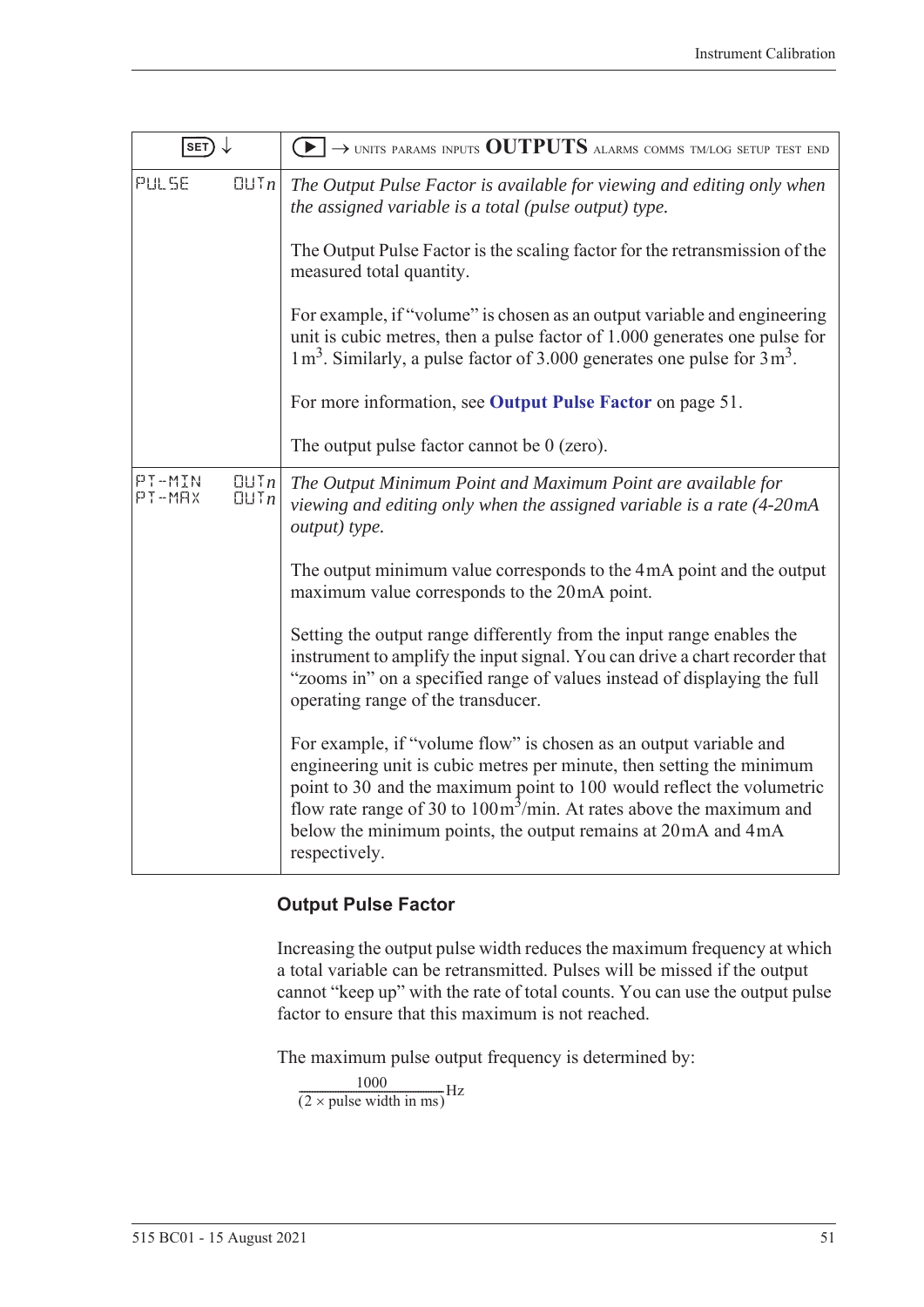The minimum pulse factor required is determined by:

max rate of total max pulse output frequency ------------------------------------------------------------------

For example: To calculate the required pulse factor to avoid losing counts in retransmission if a total counts at a maximum rate of 75 units/sec (Hz) and the required pulse width of a remote counter is at least 50ms:

The maximum pulse output frequency is:  $\frac{1000}{2 \times 50}$  = 10Hz

The minimum pulse factor for that frequency is:  $\frac{75}{10}$  $\frac{73}{10}$  = 7.5

#### **Alarms**

The alarm relay(s), in the advanced option, can be assigned to rate variables such as flowrate, or set as an equipment failure alarm.

The alarm switches "on" whenever an alarm condition exists. The alarm switches "off" when the alarm condition no longer exists. However, you may need to configure external alarm devices that require acknowledgement for cancelling an alarm.

#### **Equipment Failure Alarm**

Any alarm relay can be assigned as an equipment failure alarm. This alarm setting can have normally closed (open) contacts that open (close) when the instrument displays any error message as listed in **[Error Messages](#page-70-1)** on page [61](#page-70-1).

| SET)  | $\textcolor{blue}{\blacktriangleright} \rightarrow$ units params inputs outputs $ALARMS$ comms tm/log setup test end |
|-------|----------------------------------------------------------------------------------------------------------------------|
| RELAY | $\left  \mathsf{RLRM} \right $ Select a rate variable to assign to the alarm relay.                                  |
|       | Note: If the alarm type is set to "equipment alarm", this relay assignment<br>setting is ignored.                    |
|       | Press $\Box$ or $\nabla$ to select the variable that is required as an alarm.                                        |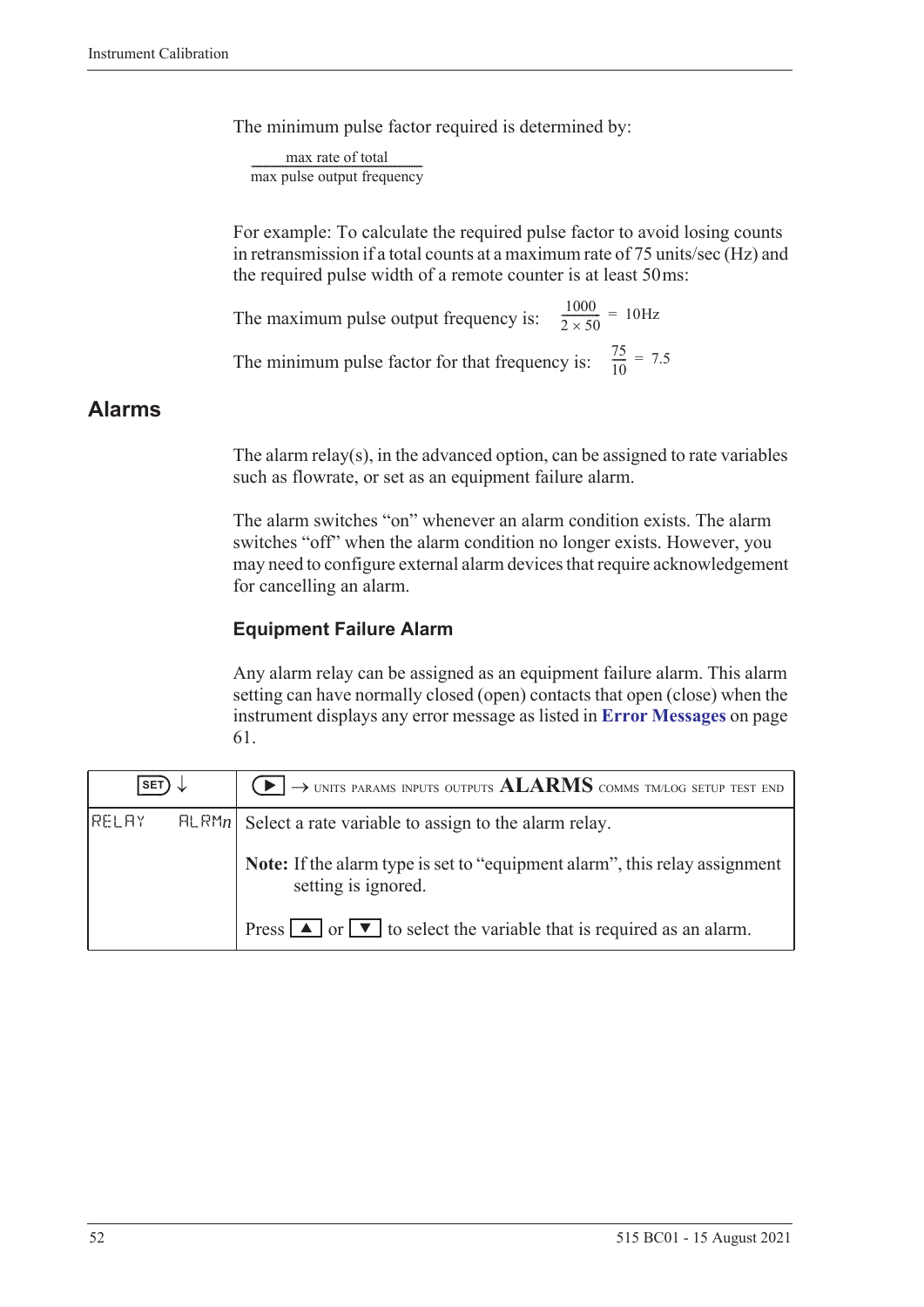| SET)                 | $\blacktriangleright$ $\rightarrow$ units params inputs outputs $ALARMS$ comms tm/log setup test end                                                                                                                                                                                                                                                                                                                                                                                                                                                                                                                                                                                                                                                                                                                                                                                                                                                                                                                                                                                                                                                                                                                                                          |
|----------------------|---------------------------------------------------------------------------------------------------------------------------------------------------------------------------------------------------------------------------------------------------------------------------------------------------------------------------------------------------------------------------------------------------------------------------------------------------------------------------------------------------------------------------------------------------------------------------------------------------------------------------------------------------------------------------------------------------------------------------------------------------------------------------------------------------------------------------------------------------------------------------------------------------------------------------------------------------------------------------------------------------------------------------------------------------------------------------------------------------------------------------------------------------------------------------------------------------------------------------------------------------------------|
| TYPE<br>HLRMn        | The options available for alarm types are as follows:<br>HI-NO — High Alarm, Normally Open contacts<br>$\bullet$<br>HI-NC — High Alarm, Normally Closed contacts<br>LO-NO - Low Alarm, Normally Open contacts<br>$\bullet$<br>LO-NC — Low Alarm, Normally Closed contacts<br>$\bullet$<br>BD-NO - Band Alarm, Normally Open contacts<br>BD-NC — Band Alarm, Normally Closed contacts<br>$\bullet$<br>AL-NO — Equipment Alarm, Normally Open contacts<br>$\bullet$<br>AL-NC — Equipment Alarm, Normally Closed contacts<br>Press $\boxed{\blacktriangle}$ or $\boxed{\blacktriangledown}$ to select the type of alarm required.                                                                                                                                                                                                                                                                                                                                                                                                                                                                                                                                                                                                                                |
| POINT<br>HLRMn       | The Alarm Setpoint is available for viewing and editing for any alarm<br>type except 'equipment alarms'.<br>The Alarm Setpoint is the value (in engineering units of assigned<br>variable) at which the alarm condition occurs and therefore the alarm is<br>on.<br>Each alarm is completely independent, e.g. a High alarm does NOT need<br>to have a higher setpoint than the a Low alarm.                                                                                                                                                                                                                                                                                                                                                                                                                                                                                                                                                                                                                                                                                                                                                                                                                                                                  |
| <b>HY5T</b><br>HLRMn | The Alarm Hysteresis is available for viewing and editing for any alarm<br>type except 'equipment alarms'.<br>Alarm hysteresis loops occur when the alarm toggles continuously on and<br>off when the process variable is close to the setpoint.<br>For a high alarm, the alarm activates when the value of the variable rises<br>above the alarm setpoint and deactivates when the value falls below the<br>alarm setpoint minus the amount of the hysteresis setting (if any).<br>For a low alarm, the alarm activates when the value of the variable falls<br>below the alarm setpoint and deactivates when the value rises above the<br>alarm setpoint plus the amount of the hysteresis setting (if any).<br>For a band alarm, the alarm activates whenever the value of the variable<br>is outside the setpoint plus or minus the amount of the hysteresis.<br>For example, with a high alarm setpoint of 200, and a hysteresis setting<br>of zero, a value oscillating between 197 and 202 will cause the alarm to<br>toggle on at 200 and toggle off below 200. However, if the hysteresis is<br>set to 5, the value of the variable must fall below 195 to cancel the alarm.<br>The alarm will reactivate only when the value again rises above 200. |
| HLRMn<br>JELAY       | The Alarm Delay is programmed in seconds and can be used to eliminate<br>undesired alarm activation during start-up or shutdown operation.                                                                                                                                                                                                                                                                                                                                                                                                                                                                                                                                                                                                                                                                                                                                                                                                                                                                                                                                                                                                                                                                                                                    |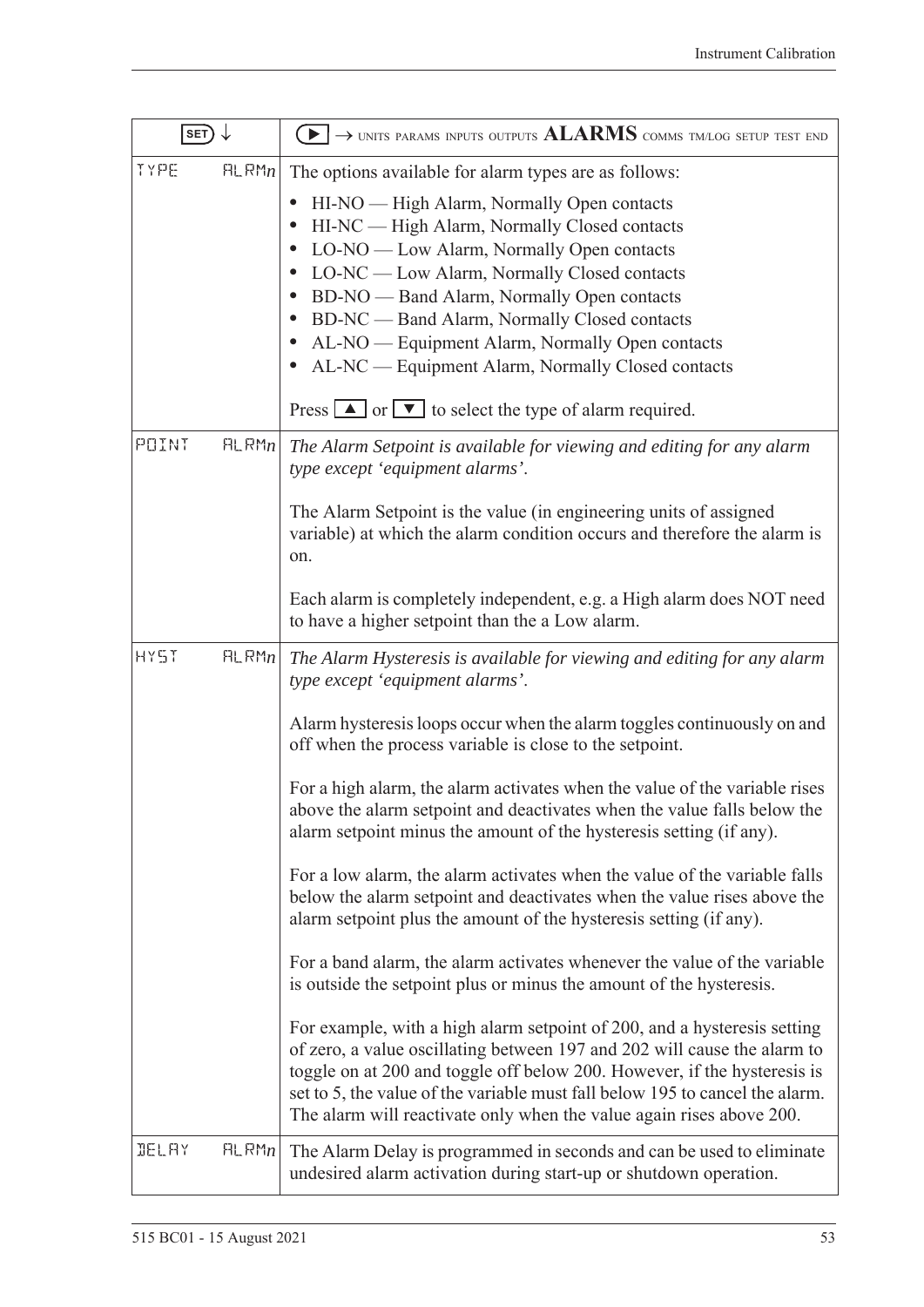#### **Communications**

The instrument has the following communication ports:

- **• COM-1 RS-232 Port** A 9-pin female connector on the rear panel of the instrument.
- **• COM-2 RS-485 or Ethernet Port** (optional) Terminals or socket on the rear panel. Ethernet connection requires COM-2 setting to be: RTU (Modbus), 19200 Baud rate, even parity and 1 stop bit.
- **• COM-3 Port** A special communications port that is only applicable to some applications.

| SET)                     | $\blacktriangleright$ $\rightarrow$ units params inputs ouputs alarms COMMS tmlog setup test end                                                                                                                                                                                                                                                |
|--------------------------|-------------------------------------------------------------------------------------------------------------------------------------------------------------------------------------------------------------------------------------------------------------------------------------------------------------------------------------------------|
| PROTOC<br>$CDM - n$      | The Communications Protocols can be assigned to the communication<br>ports as follows (a protocol cannot be assigned to more than one port at<br>a time):<br><b>ASCII</b><br>- Simple ASCII<br>- Modbus RTU<br><b>RTU</b><br>- Printer Protocol<br><b>PRN</b><br><b>NONE</b><br>- If a port is not being used, set the protocol to NONE.        |
|                          | For the selected port, press $\boxed{\blacktriangle}$ or $\boxed{\blacktriangledown}$ to select the desired protocol.                                                                                                                                                                                                                           |
| <b>BAUD</b><br>$CDM - n$ | The Baud setting is the speed of the communication port in data bits per<br>second.<br>The baud rate of the instrument must match the baud rate of the<br>communication device that the instrument is connected to.<br>Use <u>1</u> or <b>v</b> to select 2400, 4800, 9600 or 19200 baud.                                                       |
| PARITY<br>$CDM - n$      | The Parity bit helps to detect data corruption that might occur during<br>transmission.<br>The parity bit setting of the instrument must match the parity bit setting<br>of the communication device that the instrument is connected to.<br>Press $\Box$ or $\nabla$ to select EVEN, ODD, or NONE.                                             |
| $5 - 3115$<br>$CDM - n$  | The Stop bit indicates the end of a transmission. Stop bits can be 1 or 2<br>bit periods in length. The stop bit setting of the instrument must match<br>the stop bit setting of the communication device that the instrument is<br>connected to.<br>Press $\boxed{\blacktriangle}$ or $\boxed{\blacktriangledown}$ to select 1 or 2 stop bits. |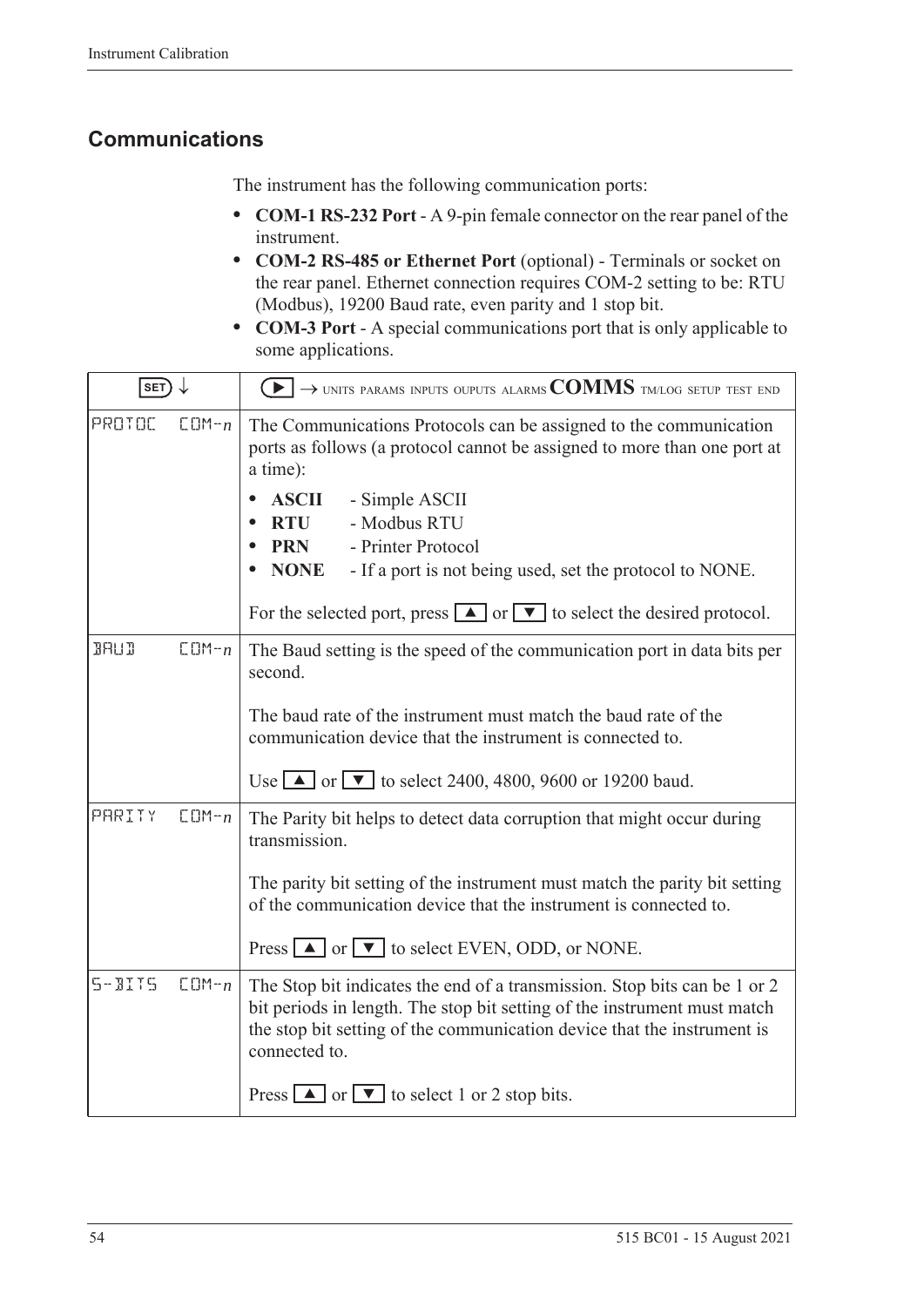| <b>SET</b>   |             | $\rightarrow$ units params inputs ouputs alarms $COMMS$ tm/log setup test end                                                                                                                                                                                                                                                       |
|--------------|-------------|-------------------------------------------------------------------------------------------------------------------------------------------------------------------------------------------------------------------------------------------------------------------------------------------------------------------------------------|
| RTU          | <b>IRTR</b> | The Modbus RTU data format for the 2-register (4-byte) values can be<br>set as either floating point or long integer values.<br>Use $\Box$ or $\nabla$ to select FLOAT or INTEGER.                                                                                                                                                  |
| RTU          | <b>ATTR</b> | The Modbus RTU protocol address must be in the range of 1 to 247.<br>When multiple instruments (slaves) are connected to one communication<br>device (master), each assigned address must be unique.<br><b>Note:</b> The master device uses the RTU address 0 (zero) for broadcasting<br>to all connected slave units.              |
| <b>RSCII</b> | <b>ATTR</b> | The ASCII protocol address identifies each communicating device.<br>The address must be in the range of 1 to 255. When multiple instruments<br>(slaves) are connected to one computer (master), each assigned address<br>must be unique.                                                                                            |
| FLASH        | PORT        | The Flash Driver Port assignment defines the communication port for<br>downloading software into the instrument.<br>The default setting of this assignment is the RS-232 port. The Ethernet<br>port, if fitted, can not be used as the Flash port.<br>Press $\Box$ or $\nabla$ to select RS-232 (COM-1), RS-485 (COM-2) or<br>NONE. |

#### **Time Settings and Data Logging**

#### **Instrument Clock**

The instrument has a real-time clock for recording logged events. The clock displays the time and the date. The date format can be set to European format (day/month/year) or American format (month/day/year). The time clock uses the 24-hour format.

The clock will continue to operate for up to 5 years (typically) on the internal battery if there is no power connected to the instrument. Therefore, after an interruption to the power supply, the instrument recommences normal operation although there will be no data recorded during the period without a power supply.

**Note:** If there is an interruption to the power supply and the battery has failed, the instrument displays an error message when the power supply is restored. In this case, you should set the current time and date so that the instrument continues to log data at the correct times.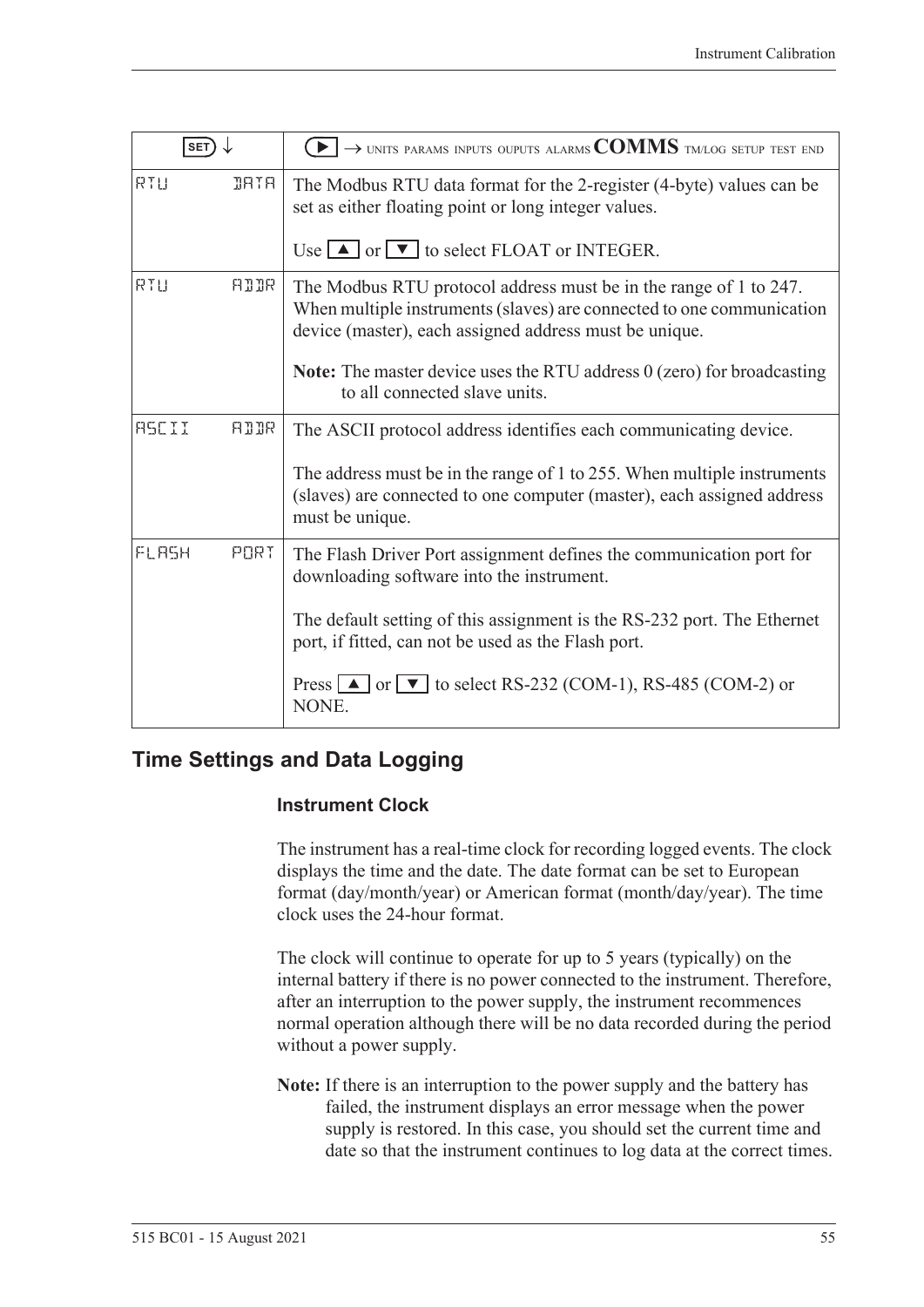#### **Data Logging**

The instrument will log a total of 1000 deliveries (batches) if the real-time clock option is installed. The logs are taken at the end of each batch or upon reset if a batch has been aborted before the preset total has been reached.

| SET)         |             | $\rightarrow$ units params inputs ouputs alarms comms $\mathrm{TM/LOG}$ setup test end<br>$\blacktriangleright$ 1                                                                                   |
|--------------|-------------|-----------------------------------------------------------------------------------------------------------------------------------------------------------------------------------------------------|
| <b>JATE</b>  | FORM        | <b>Clock Date Format</b>                                                                                                                                                                            |
|              |             | The European date format is: dd/mm/yyyy or (Day-Month).                                                                                                                                             |
|              |             | The American date format is: mm/dd/yyyy or (Month-Day).                                                                                                                                             |
|              |             | Press $\boxed{\blacktriangle}$ or $\boxed{\blacktriangledown}$ to select DAY-M or M-DAY                                                                                                             |
| <b>CLOCK</b> | YEAR        | The Clock Year defines the current year for the real-time clock.                                                                                                                                    |
| <b>CLOCK</b> | $M - JHY$   | The Clock M-DAY setting defines the current month and date for the<br>real-time clock. This parameter is programmed in Month-Day format for<br>both European and American date formats.             |
| <b>CLOCK</b> | H-MIN       | The Clock H-MIN setting is the current time in hours and minutes for the<br>real-time clock.                                                                                                        |
| RESET        | <b>LOGS</b> | Reset the logged data. You may need to reset (clear) the logged data if<br>you change the time/log settings.                                                                                        |
|              |             | Press $\Box$ or $\nabla$ to select YES, then press the <b>SET</b> ) key. The instrument<br>makes three beeps to confirm the reset command.                                                          |
| REPORT       | <b>LOGS</b> | The Printer Protocol Report Logs defines the number of latest logs to be<br>included into a printable report.                                                                                       |
|              |             | Set the number of logs between 1 and 99.                                                                                                                                                            |
| REPORT       | TYPE        | The Printer Protocol Report Type determines the nature of the printout<br>from the REPORT PRINT - HOLD.SET prompt in the main menu. The<br>following report types available in this instrument are: |
|              |             | <b>REP-10</b><br>Preset number of latest logs                                                                                                                                                       |
|              |             | Press $\boxed{\blacktriangle}$ or $\boxed{\blacktriangledown}$ to select Report Type.                                                                                                               |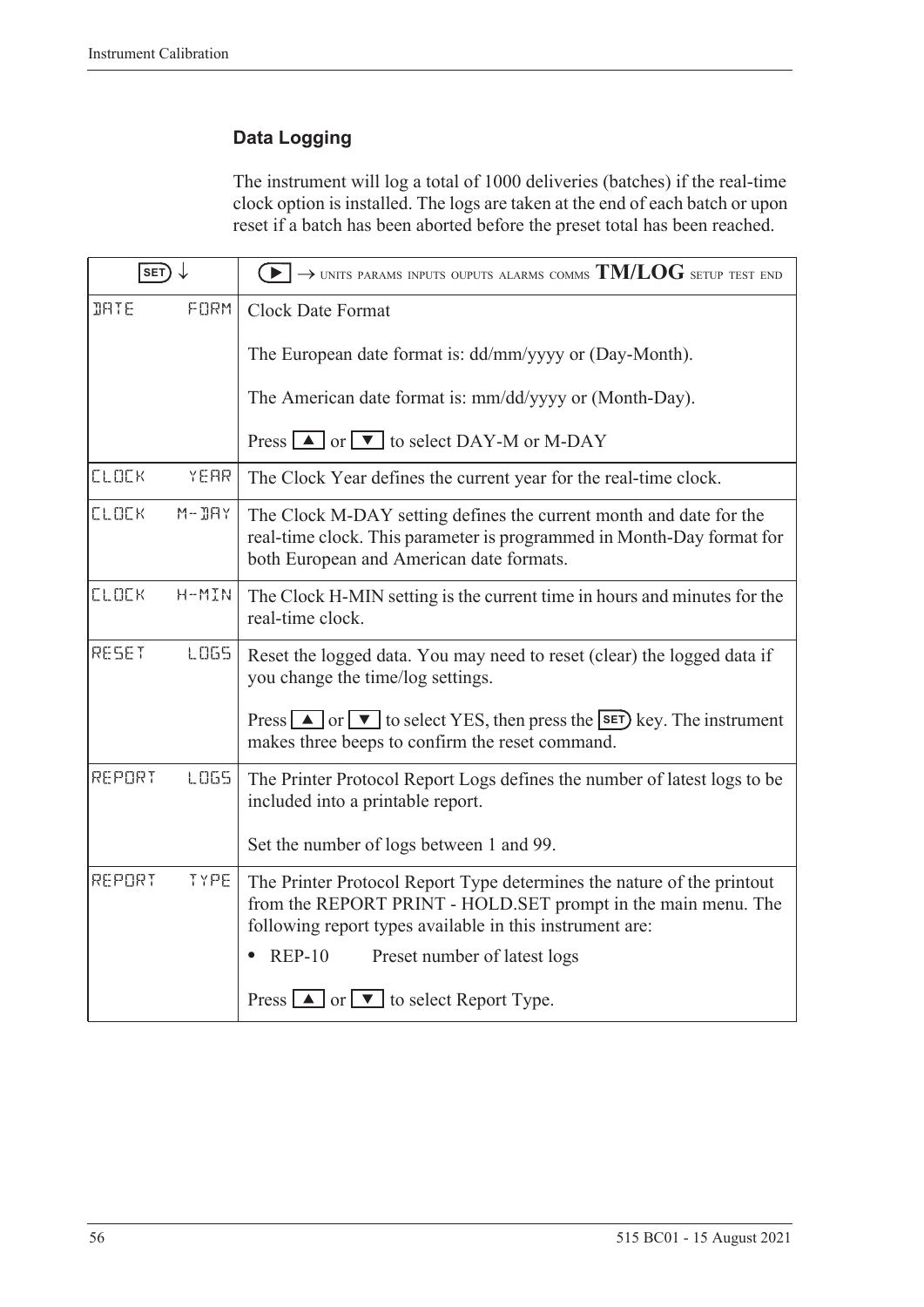| <b>SET</b>           | $\rightarrow$ units params inputs ouputs alarms comms $\mathrm{TM}/\mathrm{LOG}$ setup test end                                                                                                                                                                                                                      |
|----------------------|----------------------------------------------------------------------------------------------------------------------------------------------------------------------------------------------------------------------------------------------------------------------------------------------------------------------|
| TYPE<br>PRN          | The Printer Protocol Printer Type allows the nature of the printer being<br>used to be specified. The following printer types available in this<br>instrument are:                                                                                                                                                   |
|                      | <b>PRN-01</b><br>Generic computer printer<br>$\bullet$<br><b>PRN-02</b><br>Generic roll printer (prints first line first)<br><b>PRN-03</b><br>Slip printer TM295<br><b>PRN-04</b><br>Label (roll) printer - Citizen CMP30L<br>Press $\boxed{\blacktriangle}$ or $\boxed{\blacktriangledown}$ to select Printer Type. |
| <b>RUTO</b><br>PRINT | The Auto Print function, if enabled, allows a delivery docket print out to<br>occur automatically at the End of Batch. If disabled, a printout must be<br>initiated via the HOLD.SET - TO PRINT prompt in the main menu.<br>Press $\Box$ or $\nabla$ to select ENABLE or DISABLE.                                    |
| LAST<br>$J - N LM$   | This defines the "last delivery number", so the delivery number counting<br>continues from this value. Note: this parameter is accessible only when<br>Logging is reset (either explicitly or when application is loaded into unit).<br>Enter the required delivery number.                                          |

### <span id="page-66-0"></span>**General Setup Parameters**

| <b>SET</b>     |            | $\rightarrow$ units params inputs ouputs alarms comms tm/log $SETUP$ test end                                            |
|----------------|------------|--------------------------------------------------------------------------------------------------------------------------|
| <b>JEFAULT</b> | $V$ RR $ $ | Select the main menu variable to display on power up or when the display<br>timeout period has elapsed if it is enabled. |
|                |            | Press $\Box$ or $\Box$ to select the default variable display.                                                           |
| <b>SUPPLY</b>  | VCLT       | The instrument provides a power-limited supply for external transducers.                                                 |
|                |            | Press $\Box$ or $\Box$ to set the transducer supply voltage between 8 and 24<br>volts DC as required.                    |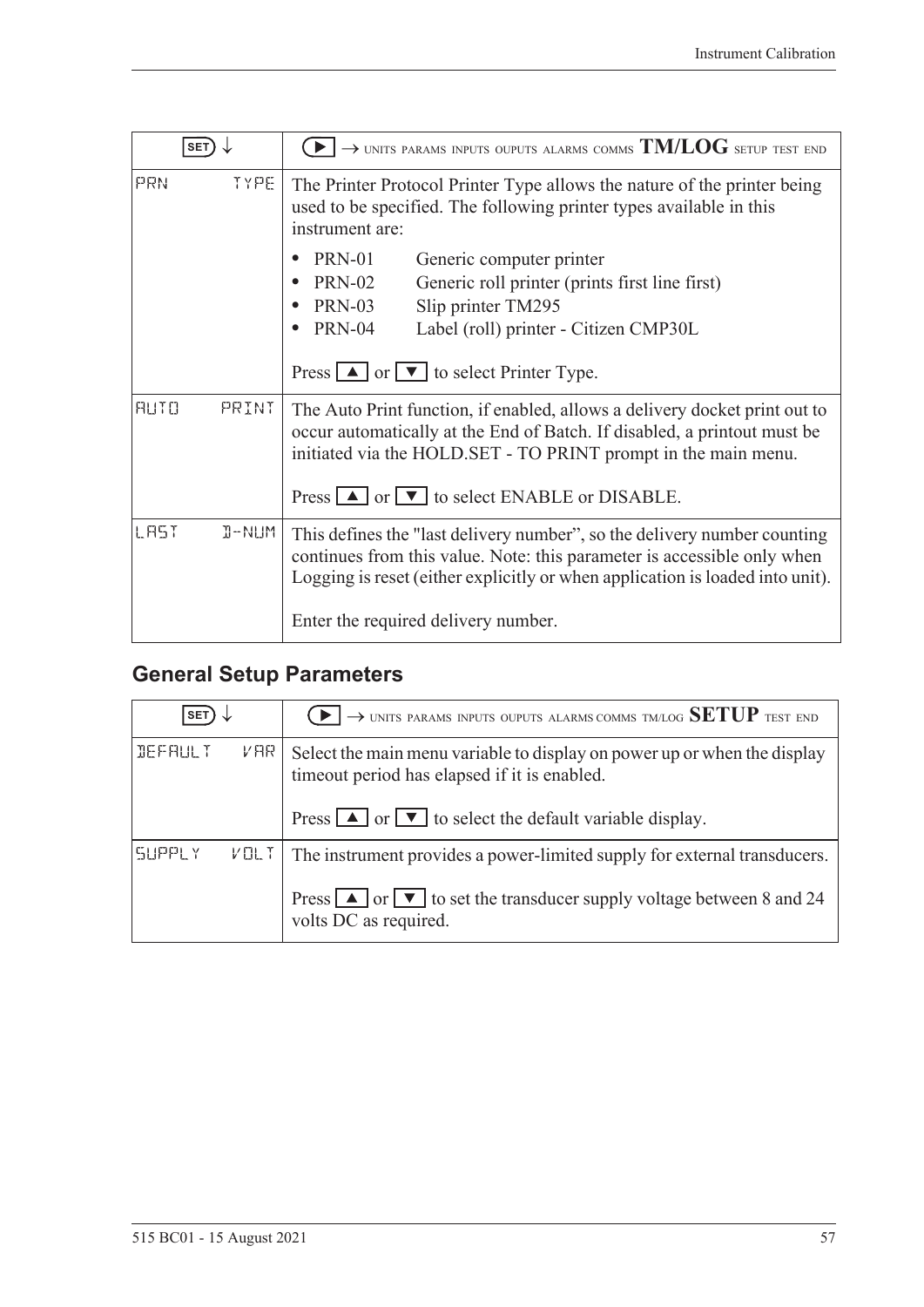| SET)                    | $\rightarrow$ units params inputs ouputs alarms comms tm/log SETUP test end                                                                                                                                                                                               |
|-------------------------|---------------------------------------------------------------------------------------------------------------------------------------------------------------------------------------------------------------------------------------------------------------------------|
| $T - 11T$<br>MODE       | If the Display Timeout mode is enabled, and there is no user activity for<br>the defined timeout period, the display panel returns to the default<br>display.                                                                                                             |
|                         | This function is useful for the following reasons:                                                                                                                                                                                                                        |
|                         | to return the display to a preferred variable after the user has finished<br>$\bullet$<br>reading other information,                                                                                                                                                      |
|                         | to cancel the calibration mode and return to the default display if the<br>user does not exit from the calibration mode for any reason.                                                                                                                                   |
|                         | Press $\boxed{\blacktriangle}$ or $\boxed{\blacktriangledown}$ to select the display timeout function as follows:                                                                                                                                                         |
|                         | <b>DISABLE</b> - Timeout is completely disabled.<br>$\bullet$<br><b>EN DISP</b> - Timeout is enabled during Normal mode and Calibration<br>$\bullet$<br>View mode.                                                                                                        |
|                         | EN EDIT - Timeout is enabled during Calibration Set mode.<br>$\bullet$<br><b>EN ALL</b> - Timeout is enabled for all modes.<br>$\bullet$                                                                                                                                  |
| <b>SEC</b><br>$T - 11T$ | The Display Timeout period defines the delay for the Display Timeout<br>mode if it is enabled.                                                                                                                                                                            |
|                         | The display timeout period can be from 10 to 99 seconds.                                                                                                                                                                                                                  |
| RESET<br><b>REEUM</b>   | The Reset Accumulated Totals function clears all of the accumulated<br>totals and the non-accumulated totals.                                                                                                                                                             |
|                         | Press $\Box$ or $\nabla$ to select YES, then press the <b>SET</b> ) key. The instrument<br>makes three beeps to confirm the reset command.                                                                                                                                |
| <b>JISPL</b><br>TRG5    | The Display Tags option determines whether the instrument displays the<br>default display tags or the user-defined tags. The display tag setting also<br>defines whether the instrument displays the default error and warning<br>messages, or the user-defined messages. |
|                         | Note: The user-defined tags can be entered into the instrument only by<br>the manufacturer or the distributor.                                                                                                                                                            |
|                         | Press $\boxed{\blacktriangle}$ or $\boxed{\blacktriangledown}$ to select the Display Tags option as follows:                                                                                                                                                              |
|                         | <b>DEFAULT</b> - the instrument displays the default (English) tags<br>$\bullet$<br>USER - the instrument displays the user-defined tags.                                                                                                                                 |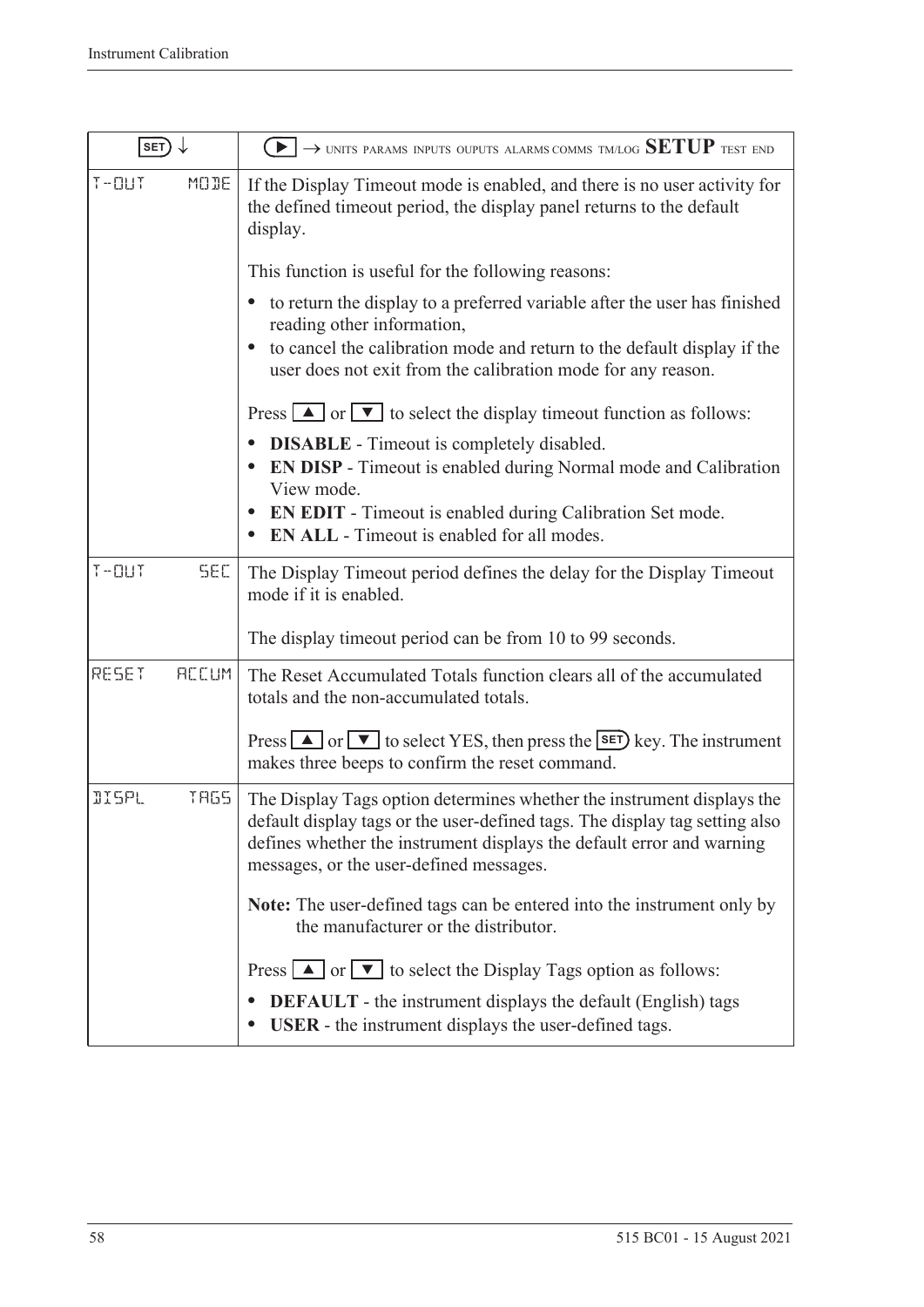| SE1           |           | $\rightarrow$ units params inputs ouputs alarms comms tm/log SETUP test end                                                                                                                                                                                                                                                           |
|---------------|-----------|---------------------------------------------------------------------------------------------------------------------------------------------------------------------------------------------------------------------------------------------------------------------------------------------------------------------------------------|
| $B H L K - L$ | $T - GUT$ | If the backlight timeout is enabled, and there is no user activity (any keys<br>pressed) for a period of 10 seconds, the display backlight switches off to<br>save power. The backlight switches on when a key is pressed. Select the<br>backlight timeout mode as required.<br>Press $\Box$ or $\nabla$ to select ENABLE or DISABLE. |
| RATES         | ηp        | This parameter sets the maximum number of decimal places for<br>displaying or printing main menu rates.                                                                                                                                                                                                                               |
| TOTALS        | IJΡ       | This parameter sets the maximum number of decimal places for<br>displaying or printing main menu totals.                                                                                                                                                                                                                              |

#### **Test Menu**

The Test menu enables you to view the inputs and outputs to and from the instrument.

In Calibration Set mode (by entering the system password), you can control the outputs and the alarms as described in the table below.

| <b>SET</b>  |       | $\rightarrow$ units params inputs ouputs alarms comms tm/log setup $\mathrm{TEST}$ end                                                                                           |
|-------------|-------|----------------------------------------------------------------------------------------------------------------------------------------------------------------------------------|
| FINPn       | Hz    | The frequency of the input to $FINPn$ is displayed in Hertz.                                                                                                                     |
| HINPn       | units | The units are displayed according to the calibration setup for the analog<br>input. If unused or set to Default the input is 4-20mA and displayed in<br>mA.                      |
| $L$ INP $n$ | STRTE | You can view the state of the logic inputs. If the input is an open contact<br>or inactive it will display HI. If the input is a closed contact or active it<br>will display LO. |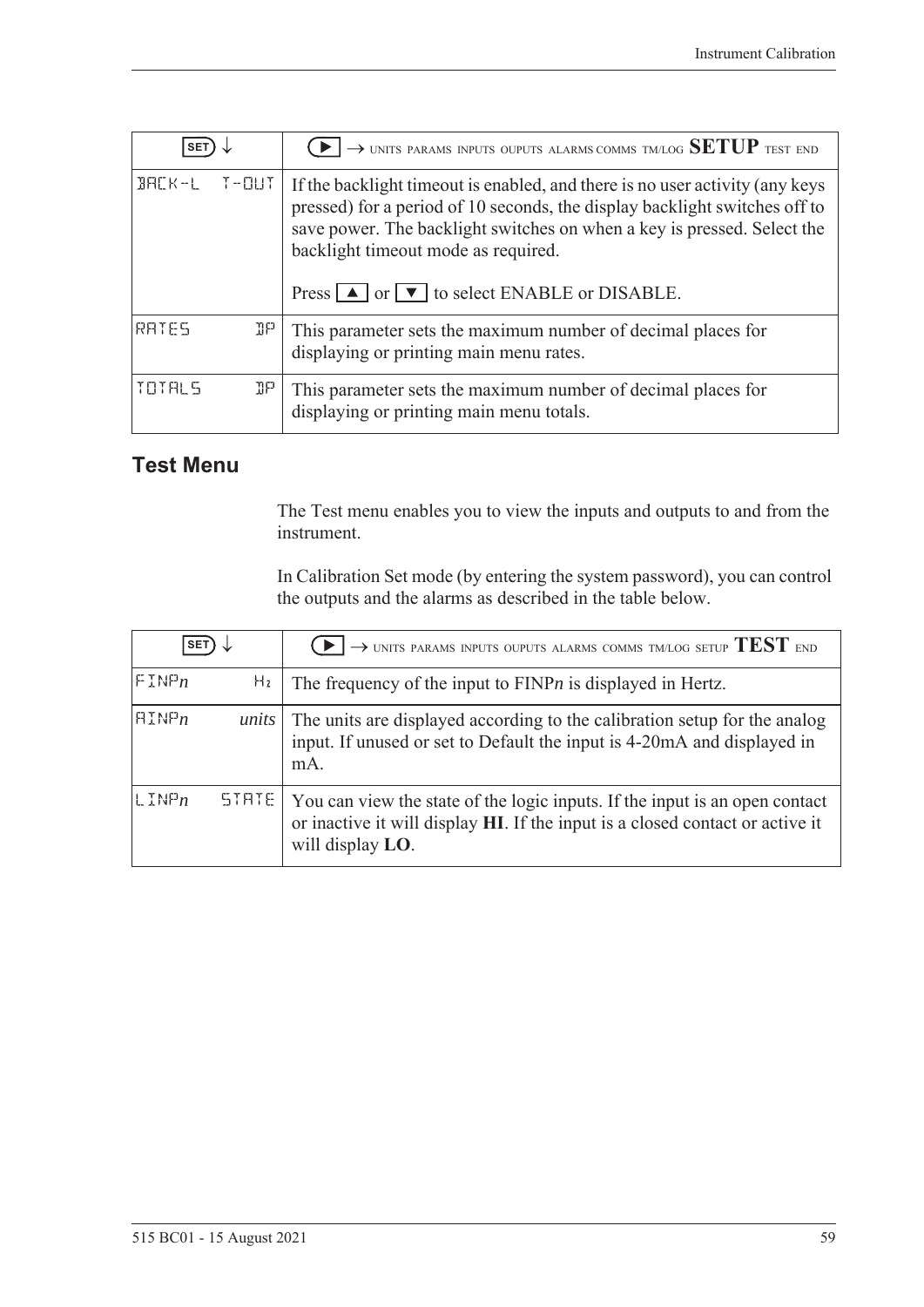| SET)                              |       | $\rightarrow$ units params inputs ouputs alarms comms tm/log setup $\mathrm{TEST}$ end                                                                                 |
|-----------------------------------|-------|------------------------------------------------------------------------------------------------------------------------------------------------------------------------|
| QUTn                              | STRTE | You can control the state of the outputs. Press the $\Box$ or $\nabla$ keys to set<br>the output state as follows:                                                     |
|                                   |       | <b>PROCESS</b> - the output depends on the current values of the inputs<br>and the calculations that the instrument performs.                                          |
|                                   |       | For a pulse output, such as a total, the output produces a pulse train as<br>follows:                                                                                  |
|                                   |       | • ON - a pulse train with a pulse width as set for the particular output<br>in the Outputs menu.                                                                       |
|                                   |       | • OFF - no output.                                                                                                                                                     |
|                                   |       | For a 4-20 mA output, such as a rate, the output is as follows:                                                                                                        |
|                                   |       | • HI - the output is set to 20mA.                                                                                                                                      |
|                                   |       | • LO - the output is set to 4mA.                                                                                                                                       |
| HLRMn<br><sub>or</sub><br>$REL-n$ | STRTE | You can control the state of the relays (alarms). Press the $\Box$ or $\nabla$<br>keys to set the selected relay as follows:                                           |
|                                   |       | <b>PROCESS</b> - the relay operates according to the current values of the<br>inputs and the relay settings as programmed.                                             |
|                                   |       | <b>OPEN</b> - the relay output contacts are set to "open".<br>$\bullet$<br>CLOSED - the relay output contacts are set to "closed".                                     |
| <b>SUPPLY</b>                     | V     | You can display the actual DC output supply voltage, which may help<br>with troubleshooting.                                                                           |
|                                   |       | If the actual supply voltage is lower than the preset value (refer to<br><b>General Setup Parameters</b> on page 57) it may indicate that the output is<br>overloaded. |

# **System Messages**

The instrument displays messages for defined events and fault conditions.

The manufacturer or distributor can enter user-defined text for the messages. This user-defined text is displayed, instead of the default (English) messages, when the Display Tags option in the Setup menu is set to USER.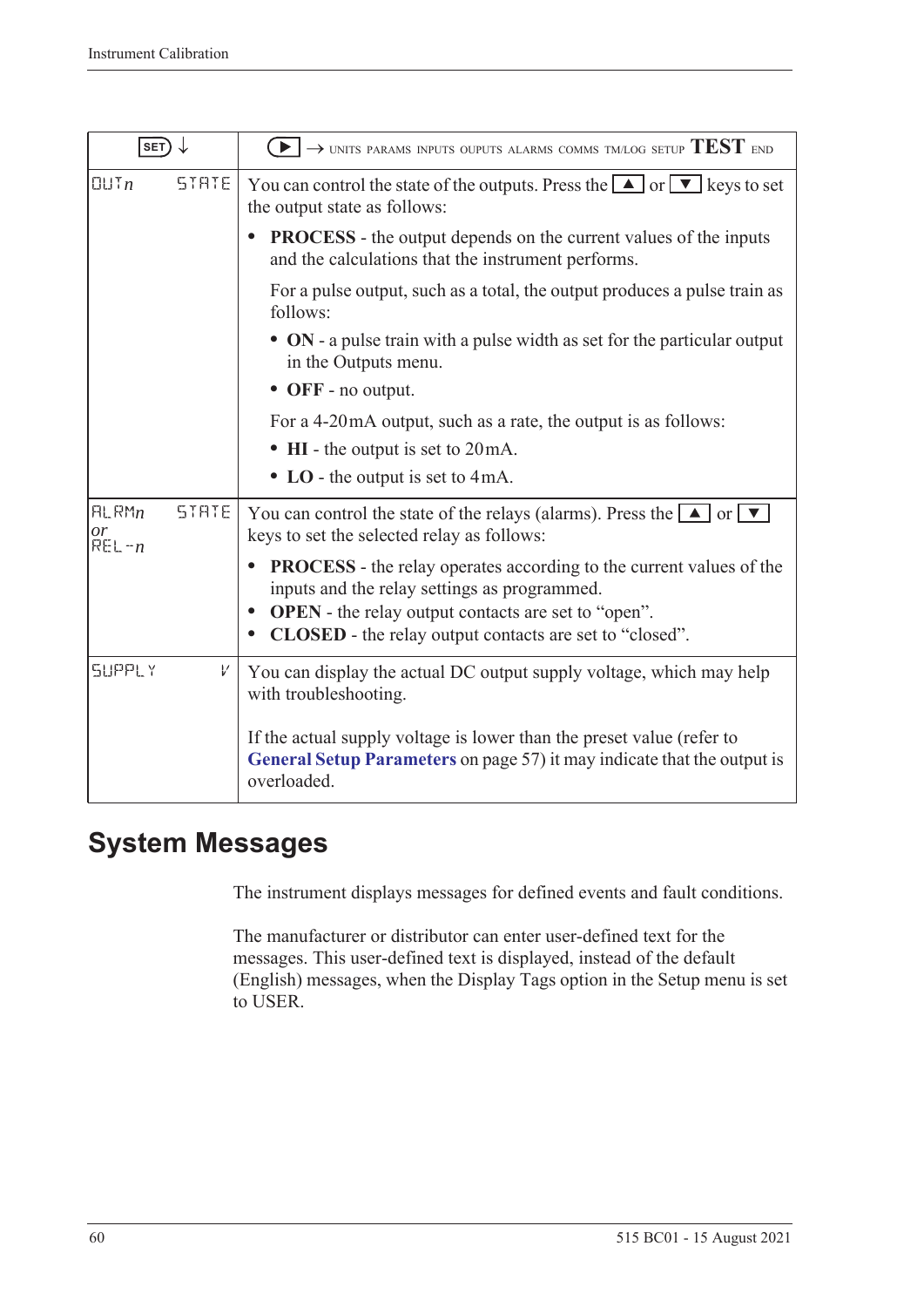### <span id="page-70-1"></span><span id="page-70-0"></span>**Error Messages**

The system displays error messages, and records the associated exception status code, in the order of highest to lowest priority as listed in the following table:

| <b>Error</b><br><b>Messages</b>     | <b>Status</b><br>Code | Description - (Highest Priority at top of table).                                                                                                                                                                                                  |
|-------------------------------------|-----------------------|----------------------------------------------------------------------------------------------------------------------------------------------------------------------------------------------------------------------------------------------------|
| CPU Card<br>Failure                 | 20                    | There are failed components on the CPU card and technical support<br>is required.                                                                                                                                                                  |
| Power Supply<br>is Low              | 21                    | The input and/or output power supply voltage is too low, ensure<br>that:<br>(a) input power supply voltage is within the specified range<br>(b) output power supply is not overloaded.                                                             |
| New/Failed<br>Battery - Set<br>Time | 22                    | The real-time clock has lost the correct time because the battery has<br>failed, or there is a new battery. Set the current time and date (in the<br>TM/LOG menu) to clear the error message and to continue data<br>logging at the correct times. |
|                                     |                       | Note: The instrument can continue operating with a failed battery,<br>but the correct time will be lost if there are interruptions to<br>the power supply.                                                                                         |
| Analog Input 3<br>Signal Failure    | 03                    | The analog flowrate transmitter has failed (analog input 3).<br>It is not possible to override this error condition. The instrument<br>cannot operate without a flowrate input.                                                                    |
| No Flow<br>Detected                 | 12                    | The no flow condition is detected when the flow timeout expires<br>during a delivery. There must not be a period of no flow greater<br>than the timeout value during the delivery.                                                                 |
| Unexpected/<br><b>Over Flow</b>     | 13                    | The unexpected/over flow condition is detected when the flow<br>continues longer than the timeout period after the controller has<br>attempted to stop (or pause) the flow.                                                                        |
| Leakage<br>Detected                 | 14                    | The leakage condition is detected when an amount greater than the<br>acceptable total is received without flow being initiated by the<br>batch controller.                                                                                         |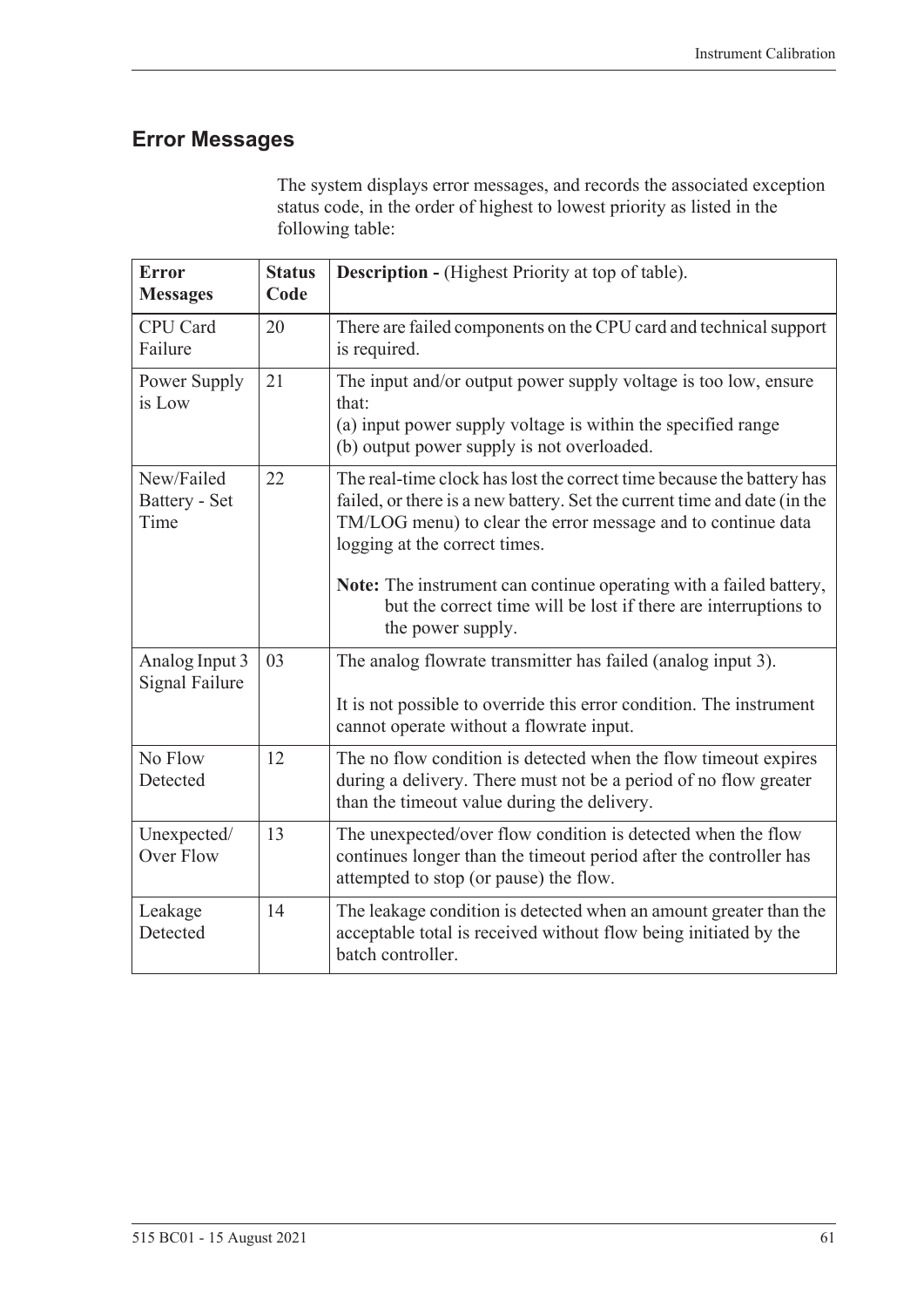### **Warning Messages**

| <b>Warning Messages</b>           | <b>Description</b>                                                                                                                                 |
|-----------------------------------|----------------------------------------------------------------------------------------------------------------------------------------------------|
| Value Has Been Set to             | You have entered an invalid value for a parameter. Therefore, the                                                                                  |
| Default                           | instrument has set the default value.                                                                                                              |
| Already Assigned to<br>Other Port | You have tried to assign a particular protocol type to more than one<br>serial communication port. The instrument has set the protocol to<br>NONE. |
| Preset Over Limit -               | You have exceeded the preset limit. The instrument will set the                                                                                    |
| Max Set                           | maximum allowed value.                                                                                                                             |

The system displays warning messages as described in the following table: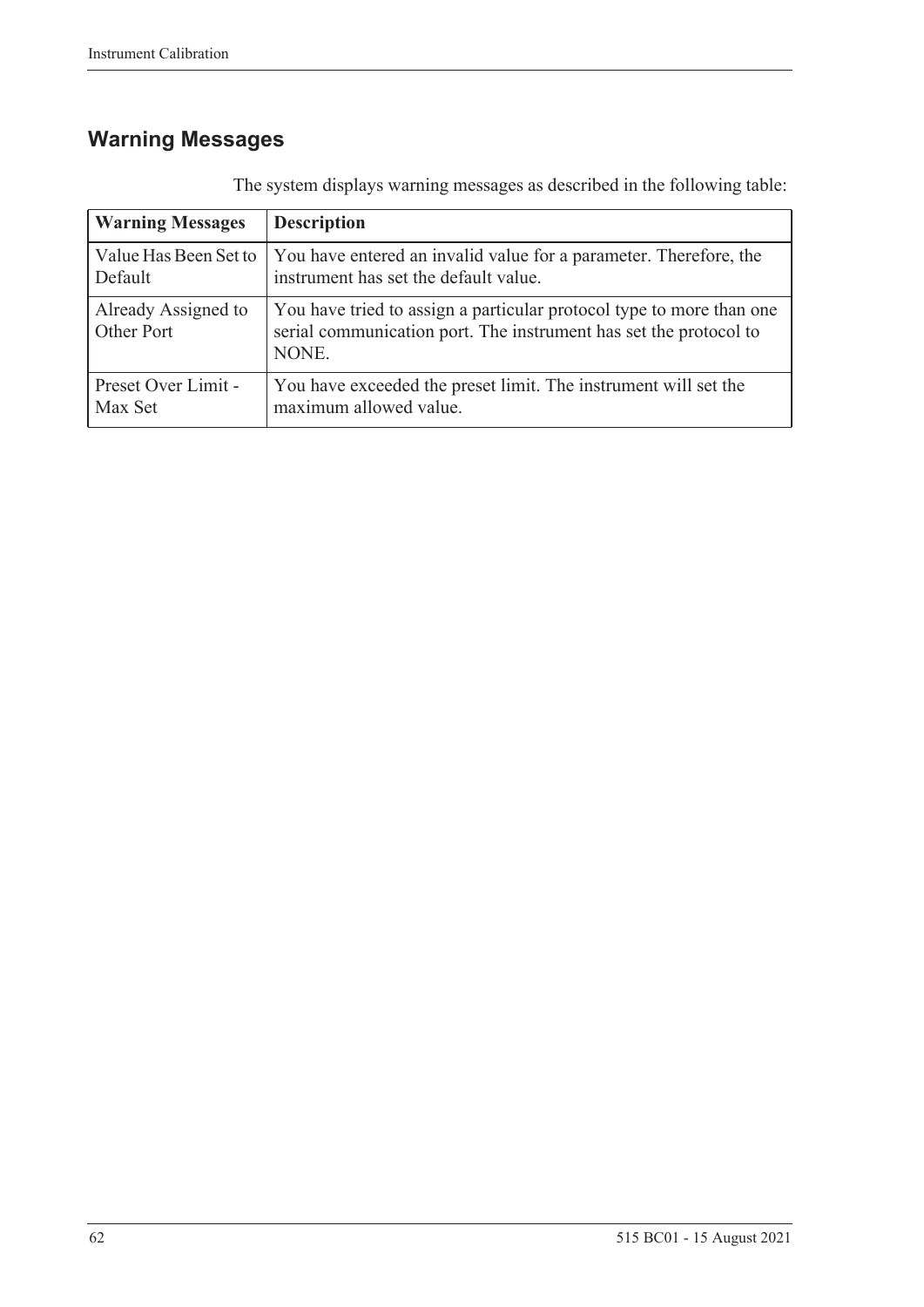# **Chapter 6 Communications**

# **Overview**

<span id="page-72-2"></span>This chapter describes the communications between the instrument and another communicating device such as a computer or a printer. You should have relevant information about the devices to which the instrument will be connected. Some connection examples are included in this manual, however, the operation and connection of other devices is outside the scope of this manual.

# **Hardware Interconnection**

<span id="page-72-3"></span>The instrument has two communication ports:

- **•** COM-1 RS-232 port on the rear panel (DB9 female connector)
- **•** COM-2 RS-485 port on the rear panel (optional) or Ethernet (optional)

The appropriate interface and protocols are selected during calibration.

#### <span id="page-72-1"></span>**COM-1 RS-232 Port**

The COM-1 RS-232 port provides communication between the instrument and one other device such as a host computer or a printer.

**Note:** A printer must have a serial port to be able to be directly connected to the flow computer. It is not possible to communicate directly with a printer via a parallel port.

Computers use either a DB9 or a DB25 connector, and the connections to each type are shown in [Figure 19.](#page-72-0)



*Figure 19 RS-232 Cable Connections to a Computer*

<span id="page-72-0"></span>**Note:** The instrument requires a cable with straight-through connections. Do not use a null modem cable for RS-232 connection to a computer.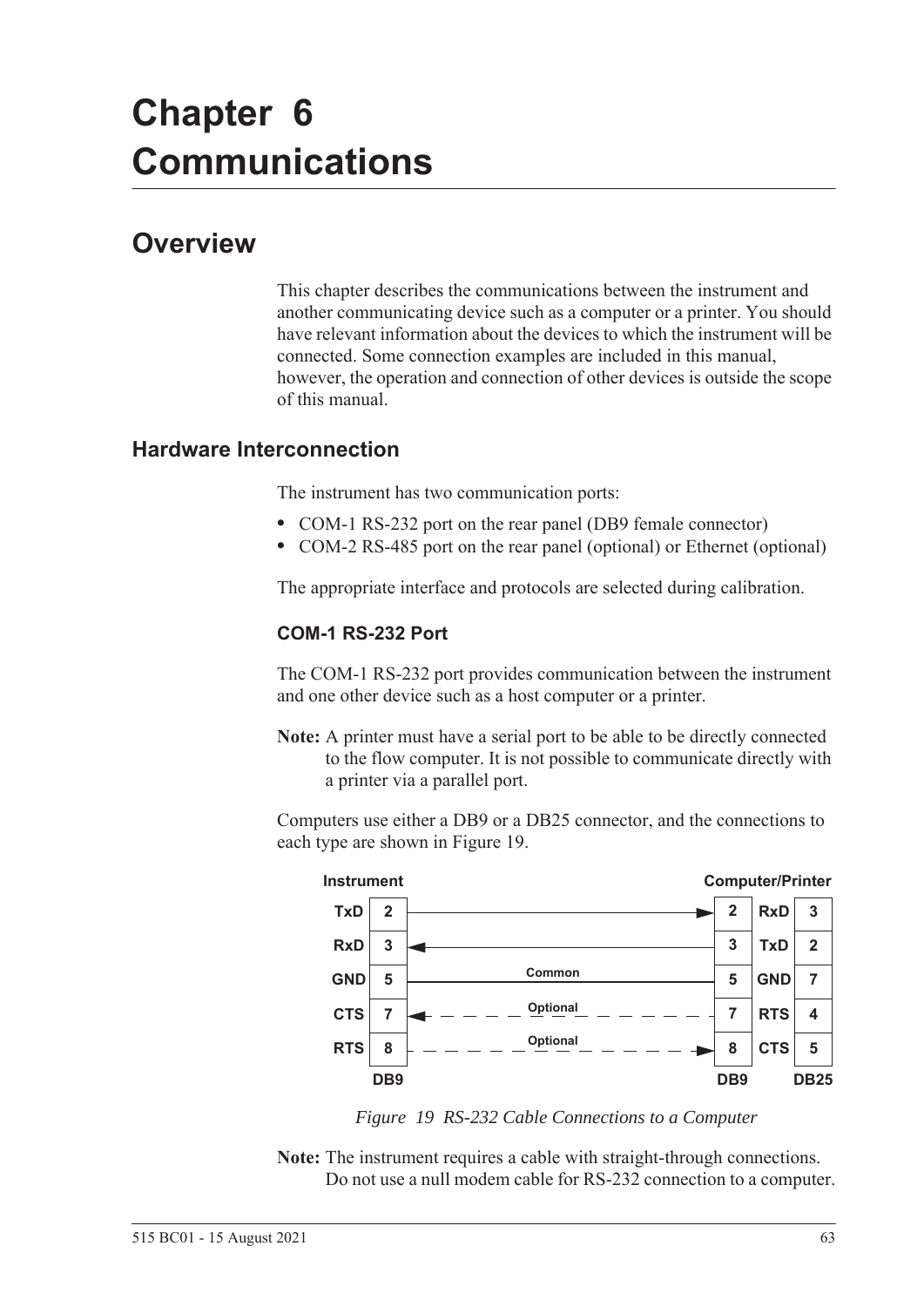### <span id="page-73-1"></span>**COM-2 RS-485 Port Option**

The COM-2 RS-485 port enables communication with multiple devices. Each device has a unique address so that the "master" device can communicate with specific "slave" devices.

On RS-485 links, an external terminating resistor must be connected at the furthest end of the cable. When multiple instruments are connected, they should be "daisy chained" in a multidrop configuration as shown in Figure [20](#page-73-0). Up to 32 units can be connected to the interface at a maximum distance of 1200 metres.



<span id="page-73-3"></span>*Figure 20 RS-485 Connections*

### <span id="page-73-0"></span>**COM-2 Ethernet Port Option**

An Ethernet module is an available option, in place of the RS-485 port, if Modbus TCP/IP connection is required. In the programming communication settings, COM-2 should be set to RTU (Modbus), 19200 Baud rate, even parity and 1 stop bit.

<span id="page-73-2"></span>For further advice and example of Ethernet port usage and setup, refer to **[Ethernet Port & Setup](#page-97-0)** on page 88 in the Appendix.

# **Protocols**

The communications protocols can be assigned to the communication ports on the instrument as follows:

- **• ASCII** Simple ASCII
- **• RTU** Modbus RTU
- **• PRN** Printer Protocol
- **NONE** If a port is not being used, set the protocol to NONE.

**Note:** The Printer Protocol is only available if the option with Real Time Clock is installed. Also a protocol cannot be assigned to more than one port at a time as described in **[Communications](#page-63-0)** on page 54.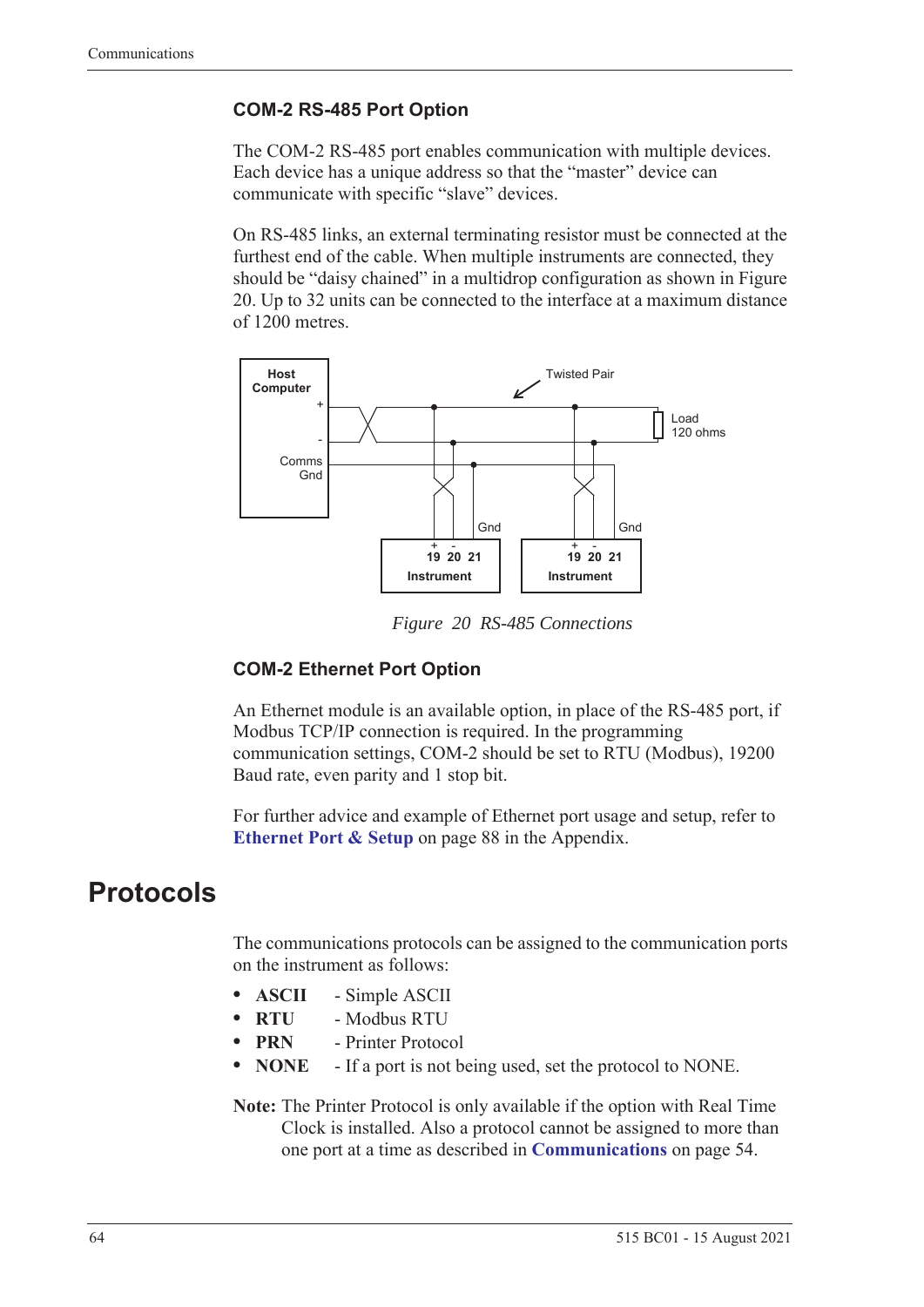- **• ASCII** In this ASCII protocol each command and response is a string of ASCII characters. This proprietary protocol is developed by Contrec to allow for simple information interchange. The main advantages of this mode are that it allows extended time intervals to occur between characters without causing a timeout error and that messages can be sent and monitored easily with a simple ASCII terminal.
- **• Modbus RTU** Modbus RTU is an industry-standard protocol which allows the instrument to be easily connected to computers running supervisory software systems. The main advantage of this mode is that its greater character density allows better data throughput than ASCII mode, however each message must be transmitted in a continuous stream.
- <span id="page-74-1"></span>**• Printer** - In the Printer protocol there is a selection of printer types. Please refer to the **[Printer Protocol](#page-86-0)** on page 77 for full details.

# **Simple ASCII Protocol**

**Note:** Not all ASCII commands are applicable for Batch Controller applications.

This simple ASCII protocol requires that all requests are initiated with a colon (:) and terminated with a carriage return  $\binom{C_R}{R}$ . The message termination can include a linefeed before the carriage-return  $(\mathsf{L}_\mathsf{F}^\mathsf{C}_{\mathsf{R}})$ , but it is the carriage-return that acts as the message termination.

<span id="page-74-2"></span>All responses by the instrument are terminated with a linefeed and a carriage-return  $\begin{pmatrix} L & C \\ F & R \end{pmatrix}$ .

### **Requests Format**

The format of a request to the instrument is as follows:



Each request must include the address and command portions. The underlined section is an optional part of the request string.

#### <span id="page-74-0"></span>**Address**

In multipoint communications, each instrument must have a unique address and it is essential in the request for identifying a particular instrument. However, it may be set to 000, for special broadcast commands. For singleinstrument communications, the address can also be set to 000 in the request.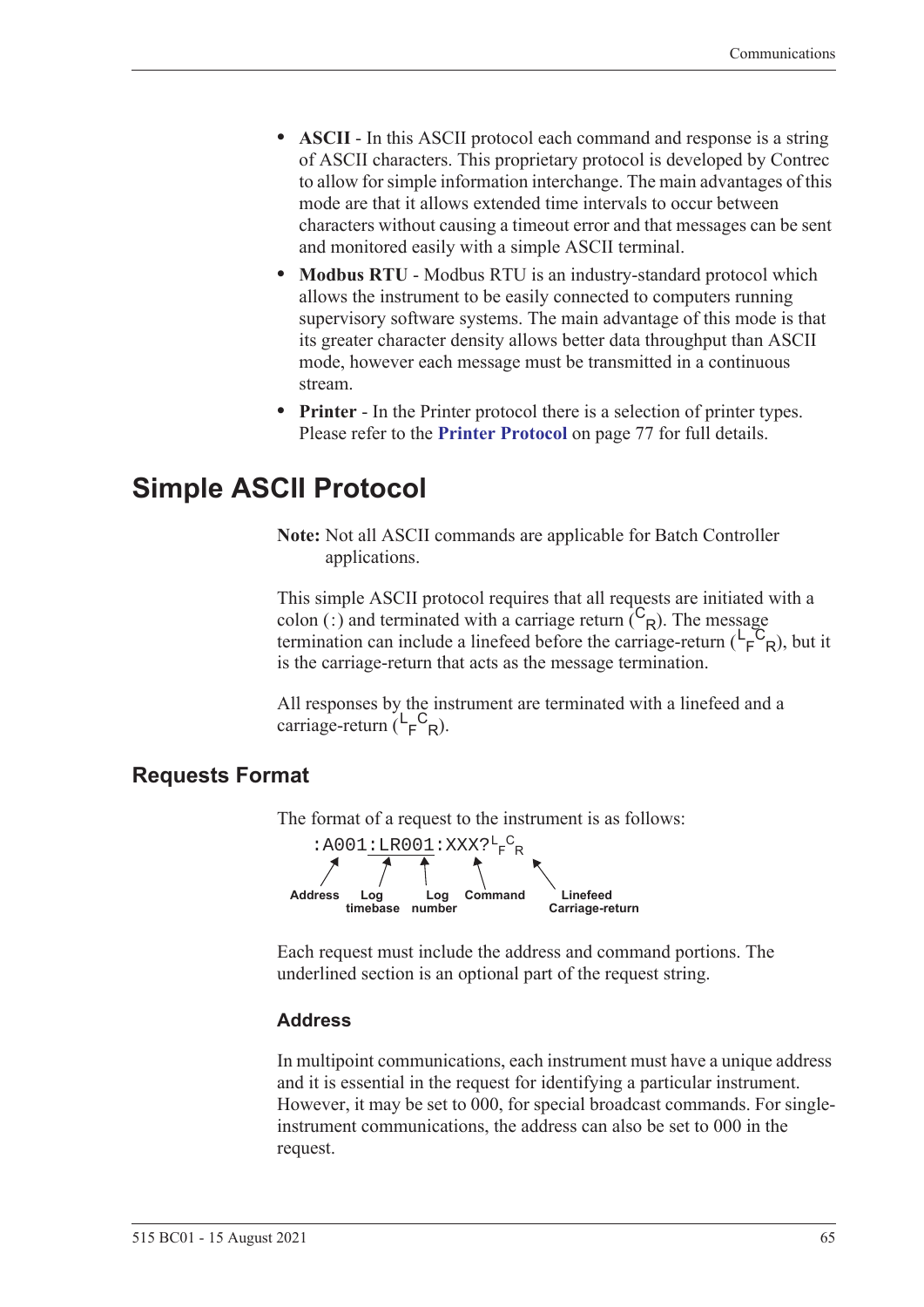Refer to **[Communications](#page-63-0)** on page 54 for setting the instrument address.

**Note:** The instrument always responds with its address in the header regardless of the type of request.

#### **Log Type and Number**

The log type and number enables a communicating device to retrieve data from the instrument. The data can be from the event-based logs or from the current process variables with the either accumulated or non-accumulated (resettable) totals.

The log request is optional. If the log request is not included, or the log number is set to 000, the instrument returns the current process variables. If the log request is included, the log number defines the specific log entry by counting backwards. The most recent log entry for a timebase is 001.

The "last edit" log records the process variables at the time of the last exit from the calibration edit mode. There is only one "last edit" log, therefore, if a number is included in the request, the instrument ignores the number and returns the data at the time of the last edit. Likewise, there is only one set of current process variables with "non-accumulated totals", therefore it also ignores any log number included in that request.

The types of the logs applicable to this instrument are as follows:

| Log Type                                         |
|--------------------------------------------------|
| LE - last edit log                               |
| LR - logged records (non-timebased logging)      |
| LN - current totals displayed as Non-accumulated |

The number of the log entry is the same as shown on the front panel of the instrument. For example, a request for LR003 would return the data for the log entry two batches prior to the most recent batch log entry.

### **Instrument Responses**

<span id="page-75-0"></span>The instrument response time to any enquiry is not more than 300 ms. The responses from the instrument are in the following format:

```
HEADER<sup>L</sup>F<sup>C</sup>R
DATA<sup>L</sup>F<sup>C</sup>R
DATA<sup>L</sup>F<sup>C</sup>R
.
.
.
DATA<sup>L</sup>F<sup>C</sup>R
L
F
C
R
```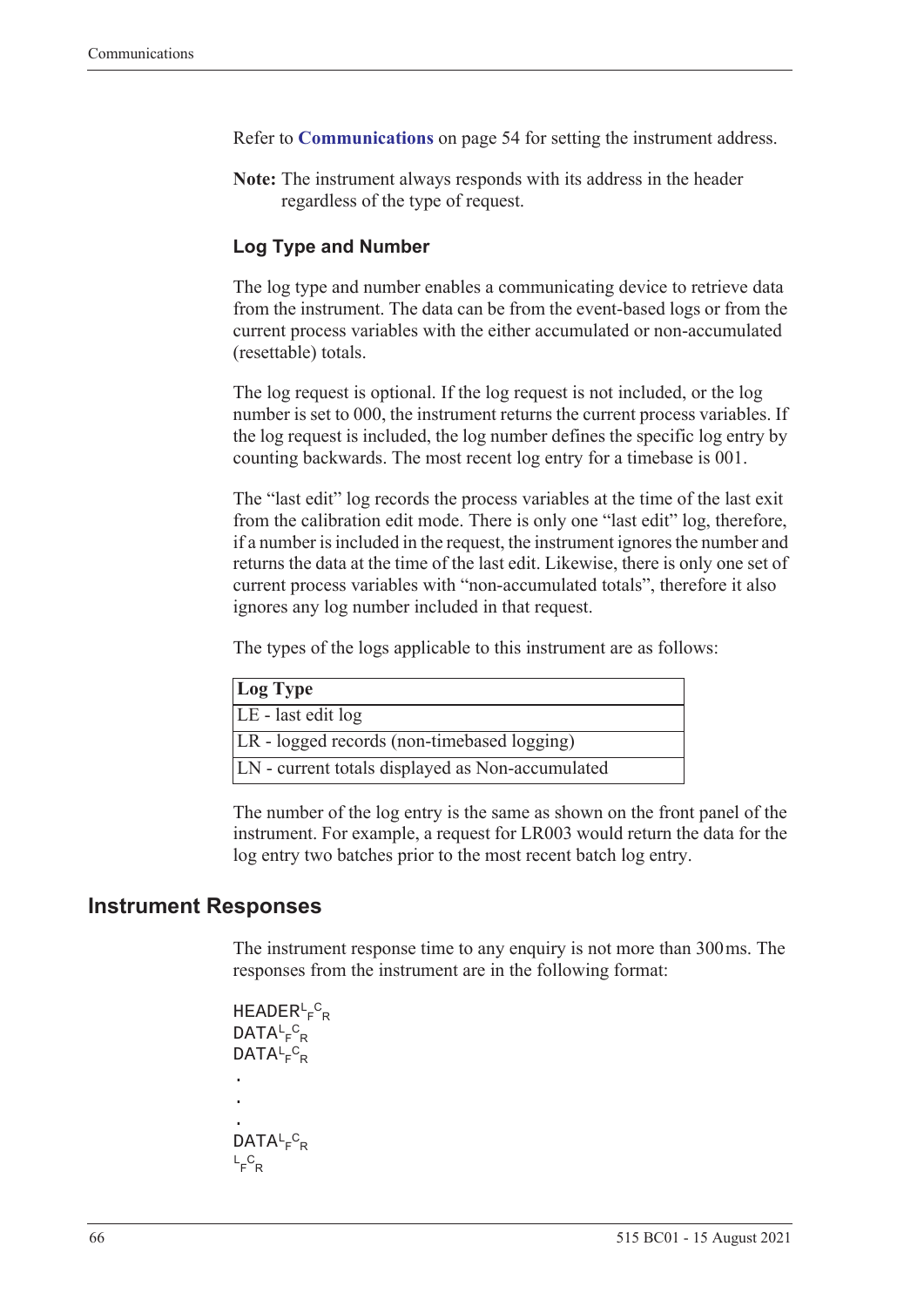The components of the response message are as follows:

#### **Header**

The format of the response header from the instrument is as follows:



<span id="page-76-0"></span>The instrument **Exception Status** codes that the instrument returns for the ASCII protocol are the same as those described for the Modbus RTU protocol in **[Instrument Exception Status](#page-84-0)** on page 75.

#### **Data**

The format of the data variables from the instrument is as follows:

|                                                                                                                                               |  |  |  |  |  |  | 89123.456                                                                                                                                 |  | M २ |  |  |  |  |  | V O L II M E |  |  |
|-----------------------------------------------------------------------------------------------------------------------------------------------|--|--|--|--|--|--|-------------------------------------------------------------------------------------------------------------------------------------------|--|-----|--|--|--|--|--|--------------|--|--|
|                                                                                                                                               |  |  |  |  |  |  |                                                                                                                                           |  |     |  |  |  |  |  |              |  |  |
| 2   3   4   5   6   7   8   9   10   11   12   13   14   15   16   17   18   19   20   22   23   24   25   26   27  <br>Value (aligned right) |  |  |  |  |  |  | $\begin{bmatrix} 8 \\ 8 \\ 6 \\ 6 \end{bmatrix}$ Unit (aligned left) $\begin{bmatrix} 8 \\ 8 \\ 6 \\ 6 \end{bmatrix}$ Item (aligned left) |  |     |  |  |  |  |  |              |  |  |

**Note:** The decimal point in the Value is always at character position 8. Therefore whole numbers are aligned right at the decimal point, with trailing zeroes.

### **Variables Request**

The variables request asks the instrument to return the value of one or more requested variables. All totals are transmitted as accumulated totals.

|                             | Command Description                                                                                                                             |
|-----------------------------|-------------------------------------------------------------------------------------------------------------------------------------------------|
| :RVA?                       | Return all variables                                                                                                                            |
| :RVD?                       | Return the default Total and Rate                                                                                                               |
| $\vert:RV0? \dots$<br>:RV9? | Return the specific variable. The numbers relate to the<br>position in the variables menu. For example, V0 is Energy,<br>V1 is Power and so on. |

#### **Variables Request and Response Example**

The following request is for the only instrument that is connected to the communication port to return the values of all main menu variables.

: A 0 0 1 : R V A ?  $L_F C_R$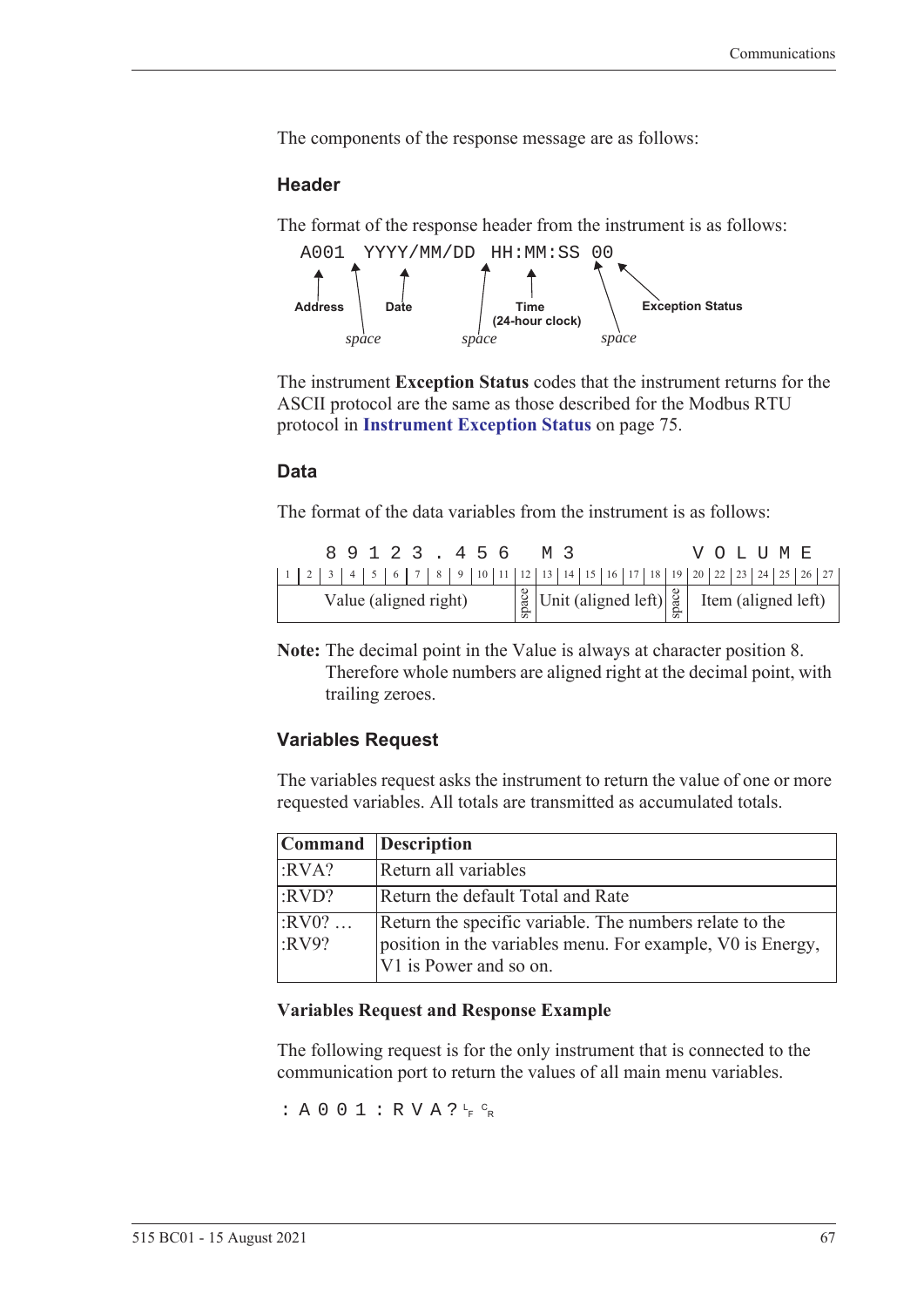The following is an example of a hypothetical instrument response. Refer to [on page 3](#page-12-0) for the list of variables that would be returned for this application.

|                 |  |  |  |  |          |  |              |  |       |  |                            |       |  | A 0 0 1 2 0 0 2 / 0 3 / 1 4 1 8 : 2 5 : 0 0 0 0 0 $\frac{1}{2}$ $\frac{6}{10}$ |                 |                 |  |
|-----------------|--|--|--|--|----------|--|--------------|--|-------|--|----------------------------|-------|--|--------------------------------------------------------------------------------|-----------------|-----------------|--|
|                 |  |  |  |  |          |  | 6.116 MWh    |  |       |  |                            |       |  | E N E R G Y                                                                    |                 |                 |  |
|                 |  |  |  |  |          |  | 16.573 MW    |  |       |  |                            | POWER |  |                                                                                | $L_{F}$ $C_{R}$ |                 |  |
|                 |  |  |  |  |          |  | 1320.530 m 3 |  |       |  |                            |       |  | VOLUME <sup>L</sup> <sub>R</sub> <sup>C</sup> R                                |                 |                 |  |
|                 |  |  |  |  |          |  |              |  |       |  | 58.300 m 3 / M V - F L O W |       |  |                                                                                | $L_{F}$ $C_{R}$ |                 |  |
|                 |  |  |  |  | 7627.117 |  | K G          |  |       |  |                            | MASS  |  |                                                                                |                 | $L_{F}$ $C_{R}$ |  |
|                 |  |  |  |  |          |  |              |  |       |  | 344.460 KG/M M-FLOW        |       |  |                                                                                | $L_F$ $C_R$     |                 |  |
|                 |  |  |  |  | 230.000  |  |              |  | DEG C |  | T E M P                    |       |  |                                                                                | $L_F$ $C_R$     |                 |  |
|                 |  |  |  |  | 1.260    |  | МРА          |  |       |  |                            | PRESS |  |                                                                                |                 | $L_{F}$ $C_{R}$ |  |
|                 |  |  |  |  |          |  |              |  |       |  | $0.174$ m $3/KG$ SP-VOL    |       |  |                                                                                | $L_F$ $C_R$     |                 |  |
|                 |  |  |  |  |          |  |              |  |       |  |                            |       |  | 2886.760 KJ/KG SP-ENT F <sup>c</sup> r                                         |                 |                 |  |
| $L_{F}$ $C_{R}$ |  |  |  |  |          |  |              |  |       |  |                            |       |  |                                                                                |                 |                 |  |

The following message to an instrument, requests the current values for the default rate and total:

: A 0 0 1 : R V D ?  $L_F$   $C_R$ 

The instrument response would be similar to the following:

A001 2002/03/14 18:25:00  $F$   $\circ$ <sub>R</sub> 126.455 m3 VOLUME <sup>L</sup>  $F$   $\circ$ <sub>R</sub> 20.437 m3/M V-FLOW <sup>L</sup> <sup>F</sup> <sup>C</sup> R L <sup>F</sup> <sup>C</sup> R

#### **Log Request**

The log request asks the instrument how many logs will be included in a printed log report. These are the values described in **[Time Settings and](#page-64-0)  [Data Logging](#page-64-0)** on page 55.

|      | Command Description                                      |
|------|----------------------------------------------------------|
| RLR? | Return the number of log records (non-timebased logging) |

#### **Log Response Example**

The following message asks the instrument with address 001 to return the number of logs that the instrument stores:

: A 0 0 1 : R L R ?  $L_F$   $C_R$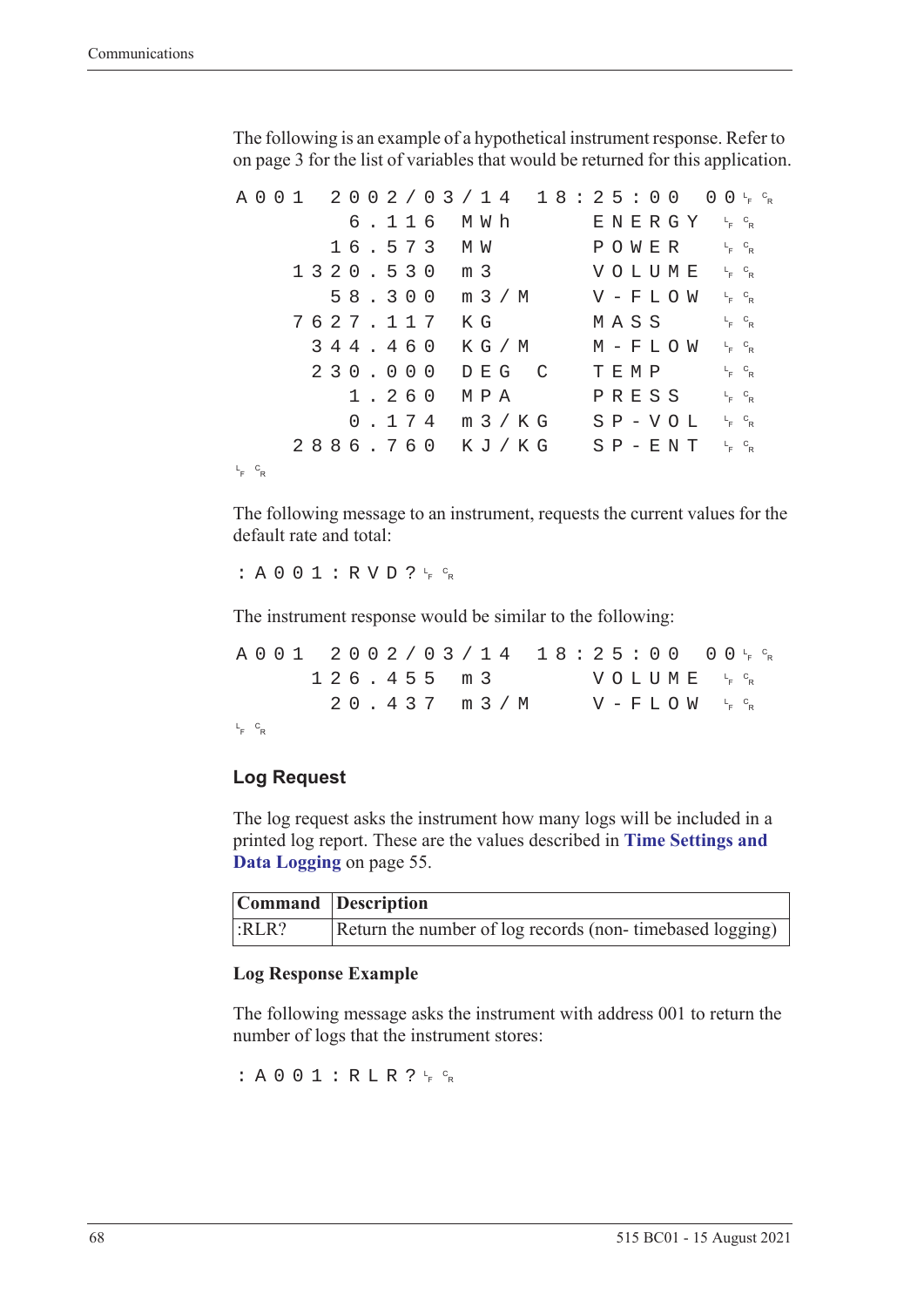The instrument response would be similar to the following:

A001 2002/03/14 18:25:00  $F$   $C_R$  $24r$ <sub>F</sub>  $c$ <sub>R</sub> L <sup>F</sup> <sup>C</sup> R

#### **Clear Data Request**

The clear data request asks the instrument to clear the data in the selected registers.

| Command Description |                                                 |
|---------------------|-------------------------------------------------|
| ERCN?               | Clear the non-accumulated (resettable) totals   |
| :RCA?               | Clear the accumulated totals                    |
| :RCL?               | Clear the logs except for the "last edited" log |

#### **Clear Data Request Example**

The following message asks the instrument with address 001 to clear the logged data that the instrument stores:

: A 0 0 1 : R C L ?  $L_F$   $c_R$ 

The instrument response would be similar to the following:

A001 2002/03/14 18:25:00  $F$   $C_R$ L <sup>F</sup> <sup>C</sup> R

#### <span id="page-78-0"></span>**Instrument Information Request**

The Instrument Information request asks the instrument to return the general information about the model and version codes. The instrument exception status is returned as a part of the header as it is with the header for all command responses.

| Command Description        |                                                              |
|----------------------------|--------------------------------------------------------------|
| $\mathsf{I}:\mathsf{RIG}?$ | Return the general information about the instrument such as  |
|                            | Model number, Application number, Version and Serial         |
|                            | numbers etc. These items are returned as a block in the same |
|                            | format as shown on the display in the "Model Info" menu.     |

#### **Instrument Information Response Example**

The following message asks the instrument with address 001 to return the general information about the instrument:

 $: A 0 0 1 : R I G ? L F c R$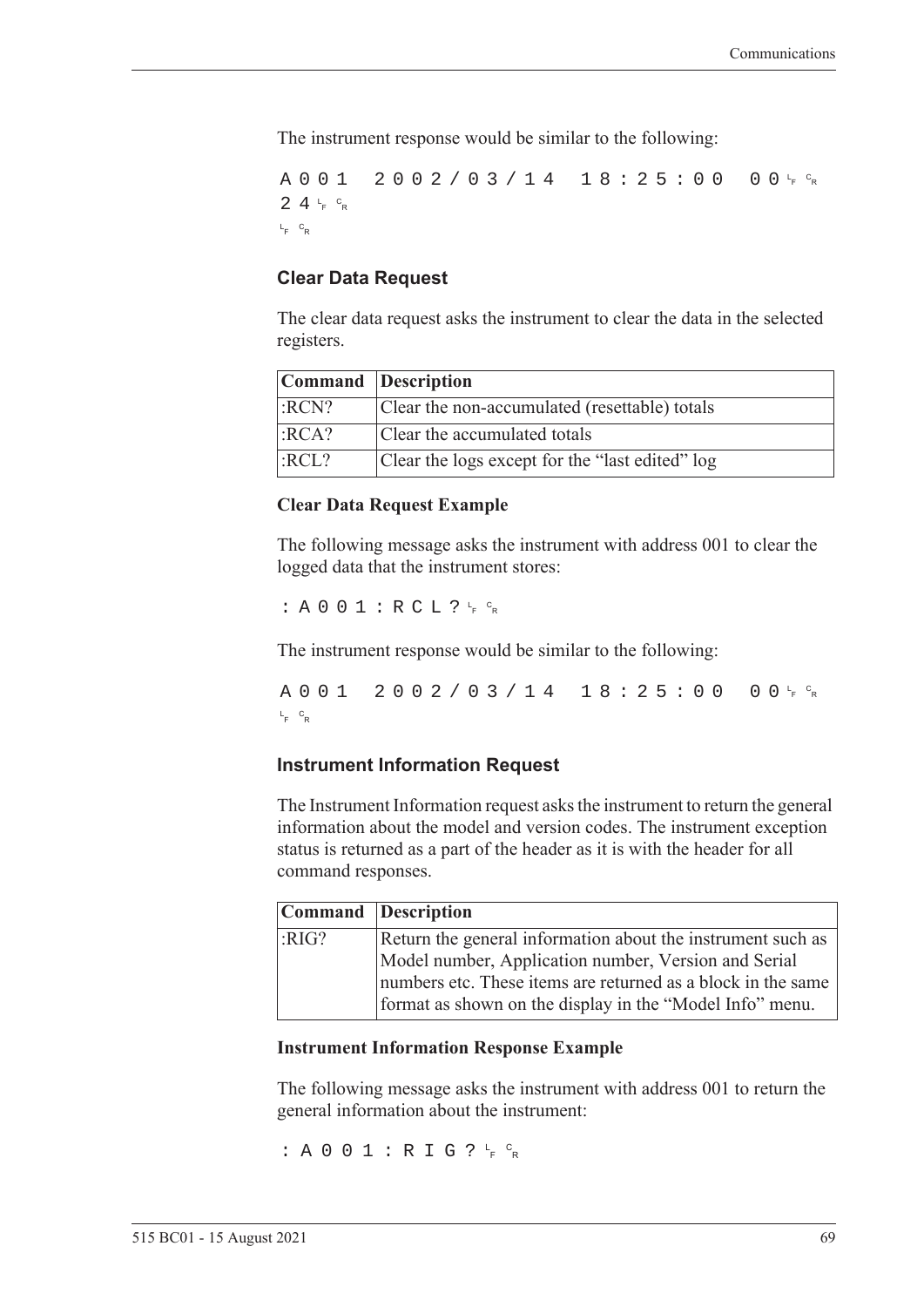The following is an example of a hypothetical instrument response:

A001 2002/03/14 18:25:00  $F$   $\circ$ <sub>R</sub>  $515$   $MODEL$   $-11-F F$   $R$  $S$  C O  $1$  I N P U T F - T P - - <sup>L</sup><sub>F</sub> <sup>C</sup>R  $S$  C O  $1$  V E R S O  $1$  O  $1$  J  $1$  , O  $0$   $1$   $1$   $1$   $6$   $8$ CUSTOM VERS 000001<sup>L</sup>F<sup>C</sup>R  $\texttt{UNIT}$  S/N 123456<sup>L</sup><sub>F</sub>  $\texttt{C}_{\texttt{R}}$ L <sup>F</sup> <sup>C</sup> R 1 2 3 4 5 6 7 8 9 10 11 12 13 14 15 16 17 18 19 20 21 22 23 24 25 26 27 28 29

# **Corrupted or Invalid Requests**

If the instrument receives a corrupted or incomplete request, there is no response. The instrument discards any partial request and waits for the next enquiry.

If the instrument receives a request message in the correct format, but for a non-existent option, it returns only the message header. For example, if the instrument received the following request variables message :A001:RVT? it will return only the header because there is no T option for the 'Variables Request' message.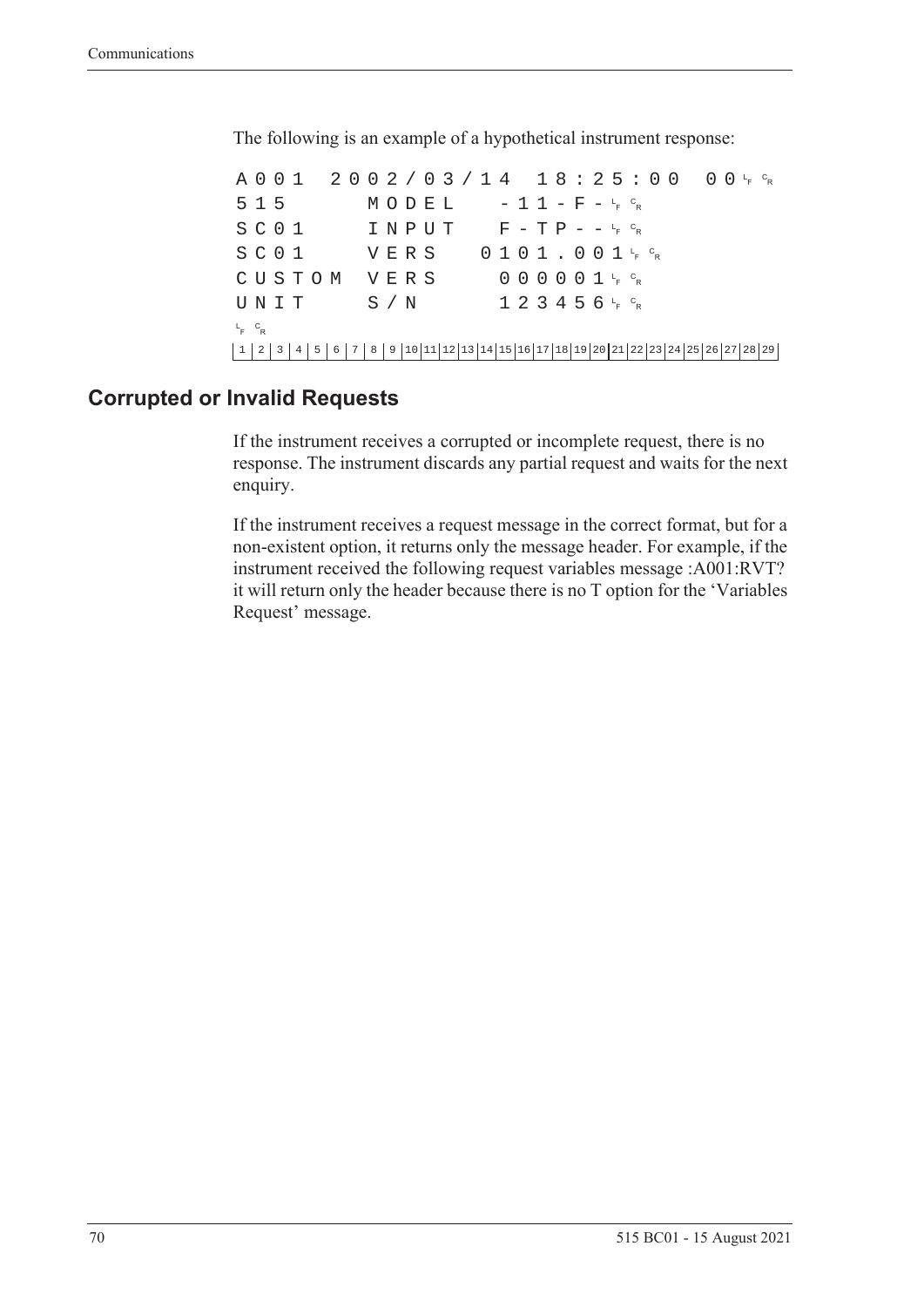# **Modbus RTU Protocol**

<span id="page-80-0"></span>Modbus RTU (remote terminal unit) is an industry standard protocol that allows the instrument to be easily interfaced to other communication devices.

The instrument implements the Modbus protocol as detailed in the *Modicon Modbus Protocol Reference Guide* PI-MBUS-300 Rev J (June 1996).

## **Message Format**

In RTU mode, messages start with a silent interval of at least 3.5 character times. The first field transmitted is the device address. Following the last transmitted character, a similar interval of at least 3.5 character times marks the end of the message. A new message can begin after this interval. The entire message frame must be transmitted as a continuous stream. A typical message frame is shown below:

| <b>Address</b> | <b>Function</b> | Data    | <b>CRC</b> Check |
|----------------|-----------------|---------|------------------|
| $ 1$ byte      | 1 byte          | n bytes | 2 bytes          |

Except for broadcast messages, when a master device sends a query to a slave device, it expects a normal response. One of four possible events can occur from the master's query:

- **•** If the slave device receives the query without a communication error, and can handle the query normally, it returns a normal response.
- **•** If the slave does not receive the query due to a communication error, no response is returned. The master program has to process a timeout condition for the query.
- **•** If the slave receives the query, but detects a communications error (parity or CRC), no response is returned. The master program has to process a timeout condition for the query.
- **•** If the slave receives the query without a communication error, but cannot handle it (for example, if the request is to read a nonexistent register), the slave will return an exception response informing the master of the nature of the error.

# **Instrument Address**

The address of the instrument is programmable in the range from 1 to 247. Some addresses are reserved according to PI-MBUS-300 and have a special meaning:

- 0 = Broadcast, no response required from slave devices
- **•** 248 to 255 Reserved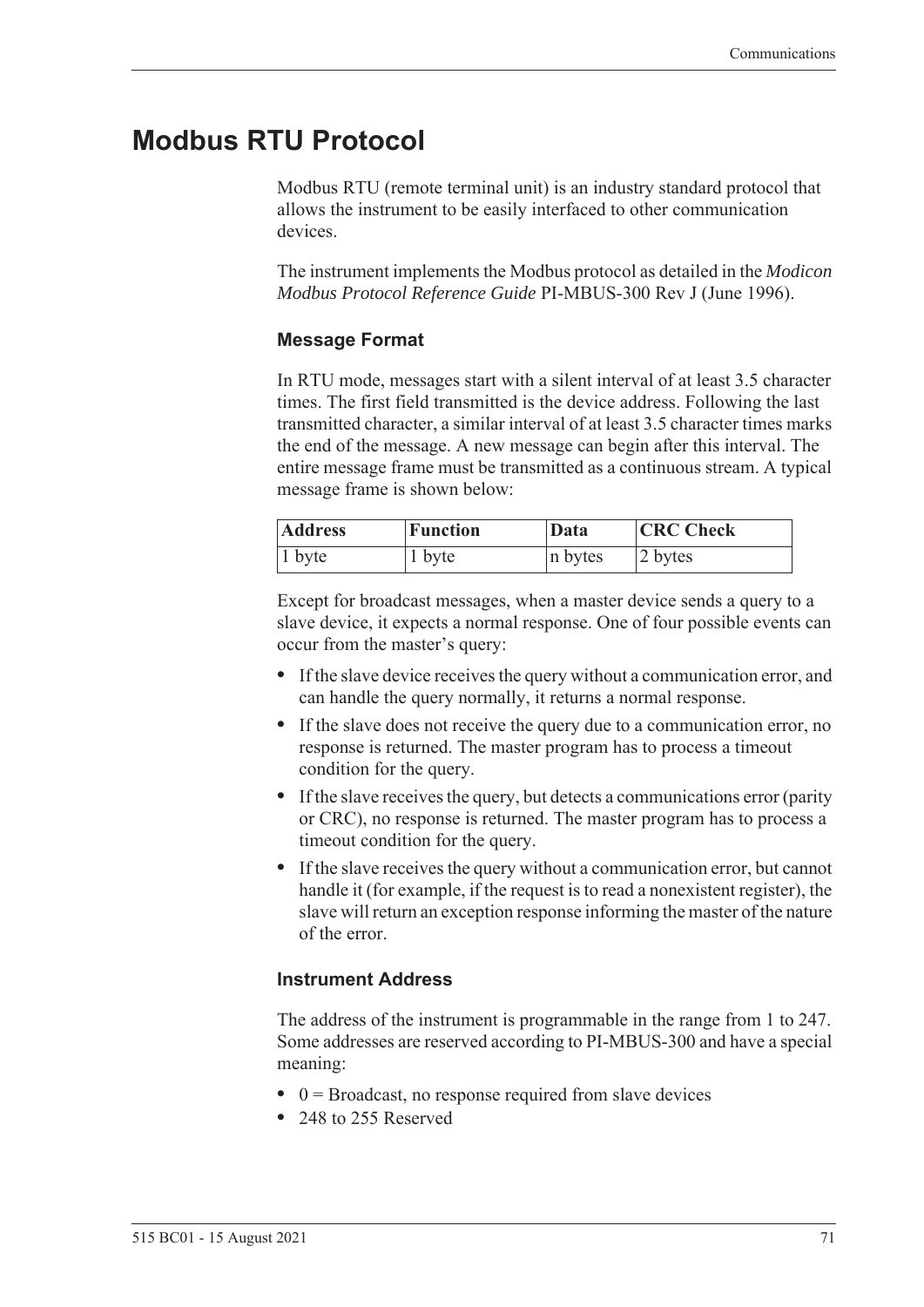# **Function Codes**

| Code            | <b>Name</b>           | <b>Description</b>                                                    |
|-----------------|-----------------------|-----------------------------------------------------------------------|
| 03              | Read data register(s) | Obtain the content of one or more 2-byte<br>data registers.           |
| 06              | Preset data register  | Preset one 2-byte data register.                                      |
| $\overline{07}$ | Read status register  | Obtain the content of 1-byte status register.                         |
| 16              |                       | $ $ Preset data register(s) Preset one or more 2-byte data registers. |

The instrument accepts the following function codes:

### **Exception Response**

The instrument forms an exception response by adding 80H to the function code and using an exception code as the 1-byte data field in the returned frame. Implemented exception codes are as follows:

| Code | <b>Name</b>             | <b>Description</b>                                                                                                                                   |
|------|-------------------------|------------------------------------------------------------------------------------------------------------------------------------------------------|
| 01   | <b>Illegal</b> function | The function code is not a legal action for<br>the slave.                                                                                            |
| 02   | Illegal data address    | The data address is not a legal address for<br>the slave.                                                                                            |
| 03   | Illegal data value      | The data value is not a legal value for the<br>slave.                                                                                                |
| 05   | Acknowledge             | The slave has accepted the request and is<br>processing it, but a long duration of time<br>will be required to do so.                                |
| 06   | Slave device busy       | The slave is engaged in processing a long<br>duration program command. The master<br>should re-transmit the message later when<br>the slave is free. |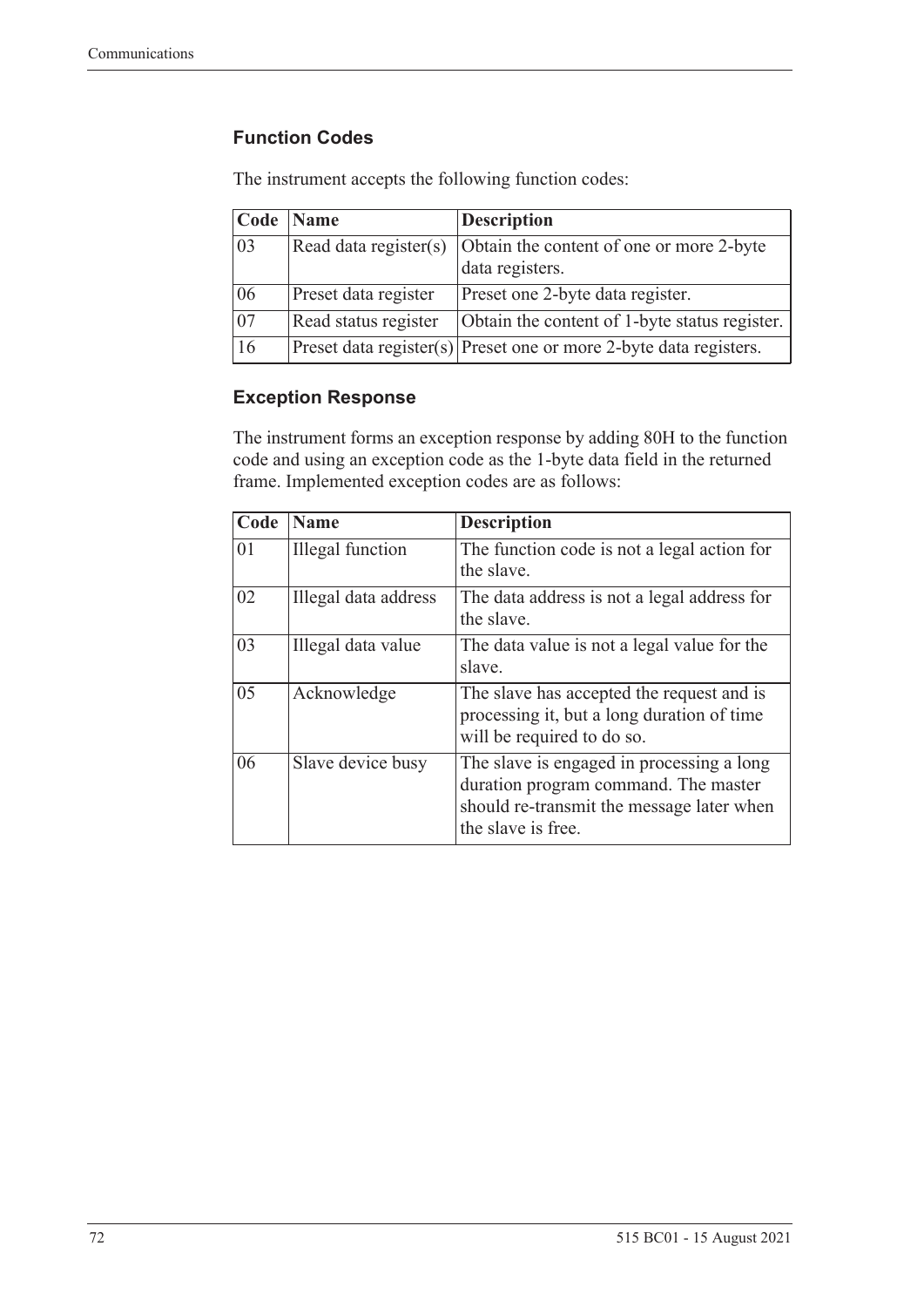# **List of Data Registers**

The following tables describe the addresses and meaning of the data registers in the instrument. The registers are grouped in blocks that relate to a particular function of the instrument. The data values are expressed in the engineering units that were selected for the variables when the instrument settings were configured.

**Note:** Conventional numbering of registers often starts from 1, therefore be aware that "register 1" in this case has "address 0" and so on.

The data registers represent different data types as specified in the tables:

- I Integer, 2 bytes (Holding Register)
- L Long Integer, 4 bytes (2 registers)
- P Programmable Format, 4 bytes (2 registers)

The "Programmable Format" data type for 4-byte (2 registers) data values can be set as either Floating Point or Long Integer via the "Data Type" program item as described in **[Communications](#page-63-0)** on page 54.

The Floating Point variable is represented in IEEE-754 Floating Point 4-byte format and requires two 2-byte data registers:

| <b>IEEE-754</b> | <b>Modicon Registers</b>                       |
|-----------------|------------------------------------------------|
| 1st byte        | low byte (register $X$ )                       |
| 2nd byte        | $\left  \text{high byte (register X)} \right $ |
| 3rd byte        | low byte (register $X+1$ )                     |
| 4th byte        | high byte (register $X+1$ )                    |

This means that two data registers must be read or written to obtain, or preset, one data value.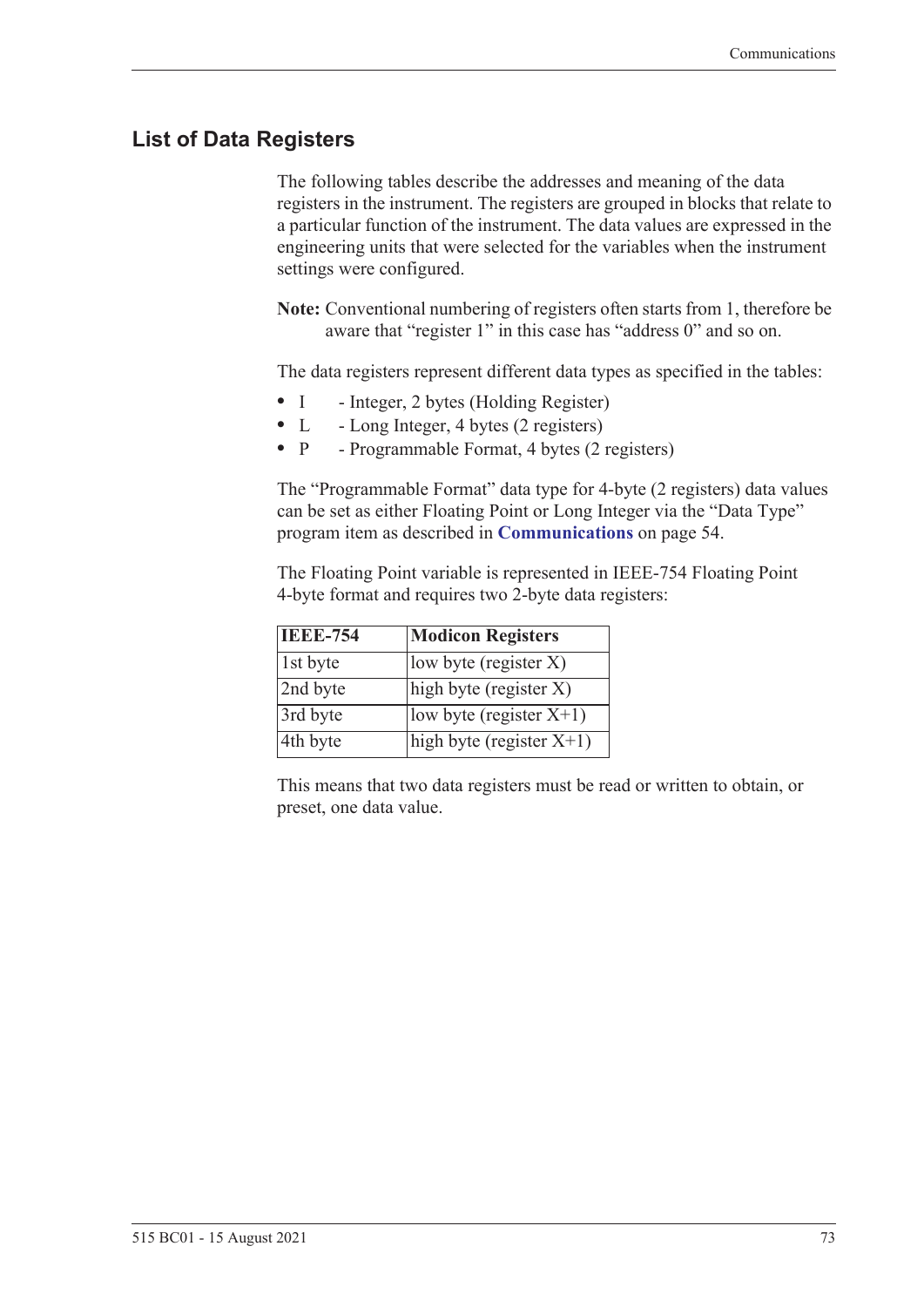# **Current and Logged Process Data**

This block of registers is available for the retrieval of current or logged process data with its matching time and date information.

Use the log timebase and log number to retrieve the logged information from the appropriate register. If a particular log number does not exist, or the instrument does not have the optional real-time clock, the time and date stamp and associated variables are set to zero.

| <b>Register</b>           | <b>Name</b>            | <b>Comments</b>                                                                                                                                                                                                                                               | <b>Read Only or</b><br><b>Read/Write</b> | <b>Type</b>    |
|---------------------------|------------------------|---------------------------------------------------------------------------------------------------------------------------------------------------------------------------------------------------------------------------------------------------------------|------------------------------------------|----------------|
| $\overline{1}$            | Volume                 |                                                                                                                                                                                                                                                               | R                                        | P              |
| $\ensuremath{\mathsf{3}}$ | Flowrate               |                                                                                                                                                                                                                                                               | $\mathsf{R}$                             | P              |
| $\mathbf 5$               | <b>Preset Quantity</b> |                                                                                                                                                                                                                                                               | R                                        | P              |
| $\overline{7}$            |                        |                                                                                                                                                                                                                                                               | R                                        | P              |
| $\overline{9}$            |                        |                                                                                                                                                                                                                                                               | $\mathsf{R}$                             | $\overline{P}$ |
| 11                        |                        |                                                                                                                                                                                                                                                               | R                                        | P              |
| 13                        |                        |                                                                                                                                                                                                                                                               | R                                        | P              |
| 15                        |                        |                                                                                                                                                                                                                                                               | $\mathsf{R}$                             | $\overline{P}$ |
| 17                        |                        | <b>Process Variables</b>                                                                                                                                                                                                                                      | R                                        | P              |
| 19                        |                        | By default totals are the Accumulated values. If                                                                                                                                                                                                              | $\mathsf R$                              | P              |
| $\overline{21}$           |                        | current Non-accumulated (resettable) totals                                                                                                                                                                                                                   | $\overline{\mathsf{R}}$                  | $\overline{P}$ |
| 23                        |                        | are required, set register 37 to 06.                                                                                                                                                                                                                          | R                                        | P              |
| 25                        |                        |                                                                                                                                                                                                                                                               | R                                        | P              |
| $\overline{27}$           |                        |                                                                                                                                                                                                                                                               | $\overline{\mathsf{R}}$                  | $\overline{P}$ |
| 29                        |                        |                                                                                                                                                                                                                                                               | R                                        | P              |
| 31                        | Year                   |                                                                                                                                                                                                                                                               | R/W                                      | I              |
| $\overline{32}$           | Month                  | Current Date/Time or                                                                                                                                                                                                                                          | R/W                                      | I              |
| 33                        | Date                   | Logged Date/Time Stamp                                                                                                                                                                                                                                        | R/W                                      | ı              |
| 34                        | Hour                   | (see register 38 Log Number).                                                                                                                                                                                                                                 | R/W                                      | I              |
| $\overline{35}$           | Minute                 | Only current Date/Time can be edited                                                                                                                                                                                                                          | R/W                                      | I              |
| 36                        | Second                 |                                                                                                                                                                                                                                                               | R                                        | ı              |
| $\overline{37}$           | Log Type               | 00 - hourly or log records<br>$01 - \text{daily}$<br>02 - weekly<br>03 - monthly<br>04 - yearly<br>05 - last edit of calibration<br>06-current totals are non-accumulated values,<br>register 38 is ignored.                                                  | R/W                                      | I              |
| 38                        | Log Number             | If set to 0, current variables and Date/Time are<br>retrieved                                                                                                                                                                                                 | R/W                                      | I              |
| 39                        | Clear Data             | $\overline{01}$ - clear logs<br>02 - clear accumulated totals<br>03 - clear non-accumulated totals<br><b>Note:</b> the Clear Data command is not executed<br>(and register 39 is set to non-zero value) when<br>the controller has a transaction in progress. | R/W                                      | I              |
| 40                        | Reserved               |                                                                                                                                                                                                                                                               |                                          |                |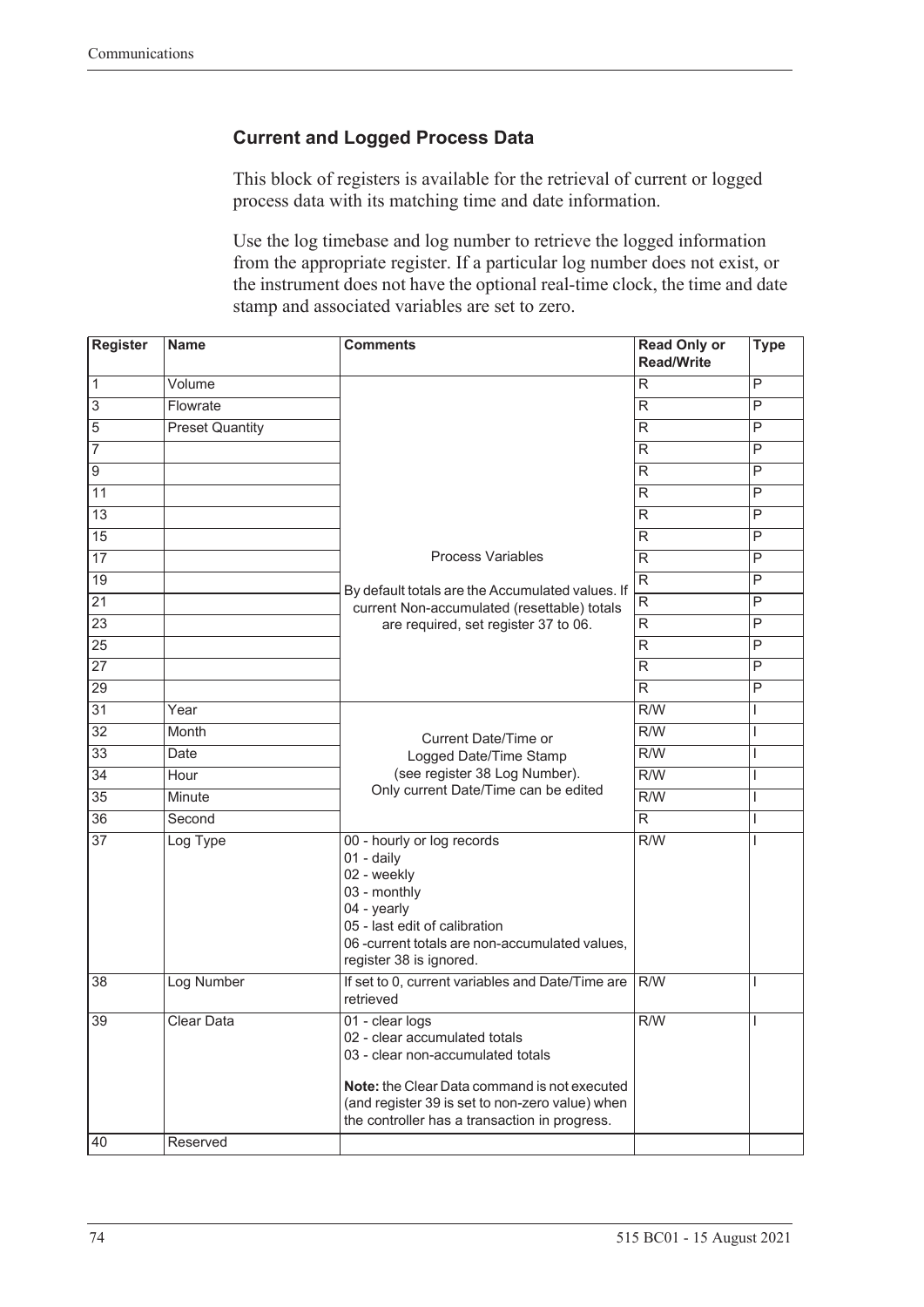# <span id="page-84-1"></span><span id="page-84-0"></span>**Instrument Exception Status**

This register is available to verify the status of the instrument.

| <b>Register</b><br><b>Name</b> |               | <b>Comments</b>                              | <b>Read Only or</b><br><b>Read/Write</b> | <b>Type</b> |
|--------------------------------|---------------|----------------------------------------------|------------------------------------------|-------------|
| 41                             | Exception     | $00 = no error$                              | R                                        |             |
|                                | <b>Status</b> | $01$ = analog input 1 failure                |                                          |             |
|                                |               | $02$ = analog input 2 failure                |                                          |             |
|                                |               | 03 = analog input 3 failure                  |                                          |             |
|                                |               | 04 = analog input 4 failure                  |                                          |             |
|                                |               | 05 = invalid calibration parameter           |                                          |             |
|                                |               | 06 = invalid reference parameter             |                                          |             |
|                                |               | $07$ = invalid property                      |                                          |             |
|                                |               | $08$ = quadrature input error                |                                          |             |
|                                |               | $09$ = no solution for internal calculations |                                          |             |
|                                |               | $10$ = process parameters out of range       |                                          |             |
|                                |               | $11 =$ input is over limit                   |                                          |             |
|                                |               | $12$ = no flow error detected                |                                          |             |
|                                |               | $13$ = overflow error detected               |                                          |             |
|                                |               | $14$ = leakage error detected                |                                          |             |
|                                |               | $20 =$ system failure                        |                                          |             |
|                                |               | $21$ = power supply is low                   |                                          |             |
|                                |               | $22$ = new or failed clock battery           |                                          |             |
|                                |               | 23 to 29 reserved                            |                                          |             |
|                                |               | $30 =$ alarm 1 active                        |                                          |             |
|                                |               | $31$ = alarm 2 active                        |                                          |             |
|                                |               | $32$ = alarm 3 active                        |                                          |             |
|                                |               | $33$ = alarm 4 active                        |                                          |             |

## **Instrument Control and I/O**

This block of registers is available in some applications to give access to important information in the instrument.

| <b>Register</b> | <b>Name</b>  | <b>Comments</b>                                      | <b>Read Only or</b><br><b>Read/Write</b> | Type |
|-----------------|--------------|------------------------------------------------------|------------------------------------------|------|
| 42              | Reserved     |                                                      | R                                        |      |
| 43              | Logic Inputs | 0 to 15 Binary representation of logic inputs        | R                                        |      |
|                 |              | $B0 = 0/1$ (LSB)<br>input 1 activated/deactivated    |                                          |      |
|                 |              | $B1 = 0/1$<br>input 2 activated/deactivated          |                                          |      |
|                 |              | $B2 = 0/1$<br>input 3 activated/deactivated          |                                          |      |
|                 |              | $B3 = 0/1$<br>input 4 activated/deactivated          |                                          |      |
| 44              |              | Operation State   Representation of operation status | R                                        |      |
|                 |              | $0 =$ Reset                                          |                                          |      |
|                 |              | 1 = Maintenance                                      |                                          |      |
|                 |              | $2 =$ Completed                                      |                                          |      |
|                 |              | $3$ = Waiting to restart                             |                                          |      |
|                 |              | $4 =$ Paused                                         |                                          |      |
|                 |              | $5 =$ Waiting for timeout                            |                                          |      |
|                 |              | $6$ = Running (Slow Start)                           |                                          |      |
|                 |              | 7 = Running (Prestop)                                |                                          |      |
|                 |              | $8 =$ Running (Full Flow)                            |                                          |      |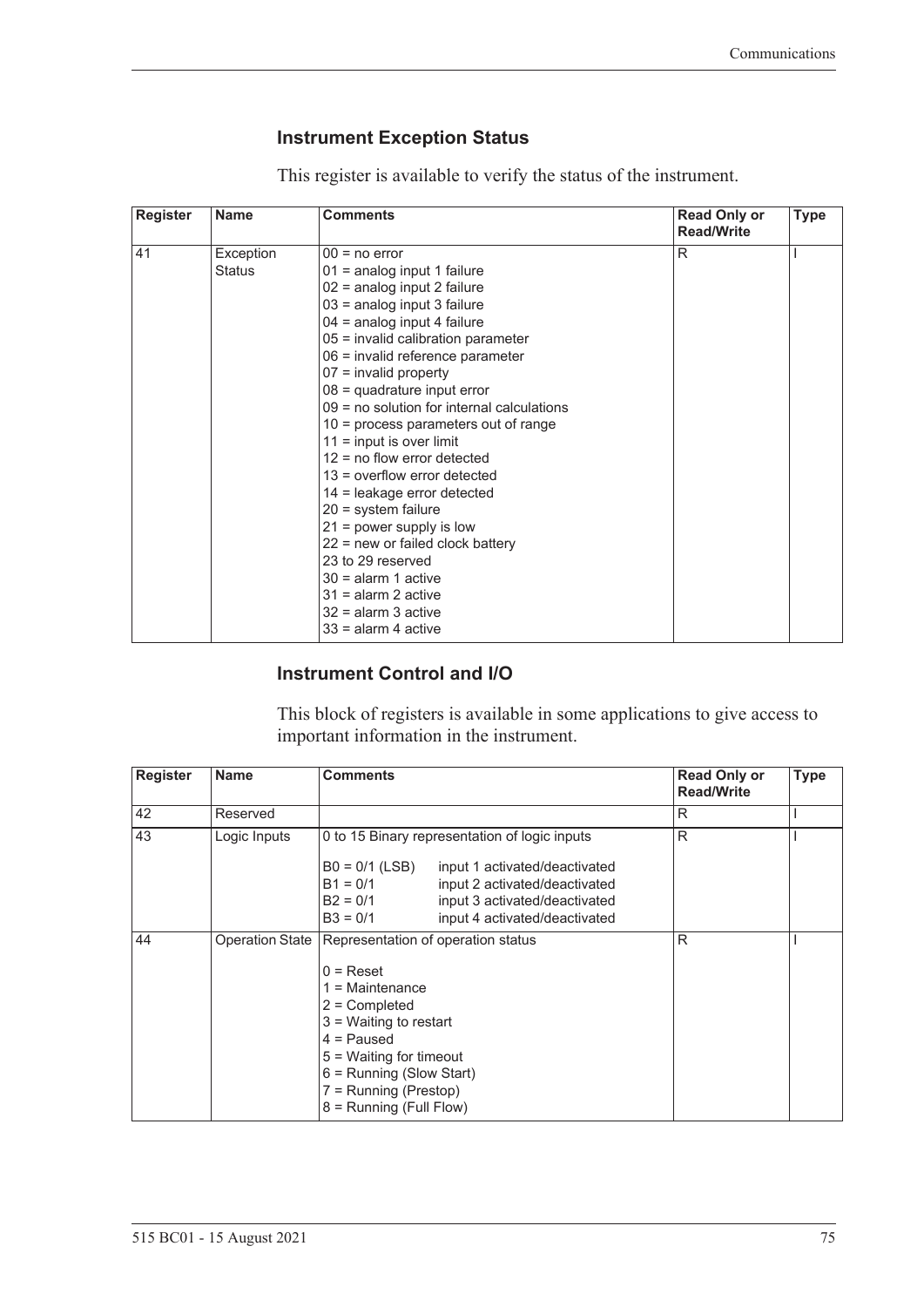| <b>Register</b> | <b>Name</b>                    | <b>Comments</b>                                                                                                                                                                                                                                                                                   | <b>Read Only or</b><br><b>Read/Write</b> | <b>Type</b>    |
|-----------------|--------------------------------|---------------------------------------------------------------------------------------------------------------------------------------------------------------------------------------------------------------------------------------------------------------------------------------------------|------------------------------------------|----------------|
| 45              | <b>Relay State</b>             | 0 to 15 Binary representation of relay state.<br>$0 =$ open; $1 =$ closed.<br>$B0 =$ relay 1 (LSB)<br>$B1$ = relay 2<br>$B2 =$ relay 3<br>$B3 =$ relay 4                                                                                                                                          | R                                        | T              |
| 46              | <b>Relay Control</b>           | 0 to 15 Binary representation of relay control.<br>$0 =$ open; $1 =$ close.<br>Note: Only the general relays configurable in the Alarm<br>section of calibration are able to be viewed and controlled<br>by Modbus.<br>$B0 =$ relay 1 (LSB)<br>$B1 =$ relay 2<br>$B2 =$ relay 3<br>$B3 =$ relay 4 | R/W                                      | T              |
| 47              | <b>Relay Control</b><br>Source | 0 to 15 Binary representation of relay control source.<br>0 = Local (controlled by instrument operation) 1 = RTU<br>(controlled by Modbus register 46).<br>$B0 =$ relay 1 (LSB)<br>$B1 =$ relay 2<br>$B2 =$ relay 3<br>$B3 =$ relay 4                                                             | R/W                                      | T              |
| 48              | Delivery<br>Number             | Provides the delivery number (batch record) for a stored<br>transaction (determined by Modbus register 38).                                                                                                                                                                                       | R                                        | L              |
| 50              | <b>Control Mode</b>            | $0 =$ Idle/Local<br>Control from logic inputs<br>$1 = Stop$<br>Suspend current batch<br>Resume/start batch<br>$2 = Run$<br>$3 =$ Reset<br>Clear current batch totals                                                                                                                              | R/W                                      | $\overline{1}$ |
| 51 to 99        | Instrument<br>Parameters       | See next table for details.                                                                                                                                                                                                                                                                       | R/W                                      | $\overline{P}$ |
| 101             | Analog Inp.1                   | Raw analog input data.                                                                                                                                                                                                                                                                            | R                                        | $\overline{P}$ |
| 103             | Analog Inp.2                   | 4-20mA inputs are read in Amperes.                                                                                                                                                                                                                                                                | R                                        | P              |
| 105             | Analog Inp.3                   | 0-5V or 1-5V inputs are read in Volts<br>RTD inputs are read in degrees Kelvin.                                                                                                                                                                                                                   | ${\sf R}$                                | $\overline{P}$ |
| 107             | Analog Inp.4                   | Unused inputs are configured as 4-20mA.                                                                                                                                                                                                                                                           | $\overline{\mathsf{R}}$                  | P              |

# **Instrument Configuration Parameters**

This block of registers is available in applications to give access to some important instrument parameters (i.e. fluid properties etc.).

The usage of these parameters can be dependent on other instrument settings. For full description, please refer to the **[Modbus Accessible](#page-52-0)  [Parameters](#page-52-0)** on page 43.

| Register   Name |                                  | <b>Comments</b> | Read Only or Type<br><b>Read/Write</b> |  |
|-----------------|----------------------------------|-----------------|----------------------------------------|--|
| 51              | Batch Preset Value               |                 | IR/W                                   |  |
| 53              | Batch Overrun Compensation Value |                 | IR/W                                   |  |
| 55 to 99        | l Reserved                       |                 | IR/W                                   |  |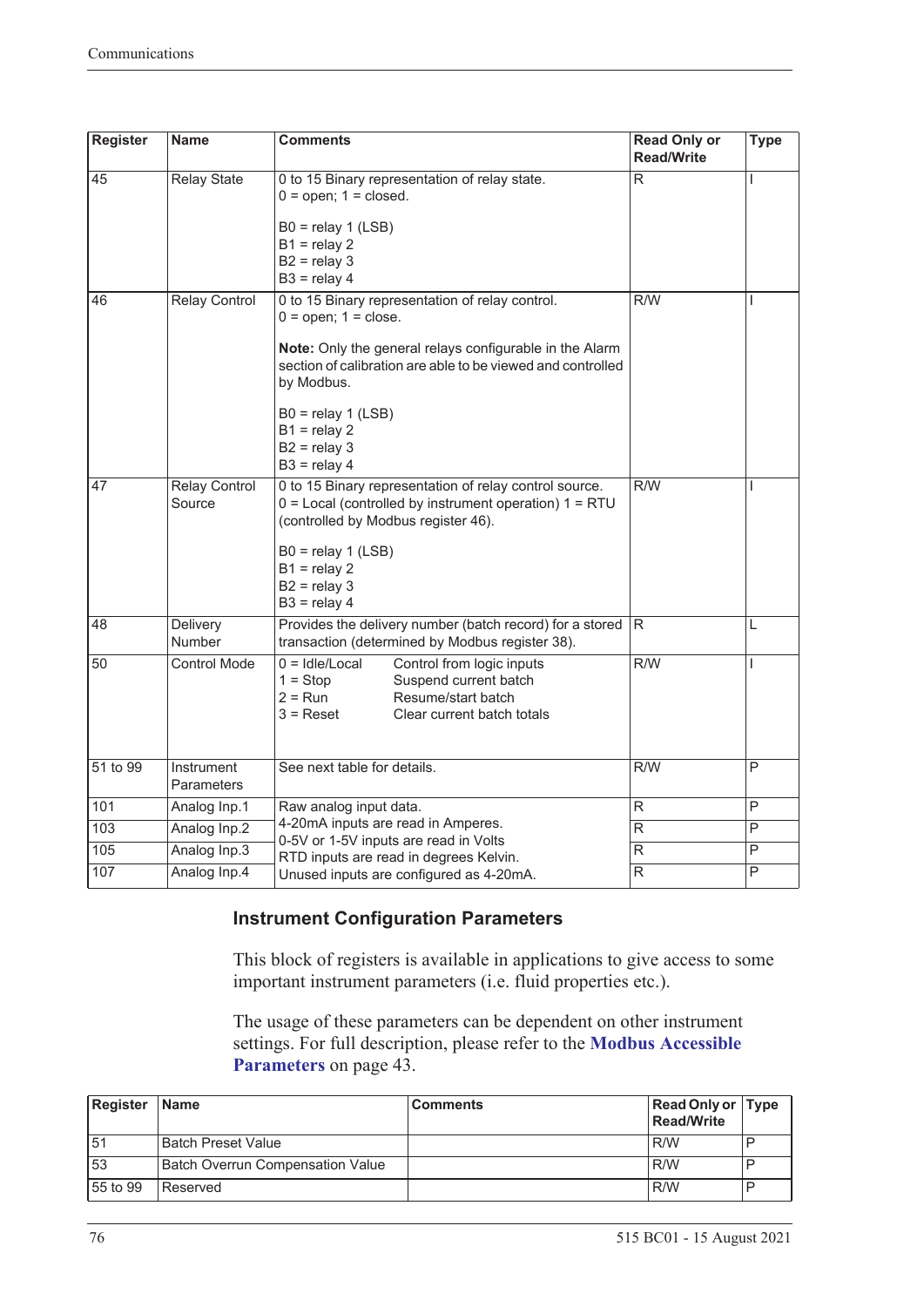# <span id="page-86-0"></span>**Printer Protocol**

<span id="page-86-2"></span>A printer protocol is available in the 500 Series. It provides the ability to print out live data, individual logged data and to do some report-style printing of logged data. The method of printing these and the format of the printouts are described below. If chosen, a printer protocol also enables application/configuration uploading and printing a configuration report, as shown in **[Printing Configuration Report](#page-46-0)** on page 37.

**Note:** Printer output is only available if the Real Time Clock option is fitted.

The selection of Printer Protocol can be made for the Communications Protocol options for the RS-232 or RS-485 port. A list of log report types and printer types available at the end of the TM-LOG calibration menu.

# <span id="page-86-3"></span>**Report Types**

The list of report types is as follows:

**•** REP-10 Latest Logs Report

The number of logs printed in each report are determined by the values programmed for Report Logs in the TM-LOG menu.

# <span id="page-86-4"></span>**Printer Types**

The list of available printers is as follows:

- PRN-01 Generic computer printer
- PRN-02 Generic roll printer (printing first line first)
- **•** PRN-03 Slip Printer TM295
- **•** PRN-04 Label (roll) printer Citizen CMP30L

# <span id="page-86-1"></span>**Customizing a Printout**

A customized printout can be provided which can have up to 6 header lines and 6 footer lines. It is also possible to exclude some main menu items on the printout. If any customizing of the printout is required discuss this with the distributor.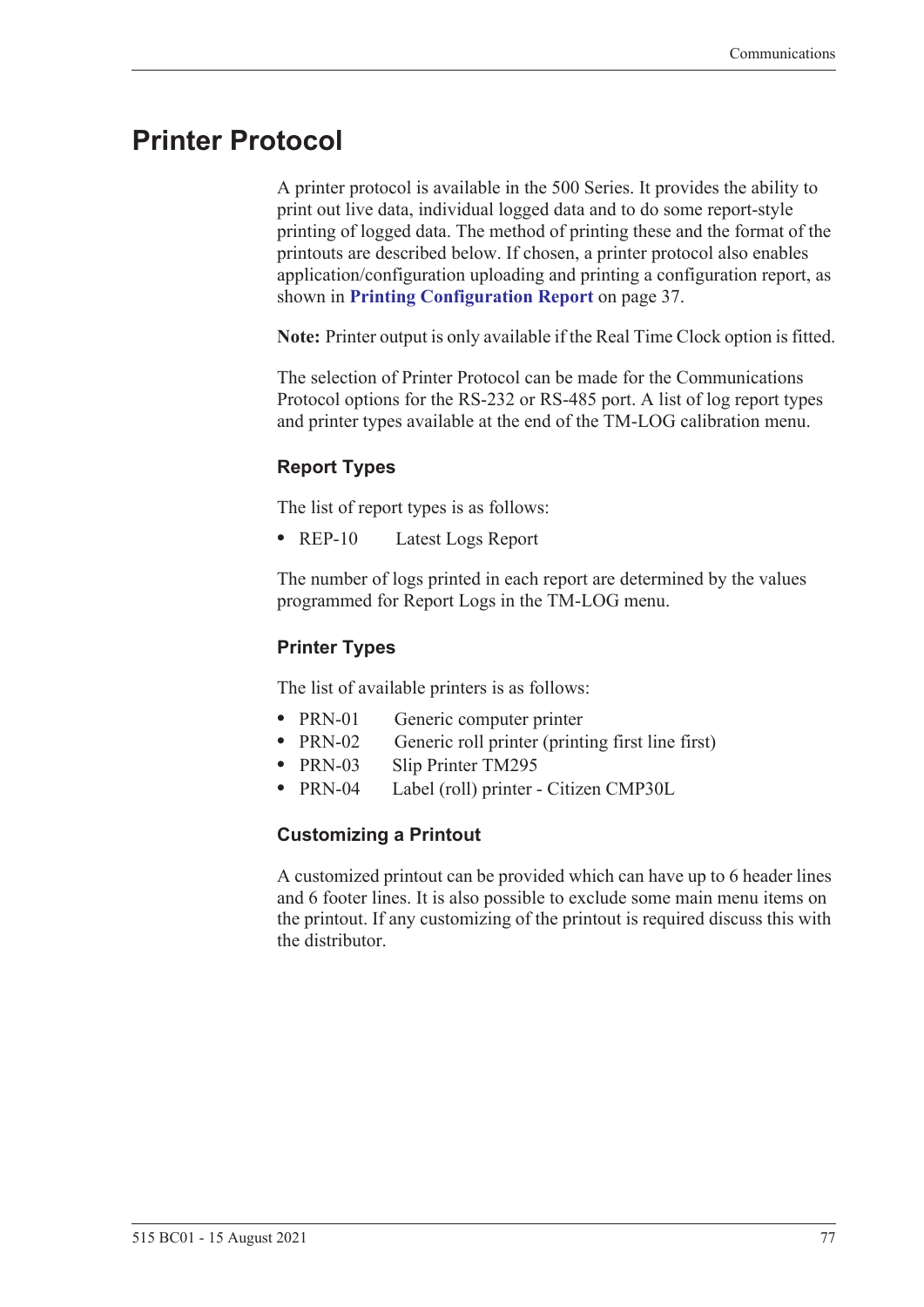# <span id="page-87-1"></span>**Types of Printouts**

#### <span id="page-87-0"></span>**Live Data**

The HOLD.SET - TO PRINT prompt in the main menu, is used to initiate a printout of the current delivery if the printer protocol has been selected. A printout can only be initiated if a batch is not in progress. If printing is not required, do not select printer protocol.

The format of this printout will be:

*Custom Header Lines*

*Instrument Serial No. & Tag*

*Current Delivery No. Current Date & Time & Status Variable unit value Variable unit value etc.*

*Custom Footer Lines ------------------------------------------- <separation line>*

(Note that blank header and footer lines are not printed).

#### **Instrument Serial Number and Unit Tag**

The instrument serial number and unit tag is the same as the information shown in the Model Info menu. For more details refer to **[Model](#page-37-0)  [Information](#page-37-0)** on page 28

#### **Delivery Number**

The delivery number that appears on the live data printout shows the assigned delivery number that is stored with the logged data. This number is cleared when the Logs are cleared in the TM/LOG menu. If a second print or docket of the same delivery is generated, the words "(DUPLICATE DOCKET)" are included at the top of the printout. i.e.

*(DUPLICATE DOCKET)*

*####*

*DELIVERY No. 000256*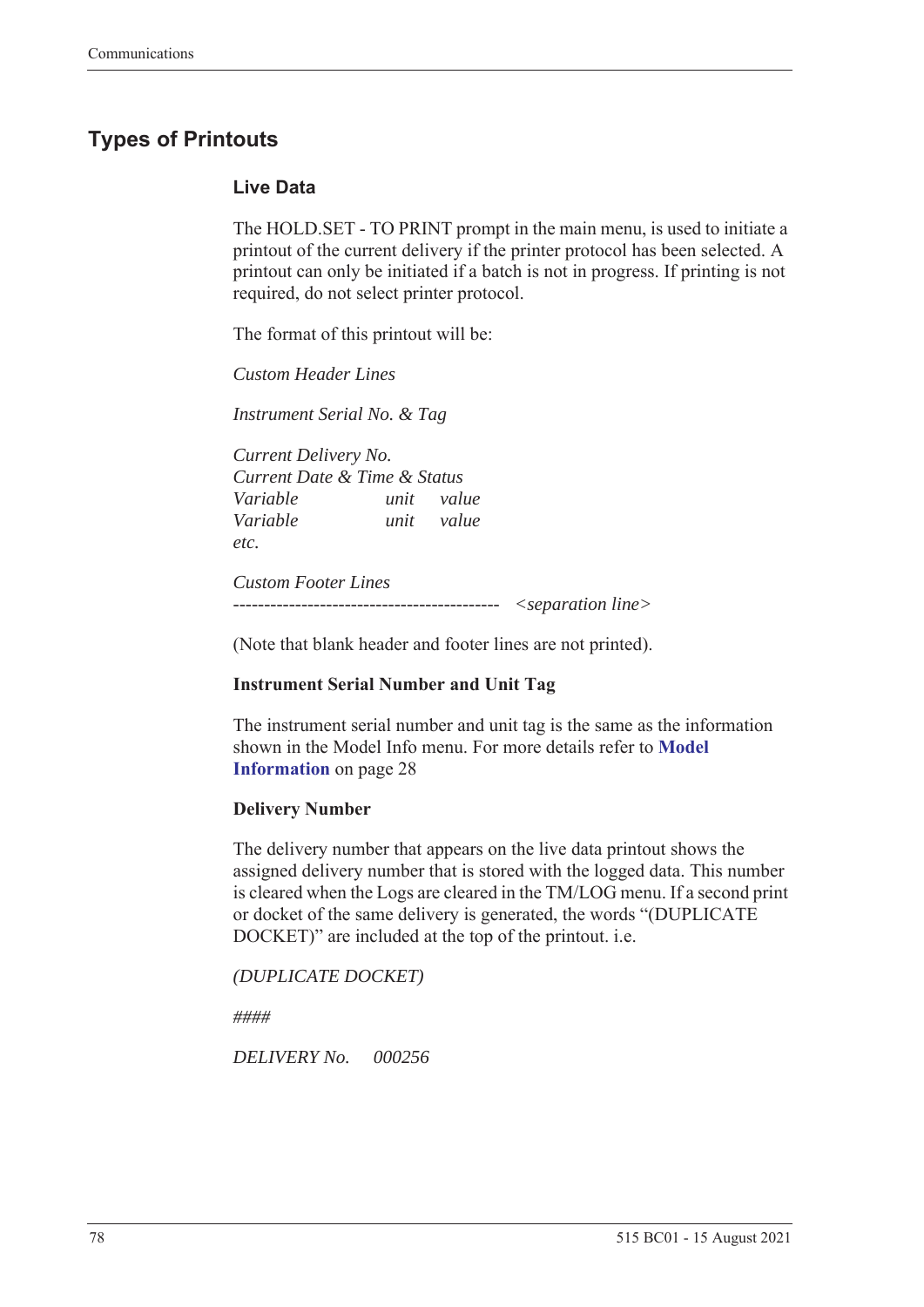## <span id="page-88-0"></span>**Individual Log Data**

When in the Log Menu and while holding the DISPLAY key to view the data of the log of interest, the RESET key can be pressed to initiate a printout of that log entry. The printout will have the time and date stamp corresponding to when the log was taken. After the print has been initiated there will be the opportunity to scroll to view another log entry and print again.

Since each log entry stores the delivery totals only, the printout will not have any accumulated totals. The format of the printout with this exception is the same as the LIVE DATA printout:

*Custom Header Lines*

*Instrument Serial No. & Tag*

| Logged Delivery No.        |      | number     |  |  |
|----------------------------|------|------------|--|--|
| Date & Time & Status       |      |            |  |  |
| Variable                   | unit | value      |  |  |
| Variable                   |      | unit value |  |  |
| etc.                       |      |            |  |  |
| <b>Custom Footer Lines</b> |      |            |  |  |

*-------------------------------------------- <separation line>*

# <span id="page-88-1"></span>**Log Report Printing**

As there is the likelihood that the reports can be of a considerable length it is strongly recommended that only the 80 Column printer with Z fold (tractor feed) paper be used. This is just as much for the memory storage of printer as it is for the reliable paper supply.

There is a HOLD.SET REPORT PRINT prompt under the main menu with the ability to print the pre-selected type of report. Pressing and holding the SET key for two seconds will initiate the printout. Any of the Log Reports will have the following format:

*Custom Header Lines*

*Title of Report*  $\langle$  *internally set, indicates report type>* 

*Current Date & Time Instrument Serial No. & Tag*

*-------------------------------------------- <separation line>*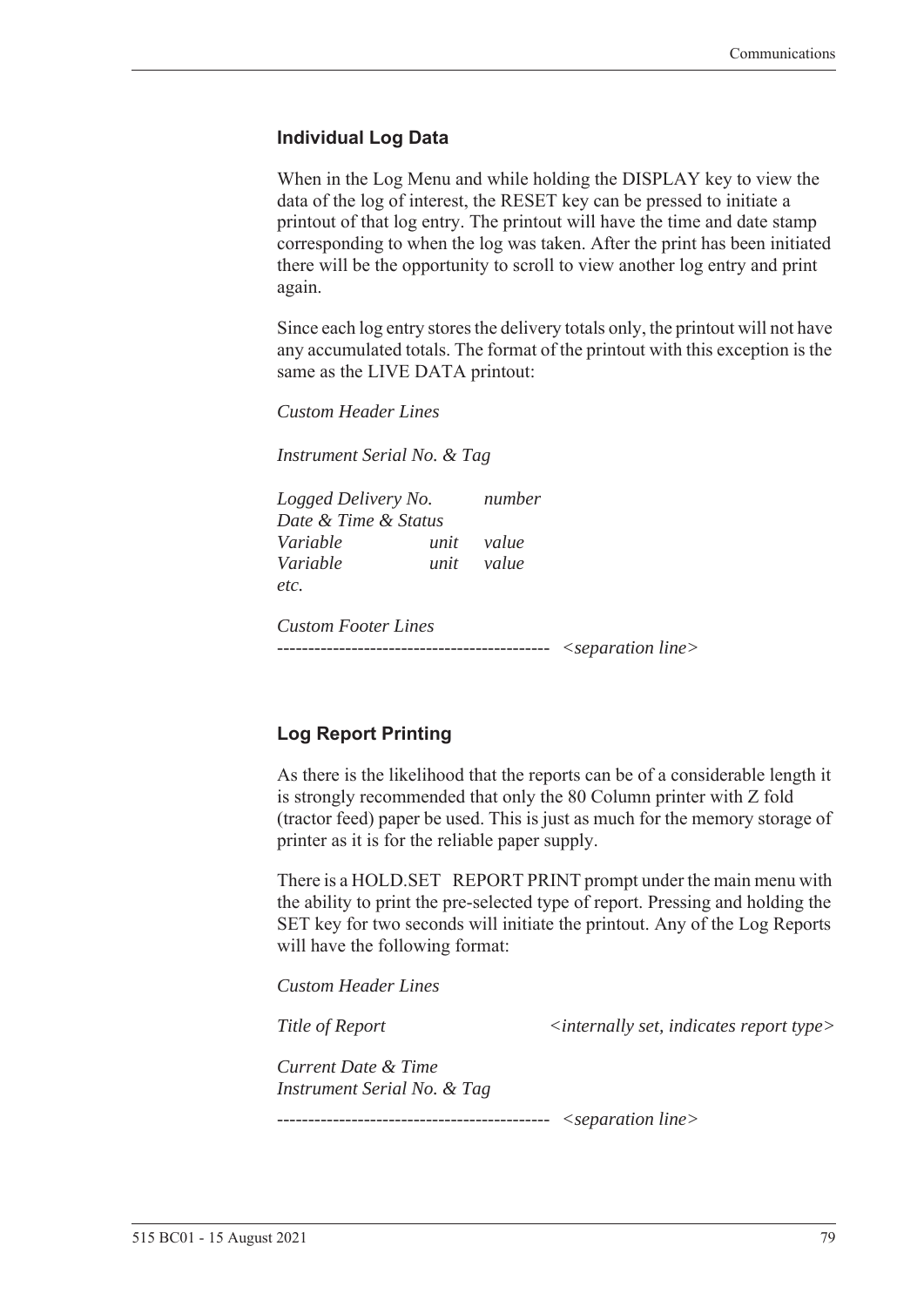*Delivery No. Date & Time & Status Variable unit value Variable unit value etc. -------------------------------------------- <separation line> Delivery No. Date & Time & Status Variable unit value Variable unit value etc. -------------------------------------------- <separation line> Delivery No. Date & Time & Status Variable unit value Variable unit value*

*etc.*

*Custom Footer Lines -------------------------------------------- <separation line>*

Reports such as "Latest Logs" will print in the historical order, and for those logs that have no data (e.g. unit was powered off at the time) the print will show "Data not available", i.e.

*-------------------------------------------- <separation line> Del No. Data Not Available -------------------------------------------- <separation line> Delivery No. Date & Time & Status Variable unit value Variable unit value etc.*

If the unit is programmed for 0 logs for the latest log reports then the report will only consist of the header and ID information and a "Data Not Available" message.

*Custom Header Lines*

*Title of Report*

*Current Date & Time Instrument Serial No. & Tag*

*Data Not Available Custom Footer Lines -------------------------------------------- <separation line>*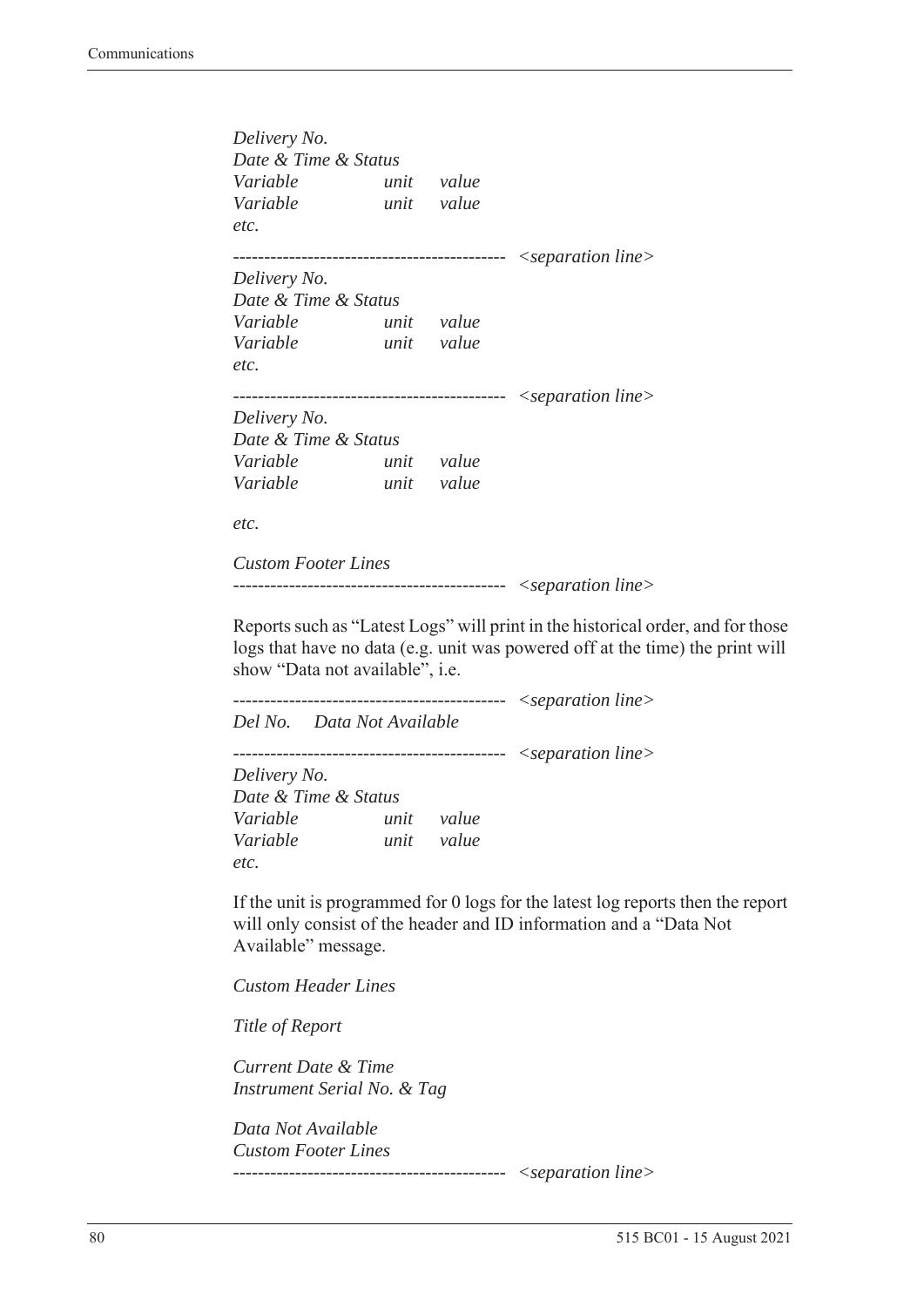# <span id="page-90-0"></span>**Printer Data Control**

Some printers have limited data buffers and are therefore unable to collect all the print data being transmitted. The 500 Series has the capability of software handshaking. The Xon/Xoff characters can be used by any of the printer types to control the flow of data to ensure that data is not lost.

Some printers will also transmit an Xoff character in response to other events such as printer being off-line, print head not engaged or power being removed. The specific behaviour of the printer being used should be noted.

#### <span id="page-90-1"></span>**Error Messages**

There are two printer error messages that can be displayed.

#### **PAPER OUT**

This message is related to the Printer Type PRN-03 TM295 Slip printer. It is standard procedure with this printer to check for paper status before printing. If a print is attempted but there is no paper the PAPER OUT message will be scrolled. The instrument will continue to poll the printer for paper and if paper is detected before a communications timeout expires the print will commence.

#### **COMMS TIMEOUT**

This message is relevant for all printer types and will be activated for the following conditions.

1. If the flow of data is stopped due to software or hardware handshaking and is not allowed to resume before the communications timeout.

2. If Printer Type is PRN-03 Slip printer and a paper status is requested but no response is received within the timeout period.

3. Paper Out has been detected for Printer Type PRN-03 but no paper is inserted within the timeout period.

When a communications timeout error has been activated the message COMMS TIMEOUT will be scrolled once, the request to print will be cleared and the instrument will return to its normal mode.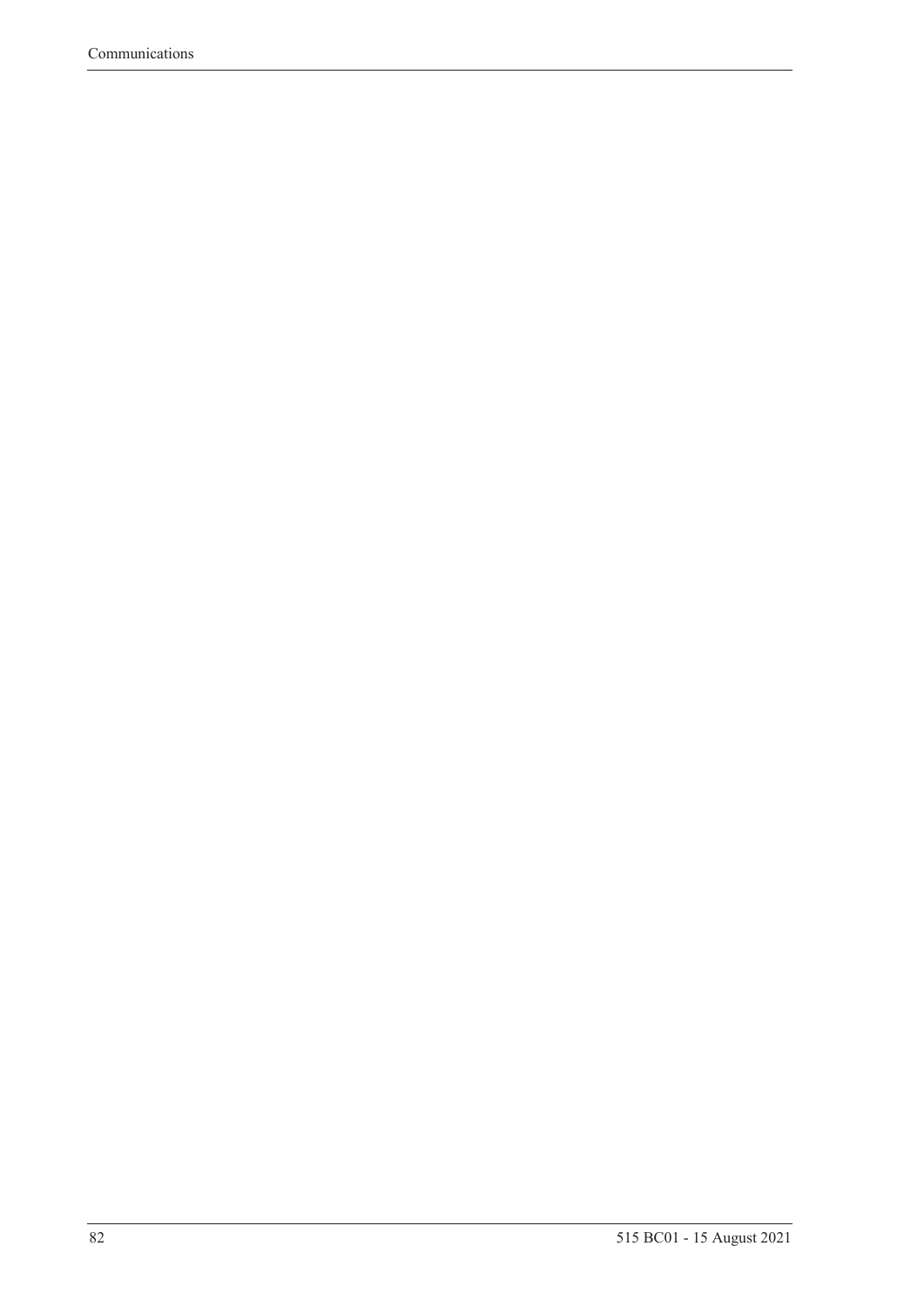# <span id="page-92-1"></span>**Appendix A Glossary**

<span id="page-92-0"></span>

| 500-PM<br><b>Software</b>              | The 500 Series Program Manager (500-PM software) is a Windows based<br>program that is freely available from the download section of the Contrec<br>website. The program is a comprehensive configuration tool and resource<br>centre that can be used to tailor an instrument to suit specific application<br>needs including program settings, units of measurement, custom tags/text,<br>access levels and more. Custom versions can be saved and configuration<br>reports generated as a PDF. |
|----------------------------------------|---------------------------------------------------------------------------------------------------------------------------------------------------------------------------------------------------------------------------------------------------------------------------------------------------------------------------------------------------------------------------------------------------------------------------------------------------------------------------------------------------|
| <b>ASCII</b>                           | American Standard Code for Information Interchange. For the ASCII<br>protocol, the instrument receives and transmits messages in ASCII, with all<br>command strings to the instrument terminated by a carriage return. Replies<br>from the instrument are terminated with a line-feed and a carriage-return.                                                                                                                                                                                      |
| <b>Filtering</b>                       | The process of suppressing oscillations or random signals in the input<br>signal.                                                                                                                                                                                                                                                                                                                                                                                                                 |
| <b>K-factor</b>                        | The K-factor is a constant value associated with frequency type flowmeters.<br>It is a scaling factor used in calculations to determine flow rate.                                                                                                                                                                                                                                                                                                                                                |
| <b>Linear</b><br>Correction            | A scaling of the input signal to represent the actual flow parameter.                                                                                                                                                                                                                                                                                                                                                                                                                             |
| <b>Modbus RTU</b>                      | The Modbus protocol is a message structure for communications between<br>controllers and devices regardless of the type of network. In RTU (remote<br>terminal unit) mode, each 8-bit byte in a message contains two 4-bit<br>hexadecimal characters. This mode has greater character density than<br>ASCII and allows better data throughput than ASCII for the same baud rate.                                                                                                                  |
| <b>Normalised</b><br>Input             | A normalised input ranges from 0 to 1.000. For 4-20 mA input, the signal is<br>set to 0 at 4mA and the signal is set to 1.000 at 20mA.                                                                                                                                                                                                                                                                                                                                                            |
| <b>NPS</b>                             | Namur Proximity Switch.                                                                                                                                                                                                                                                                                                                                                                                                                                                                           |
| <b>Passive Output</b><br><b>Signal</b> | Requires an external power supply.                                                                                                                                                                                                                                                                                                                                                                                                                                                                |
| Watchdog<br>Timer (WTD)                | The WDT is used to monitor the activity of the micro processor and will<br>force a reboot if the micro processor stops, while power is applied, due to<br>any internal or external influences.                                                                                                                                                                                                                                                                                                    |
|                                        |                                                                                                                                                                                                                                                                                                                                                                                                                                                                                                   |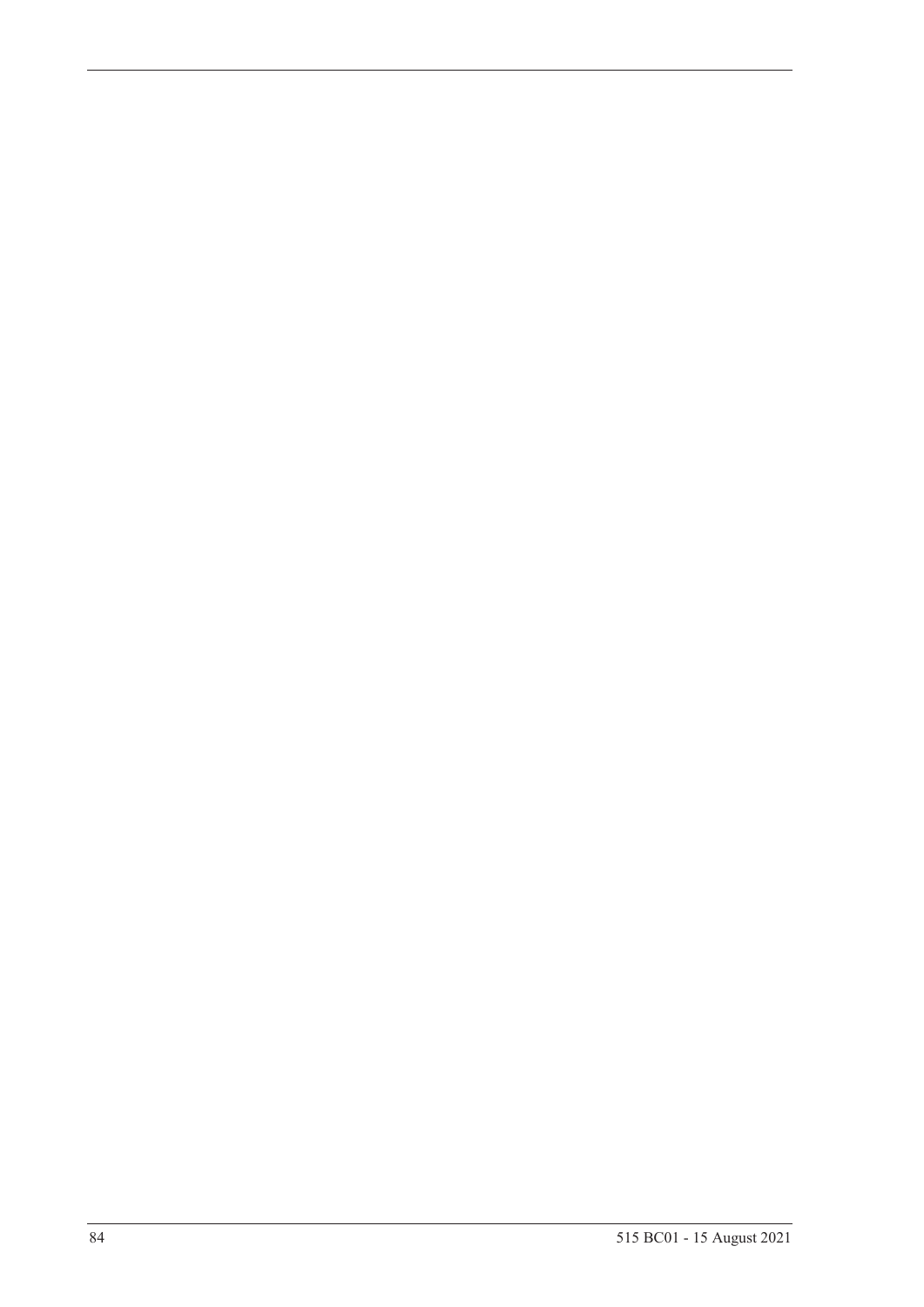# <span id="page-94-1"></span>**Appendix B Model Numbers**

# <span id="page-94-0"></span>**Product Codes**

| <b>Model</b>                                                                                                                                                                                                                            |                |                |                |   |                                                                                                                                        |   | <b>Supplementary Code</b>                    | <b>Description</b>                                                                                                           |
|-----------------------------------------------------------------------------------------------------------------------------------------------------------------------------------------------------------------------------------------|----------------|----------------|----------------|---|----------------------------------------------------------------------------------------------------------------------------------------|---|----------------------------------------------|------------------------------------------------------------------------------------------------------------------------------|
| 515                                                                                                                                                                                                                                     |                |                |                |   |                                                                                                                                        |   | - BC01                                       |                                                                                                                              |
|                                                                                                                                                                                                                                         | $\mathbf{1}$   |                |                |   |                                                                                                                                        |   |                                              | Panel mount enclosure                                                                                                        |
|                                                                                                                                                                                                                                         | $\overline{2}$ |                |                |   |                                                                                                                                        |   |                                              | Field mount enclosure (NEMA 4X / IP66)                                                                                       |
| <b>Enclosure</b>                                                                                                                                                                                                                        | 3/5            |                |                |   |                                                                                                                                        |   |                                              | Explosion proof Ex d (IECEx/ATEX), metric glands<br>(5 specifies heater)                                                     |
|                                                                                                                                                                                                                                         | 4/6            |                |                |   |                                                                                                                                        |   |                                              | Explosion proof Ex d (CSA), NPT glands<br>(6 specifies heater)                                                               |
|                                                                                                                                                                                                                                         |                | 0              |                |   |                                                                                                                                        |   |                                              | 4 logic inputs, 1 isolated output, 2 relays (only relay type 1 is<br>available), RS-232 (DB9) communication port             |
| <b>Output Options</b>                                                                                                                                                                                                                   |                | $\mathbf{1}$   |                |   |                                                                                                                                        |   |                                              | 4 logic inputs, 2 isolated outputs, 4 relays, real-time clock data<br>logging, RS-232 (DB9) and RS-485 communication ports   |
|                                                                                                                                                                                                                                         |                | $\overline{2}$ |                |   |                                                                                                                                        |   |                                              | 4 logic inputs, 2 isolated outputs, 4 relays, real-time clock data<br>logging, RS-232 (DB9) and Ethernet communication ports |
|                                                                                                                                                                                                                                         |                |                | $\mathbf{1}$   |   |                                                                                                                                        |   |                                              | Electromechanical relays only                                                                                                |
| <b>Relay Type</b>                                                                                                                                                                                                                       | $\overline{2}$ |                |                |   |                                                                                                                                        |   | 2 electromechanical and 2 solid state relays |                                                                                                                              |
|                                                                                                                                                                                                                                         |                |                | $\overline{3}$ |   |                                                                                                                                        |   |                                              | Solid state relays only                                                                                                      |
| <b>Power Supply</b>                                                                                                                                                                                                                     |                |                |                | U |                                                                                                                                        |   |                                              | Inputs for 12-28VDC and 100-240 VAC, 50-60Hz<br>(Previous Models: $A = 110/120$ VAC, $E = 220/240$ VAC)                      |
|                                                                                                                                                                                                                                         |                |                |                | D |                                                                                                                                        |   |                                              | Input for 12-28VDC power only                                                                                                |
| <b>Display Panel Options</b>                                                                                                                                                                                                            |                |                |                |   | S                                                                                                                                      |   |                                              | Standard option (now with backlight & LCD backup)<br>(original Full option: F, with Infra-Red comms, no longer available)    |
| C<br><b>PCB Protection</b>                                                                                                                                                                                                              |                |                |                |   | Conformal coating - required for maximum environmental<br>operating range. Recommended to avoid damage from<br>moisture and corrosion. |   |                                              |                                                                                                                              |
|                                                                                                                                                                                                                                         |                |                |                |   |                                                                                                                                        | N |                                              | None - suitable for IEC standard 654-1 Climatic Conditions up<br>to Class B2 (Heated and/or cooled enclosed locations)       |
| <b>BC01</b><br><b>Application Pack Number</b>                                                                                                                                                                                           |                |                |                |   | Defines the application software to be loaded into the<br>instrument                                                                   |   |                                              |                                                                                                                              |
| For example: Model No. 515.111USC<br>Displayed on the 500 Series as:<br>Note: The first character represents the CPU installed<br>(factory use only). The remaining 6 characters only<br>represent hardware that affects the operation. |                |                |                |   |                                                                                                                                        |   |                                              | $2 - 1 - - 5 -$<br>515<br>MODEL                                                                                              |

**Note:** Example full product part number is 515.111USC-BC01 (this is the number used for placing orders).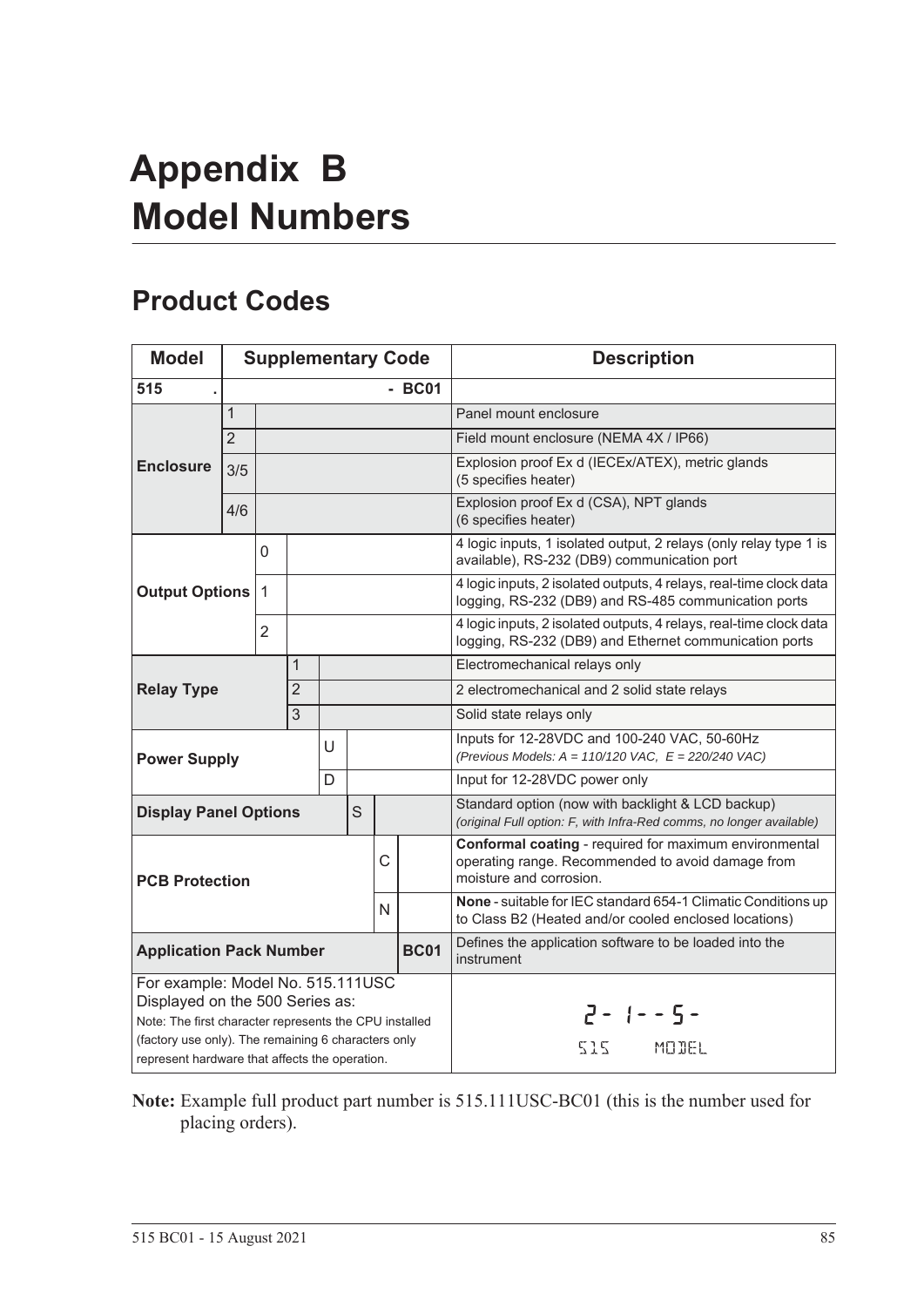# <span id="page-95-1"></span>**Custom Version Codes**

|                                              |      | Code                                                                                           | <b>Description</b>                            |
|----------------------------------------------|------|------------------------------------------------------------------------------------------------|-----------------------------------------------|
|                                              | 00   |                                                                                                | <b>Factory Default Application</b>            |
|                                              | 01   |                                                                                                | Contrec Systems Pty. Ltd. Melbourne Australia |
|                                              | 02   |                                                                                                | Contrec Limited. West Yorkshire UK            |
| <b>Origin Code</b>                           | 03   |                                                                                                |                                               |
| <b>Identifies</b><br><b>Distributor</b>      | 04   |                                                                                                | Contrec-USA, LLC. Pelham AL 35124 USA         |
|                                              | 05   |                                                                                                | Flowquip Ltd. Halifax UK                      |
|                                              | 06   |                                                                                                |                                               |
|                                              | etc. |                                                                                                |                                               |
|                                              |      | 0                                                                                              | English (Default)                             |
|                                              |      | $\mathbf{1}$                                                                                   | German                                        |
|                                              |      | $\overline{2}$                                                                                 | Dutch                                         |
| <b>User Language</b>                         |      | 3                                                                                              | French                                        |
|                                              |      | $\overline{4}$                                                                                 | Spanish                                       |
|                                              |      | $\overline{5}$                                                                                 |                                               |
|                                              |      | etc.                                                                                           |                                               |
| 000<br><b>Distributor's Code</b><br>$\ldots$ |      |                                                                                                |                                               |
|                                              |      | Distributor's own choice. Possibly a code that identifies the<br>customer and the application. |                                               |
| 999                                          |      |                                                                                                |                                               |
| For example: 02 3 157                        |      |                                                                                                | 023157                                        |
| Displayed on the 500 Series as:              |      |                                                                                                | <b>CUSTOM VERS</b>                            |

# **Application Information Code**

The Application Information code is an aid for users and service personnel to determine the type of inputs that are used in a particular application. The Application Information code is displayed on the instrument as shown below.

<span id="page-95-0"></span>

The Application Information code is returned as part of a General Instrument request (as described in **[Instrument Information Request](#page-78-0)** on page 69).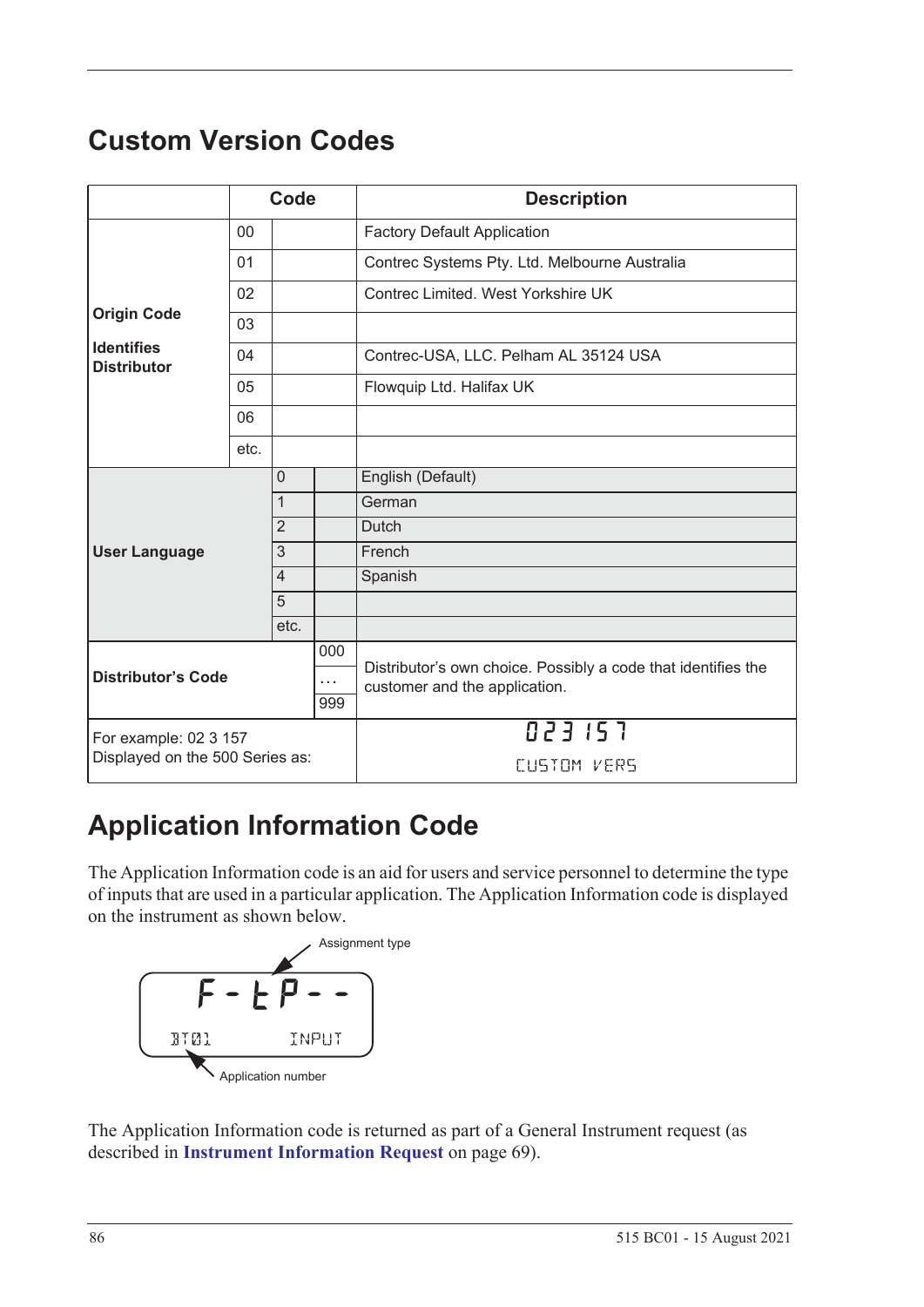The Application number identifies the application as in the following examples:

- **•** BC01 Batch Controller for frequency flow meter
- **•** BF02 Batch/Flow Controller for analog flow meter

The Input Assignment type indicates the physical input that is assigned to each input on the instrument. The code is made up from six characters as follows:

| FINP1   FINP2   AINP1   AINP2   AINP3   AINP4 |  |  |  |
|-----------------------------------------------|--|--|--|
|                                               |  |  |  |

The codes are as follows:

- - not used in this application
- **A** indicates a generic analog input such as for density or level
- **•** C indicates a user code input
- d indicates a density input
- **•** F indicates a generic flow input such as for volume or mass
- H indicates a high flow input for stacked inputs
- **•** L indicates a low flow input for stacked inputs
- **•** P indicates a pressure input
- **q** indicates a quadrature input
- *k* indicates a temperature input.

For example,  $F - tP - -$  is an instrument with FINP1 (frequency input 1) assigned to a flow input, AINP1 assigned to a temperature input and AINP2 assigned as a pressure input. The other inputs are not used.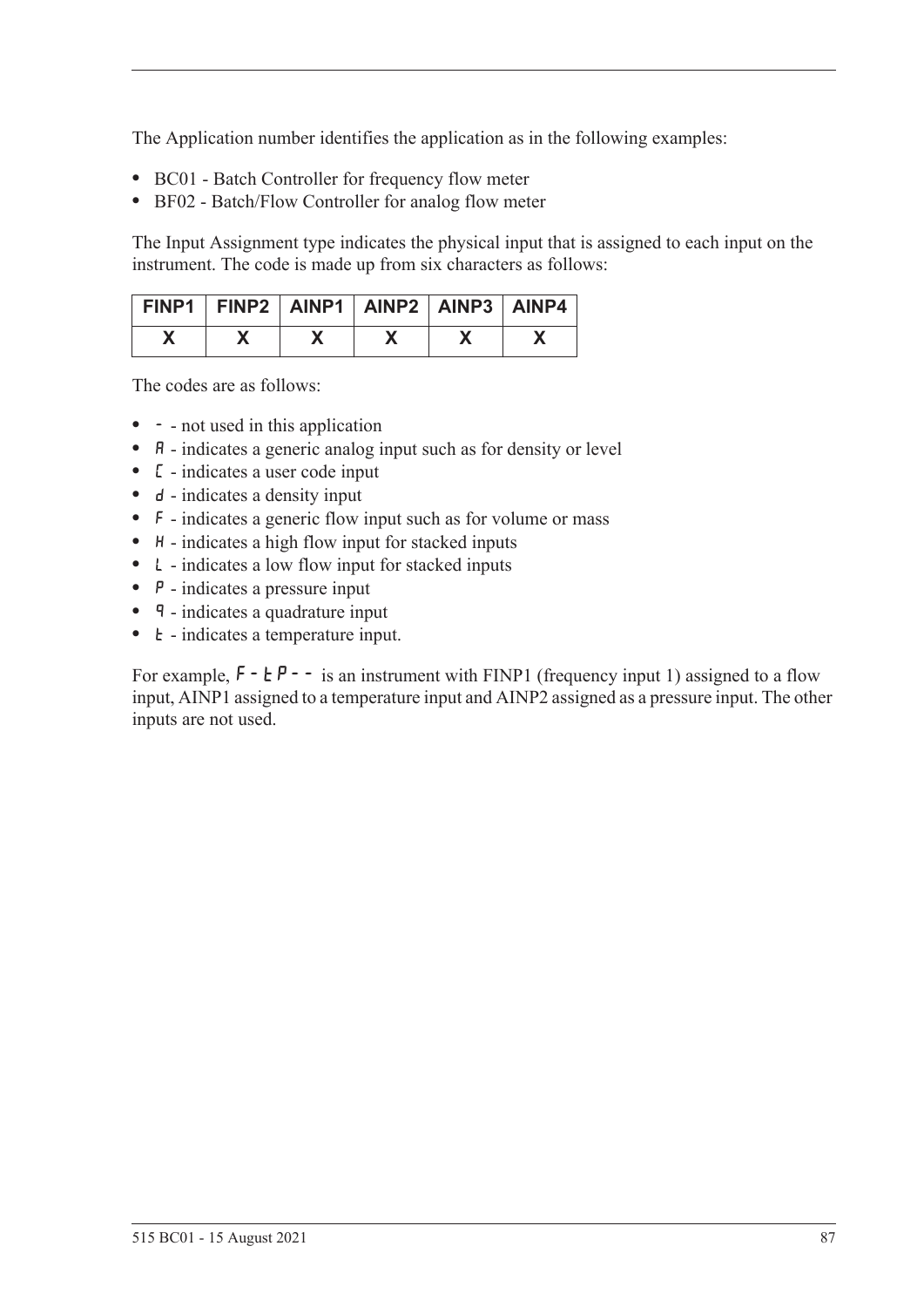# <span id="page-97-0"></span>**Appendix C Ethernet Port & Setup**

# **Ethernet Port**

The optional Ethernet port simplifies the communication network and avoids the need for an external 3rd party Serial to Ethernet converter. It allows communications via an existing Ethernet network. In some installations you will need to speak with your network (IT) administrator in order to correctly set up your network. Applications, such as DataMod (available via Contrec), can communicate over the Ethernet network to perform remote monitoring and Data Logging operations.

Within the instrument's calibration menus the Ethernet port uses the settings for the RS-485 port that need to match a supplied Ethernet unit as follows:

- **•** Protocol: RTU
- **•** Baud Rate: 19200
- **•** Data Bits: 8
- **•** Parity: Even
- **•** Stop Bits: 1

Data mapping follows the same convention applied to Modbus registers.

# **Connecting 515 Ethernet to Networks/Routers**

Ethernet 515s are set as default to DHCP (Dynamic Host Configuration Protocol), which should allow your network/router to automatically find and assign an IP address to the instrument (providing there are addresses available). If your network cannot locate the instrument you may need to run the 'Digi Discovery' tool (Contrec guide available on request) or enter the Ethernet module's MAC address within your router settings. If required, the instrument can also be set to a static IP address, however it is strongly advised that only IT competent persons access and edit site network and 515 Ethernet settings. All Ethernet instruments are supplied with the Ethernet module MAC address printed on the outside of the enclosure and also printed directly onto the Ethernet Module itself (the Option card would need to be removed to view the physical Digi Ethernet module).

Contrec Limited will not be held responsible for any changes made to customer router and network settings. Further guides on how to access the module settings and discovering IP address' can be supplied upon request.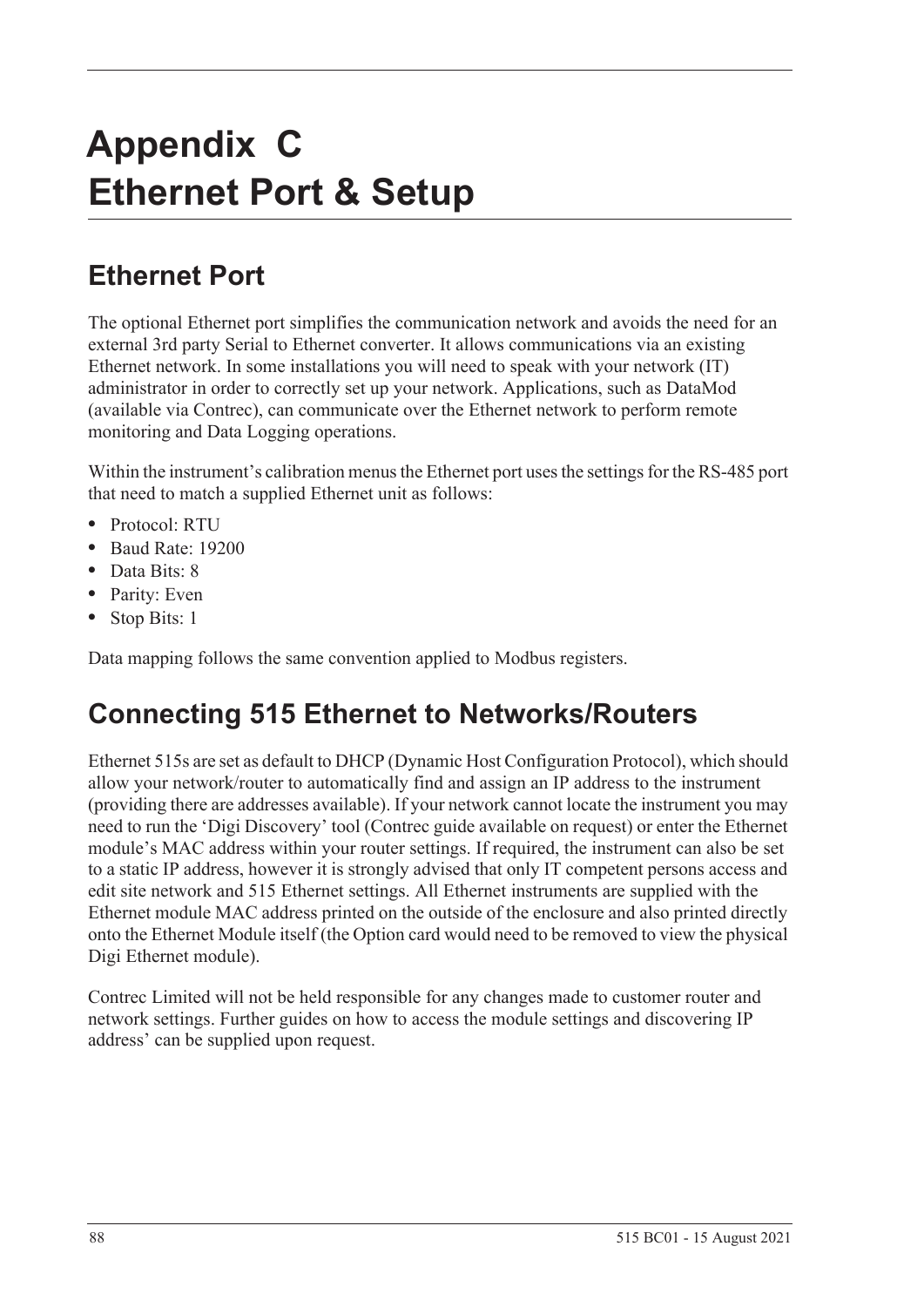# **Connecting DataMod via Ethernet**

Using the IP address that you or the network/router has assigned to the 515 instrument, enter this into the **Host Name / IPv4 Address** tab within DataMod's Modbus Connection Settings as per [Figure 21.](#page-98-0)

Ensure all other settings are correct as per the **Datamod User Guide** and the **515 Ethernet Guide - Establishing a Connection to Datamod**. Both of these documents are available from Contrec on request.

| Transmission Mode-                                            |                      |                     |                      |
|---------------------------------------------------------------|----------------------|---------------------|----------------------|
| C RTU Serial                                                  | <b>C</b> TCP/IP      | C RTU over TCP/IP   |                      |
| -RTU Serial Settings-                                         |                      |                     |                      |
| Serial Port:                                                  |                      | Baud Rate (bps):    |                      |
| COM1                                                          |                      | 19200               | $\blacktriangledown$ |
| -Data Bits-                                                   |                      | -Parity-            |                      |
| C 7 bits C 8 bits                                             |                      | C None              |                      |
|                                                               |                      | $C$ Odd             |                      |
| -Stop Bits-                                                   |                      |                     |                      |
| $C$ 1 bit $C$ 2 bits                                          |                      | $G$ Even            |                      |
|                                                               |                      |                     |                      |
| TCP/IP Settings                                               |                      |                     |                      |
| Host Name / IPv4 Address:                                     |                      |                     | Port:                |
| 192.168.0.7                                                   |                      |                     | 502                  |
|                                                               |                      |                     |                      |
|                                                               |                      | Slave Unit Address: | 11                   |
| Receive Timeout (sec): $\begin{vmatrix} 2 \\ 1 \end{vmatrix}$ |                      |                     |                      |
| Maximum Retries:                                              | $\vert$ <sub>2</sub> |                     |                      |
|                                                               |                      |                     |                      |
|                                                               |                      | <br>$\frac{QK}{2}$  | Cancel               |

<span id="page-98-0"></span>*Figure 21 DataMod - Modbus Connection Settings*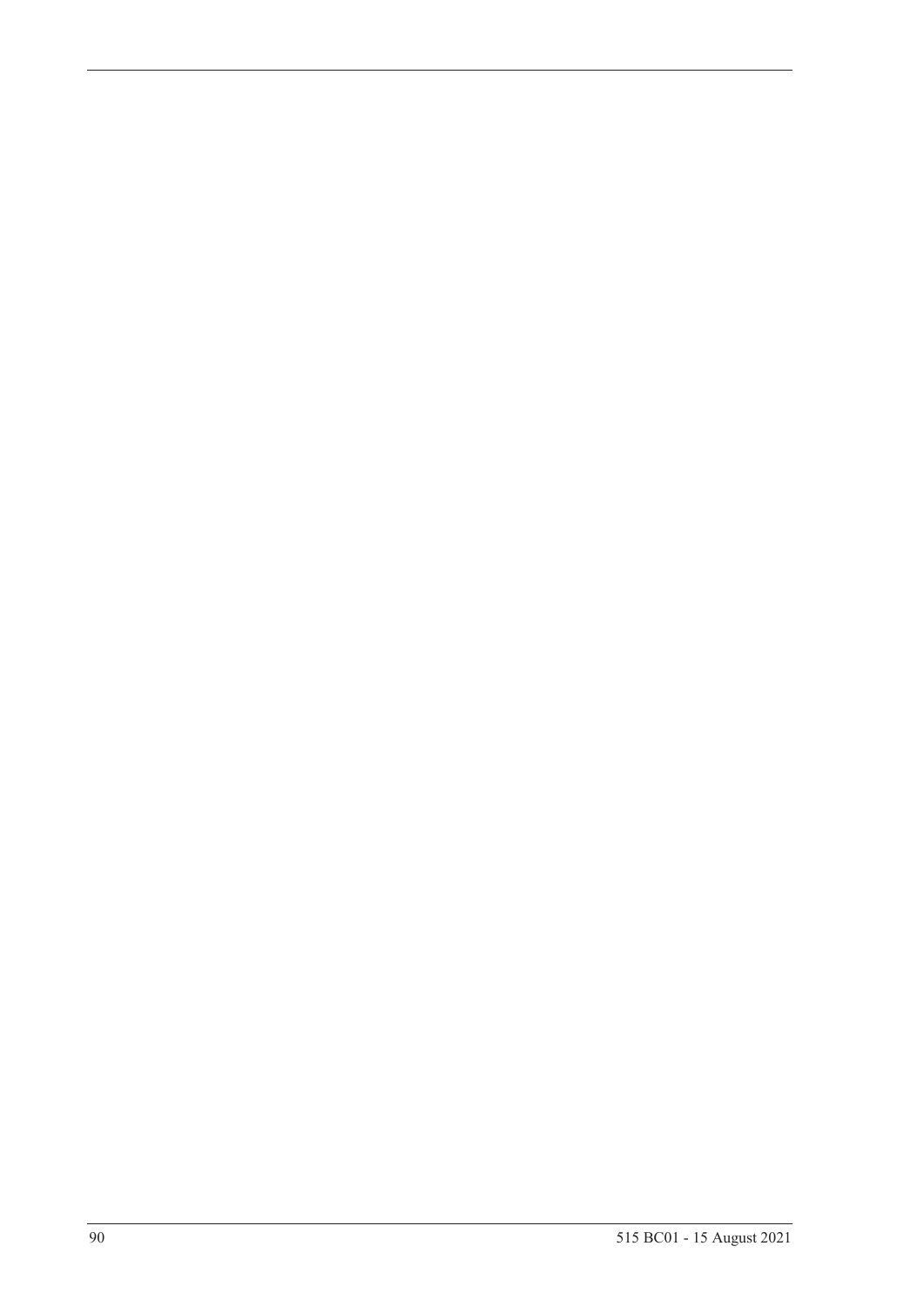# **Index**

# **Numerics**

0-5V inpu[t 14](#page-23-0) 4-20mA input [14](#page-23-1) output [16](#page-25-0) 500 Series Program Manage[r 4](#page-13-0) 500-PM software [4,](#page-13-0) [83](#page-92-0)

# **A**

address, instrumen[t 65](#page-74-0) alarm dela[y 53](#page-62-0) equipment failur[e 52](#page-61-0) hysteresi[s 53](#page-62-1) relays [52](#page-61-1) setpoin[t 53](#page-62-2) alarms menu [52](#page-61-2) analog input connection[s 14](#page-23-2) scalin[g 2](#page-11-0) application cod[e 86](#page-95-0) approvals [5](#page-14-0) FCC Declaration [5](#page-14-1) ASCII protoco[l 65](#page-74-1)

# **B**

back panel [10](#page-19-0) backup program [37](#page-46-1) Program Manage[r 37](#page-46-2) basic men[u 25](#page-34-0) batch error[s 31](#page-40-0) operation[s 31](#page-40-1) print [30](#page-39-0) reset [30](#page-39-1) start [29](#page-38-0) sto[p 29](#page-38-1) batch contro[l 29](#page-38-2) BATCH ke[y 24](#page-33-0) batch limit [26](#page-35-0)

batch preset common values [26](#page-35-1) batch processes [31](#page-40-1) battery faile[d 61](#page-70-0) life [55](#page-64-1) new [61](#page-70-0) battery replacement [22](#page-31-0) battery type [22](#page-31-1) baud rat[e 54](#page-63-1)

# $\Gamma$

CAL switch-protected parameter [33](#page-42-0) calibration backup, reports [37](#page-46-1) menu [38](#page-47-0) set mode [34](#page-43-0) view mode [34](#page-43-1) cleaning [9](#page-18-0) clock batter[y 55](#page-64-1) date format [56](#page-65-0) real-tim[e 55](#page-64-2) codes application information [86](#page-95-0) customer versio[n 86](#page-95-1) exception [75](#page-84-1) product numbe[r 85](#page-94-0) comm port COM-1 RS-232 [63](#page-72-1) COM-2 RS-485 [64](#page-73-1) common preset value[s 26](#page-35-1) communication connection[s 20](#page-29-0) protocols [64](#page-73-2) communication[s 3,](#page-12-1) [63](#page-72-2) menu [54](#page-63-2)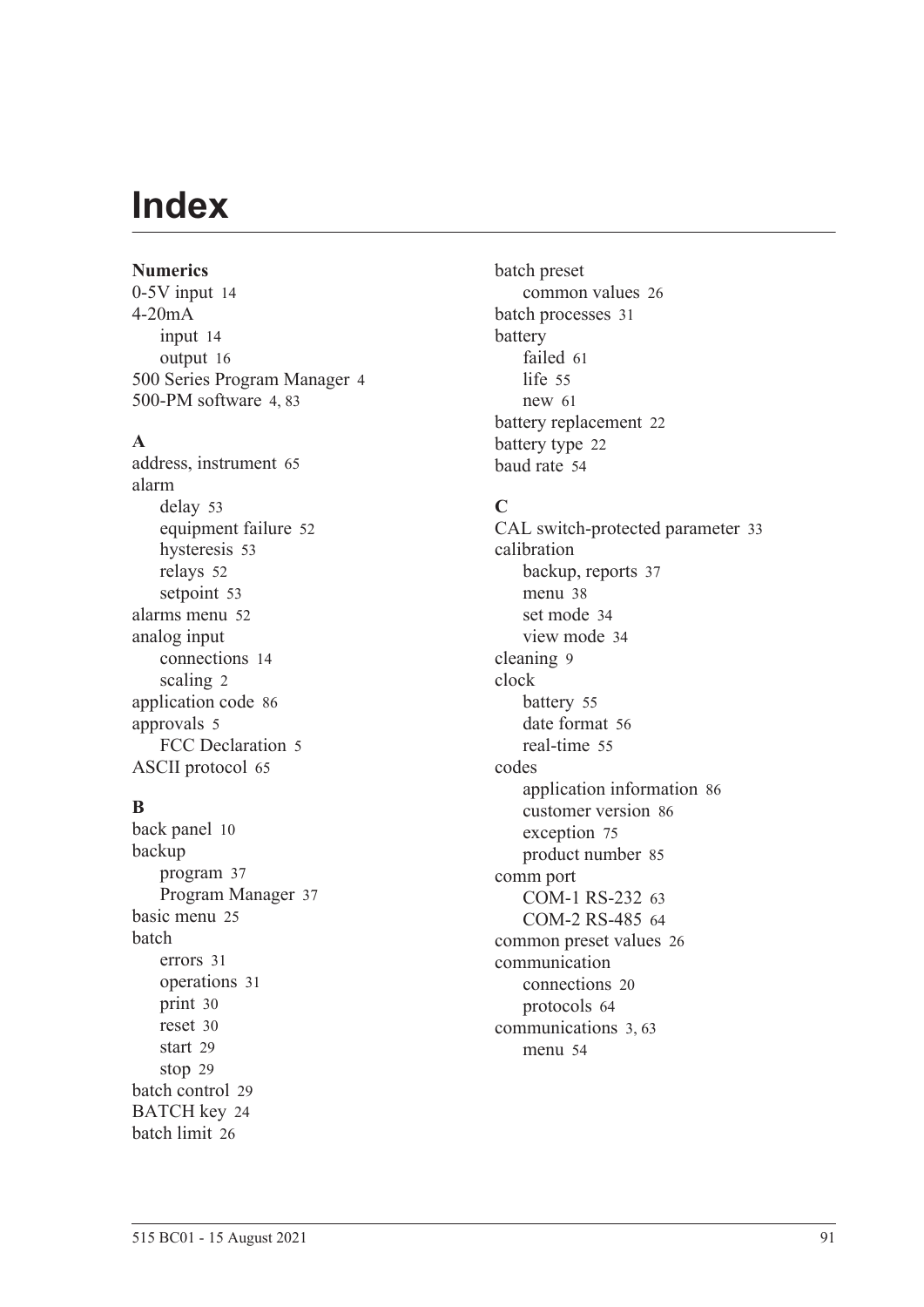connections communicatio[n 63](#page-72-3) communication[s 20](#page-29-0) control relay[s 18](#page-27-0) electrical [10](#page-19-1) inpu[t 13](#page-22-0) main[s 21](#page-30-0) outpu[t 16](#page-25-1) customer version code[s 86](#page-95-1) customizing a printout [77](#page-86-1)

## **D**

data log viewin[g 26](#page-35-2) date format [56](#page-65-0) declaration FCC [5](#page-14-1) decontamination [9](#page-18-0) default variable [23](#page-32-0) delay, alar[m 53](#page-62-0) detail men[u 25](#page-34-0) digital outpu[t 17](#page-26-0) disconnection device [21](#page-30-1) display specifications [7](#page-16-0) timeout mod[e 58](#page-67-0) timeout time [58](#page-67-1) DISPLAY key [24](#page-33-1) display-only parameter [33](#page-42-1)

# **E**

earthin[g 21](#page-30-2) edit batch prese[t 26](#page-35-3) electrical connections [10](#page-19-1) equipment failure alarm [52](#page-61-0) error message[s 61](#page-70-1) Ethernet COM-2 por[t 21,](#page-30-3) [64](#page-73-3) exception codes [75](#page-84-1) Exception Status [67](#page-76-0)

### **F**

features [1](#page-10-0) flash driver port assignmen[t 55](#page-64-3) format, date [56](#page-65-0) frequency input connection [13](#page-22-1) front pane[l 23](#page-32-1) keys [24](#page-33-2) LEDs [23](#page-32-2)

#### **G**

glossary [83](#page-92-1)

#### **H**

hardware connections [63](#page-72-3) hysteresis, alar[m 53](#page-62-1)

#### **I**

input 0-5[V 14](#page-23-0) 4-20mA [14](#page-23-1) connections [13](#page-22-0) analog [14](#page-23-2) frequency [13](#page-22-1) inputs menu [43](#page-52-1) installation [9](#page-18-1) instrument address [65](#page-74-0) request forma[t 65](#page-74-2) response[s 66](#page-75-0) setting[s 40](#page-49-0) interconnections, communication [63](#page-72-3) interference suppression [19](#page-28-0) isolated output[s 4](#page-13-1)

### **K**

key BATC[H 24](#page-33-0) DISPLA[Y 24](#page-33-1) RESE[T 24](#page-33-3) RUN [24](#page-33-4) SET [26](#page-35-4) STOP [24](#page-33-5) TOTAL [24](#page-33-6) keys, front panel [24](#page-33-2)

### **L**

LEDs, status [23](#page-32-2) logged dat[a 26](#page-35-2) viewin[g 26](#page-35-5) logic input connection [15](#page-24-0) logic input contro[l 30](#page-39-2)

### **M**

main menu basic and detailed [25](#page-34-0) main menu item[s 24](#page-33-7) mains connections [21](#page-30-0) maintenanc[e 21](#page-30-4)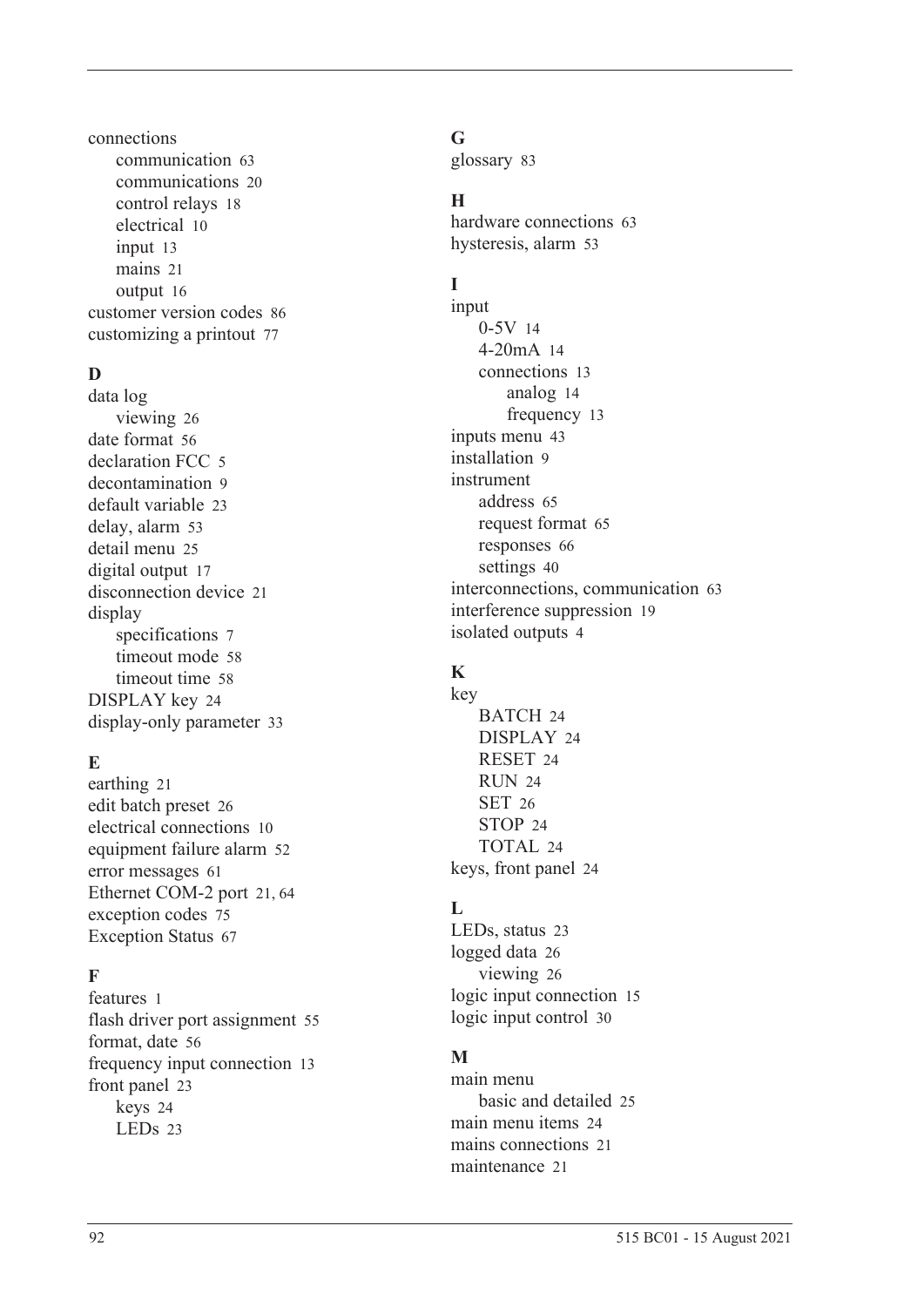menu alarm[s 52](#page-61-2) calibratio[n 38](#page-47-0) comms [54](#page-63-2) input[s 43](#page-52-1) output[s 50](#page-59-0) params [41](#page-50-0) setu[p 57](#page-66-0) test [59](#page-68-0) tm/lo[g 55](#page-64-4) unit[s 40](#page-49-1) messages erro[r 61](#page-70-1) syste[m 60](#page-69-0) warnin[g 62](#page-71-0) Modbus accessible parameters [43](#page-52-0) Modbus data forma[t 55](#page-64-5) Modbus RTU protoco[l 71](#page-80-0) mode display timeou[t 58](#page-67-0) set calibration [34](#page-43-0) view calibration [34](#page-43-1) model number[s 85](#page-94-1) mountin[g 9](#page-18-2)

# **N**

number mode[l 85](#page-94-1) seria[l 28](#page-37-1)

# **O**

operation, batch contro[l 29](#page-38-2) operation, front panel [23](#page-32-1) output connection[s 16](#page-25-1) 4-20m[A 16](#page-25-0) digital [17](#page-26-0) pulse facto[r 51](#page-60-0) outputs men[u 50](#page-59-0)

# **P**

panel LED[s 23](#page-32-2) mountin[g 9](#page-18-2) rear [10](#page-19-0)

parameter CAL switch-protected [33](#page-42-0) display-only [33](#page-42-1) not visibl[e 33](#page-42-2) password-protected [33](#page-42-3) programmable [33](#page-42-4) parameters men[u 41](#page-50-0) parity bit[s 54](#page-63-3) password-protected parameter [33](#page-42-3) port assignment, flash driver [55](#page-64-3) COM-1 RS-232 [20,](#page-29-1) [54](#page-63-4) COM-2 Ethernet [21,](#page-30-3) [64](#page-73-3) COM-2 RS-485 [20,](#page-29-2) [54](#page-63-5) COM-[3 54](#page-63-6) flash driver assignment [55](#page-64-3) RS-485 [54](#page-63-7) power supply interruption [55](#page-64-1) preset batch value [26](#page-35-3) printer data control [81](#page-90-0) error messages [81](#page-90-1) protocol [77](#page-86-2) report types [77](#page-86-3) printer type[s 77](#page-86-4) printing a docke[t 30](#page-39-0) printout configuration repor[t 37](#page-46-0) printouts individual logs [79](#page-88-0) live data [78](#page-87-0) log report [79](#page-88-1) type[s 78](#page-87-1) product number codes [85](#page-94-0) Program Manager [37](#page-46-2) programmable parameter [33](#page-42-4) protocol ASCI[I 65](#page-74-1) communication [64](#page-73-2) Modbus RT[U 71](#page-80-0) printer [77](#page-86-2) pulse factor, output [51](#page-60-0)

# **R**

real-time cloc[k 55](#page-64-2) rear panel [10](#page-19-0) relay connection [18](#page-27-0)